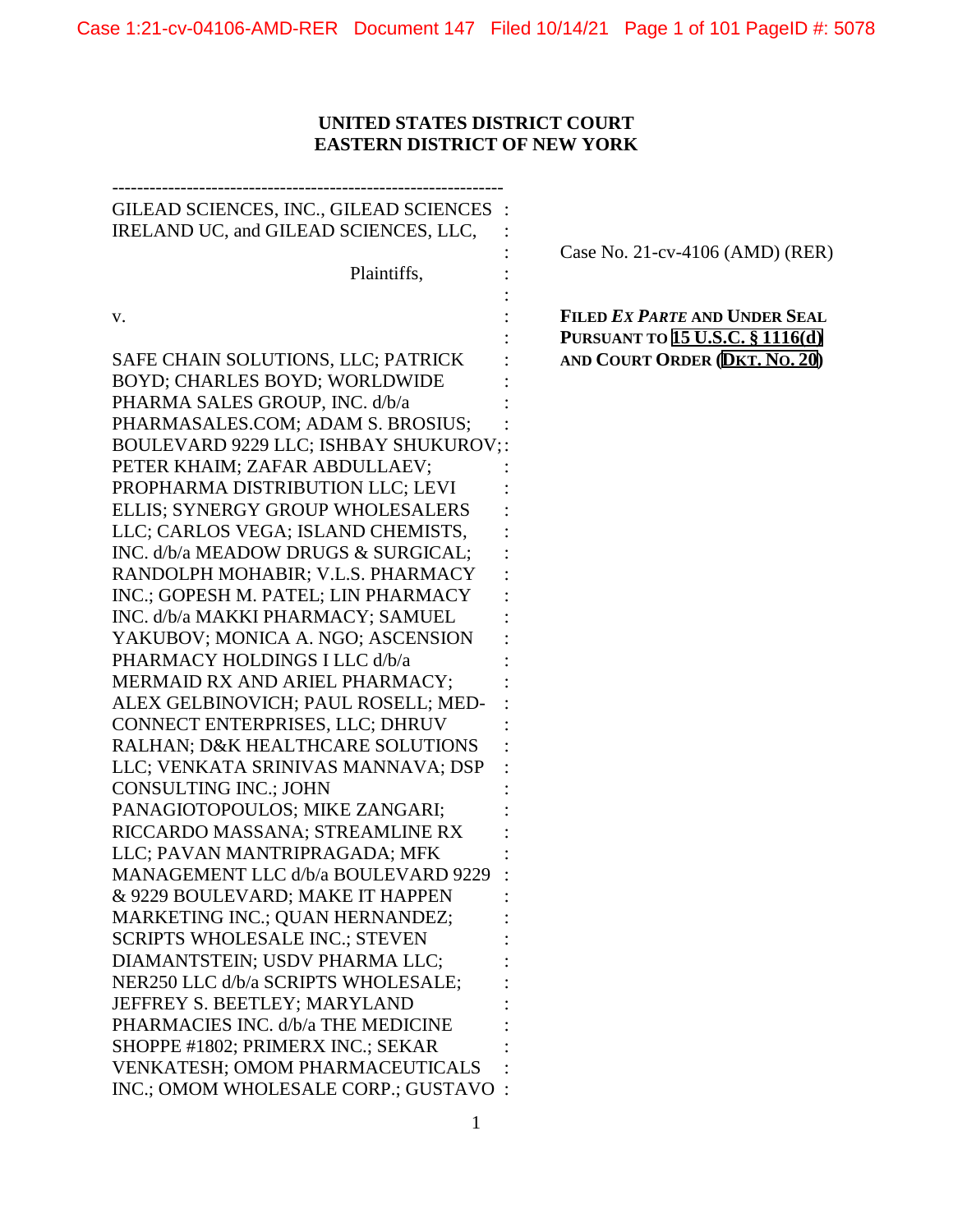FERNANDEZ; LUIS D. GONZALEZ HERRERO; : JORDAN RODRIGUEZ MATO; INVICTA WHOLESALE SUPPLY LLC; JORGE CABA; RXWHOLESALE.COM LLC; GABRIEL BETESH; CHARLES BREE; DANIEL GELBINOVICH; CESAR CASTILLO WHOLESALERS LLC f/k/a CESAR CASTILLO : LLC; DNS DISTRIBUTOR LLC; JULIO MARTIN : GONZALEZ; PHARMA PAC WHOLESALE CORP.; ANGEL TORAL; GENTEK LLC; EDEL : REYES; RAPID'S TEX WHOLE SALES CORP; JOHN SANTOS; TITAN DISTRIBUTION & SERVICES LLC; TIDY GARAGES L.L.C.; GABRIEL DELGADO RAMIREZ; CM PHARMACEUTICAL LLC; JEFFREY W. GAFNEA; ROBERT W. GAFNEA; JM SMITH DISTRIBUTION CORP.; CARLOS HERNANDEZ; ASB WHOLESALE DISTRIBUTORS LLC; SILVERLINE PHARMA LOGISTICS LLC; and ALBERTO ALONSO DIAZ, : : : : : : : : : : : : : : : : : : :

--------------------------------------------------------------

Defendants.

# **SECOND AMENDED COMPLAINT**

Plaintiffs Gilead Sciences, Inc., Gilead Sciences Ireland UC, and Gilead Sciences, LLC (together, "Gilead" or "Plaintiffs"), by and through their counsel, Patterson Belknap Webb & Tyler LLP, for their Second Amended Complaint against the Defendants listed in Appendix A hereto, allege as follows:

# **SUMMARY OF THE ACTION**

1. In this action, Gilead seeks to put an immediate and permanent stop to Defendants' knowing and willful sale, marketing, and distribution of counterfeit prescription drugs. The counterfeits are of Gilead medications, including Gilead HIV medications: lifesaving treatments for patients living with HIV, and pre-exposure prophylactic, or PrEP, medication that protects against HIV-1 infection when taken as prescribed. Defendants sold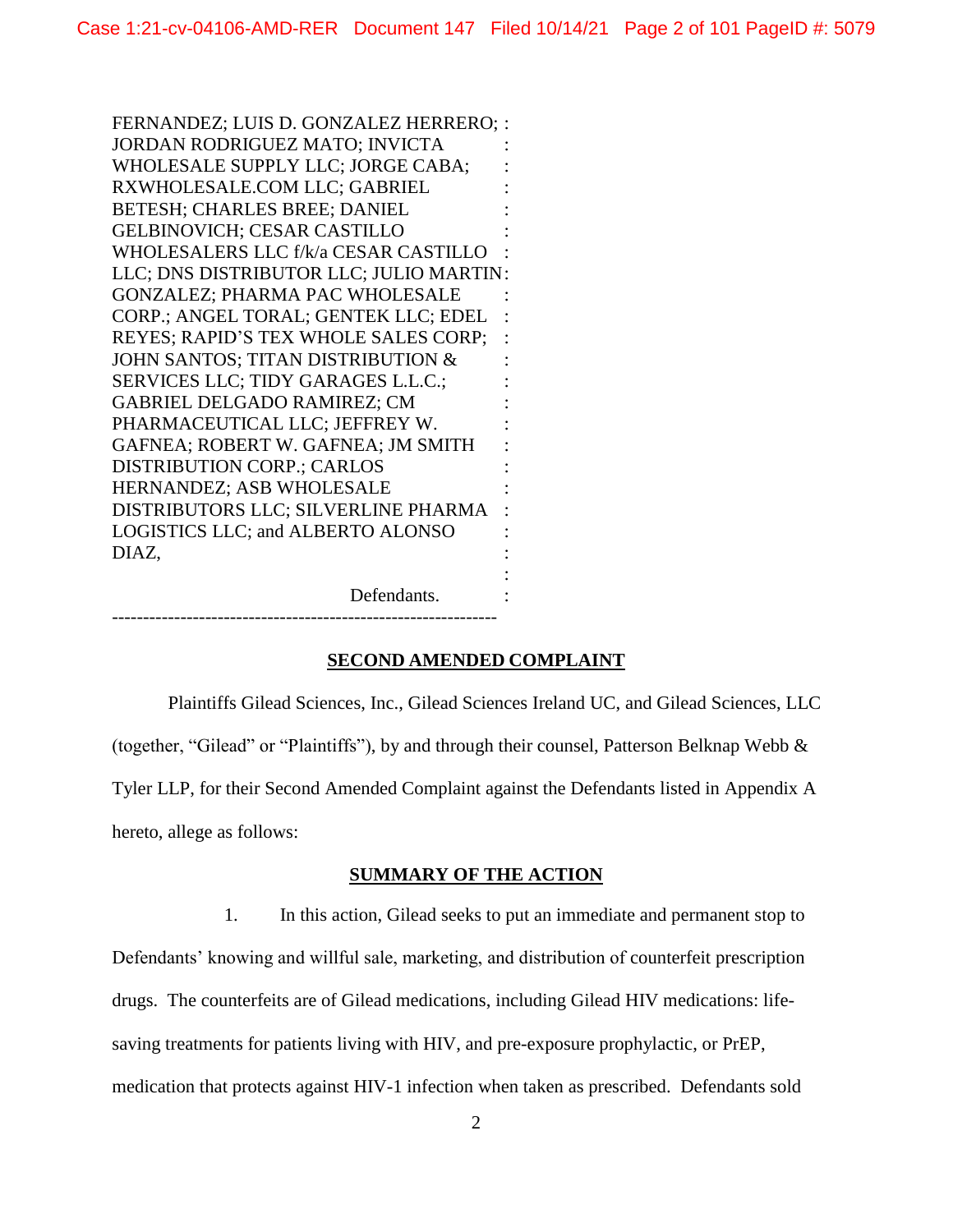authentic-looking bottles of Gilead HIV and other medication to distributors and pharmacies throughout the United States, including in New York City, who in turn dispensed them to patients. But, for some of those bottles of purported Gilead HIV medications, the tablets inside those bottles were not Gilead's HIV medication. They were completely different drugs. And all of the purported Gilead HIV medications sold by Defendants were sold with counterfeit documentation that misrepresented the provenance of the medications.

2. The counterfeiters used authentic Gilead bottles that at one point contained authentic Gilead HIV or other medications. The tamper-evident seals of these authentic bottles had been broken and their contents emptied. The counterfeiters inserted the foreign tablets into these empty bottles, and then re-sealed the bottles. The counterfeits were thus engineered to resemble a new, unopened, and authentic bottle of authentic Gilead medication. Because federal law requires that all prescription drugs be accompanied by a "pedigree" – a document tracking every sale of the bottle from seller to seller, all the way back to the manufacturer – Defendants distributed the counterfeits with falsified documentation fraudulently purporting to trace the counterfeits to an authentic source.

3. The danger these counterfeits pose is dire. Those who receive and ingest these counterfeits unwittingly miss their HIV treatment or falsely believe themselves to be protected against HIV infection. The foreign drugs in the counterfeit bottles were never prescribed by those individuals' doctors and could cause serious harm or death, through contraindicated drug-drug interactions or the onset of unanticipated side effects such as loss of consciousness while operating heavy machinery or driving. The counterfeit pedigrees with which these products are sold makes it impossible to verify where the products came from, how they have been handled and stored, and what pills are in the bottles.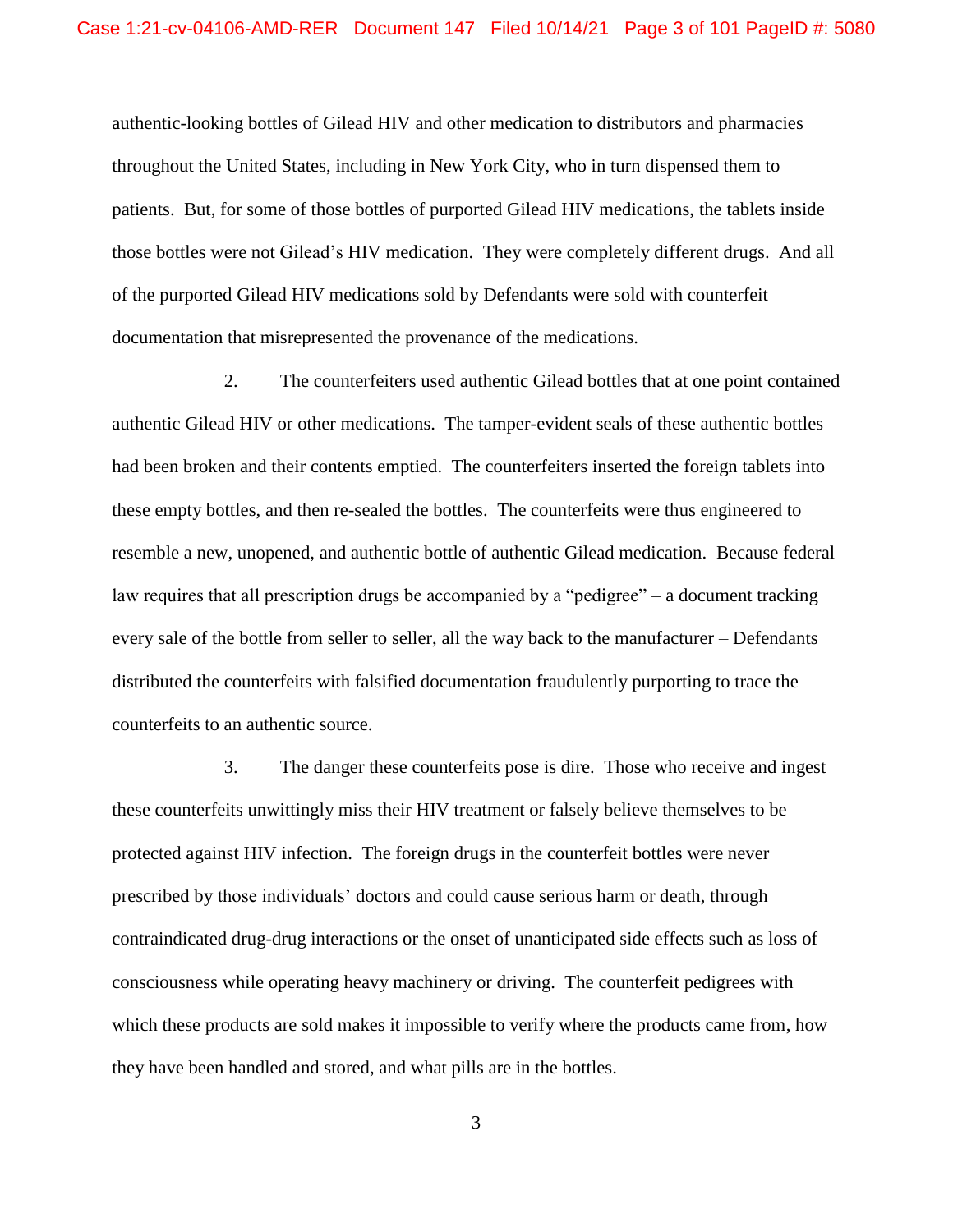4. Gilead's investigation has revealed that dozens of individuals and entities were involved in the marketing and sale of counterfeit Gilead-branded medications. These individuals and entities are the Defendants here. As alleged below, Defendants willfully trafficked these dangerous counterfeits and committed fraud to cover it up.

5. Gilead's investigation has also revealed that most, if not all, of the counterfeit Gilead-branded medications sold in the U.S. market originate from an organized counterfeiting ring. This counterfeiting ring, led by three individuals (the "Leader Defendants"), utilizes a shifting series of fly-by-night corporate entities ("Supplier Defendants") to supply counterfeits to established gray-market pharmaceutical distributors ("Distributor Defendants"), who then distribute them to pharmacies throughout the United States. The counterfeiting ring has its own dedicated sales force (the "Marketer Defendants") who partner with the Distributor Defendants to aggressively market counterfeits to U.S. pharmacies. Most of the proceeds of the counterfeiting ring are transferred to a series of shell entities (the "Asset Holder Defendants") which use these proceeds to purchase enormous quantities of gold bullion, jewelry, luxury items, and other goods that are difficult to trace and can be easily converted to cash.

6. In this action, Gilead seeks injunctive relief, including a seizure at certain Defendants' premises, in order to put an immediate stop to the sale of these dangerous counterfeit medications. Gilead also seeks other injunctive and monetary relief against all Defendants for trademark infringement in violation of Section 32 of the Lanham Act (15 U.S.C. § 1114); false descriptions and false designations of origin in commerce in violation of Section 43 of the Lanham Act (15 U.S.C. § 1125); trademark dilution in violation of Section 43 of the Lanham Act (15 U.S.C. § 1125) and New York General Business Law § 360-1; deceptive business practices in violation of New York General Business Law § 349; common-law unjust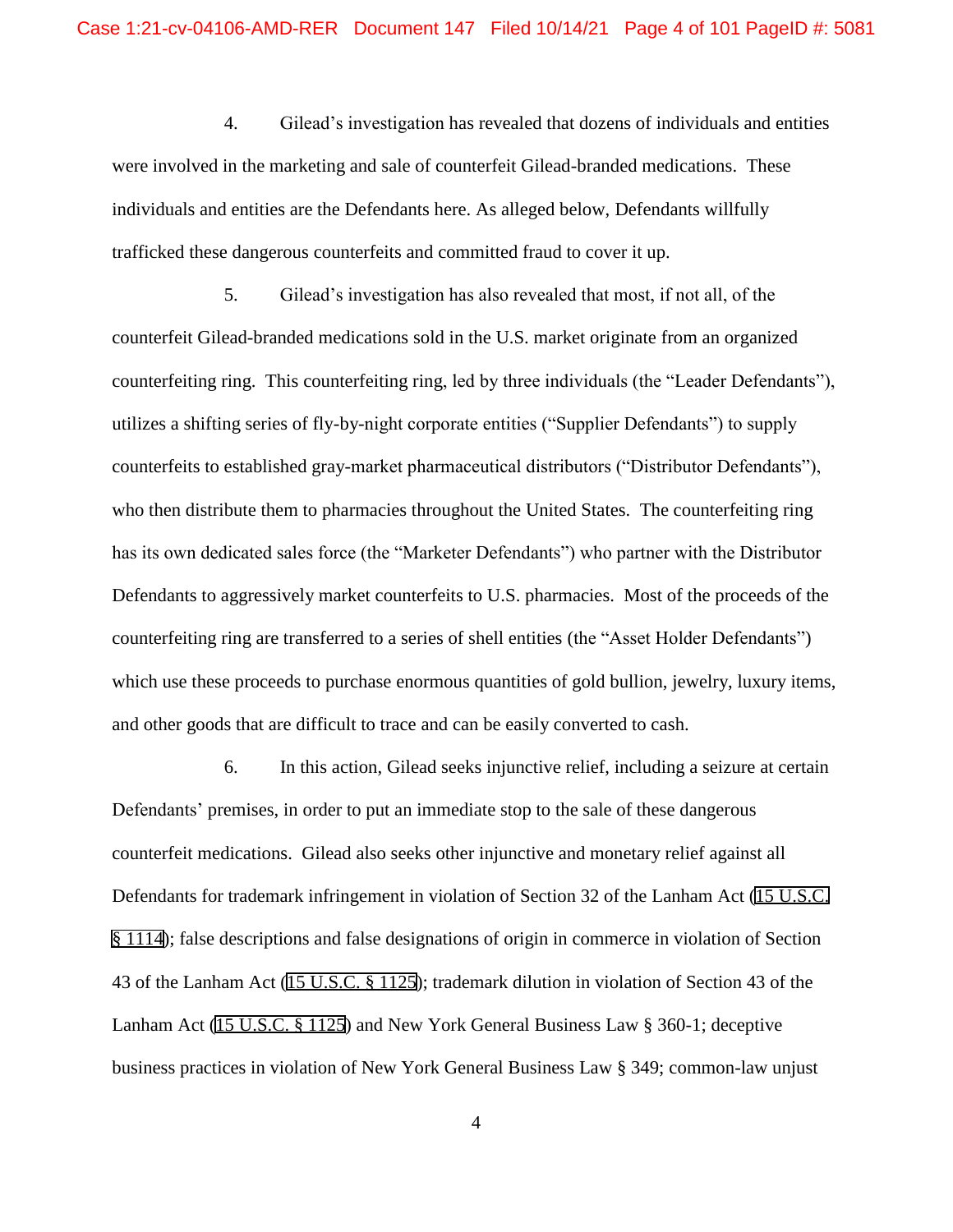enrichment and unfair competition; engaging in a pattern of racketeering activity in violation of RICO, 18 U.S.C. § 1962(c); and conspiracy to engage in a pattern of racketeering activity in violation of RICO, 18 U.S.C. § 1962(d).

#### **THE PARTIES**

7. A list of the parties to this action, and of the Defendant Groups referred to here, is presented in Appendix A hereto, which is hereby incorporated into this Second Amended Complaint as if fully set forth herein.

#### **A. PLAINTIFFS**

8. Plaintiff Gilead Sciences, Inc. is a public corporation organized under the laws of the State of Delaware, with more than 12,000 employees. Its principal place of business is 333 Lakeside Drive, Foster City, California 94404. Gilead develops and markets a large portfolio of lifesaving medications, including drugs for the treatment or prevention of HIV. Gilead is the owner of certain well-established and famous registered trademarks that appear on the packaging, tablets, and package inserts of certain genuine HIV and other medications.

9. Plaintiff Gilead Sciences Ireland UC ("Gilead Ireland") is a private unlimited company organized under the laws of Ireland, with its principal place of business at IDA Business & Technology Park, Carrigtwohill, Co. Cork, Ireland. Gilead Sciences, Inc. is the ultimate parent of Gilead Ireland. Gilead Ireland is the owner of certain well-established and famous registered trademarks that appear on the packaging, tablets, and instructional inserts of certain genuine HIV and other medications.

10. Plaintiff Gilead Sciences, LLC is a private limited liability company organized under the laws of the State of Delaware, with its principal place of business at 333 Lakeside Drive, Foster City, California 94404. Gilead Sciences, Inc. is the ultimate parent of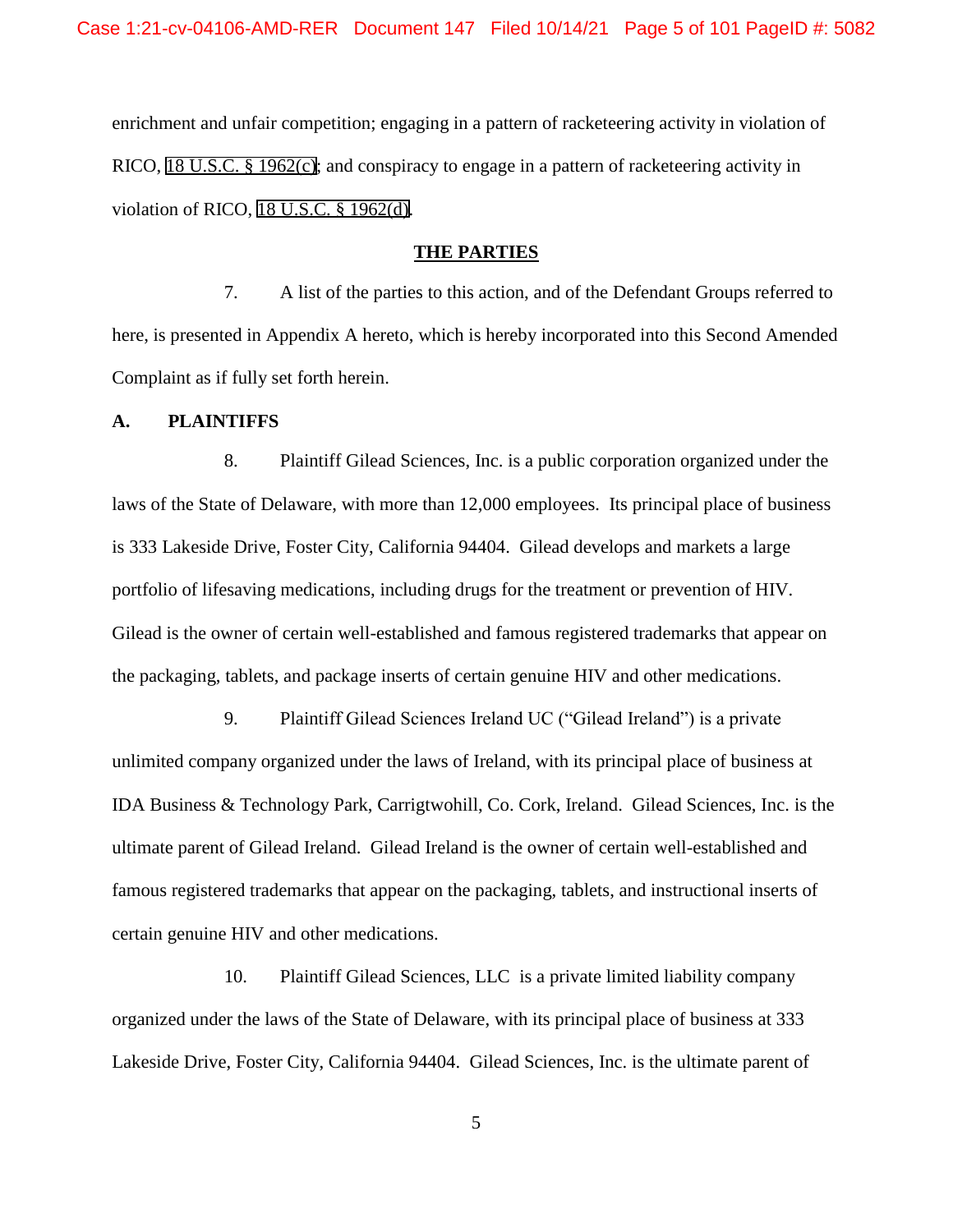Gilead Sciences, LLC. Gilead Sciences, LLC is the owner of at least one well-established and famous registered trademark that appears on the packaging, tablets, and instructional inserts of certain genuine HIV and other medications.

11. Gilead Sciences, Inc., Gilead Ireland, and Gilead Sciences, LLC (together, "Gilead") are the collective owners of a number of well-established and famous registered trademarks (the "Gilead Marks") that appear on its genuine medications. A complete list of these trademarks is depicted at Exhibit A hereto. Gilead also owns and uses distinctive packaging (the "Gilead Trade Dress") to distinguish its medications in the marketplace, which is depicted at Exhibit B hereto.

#### **B. ORIGINAL DEFENDANTS**

#### **1. Safe Chain Defendants**

12. Defendant Safe Chain Solutions, LLC ("Safe Chain") is a Delaware limited liability corporation with a principal place of business in Cambridge, Maryland.

13. Defendant Patrick Boyd is an individual residing in Maryland. Together with his brother Charles, Patrick Boyd is a founder, owner, and managing principal of Safe Chain. Patrick Boyd managed, supervised, ratified, and/or personally participated in the trafficking of counterfeit Gilead HIV and other medications. Patrick Boyd directly financially benefitted from the counterfeiting and had the ability to stop it, but did not do so.

14. Defendant Charles Boyd is an individual residing in Maryland. Together with his brother Patrick, Charles Boyd is a founder, owner, and managing principal of Safe Chain. Charles Boyd serves as CEO of Safe Chain. Charles Boyd managed, supervised, ratified, and/or personally participated in the trafficking of counterfeit Gilead HIV and other medications.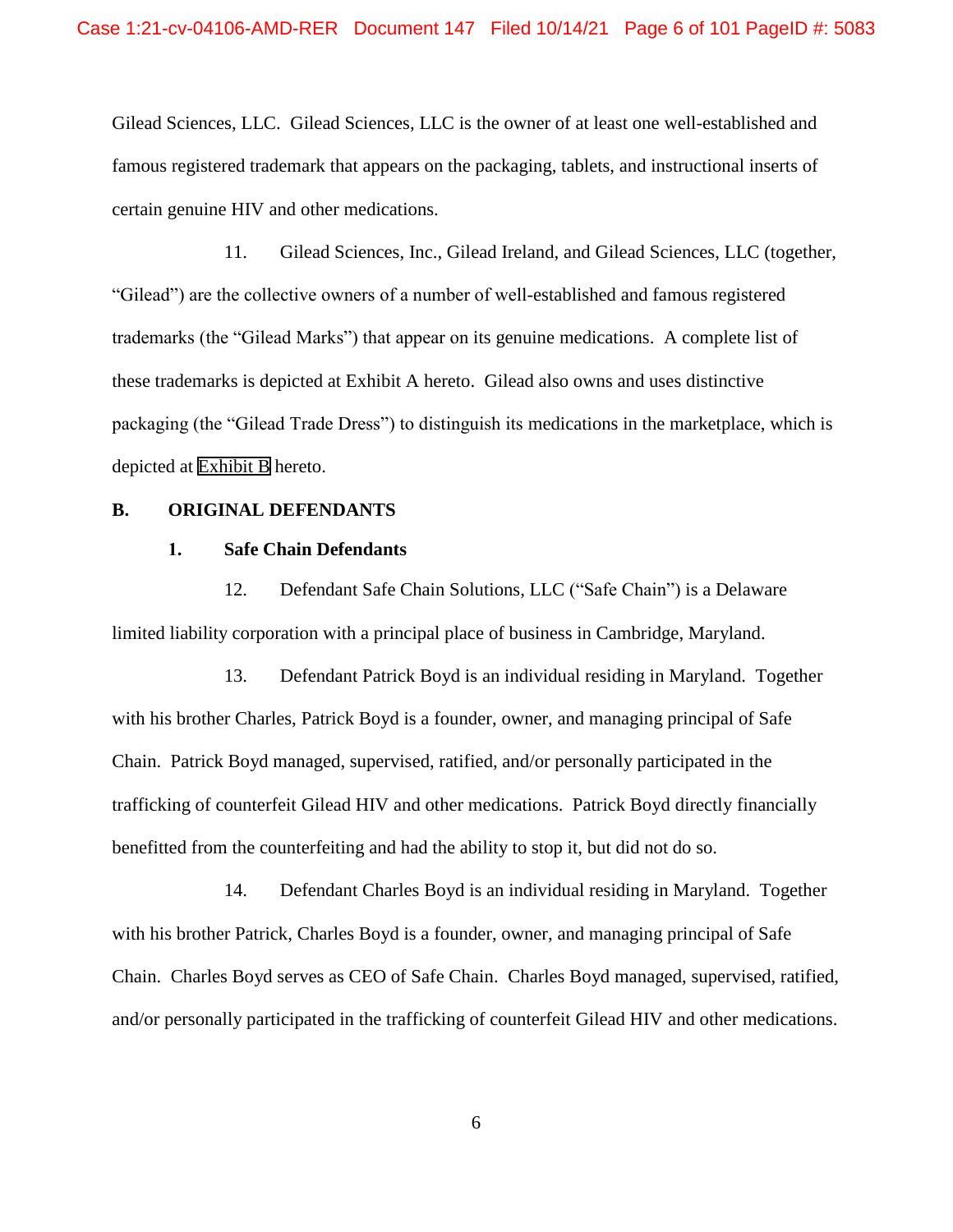Charles Boyd directly financially benefitted from the counterfeiting and had the ability to stop it, but did not do so.

# **2. Worldwide Pharma Defendants**

15. Defendant Worldwide Pharma Sales Group, Inc. d/b/a Pharmasales.com ("Worldwide Pharma") is a Delaware corporation with a principal place of business in Delray Beach, Florida.

16. Defendant Adam S. Brosius is an individual residing in the United States. Brosius is the founder, owner, and principal of Worldwide Pharma. Brosius managed, supervised, ratified, and/or personally participated in the trafficking of counterfeit Gilead HIV and other medications.

# **3. Boulevard Defendants**

17. Defendant Boulevard 9229 LLC ("Boulevard") is a New York limited liability corporation with a principal place of business in Rego Park, Queens, New York.

18. Defendant Ishbay Shukurov is an individual residing in Brooklyn, New York. Shukurov is the owner of record of Boulevard. Shukurov managed, supervised, ratified, and/or personally participated in the trafficking of counterfeit Gilead HIV and other medications.

# **C. DEFENDANTS NAMED IN FIRST AMENDED COMPLAINT**

# **1. Additional Boulevard Defendants**

19. Defendant Peter Khaim is an individual residing in Queens, New York. Khaim is an off-the-books principal of Boulevard. Khaim has sometimes used the last name "Khaimov." Khaim managed, supervised, ratified, and/or personally participated in the trafficking of counterfeit Gilead HIV medications.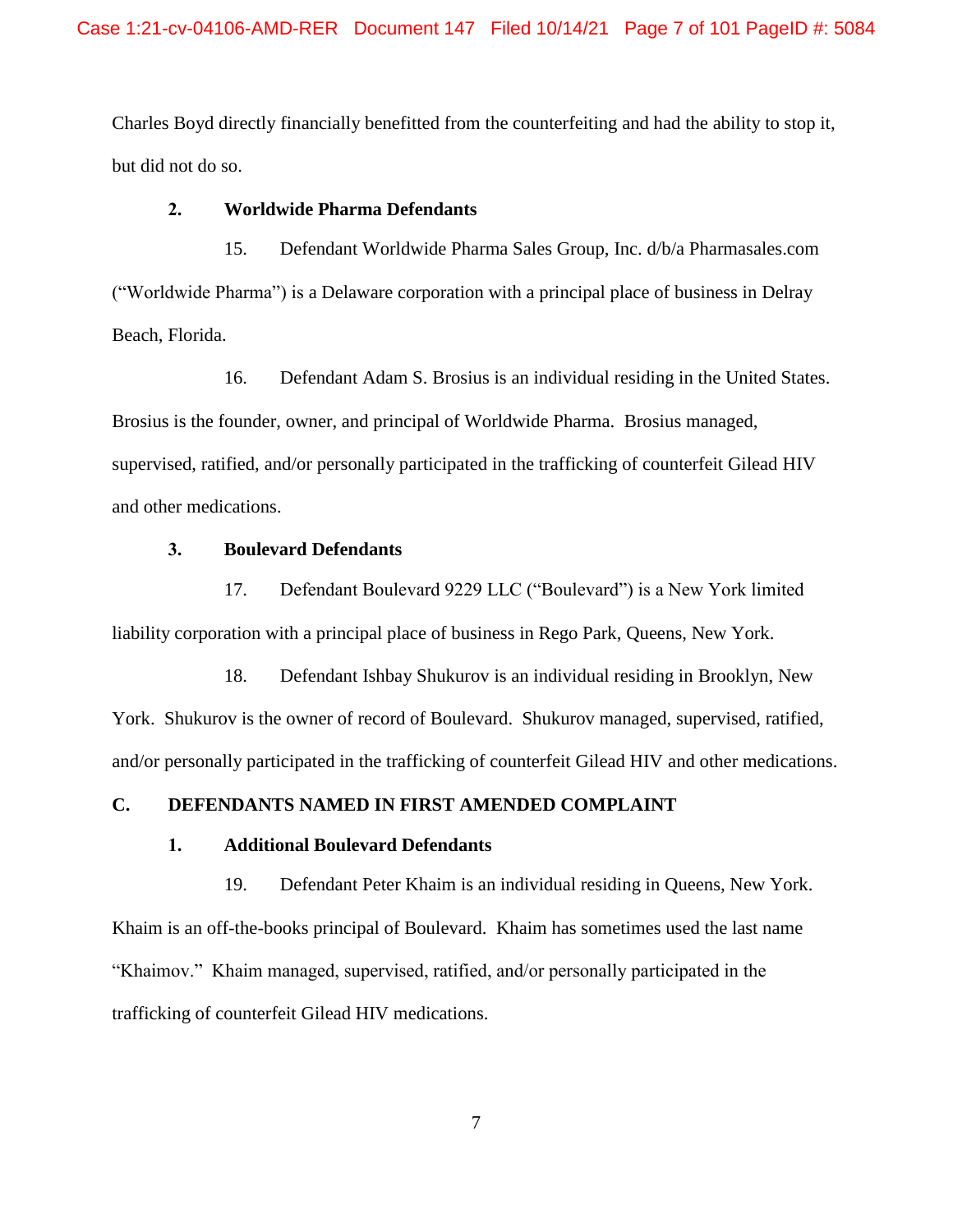20. Defendant Zafar Abdullaev is an individual residing in Queens, New

York. Abdullaev is an off-the-books principal of Boulevard. Abdullaev managed, supervised, ratified, and/or personally participated in the trafficking of counterfeit Gilead HIV medications.

# **2. ProPharma Defendants**

21. Defendant ProPharma Distribution LLC ("ProPharma") is a Colorado limited-liability corporation with a principal place of business in Colorado.

22. Defendant Levi Ellis is an individual residing in Colorado. Ellis is the founder and owner of ProPharma. Ellis managed, supervised, ratified, and/or personally participated in the trafficking of counterfeit Gilead HIV medications.

# **3. Synergy Defendants**

23. Defendant Synergy Group Wholesalers LLC is a New Jersey limited liability corporation with a principal place of business in New Jersey.

24. Defendant Carlos Vega is an individual residing in Florida. Vega is the founder and owner of Synergy. Vega, supervised, ratified, and/or personally participated in the trafficking of counterfeit Gilead HIV medications.

# **4. Pharmacy Defendants**

25. Defendant Island Chemists, Inc. d/b/a Meadow Drugs & Surgical is a retail pharmacy with a principal place of business in East Meadow, New York.

26. Defendant Randolph Mohabir is the principal and supervising pharmacist of Island Chemists, Inc. d/b/a Meadow Drugs & Surgical and is a resident of New York. Among other things, supervising pharmacists are individually responsible for ensuring a pharmacy's compliance with the Drug Supply Chain Security Act ("DSCSA") and other laws and ensuring the authenticity of medications and pedigrees purchased and sold by the pharmacy.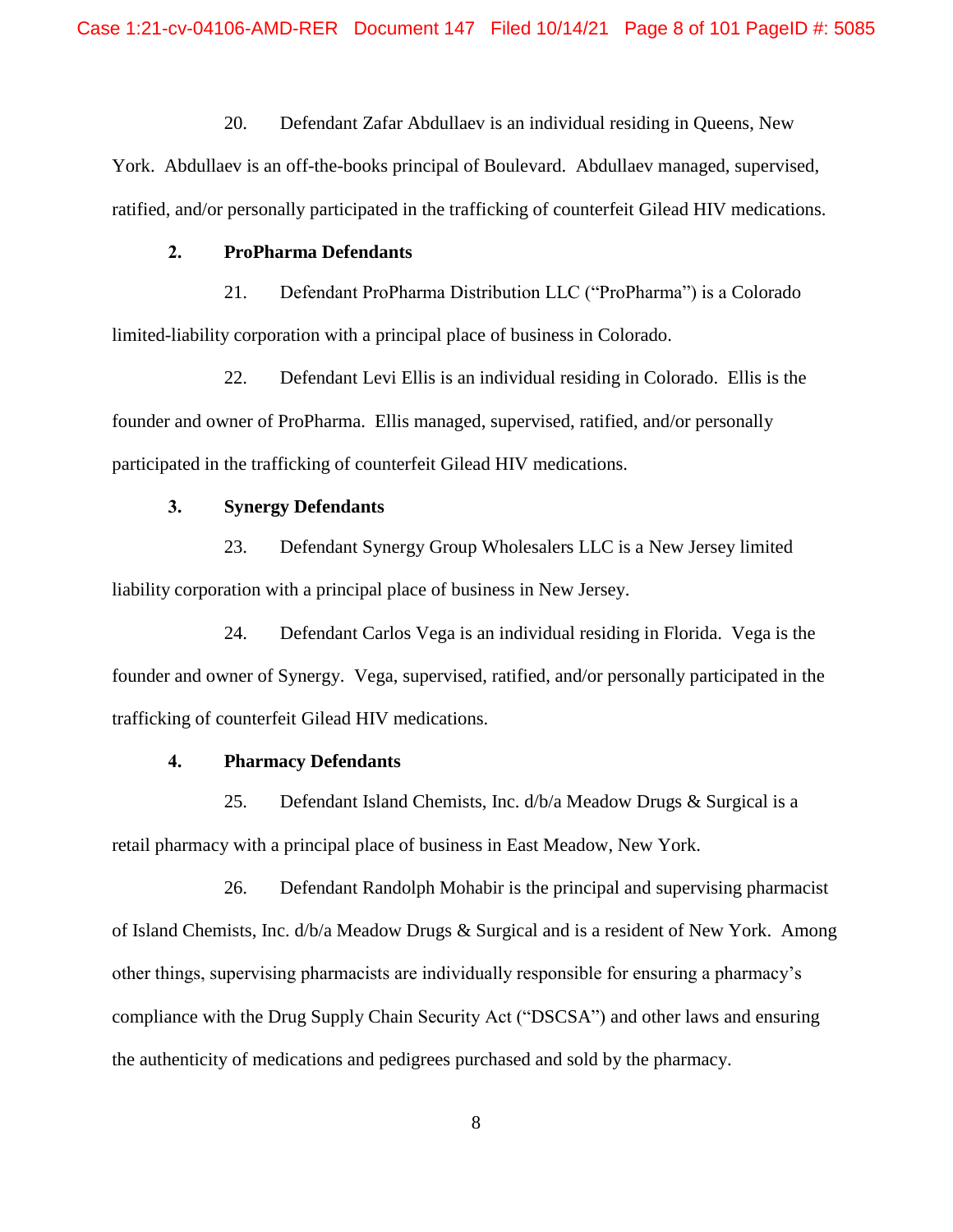27. Defendant V.L.S. Pharmacy Inc. is a retail pharmacy with a principal place of business in Brooklyn, New York.

28. Defendant Gopesh M. Patel is the principal and supervising pharmacist of V.L.S. Pharmacy Inc. and a resident of New York. Among other things, supervising pharmacists are individually responsible for ensuring a pharmacy's compliance with the DSCSA and other laws and ensuring the authenticity of medications and pedigrees purchased and sold by the pharmacy.

29. Defendant Lin Pharmacy Inc. d/b/a Makki Pharmacy is a retail pharmacy with a principal place of business in Queens, New York.

30. Defendant Samuel Yakubov is the principal of Lin Pharmacy Inc. d/b/a Makki Pharmacy and is a resident of New York.

31. Defendant Monica A. Ngo is the supervising pharmacist of Lin Pharmacy Inc. d/b/a Makki Pharmacy and a resident of New York. Among other things, supervising pharmacists are individually responsible for ensuring a pharmacy's compliance with the DSCSA and other laws and ensuring the authenticity of medications and pedigrees purchased and sold by the pharmacy.

32. Defendant Ascension Pharmacy Holdings I LLC d/b/a/ Mermaid RX and Ariel Pharmacy is a retail pharmacy with a principal place of business in Brooklyn, New York.

33. Defendant Alex Gelbinovich is the supervising pharmacist of Ascension Pharmacy Holdings I LLC d/b/a/ Mermaid Rx and Ariel Pharmacy and a resident of New York. Among other things, supervising pharmacists are individually responsible for ensuring a pharmacy's compliance with the DSCSA and other laws and ensuring the authenticity of medications and pedigrees purchased and sold by the pharmacy.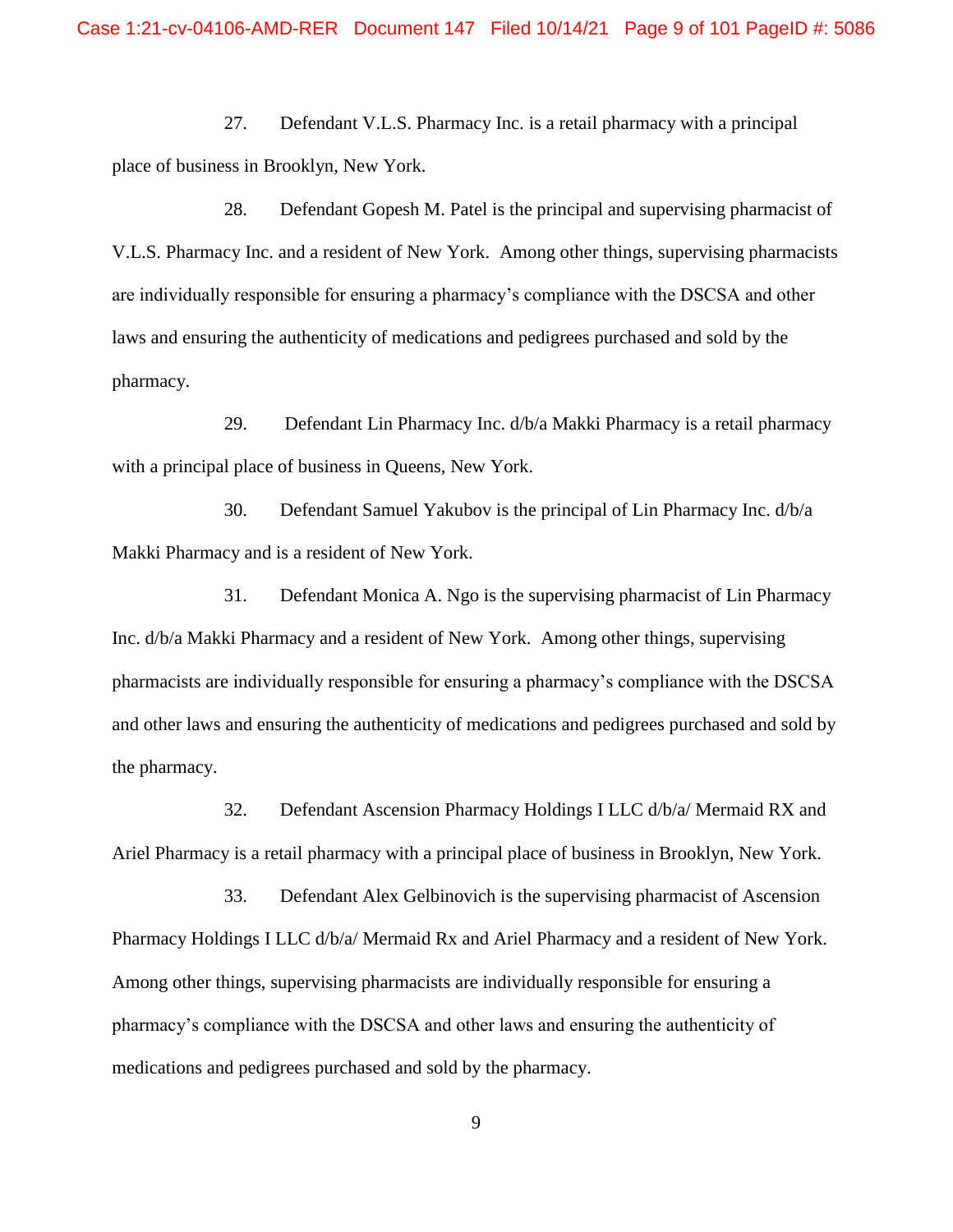34. Collectively, Defendants Island Chemists, Inc. d/b/a Meadow Drugs &

Surgical, Randolph Mohabir, V.L.S. Pharmacy Inc., Gopesh M. Patel, Lin Pharmacy Inc. d/b/a Makki Pharmacy, Samuel Yakubov, Monica A Ngo, Ascension Pharmacy Holdings I LLC d/b/a/ Mermaid Rx and Ariel Pharmacy, and Alex Gelbinovich are referred to herein as the "Pharmacy Defendants."

#### **D. DEFENDANTS NAMED IN SECOND AMENDED COMPLAINT**

#### **1. Leader Defendants**

35. Defendant Paul Rosell is an individual residing in Miami, Florida. Rosell is a broker and salesman. Rosell is the registered agent and principal of Med-Connect Enterprises, LLC. As alleged herein, Rosell organized and led an enterprise dedicated to the sale of counterfeit Gilead HIV medication accompanied by false documentation.

36. Defendant Med-Connect Enterprises, LLC is a Florida limited liability corporation with a principal place of business in Florida. Its principal is Defendant Rosell.

37. Defendant Dhruv Ralhan is an individual residing in Saint Petersburg, Florida. Ralhan is the sole member of the limited liability corporation  $D \& K$  Healthcare Solutions LLC. As alleged herein, Ralhan organized and led an enterprise dedicated to the sale of counterfeit Gilead HIV medication accompanied by false documentation.

38. Defendant D & K Healthcare Solutions LLC is a Wyoming limited liability corporation with a principal place of business in Florida.  $D \& K$  Healthcare Solutions LLC is registered as a foreign corporation in the state of Florida. Its sole member is Defendant Dhruv Ralhan.

39. Defendant Venkata Srinivas Mannava is an individual residing in Carteret, New Jersey. Mannava is the registered agent, board of directors, and incorporator of DSP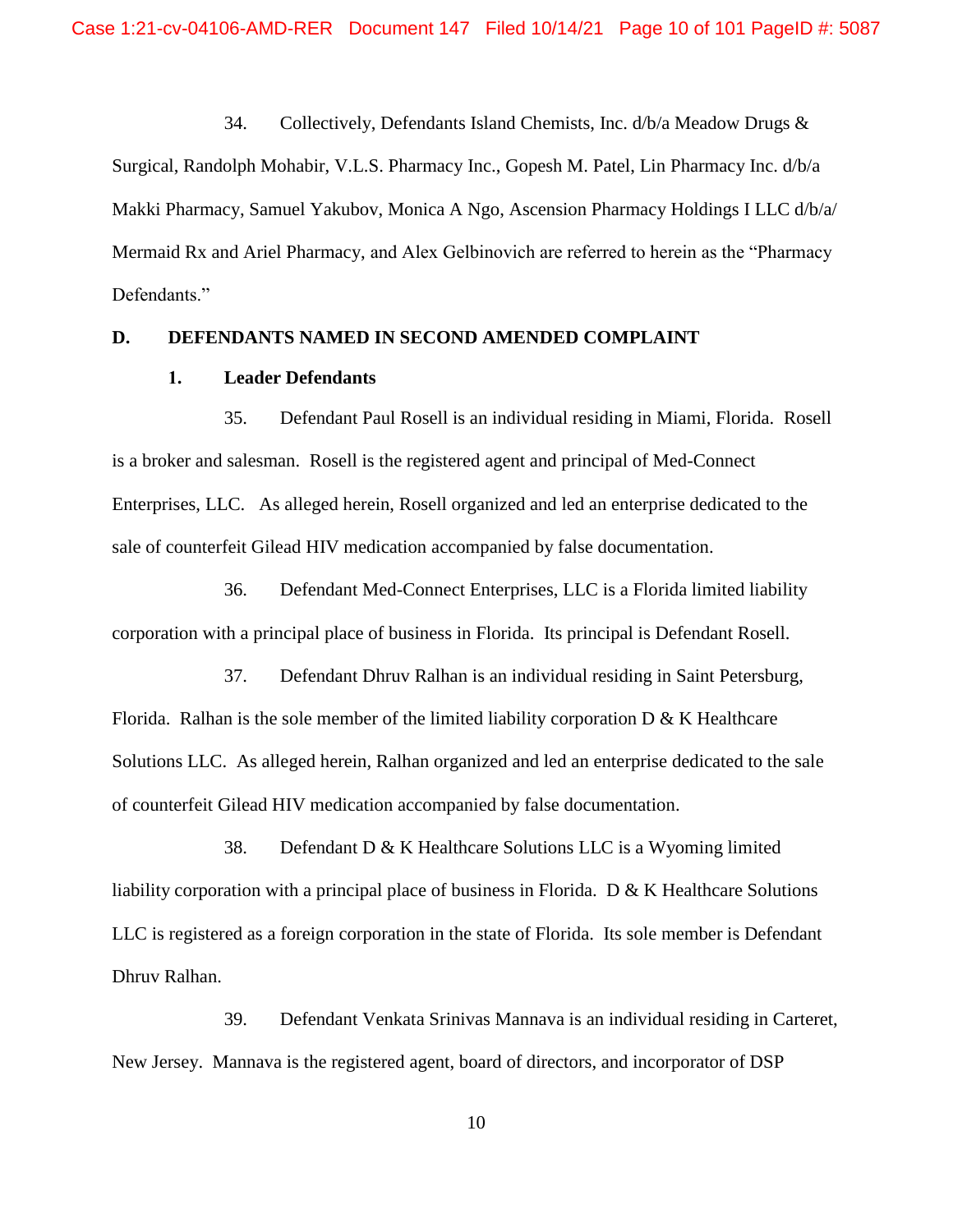Consulting Inc. As alleged herein, Mannava organized and led an enterprise dedicated to the sale of counterfeit Gilead HIV medication accompanied by false documentation.

40. Defendant DSP Consulting Inc. is a New Jersey corporation with a principal place of business in New Jersey. Its registered agent, board of directors, and incorporator is Defendant Venkata Srinivas Mannava.

# **2. Marketer Defendants**

41. Defendant John Panagiotopoulos is an individual residing in Quebec, Canada. He is affiliated with Defendant Streamline RX LLC. Panagiotopoulos actively participated in the marketing and sale of counterfeit Gilead HIV products accompanied by counterfeit documentation.

42. Defendant Mike Zangari is an individual residing in Quebec, Canada. He is affiliated with Streamline RX LLC. Zangari actively participated in the marketing and sale of counterfeit Gilead HIV products accompanied by counterfeit documentation.

43. Defendant Riccardo Massana is an individual residing in Canada. He is affiliated with Streamline RX LLC. Massana actively participated in the marketing and sale of counterfeit Gilead HIV products accompanied by counterfeit documentation.

44. Defendant Streamline RX LLC is a Florida limited liability corporation with a principal place of business in Florida. Its registered agent and manager is Defendant Pavan Mantripragada.

45. Defendant Pavan Mantripragada is an individual residing in Tampa, Florida. Mantripragada is the registered agent and manager of Streamline RX LLC. As discovery will confirm, Mantipragada knowingly participated in the counterfeiting enterprise organized and led by the Leader Defendants.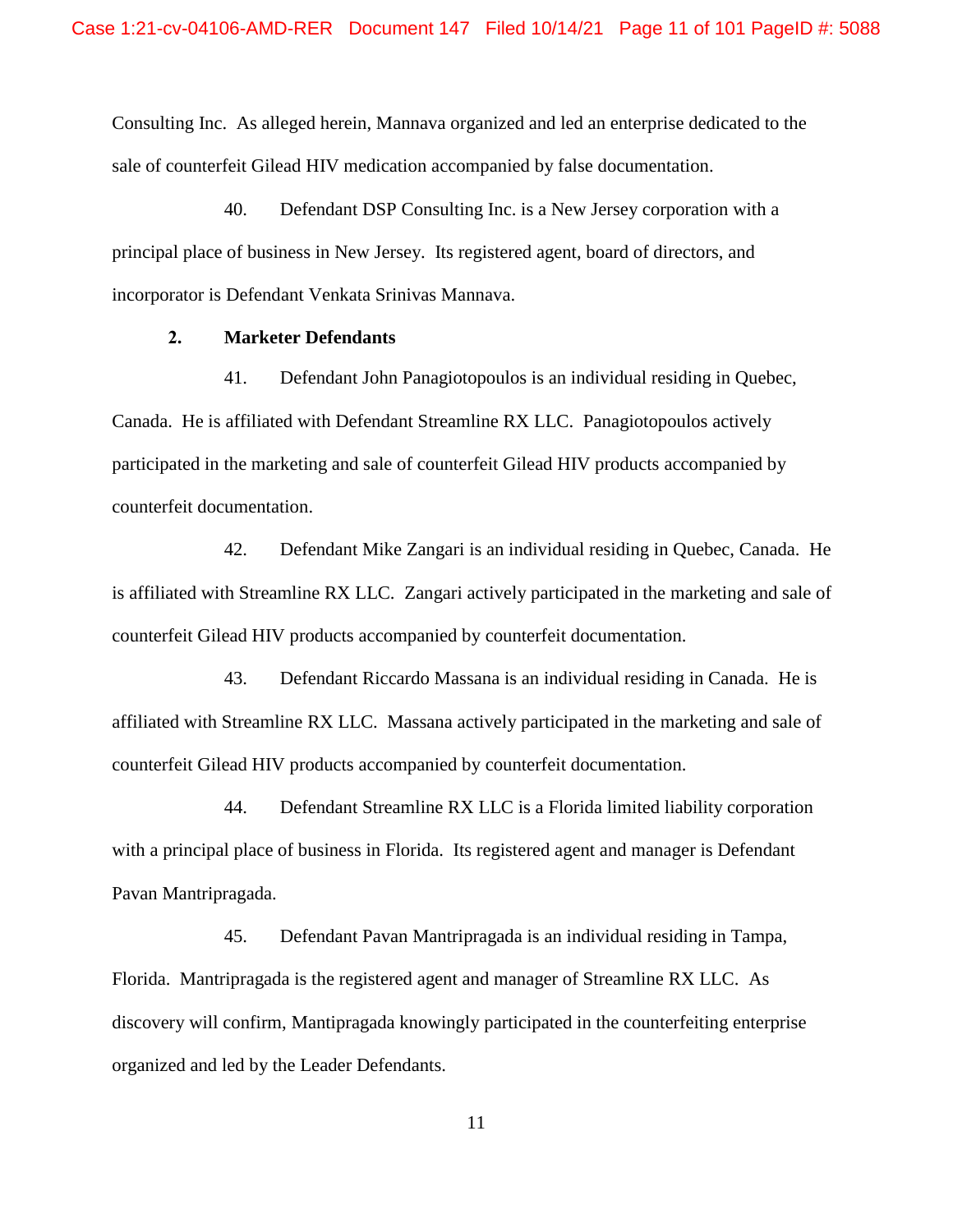# **3. Supplier Defendants**

# **a. Additional Boulevard Defendants**

46. Defendant MFK Management LLC d/b/a Boulevard 9229 & 9229

Boulevard is a New York corporation with a principal place of business in New York. MFK Management is closely affiliated with Boulevard 9229 LLC. Its owners of record are New York corporation Boulevard 9229 LLC (1%) and New York trust Castle Rock Irrevocable Trust (99%). Boulevard 9229 LLC's owner of record is Defendant Ishbay Shukurov. Castle Rock Irrevocable Trust's grantor and trustee is Defendant Peter Khaim, and its beneficiaries are Khaim's descendants. Defendant Peter Khaim is MFK Management's off-the-books principal.

#### **b. Additional Synergy Defendants**

47. Defendant Cesar Castillo Wholesalers LLC f/k/a Cesar Castillo LLC is a Colorado corporation with a principal place of business in Colorado. Its registered agent and principal is Defendant Julio Martin Gonzalez. Cesar Castillo Wholesalers LLC is affiliated with Defendants Synergy and Carlos Vega and participates in their counterfeiting operation.

48. Defendant DNS Distributor LLC is a Colorado limited liability company with a principal place of business in Colorado. Its registered agent and principal is Defendant Julio Martin Gonzalez. DNS Distributor LLC is affiliated with Defendants Synergy and Carlos Vega and participates in their counterfeiting operation.

49. Defendant Julio Martin Gonzalez is an individual residing in Colorado Springs, Colorado. Martin Gonzalez is the registered agent and principal of Cesar Castillo LLC and DNS Distributor LLC. As discovery will confirm, Martin Gonzalez knowingly participated in the counterfeiting activities of Synergy.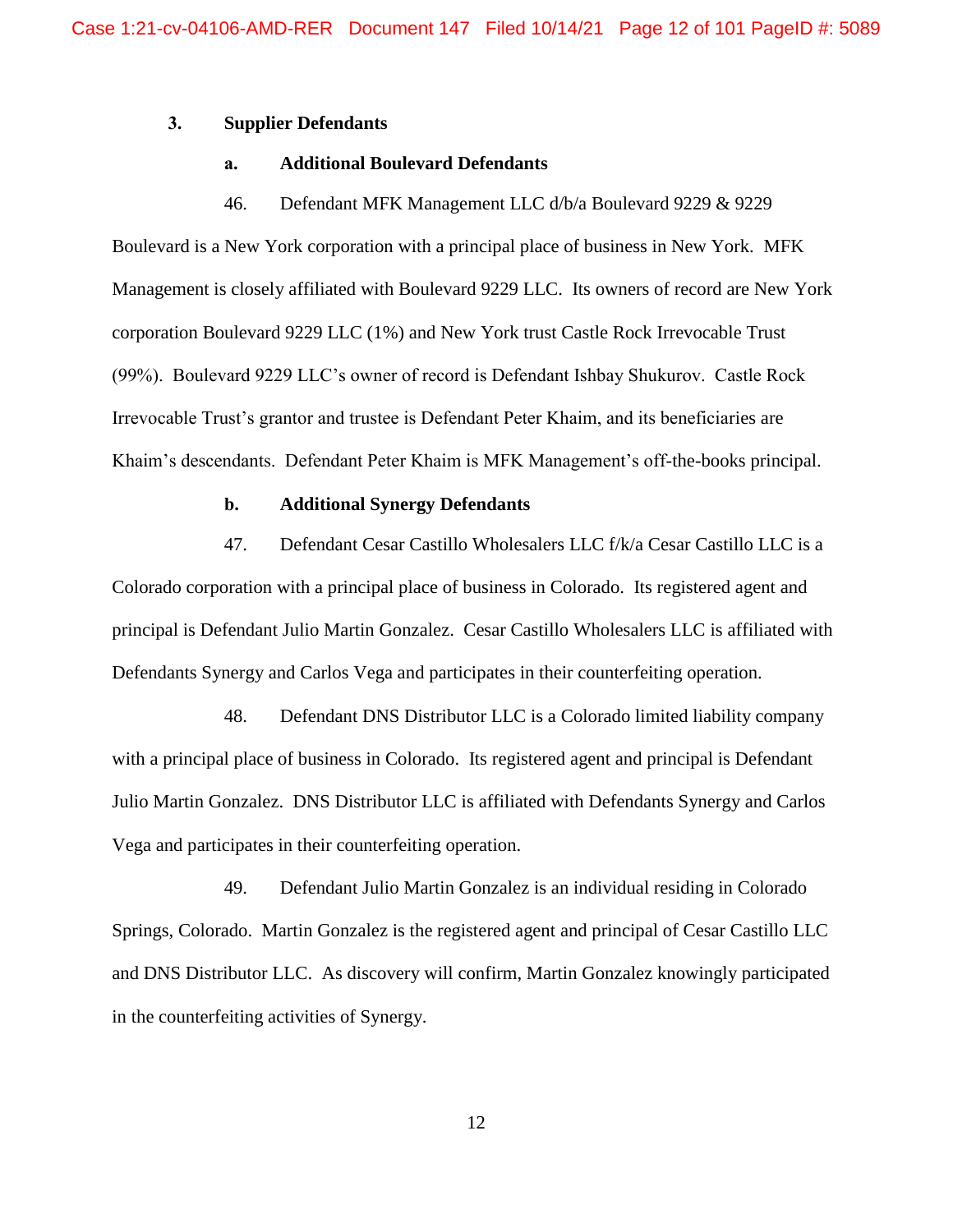#### **c. Omom Defendants**

50. Defendant Omom Pharmaceuticals, Inc. is a Florida domestic corporation with a principal place of business in California. Its president and secretary is Defendant Luis D. Gonzalez Herrero.

51. Defendant Omom Wholesale Corp. is a California corporation with a principal place of business in California. Its CEO, secretary, CFO, and Director is Defendant Gustavo Fernandez.

52. Defendant Gustavo Fernandez is an individual residing in Miami, Florida. Fernandez is the CEO, secretary, CFO, and Director of Omom Wholesale Corp. Fernandez supervised, ratified, and/or personally participated in the trafficking of counterfeit Gilead medications.

53. Defendant Luis D. Gonzalez Herrero is an individual residing in Hialeah, Florida. Gonzalez Herrero is the president and secretary of Omom Pharmaceuticals, Inc. Gonzalez Herrero supervised, ratified, and/or personally participated in the trafficking of counterfeit Gilead medications.

54. Defendant Jordan Rodriguez Mato is an individual believed to reside in Texas. Rodriguez Mato is the agent and incorporator of Omom Wholesale Corp. Rodriquez Mato supervised, ratified, and/or personally participated in the trafficking of counterfeit Gilead medications.

# **d. Invicta Defendants**

55. Defendant Invicta Wholesale Supply LLC is a Washington state limited liability company with a principal place of business in Washington. Its principal, president, and owner is Defendant Jorge Caba.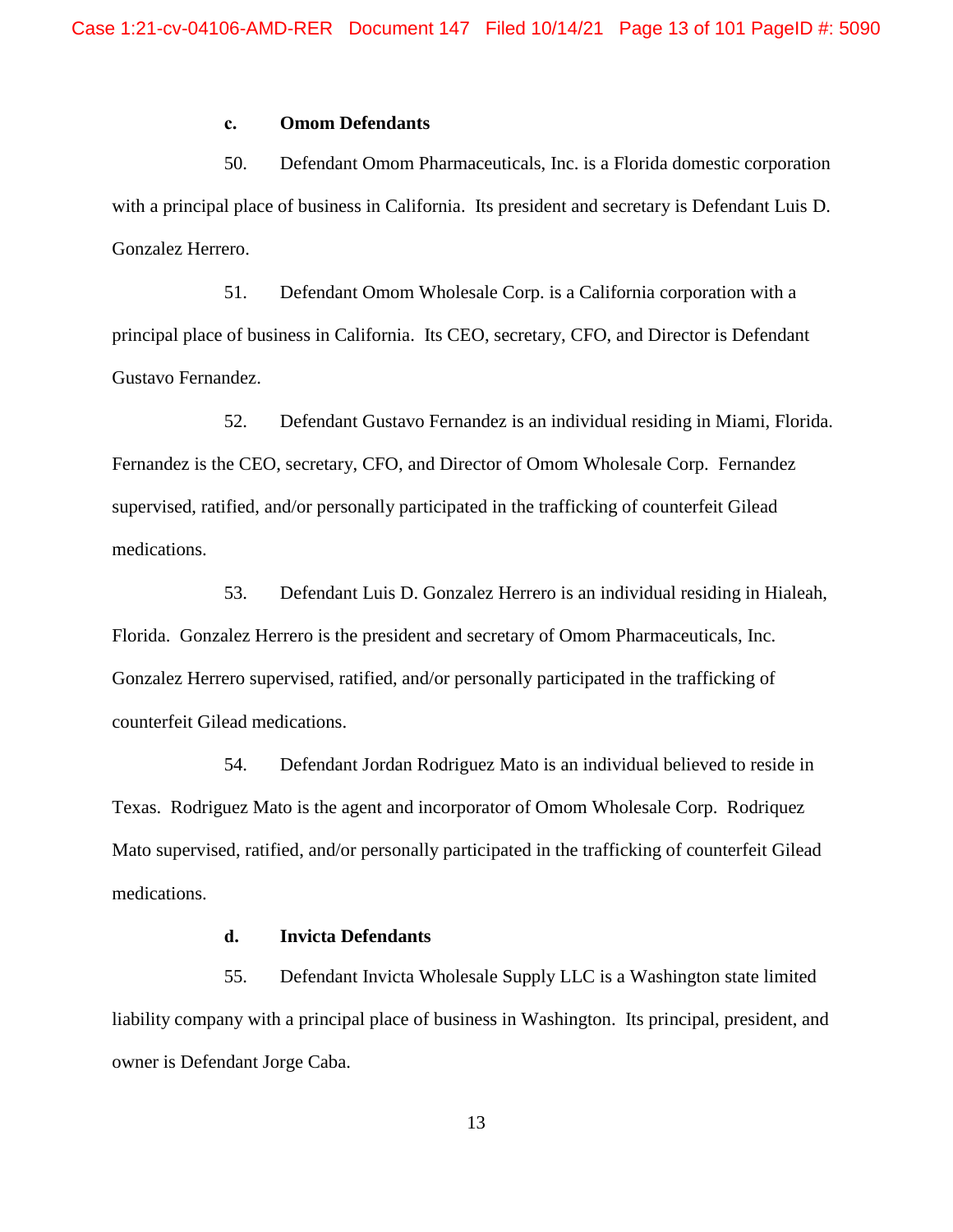56. Defendant Jorge Caba is an individual residing in West Palm Beach,

Florida. Caba is the principal, president, and owner of Invicta Wholesale Supply LLC. Caba supervised, ratified, and/or personally participated in the trafficking of counterfeit Gilead medications.

## **e. RXWholesale.com LLC Defendants**

57. Defendant RXWholesale.com LLC is a New Jersey limited liability company with a principal place of business in New Jersey. Its president and accounts receivable contact is Defendant Gabriel Betesh.

58. Defendant Gabriel Betesh is an individual residing in Brooklyn, New York. Betesh is the president and accounts receivable contact for RXWholesale.com LLC. Betesh supervised, ratified, and/or personally participated in the trafficking of counterfeit Gilead medications.

59. Defendant Charles Bree is an individual residing in Toms River, New Jersey. Bree is the owner of RXWholesale.com LLC and the principal of Tri-State Pharmaceutical LLC. Bree supervised, ratified, and/or personally participated in the trafficking of counterfeit Gilead medications.

60. Defendant Daniel Gelbinovich is an individual residing in Brooklyn, New York. Gelbinovich is affiliated with RXWholesale.com LLC. Gelbinovich supervised, ratified, and/or personally participated in the trafficking of counterfeit Gilead medications.

# **f. Pharma Pac Defendants**

61. Defendant Pharma Pac Wholesale Corp. is a California corporation with a principal place of business in California. Pharma Pac Wholesale Corp is also registered in the state of New Jersey with a principal place of business in New Jersey. Its CEO and secretary in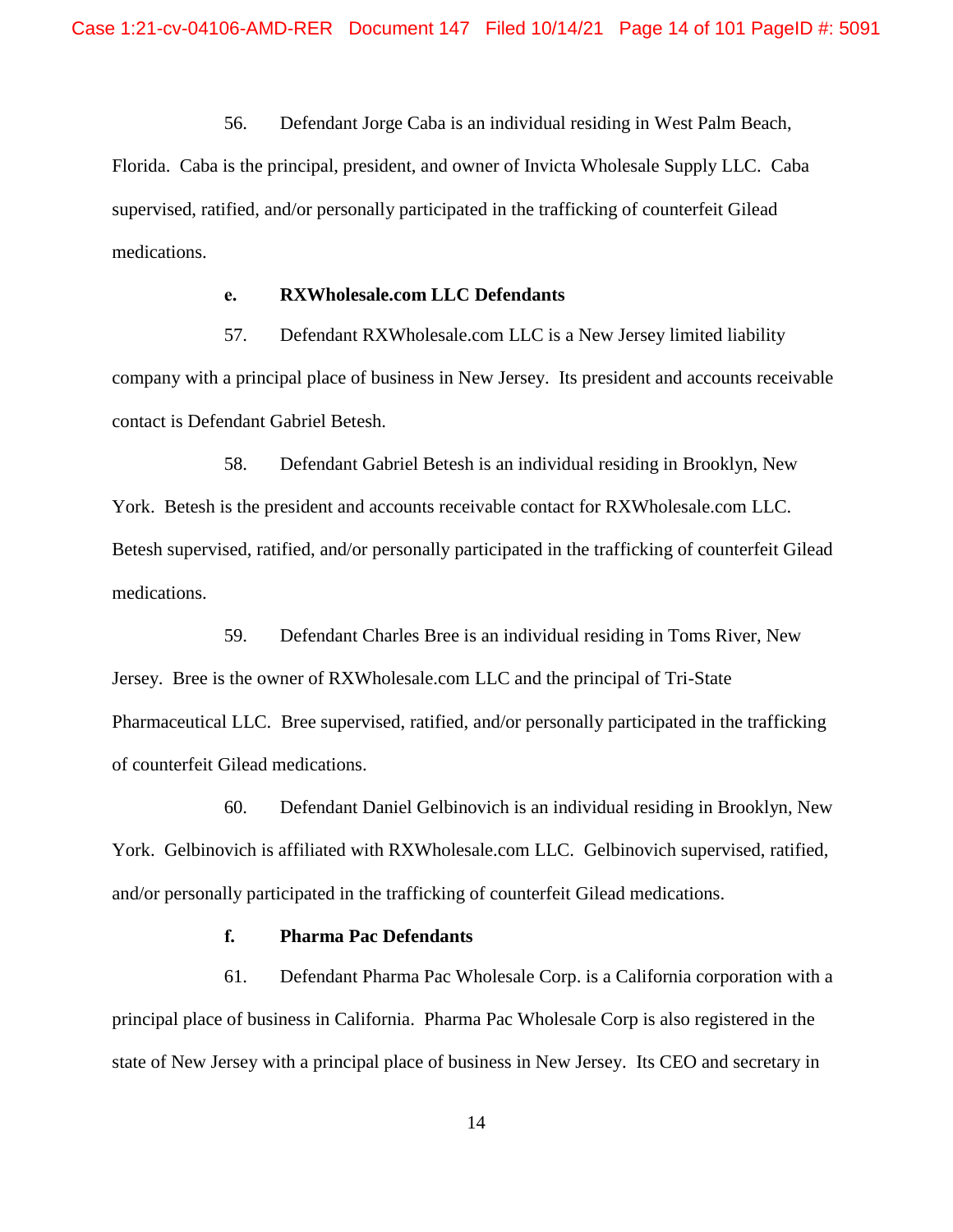California is Defendant Angel Toral. Its incorporator, board of directors, and agent in New Jersey is Defendant Angel Toral.

62. Defendant Angel Toral is an individual residing in Miami, Florida. Toral is the CEO and secretary of California registered Pharma Pac Wholesale Corp. Toral is the incorporator, board of directors, and agent of New Jersey registered Pharma Pac Wholesale Corp. Toral supervised, ratified, and/or personally participated in the trafficking of counterfeit Gilead medications.

#### **g. Gentek Defendants**

63. Defendant Gentek LLC is a Connecticut limited liability company with a principal place of business in Connecticut. Its manager and CEO is Defendant Edel Reyes.

64. Defendant Edel Reyes is an individual residing in Hialeah, Florida. Reyes is the manager and CEO of Gentek. Reyes supervised, ratified, and/or personally participated in the trafficking of counterfeit Gilead medications.

#### **h. Rapid's Tex Defendants**

65. Defendant Rapid's Tex Whole Sales Corp. is a Texas corporation with a principal place of business in Texas. Rapid's Tex is owned and operated by Defendant John Santos.

66. Defendant John Santos is an individual residing in Houston, Texas.

Santos owns and operates Defendant Rapid's Tex. Santos supervised, ratified, and/or personally participated in the trafficking of counterfeit Gilead medications.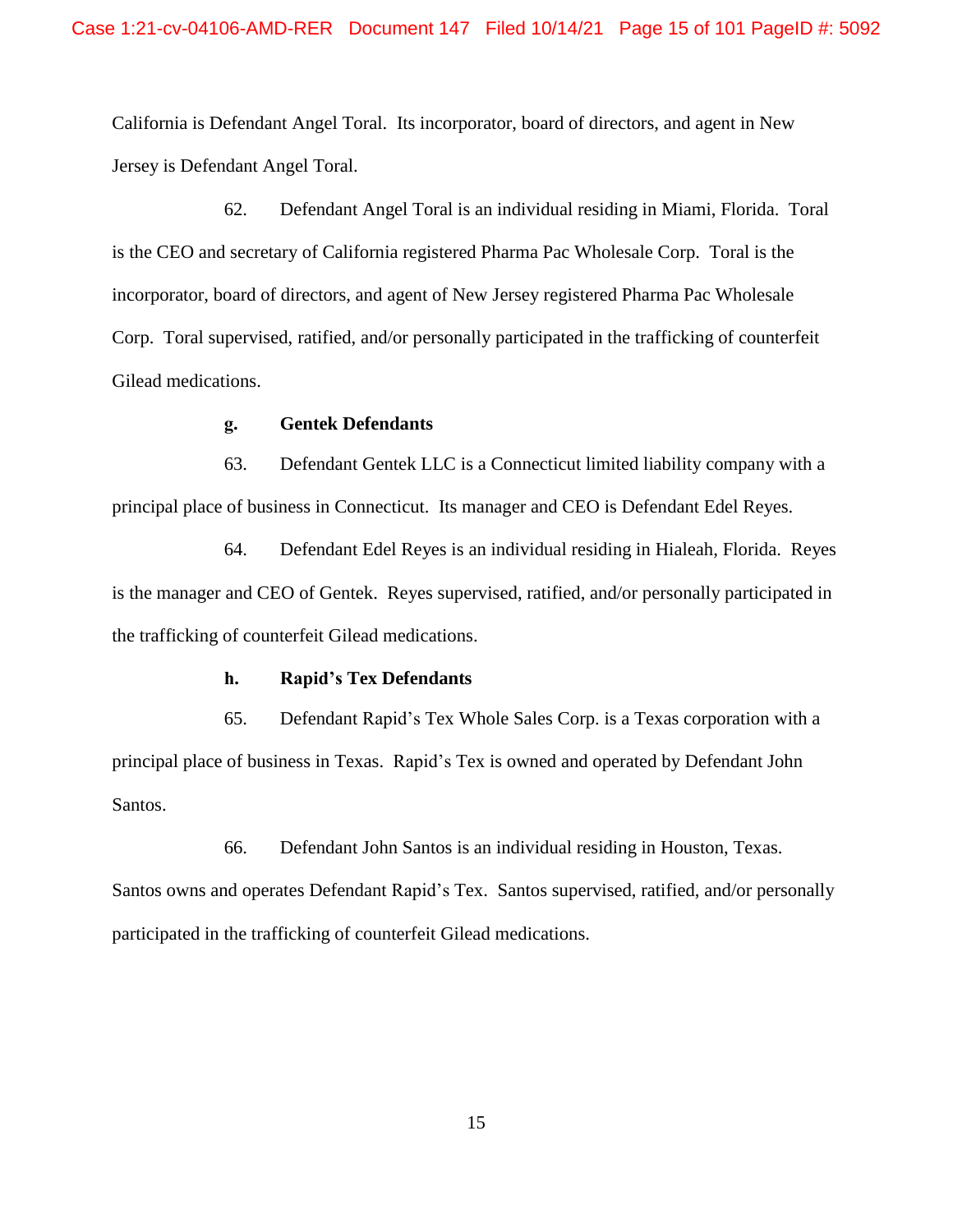# **i. CM Pharmaceutical Defendants**

67. Defendant CM Pharmaceutical LLC is an Alabama limited liability company with a principal place of business in Alabama. Its manager and principal are Defendants Jeffrey W. Gafnea and Robert W. Gafnea, respectively.

68. Defendant Jeffrey W. Gafnea is an individual residing in Tuscaloosa, Alabama. Jeffrey W. Gafnea is the manager of CM Pharmaceutical LLC. Jeffrey W. Gafnea supervised, ratified, and/or personally participated in the trafficking of counterfeit Gilead medications.

69. Defendant Robert W. Gafnea is an individual residing in Alabaster, Alabama. Robert W. Gafnea is the principal of CM Pharmaceutical LLC. Robert W. Gafnea supervised, ratified, and/or personally participated in the trafficking of counterfeit Gilead medications.

# **j. Scripts Defendants**

70. Defendant Scripts Wholesale Inc. is a New York corporation with a principal place of business in New York. Its principal is Defendant Steven Diamantstein. Scripts Wholesale Inc is a brick-and-mortar distributor that sells counterfeit Gilead medication.

71. Defendant Steven Diamantstein is an individual residing in Brooklyn, New York. Diamanstein is the principal of NER250 LLC d/b/a Scripts Wholesale Inc., USDV Pharma LLC, and Scripts Wholesale Inc. Diamanstein supervised, ratified, and/or personally participated in the trafficking of counterfeit HIV medications.

72. Defendant USDV Pharma LLC is a New York limited liability corporation with a principal place of business in New York. Its principal is Defendant Steven Diamantstein.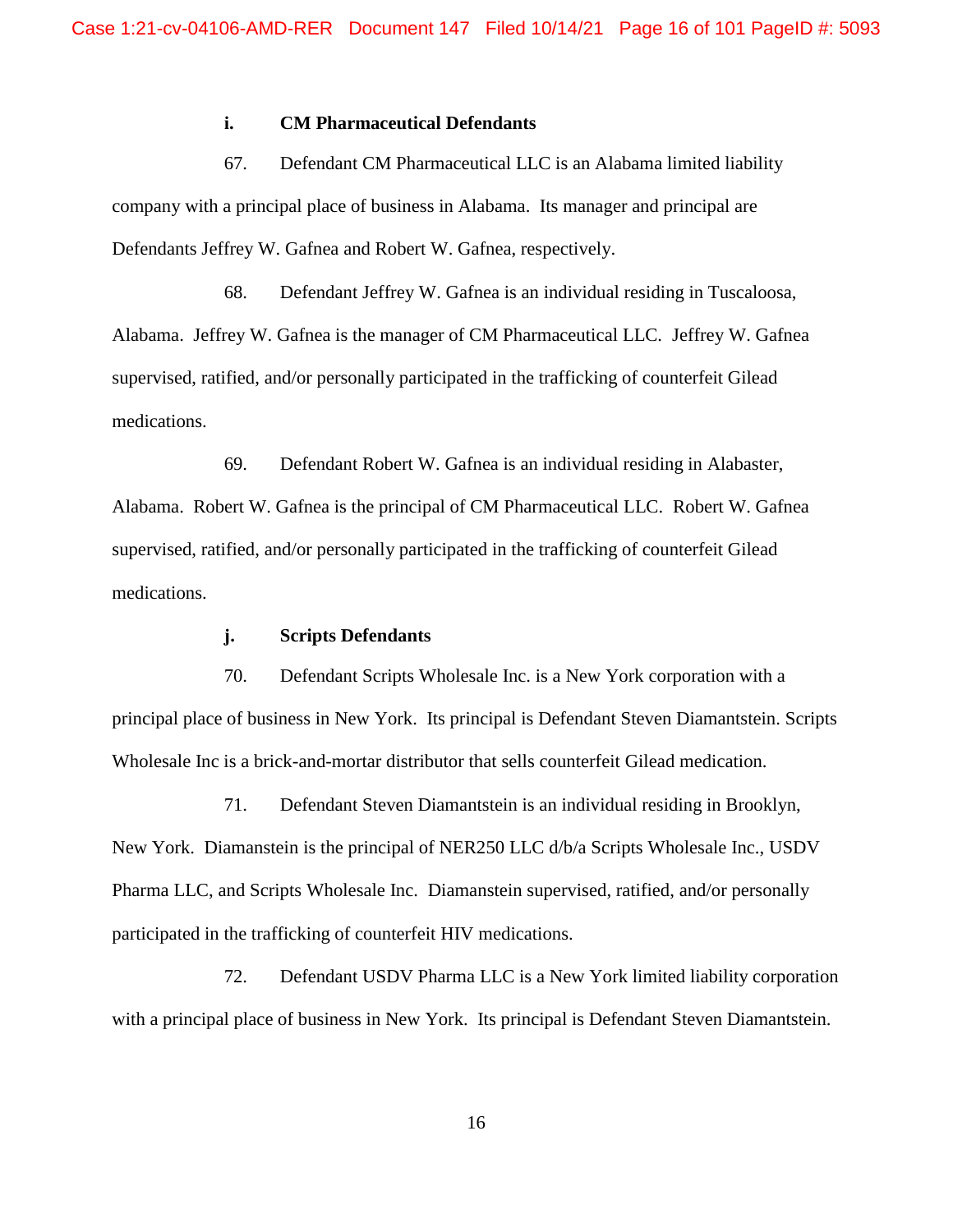73. Defendant NER250 LLC d/b/a Scripts Wholesale is a New York limited liability corporation with a principal place of business in New York. Its principal is Defendant Steven Diamantstein.

74. Defendant Jeff Beetley is a resident of Tennessee. Beetley holds himself out as the CEO of USDV Pharma. Beetley is also a Scripts employee whose job duties included selling Scripts' purported Gilead mediations.

#### **k. The Medicine Shoppe Defendants**

75. Defendant Maryland Pharmacies Inc. d/b/a The Medicine Shoppe #1802 is a Maryland corporation with a principal place of business in Maryland. Its resident agent and authorized person is Defendant Sekar Venkatesh.

76. Defendant PrimeRX Inc. is a Maryland corporation with a principal place of business in Maryland. Its principal is Defendant Sekar Venkatesh. PrimeRX Inc. is a New York-licensed pharmaceutical wholesaler.

77. Defendant Sekar Venkatesh is an individual residing in Maryland. Venkatesh is the principal of PrimeRX Inc and resident agent and authorized person of Maryland Pharmacies Inc. d/b/a The Medicine Shoppe #1802. Venkatesh supervised, ratified, and/or personally participated in the trafficking of counterfeit Gilead medications.

# **4. The Asset-Holder Defendants**

#### **a. Make It Happen Defendants**

78. Defendant Make It Happen Marketing Inc. is a New York corporation with a principal place of business in New York. Its principal is Defendant Quan Hernandez. As alleged herein, Make It Happen Marketing Inc. received proceeds of counterfeit Gilead medications from the Boulevard Defendants.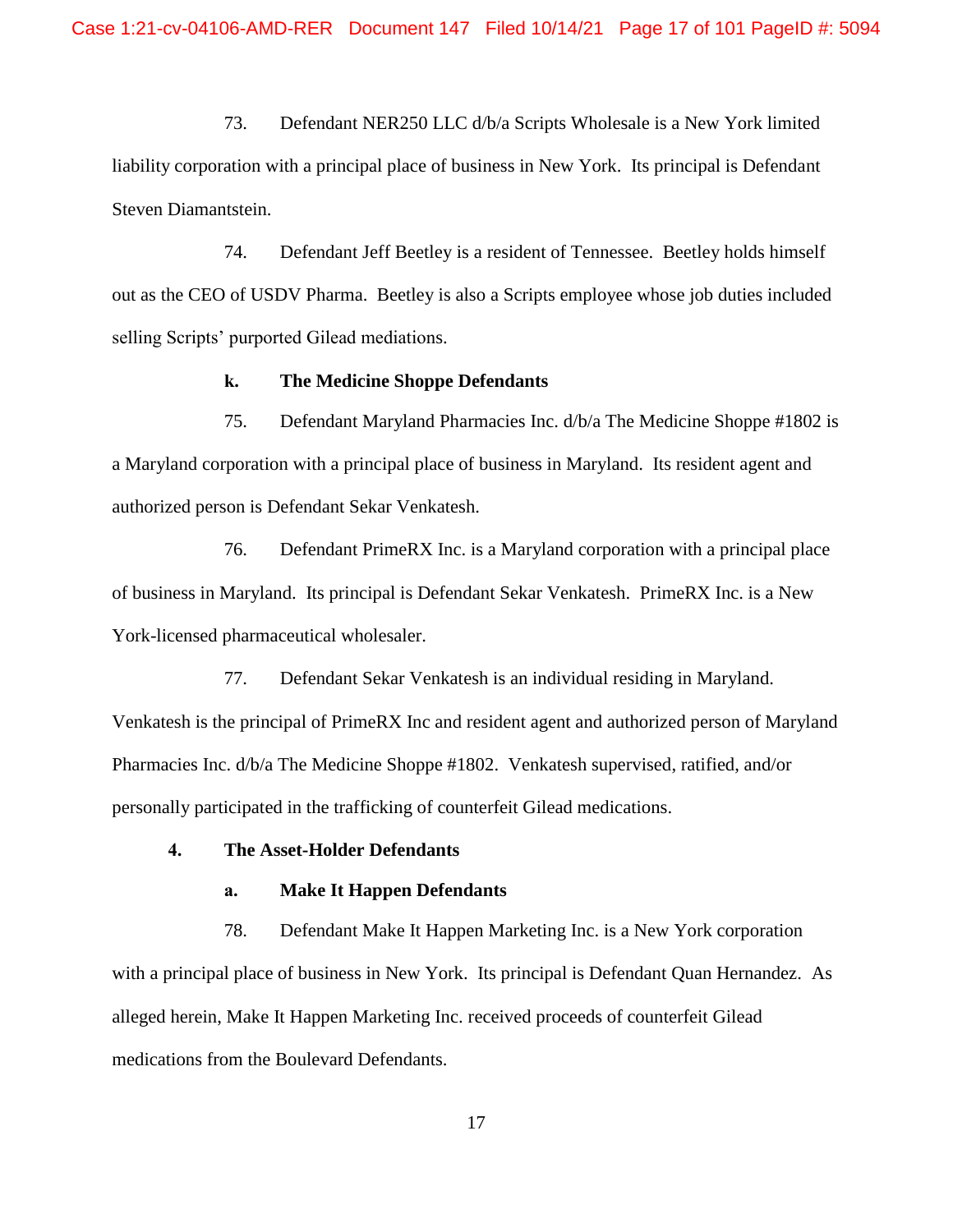79. Defendant Quan Hernandez is an individual residing in New York, New York. Hernandez is the principal of Make It Happen Marketing Inc.

#### **b. Titan Distribution & Tidy Garages Defendants**

80. Defendant Titan Distribution & Services LLC is a Florida limited liability company with a principal place of business in Florida. Its principal is Defendant Gabriel Delgado Ramirez. Titan Distribution & Services LLC received proceeds of counterfeit Gilead medications from the Omom Defendants for the purpose of laundering the funds and funneling them back to the suppliers of the counterfeits and the beneficiaries of the counterfeiting enterprise.

81. Defendant Tidy Garages LLC is a Florida limited liability company with a primary place of business in Florida. Its registered agent and manager is Defendant Gabriel Delgado Ramirez. Tidy Garages LLC received proceeds of counterfeit Gilead HIV medication from the Omom Defendants for the purpose of laundering the funds and funneling them back to the suppliers of the counterfeits and the beneficiaries of the counterfeiting enterprise.

82. Defendant Gabriel Delgado Ramirez is an individual residing in Miami, Florida. Delgado Ramirez is the principal of Titan and registered agent and manager of Tidy Garages LLC. As discovery will confirm, Delgado Ramirez knowingly participated in the counterfeiting enterprise described herein.

#### **c. ASB and Silverline Defendants**

83. Defendant ASB Wholesale Distributors LLC is a Florida limited liability company with a principal place of business in Florida. Its registered agent and principal is Defendant Alberto Alonso Diaz. ASB Wholesale Distributors LLC received proceeds of counterfeit Gilead HIV medication that were routed from the Omom Defendants through Titan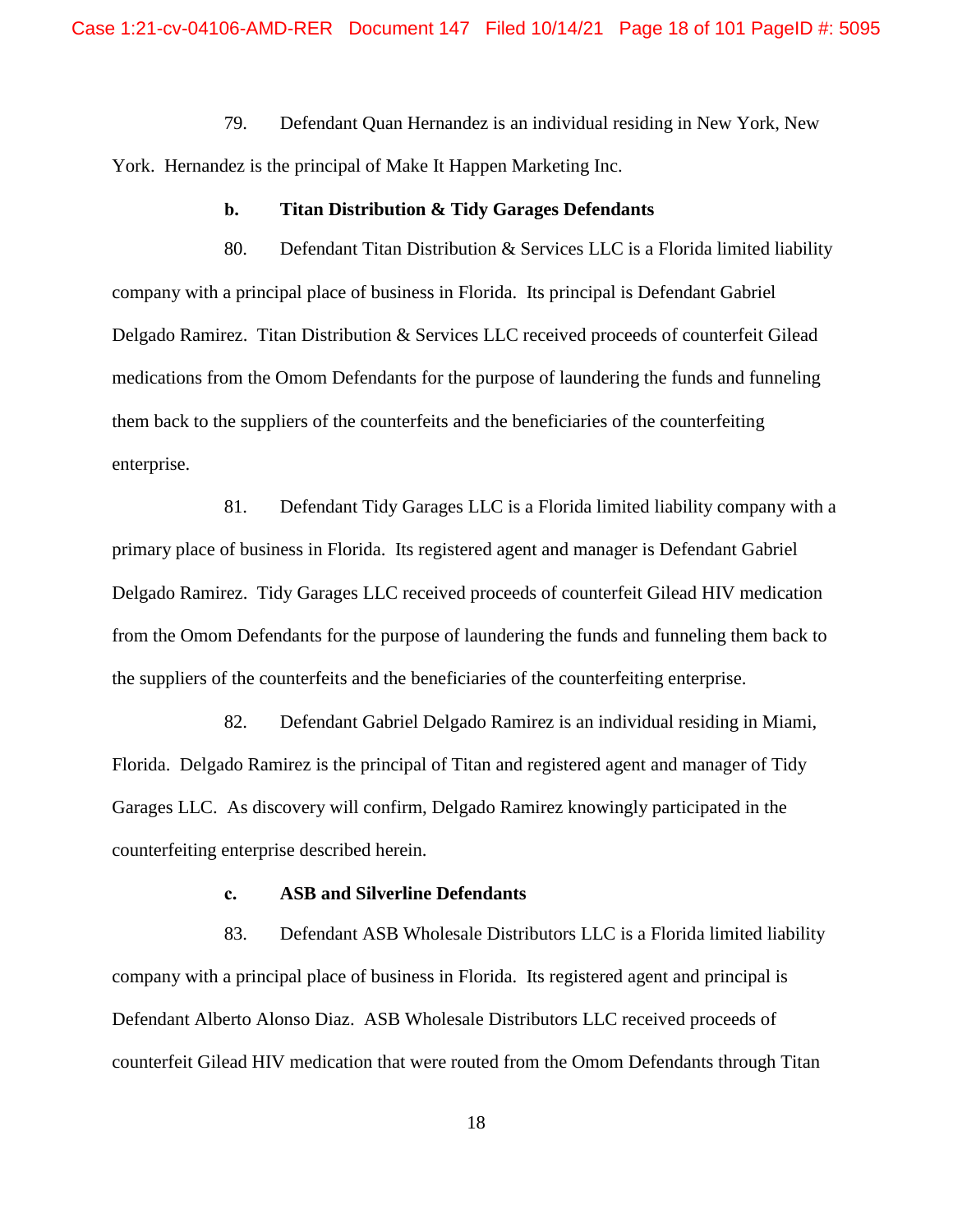Distribution & Services LLC for the purpose of laundering the funds and funneling them back to the suppliers of the counterfeits and the beneficiaries of the counterfeiting enterprise.

84. Defendant Silverline Pharma Logistics LLC is a Florida limited liability company with a principal place of business in Florida. Its registered agent and principal is Defendant Alberto Alonso Diaz. Silverline Pharma Logistics LLC received proceeds of counterfeit Gilead HIV medication that were routed from the Omom Defendants through Titan Distribution & Services LLC, for the purpose of laundering the funds and funneling them back to the suppliers of the counterfeits and the beneficiaries of the counterfeiting enterprise.

85. Defendant Alberto Alonso Diaz is an individual residing in Miami, Florida. Alonso Diaz is the registered agent and principal of ASB Wholesale Distributors LLC and Silverline Pharma Logistics LLC. As discovery will confirm, Alonso Diaz knowingly participated in the counterfeiting enterprise described herein.

#### **d. JM Smith Distribution Corp. Defendants**

86. Defendant JM Smith Distribution Corp. is a New Jersey corporation with principal place of business in New Jersey. Its principal is Defendant Carlos Hernandez. JM Smith Distribution Corp received proceeds of counterfeit Gilead HIV medication from the Invicta Defendant, for the purpose of laundering the funds and funneling them back to the suppliers of the counterfeits and the beneficiaries of the counterfeiting enterprise.

87. Defendant Carlos Hernandez is an individual residing in Hackensack, New Jersey. Hernandez is the principal and incorporator of JM Smith Distribution Corp. As discovery will confirm, Hernandez knowingly participated in the counterfeiting enterprise described herein.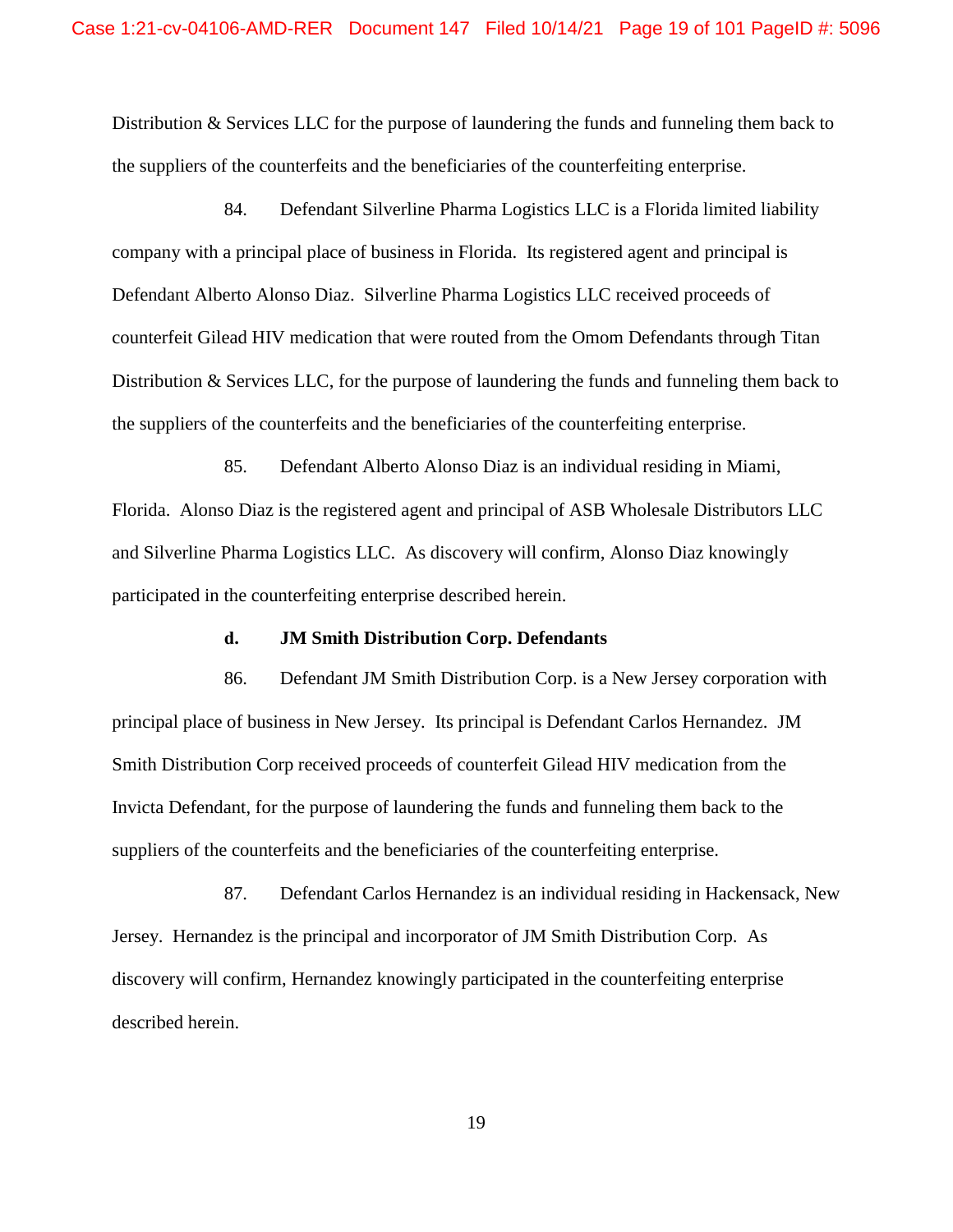#### **JURISDICTION AND VENUE**

88. This Court has subject matter jurisdiction over this action pursuant to 15 U.S.C. §§ 1121(a), 1331, 1338, and 1367 and general principles of ancillary and pendent jurisdiction.

89. The Court has personal jurisdiction over each of the Defendants because each of the Defendants has sufficient minimum contacts with New York and with this District so as to render the exercise of jurisdiction by this Court permissible under traditional notions of fair play and substantial justice.

90. As alleged herein, many Defendants are residents of New York and of this District. For example, the Boulevard Defendants all reside in this District. The Pharmacy Defendants are all New York pharmacies and their principals and supervising pharmacists who are named as defendants are all residents of New York. The Scripts Defendants are also located in this District and their principal resides in this District.

91. Several Defendants, including the Safe Chain Defendants and the PharmaPac Defendants, have consented to personal jurisdiction and venue in this District.

92. As alleged herein, all Defendants transacted business in New York and committed tortious acts in New York in connection with the counterfeiting business described herein. For example, Safe Chain and Worldwide Pharma sold, and conspired together to sell, counterfeits to pharmacies in New York City. ProPharma, through its principal Ellis, advertises that it sells throughout the United States, maintains active licensure in New York as an out-ofstate pharmaceutical wholesaler for the purpose of selling pharmaceutical products in New York, and has sold infringing products into New York. The Synergy Defendants, including Defendant Carlos Vega personally, travelled to New York to conduct the counterfeiting business alleged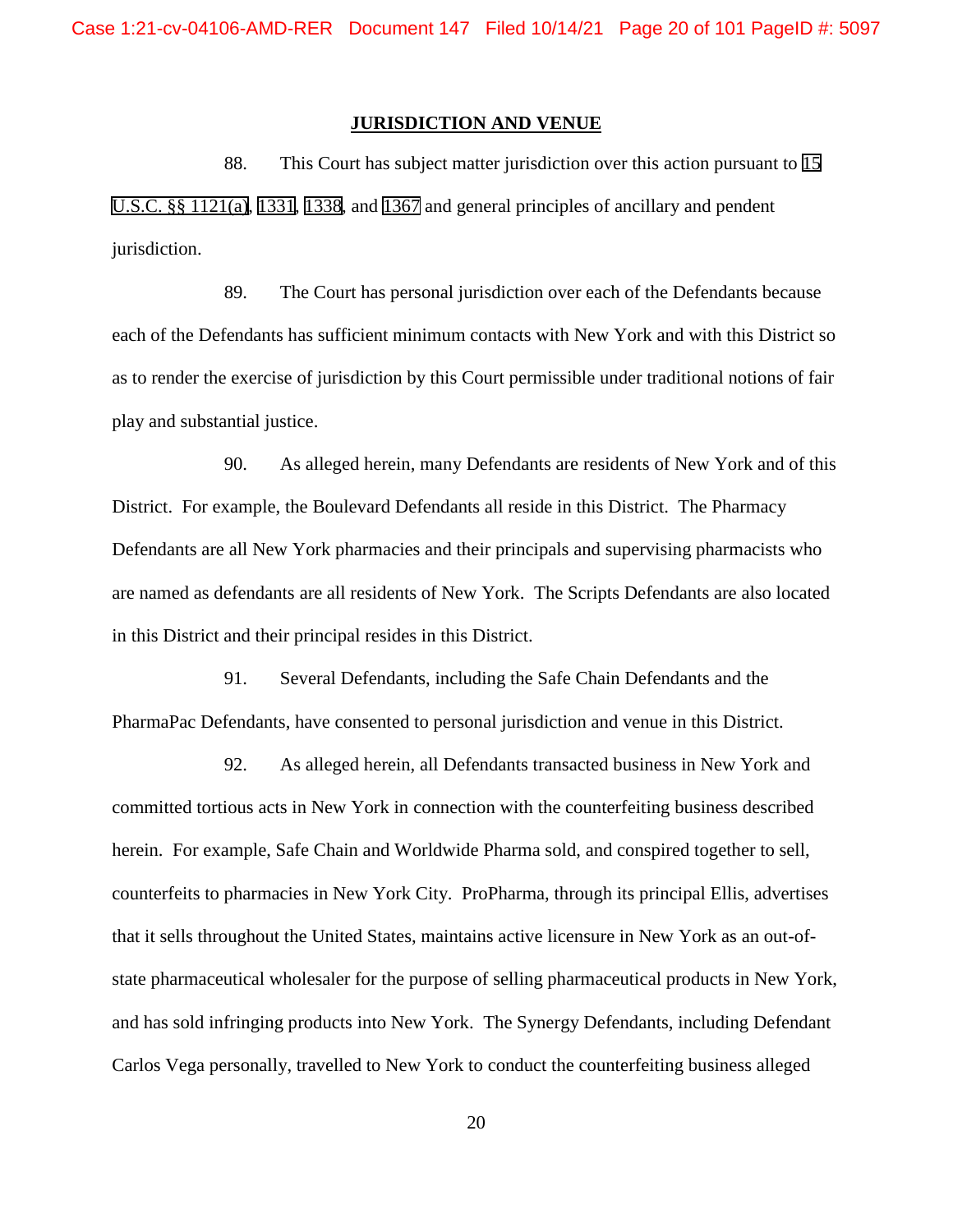herein and transmitted the majority of their counterfeiting revenues to New York entities for the purposes of laundering the proceeds in New York and/or purchasing counterfeits in New York.

93. The Leader Defendants, the Marketer Defendants, and the Supplier Defendants (including Gentek and RXWholesale.com LLC) conspired to sell counterfeit Gilead medications to the Scripts Defendants in this District. These Defendants also conspired to sell counterfeit Gilead HIV medication to New York pharmacies on behalf of Scripts, Safe Chain, and ProPharma. These Defendants also conspired to launder money and/or to source counterfeits in New York and in this District.

94. The Medicine Shoppe Defendants possess a license to sell pharmaceutical products in New York. These Defendants negotiated directly with the Boulevard Defendants to purchase counterfeit Gilead HIV medication in New York. Knowing that the products were counterfeit, The Medicine Shoppe Defendants conspired with the Boulevard Defendants to distribute counterfeit Gilead HIV medication.

95. This Court also has personal jurisdiction over certain Defendants pursuant to 18 U.S.C. § 1965(d) because these Defendants are liable for substantive RICO violations under 18 U.S.C. § 1962(c). These Defendants are identified in paragraph 368 below.

96. Venue in this judicial district is proper pursuant to 28 U.S.C. § 1391(b) because, as alleged above, multiple Defendants are located in this District, multiple Defendants reside in this District, multiple Defendants have their principal place of business in this District, multiple Defendants sold counterfeit products into this District, multiple Defendants conspired to operate a counterfeiting operation that sold counterfeit products into this District, and because a substantial part of the events giving rise to Gilead's claims occurred in this District.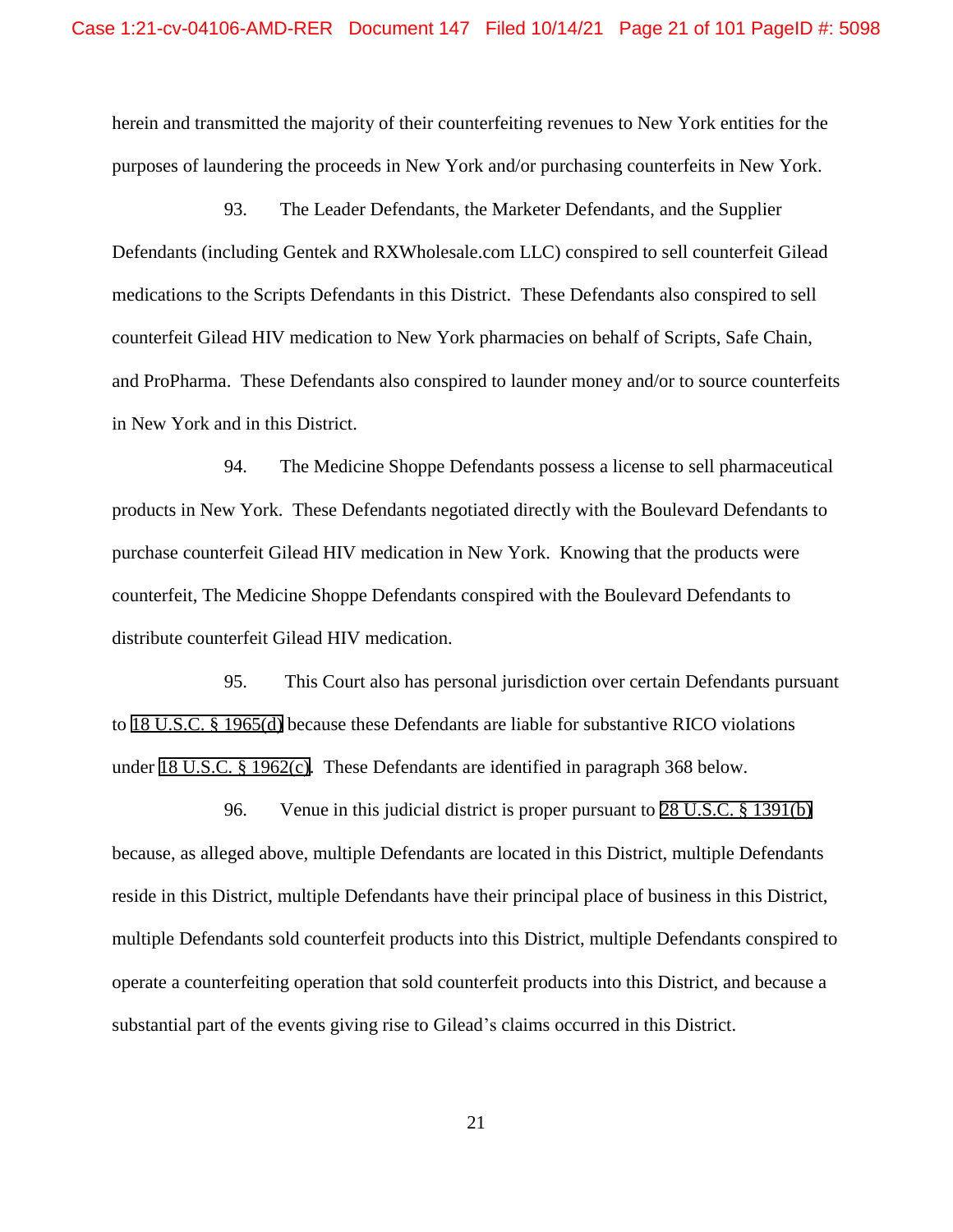97. Venue is also proper over certain Defendants pursuant to 18 U.S.C. § 1965 because these Defendants are liable for substantive RICO violations. These Defendants are identified in paragraph 368 below.

#### **FACTUAL ALLEGATIONS**

#### **A. GILEAD'S HIV AND OTHER MEDICATIONS**

98. For more than three decades, Gilead has strived to create a healthier world for all by delivering innovative therapeutics that aim to prevent, treat, or cure life-threatening diseases. Gilead relentlessly pursues advancements in science with the goal of bringing to patients around the world treatments that improve care in areas of unmet medical needs.

99. Gilead has transformed care for people living with serious diseases, *e.g.*, HIV and hepatitis C, developing pioneering medicines including the world's first single tablet regimen to treat HIV, the first prophylactic medicine to prevent HIV infection, and four hepatitis C therapies.

100. BIKTARVY<sup>®</sup> is a complete, one-pill, once-a-day prescription medication used to treat HIV. Developed by Gilead and first approved by the FDA in 2018, BIKTARVY<sup>®</sup> is a single-tablet combination medicine for the treatment of HIV-1 infection, combining the unboosted integrase strand transfer inhibitor (INSTI) bictegravir with Gilead's dual nucleoside reverse transcriptase inhibitor (NRTI) backbone of emtricitabine and tenofovir alafenamide, the components of Gilead's DESCOVY®.

101. BIKTARVY® has a demonstrated long-term efficacy and safety profile, has few drug interactions and side effects, and a high barrier to developing drug resistance.

102. Although BIKTARVY<sup>®</sup> does not cure HIV, when taken every day as prescribed, it can lower the amount of virus in a patient's blood to undetectable levels. In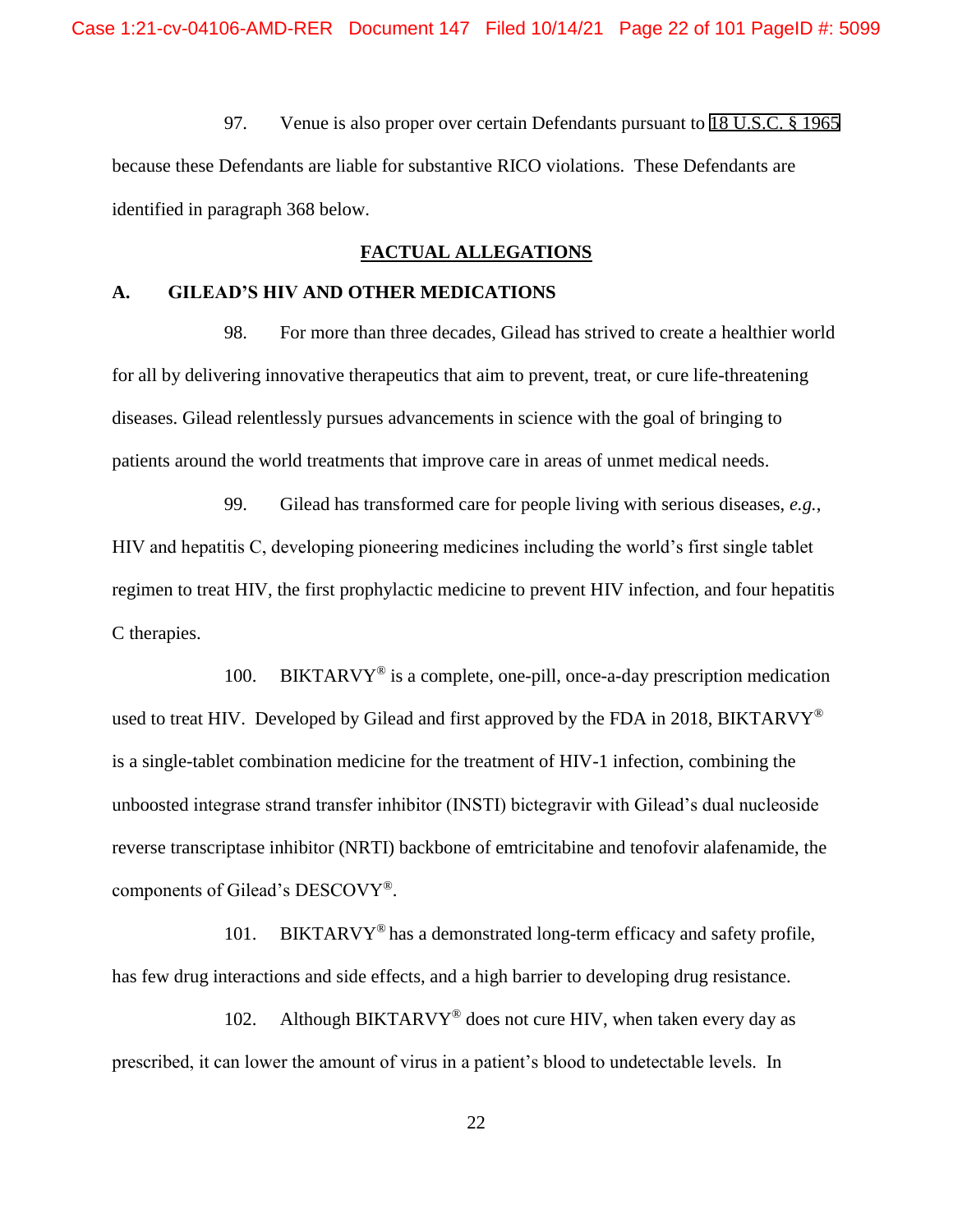addition to halting the progression of HIV, research shows that having undetectable levels of the virus prevents transmission of HIV through sex, protecting a patient's sexual partners from possible transmission.

103. BIKTARVY<sup>®</sup> also can help increase the number of a patient's CD4 Tcells, which are an important part of a person's immune system. HIV attacks and destroys CD4 T-cells, which decreases a patient's ability to fight off other infections and increases the risk of a patient contracting an opportunistic infection, which could lead to serious illness or death.

104. One of the most significant developments in the fight against HIV is the development of drugs for pre-exposure prophylaxis, or PrEP: a method of HIV prevention whereby individuals who are HIV-negative but at-risk for HIV infection proactively take medication on an ongoing basis to decrease their risk of acquiring HIV through sex.

105. DESCOVY<sup>®</sup> is a therapy developed and manufactured by Gilead that can be taken for PrEP. The drug comes in the form of a tablet. The dosage in the FDA approved label is one tablet per day.

106. When taken as indicated, DESCOVY<sup>®</sup> is highly effective at preventing HIV-1 infection in individuals exposed to the virus.

107. DESCOVY<sup>®</sup> was approved by the FDA for PrEP in 2019. It has been an instrumental part of preventing the spread of HIV in areas in the United States where there is a high prevalence of HIV.

108. Gilead has used and currently is using the Gilead Marks and the Gilead Trade Dress in commerce in connection with its sale of medications, and plans to continue such use in the future. Gilead prominently displays the Gilead Marks in its advertising and promotional materials.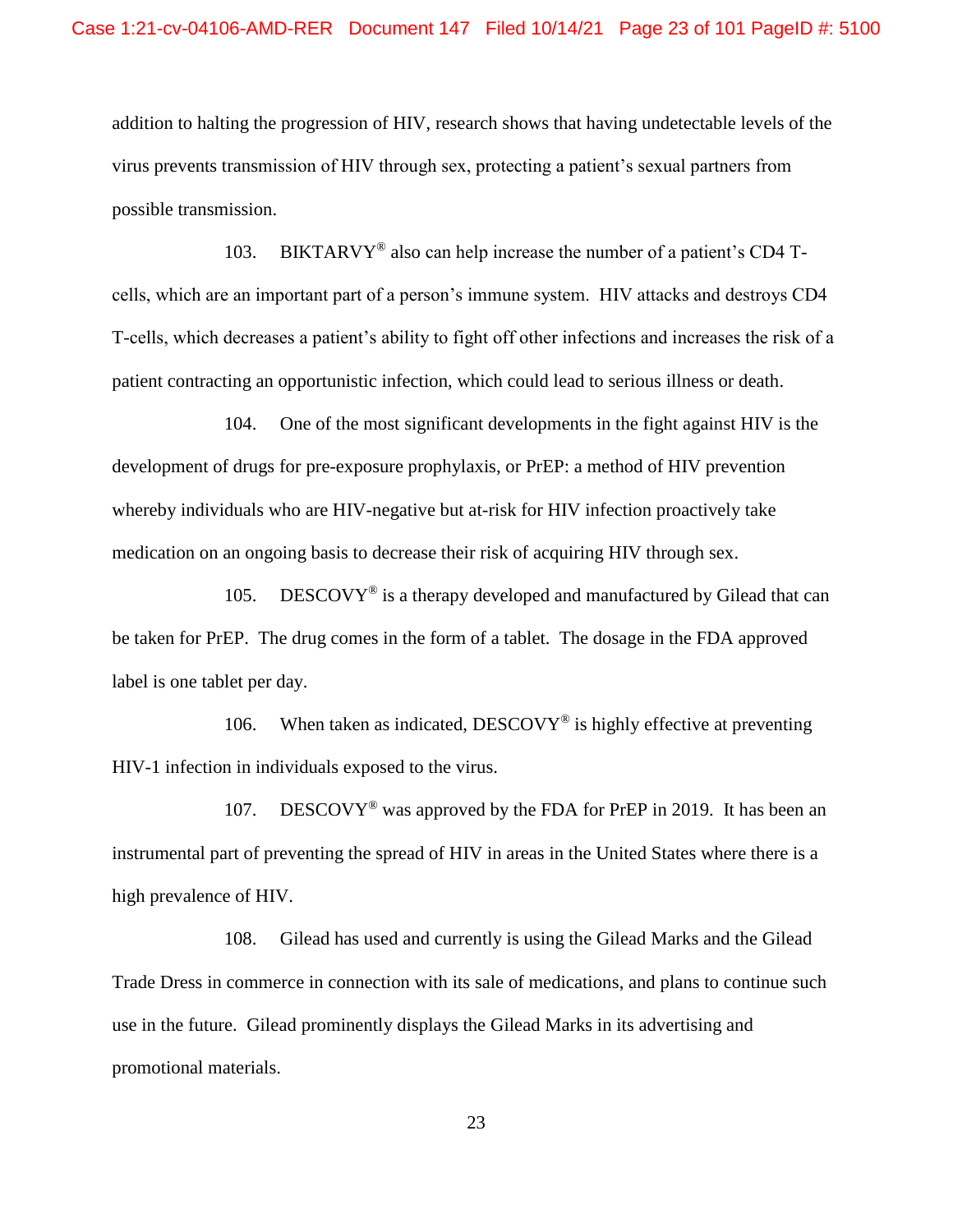109. Gilead has engaged and continues to engage in activities designed to promote its medications and the business and goodwill associated with its trademarks, and to expand the use and reputation of its trademarks, trade dress, logos, copyrights, and property throughout the United States. All of these trademarks and trade dress symbolize business goodwill of Gilead and are invaluable assets to Gilead.

# **B. DEFENDANTS' COUNTERFEIT HIV AND OTHER MEDICATIONS**

110. Gilead learned of Defendants' counterfeiting operation through a series of patient and pharmacy complaints that were reported to Gilead. In the past several months, Gilead has received multiple complaints from patients and pharmacies about bottles of Gilead HIV medications that were sold by Safe Chain and that, when opened, were actually filled with an entirely different drug.

111. Gilead was not able in all instances to recover the counterfeit bottles of HIV medications that were the subject of these patient or pharmacy complaints. But, to date, Gilead has been able to acquire several bottles of counterfeit HIV medications that Safe Chain sold to U.S. pharmacies. Gilead's in-house experts examined the bottles and their contents and determined the products to be counterfeit. Gilead also sent the bottles to an outside laboratory who performed analyses of the bottles, the tamper-proof seals and the adhesives used to affix them, and the tablets inside the bottles. The outside lab also confirmed that the HIV medications sold by Safe Chain were counterfeit.

112. Authentic Gilead HIV medication is FDA approved for sale only in Gilead's original, sealed manufacturer bottles: it cannot be sold or dispensed in generic pharmacy vials. The lip of each authentic bottle is covered with a foil tamper-evident seal, which is covered by a screw-on lid. Safe Chain's counterfeits appeared to use authentic Gilead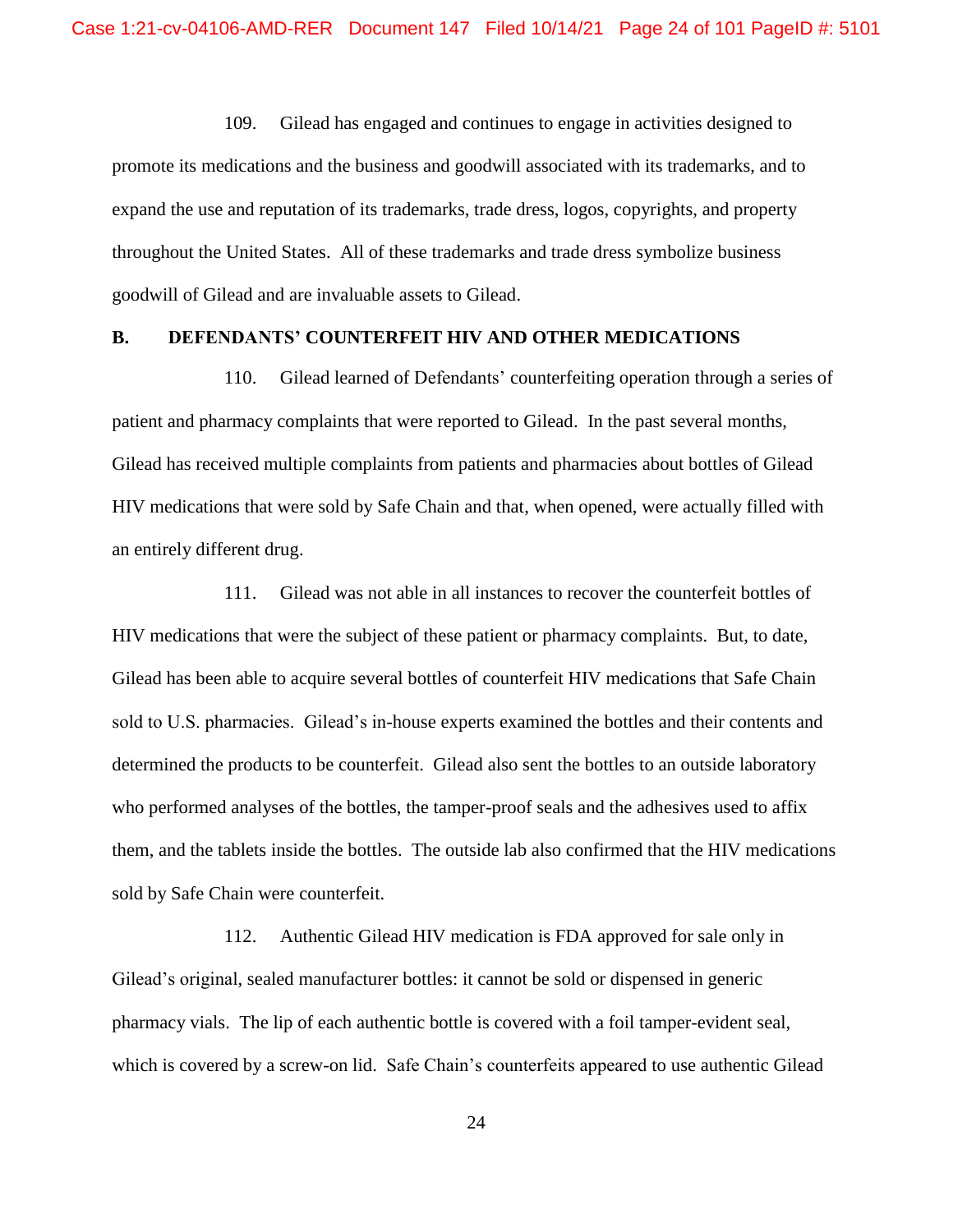bottles that once contained authentic Gilead medication. The original foil on the bottles had been stripped away, the authentic medication removed and replaced with foreign medication, and then a replica of the tamper-evident seal was used to re-seal the bottle. Traces of the original tamperproof seal remained in the grooves of the counterfeit bottles and were visually distinguishable from the replica seal. Lab testing confirmed that both the replica seal and the adhesive used to affix it did not match the original, authentic foil and adhesive used on authentic Gilead product.

113. The outside laboratory's testing also confirmed what was apparent to the medical professionals and in-house experts who examined the counterfeits: that the tablets inside the bottle were not the Gilead medication listed on the bottle. In one instance, the counterfeit bottle contained a generic over-the-counter analgesic. But the most common contents of the tested counterfeits was quetiapine fumarate ("quetiapine"), a non-Gilead medication that is marketed under the brand name SEROQUEL  $XR^{\circledR}$  and is also available as a generic.

114. Quetiapine is a prescription anti-psychotic medication with a number of known serious potential side effects. Quetiapine can very commonly cause a strong sedated state or drowsiness. As noted on the FDA labelling for the drug, these effects are especially acute for first-time users of the drugs. One patient who unknowingly took SEROQUEL  $XR^{\circledast}$  after receiving a counterfeit bottle of BIKTARVY<sup>®</sup> reported that the patient could not speak or walk afterwards. Patients who are prescribed quetiapine are warned against driving or operating machinery.

115. Quetiapine also poses serious potential dangers to patients with common health conditions, such as high blood pressure, diabetes, and low white blood counts, whose conditions must be closely monitored while taking quetiapine.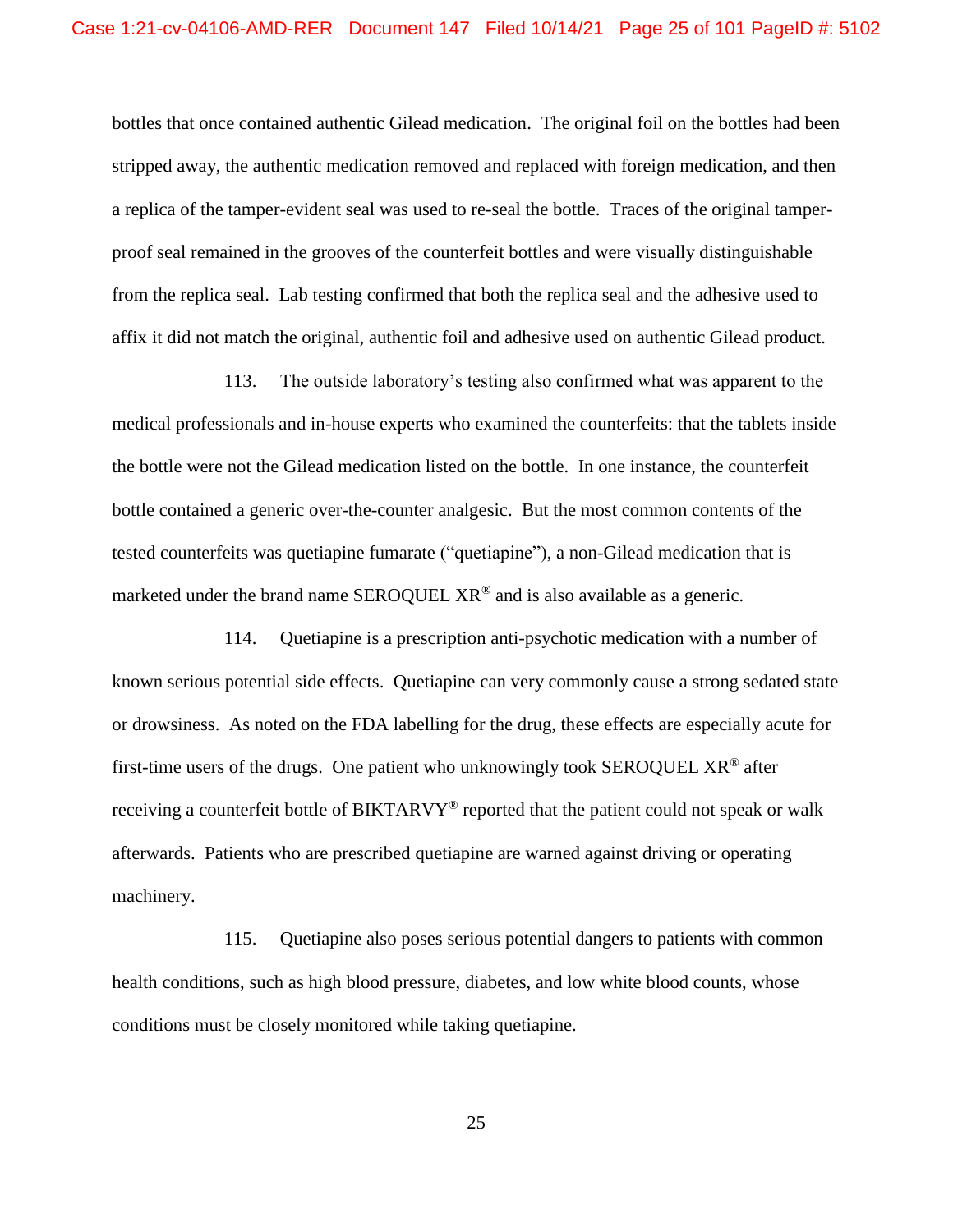116. Because of its potency, the FDA-approved labelling for quetiapine recommends that some new patients be given a small dose – 50 milligrams a day for many conditions – that can be increased over time as the patient's physician tracks any side effects and monitors the patients' reaction to the drug. The counterfeit Gilead HIV medication contained 300-milligram tablets of quetiapine.

117. Of course, patients who ingest quetiapine from a counterfeit bottle of HIV medication have no idea that they are taking a medication with these potential side effects and receive no warning of the possible consequences of doing so. They have no idea they are not supposed to drive, operate heavy machinery, or engage in other activities where sedation or drowsiness are dangerous, and as a result are placed in grave danger of injury or death.

118. Patients who receive the Defendants' counterfeits may not receive their prescribed HIV or other medications. For patients treating HIV infection, it is very important that the patient take their prescribed Gilead medication once a day, every day. If a patient skips doses for even a short period of time, the patient faces the risk that the patient's viral load – that is, the amount of HIV in their blood – will increase. Viral rebound can have severe consequences. Over time, it can weaken the patient's immune system and increase the possibility of infections; it can result in progression of the disease and lead to the development of AIDS; and if patients are not virally suppressed they may transmit the virus to their sexual partners.

119. Patients taking DESCOVY for PrEP® must also take the medication regularly as prescribed to receive the prophylactic benefits of the drug. DESCOVY for PrEP® is indicated only for certain individuals at risk for HIV infection. A patient who unknowingly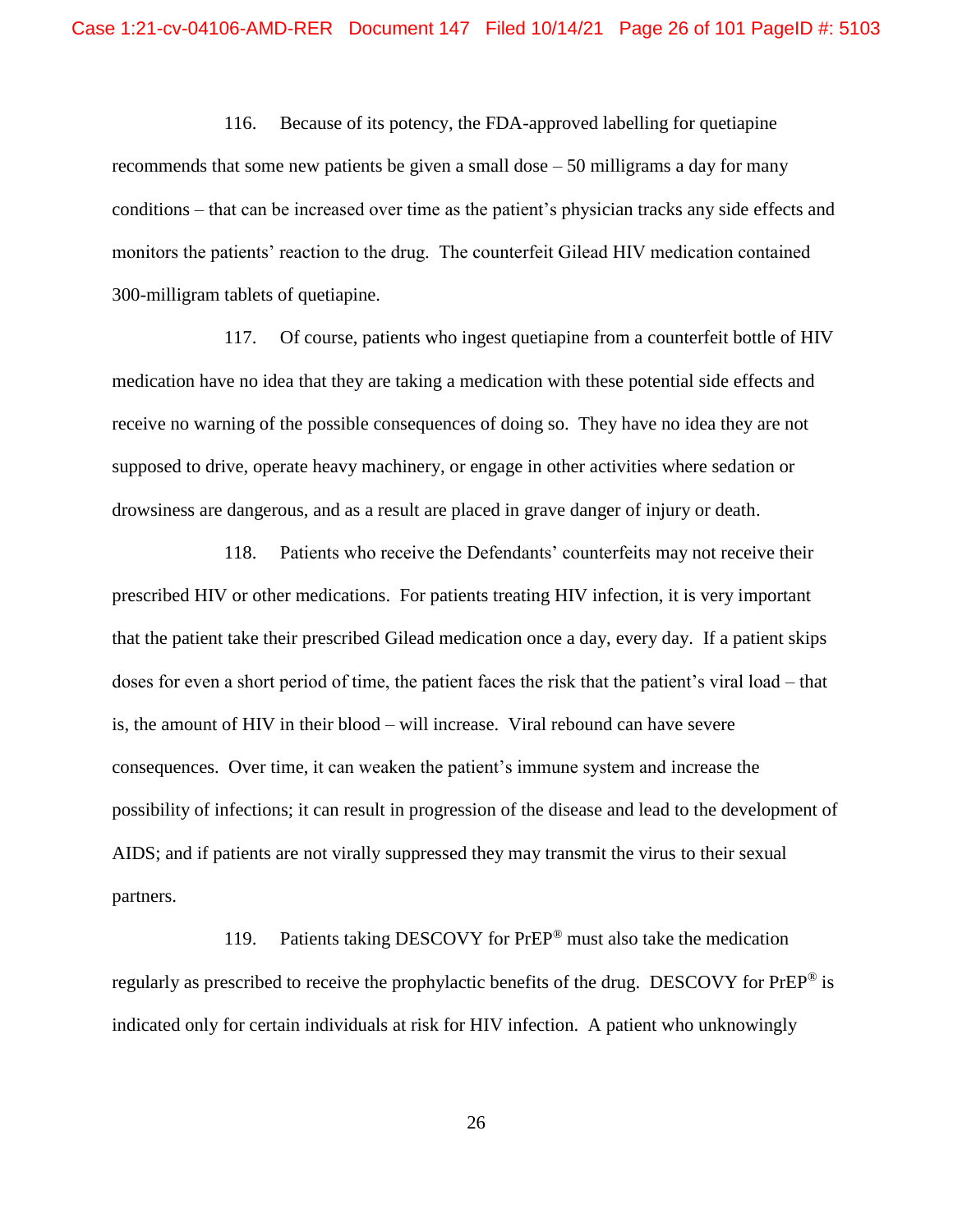discontinues their DESCOVY® regimen because they have received counterfeit medication would be at risk for contracting HIV while still believing they are being protected from infection.

# **C. DEFENDANTS' COUNTERFEIT PEDIGREES**

120. Under the Drug Supply Chain Security Act ("DSCSA"), 21 U.S.C. §§ 360eee *et seq.*, every sale or transfer of a prescription drug must be accompanied with a record showing the chain of all sales or transfers of that drug, going back to the manufacturer. In the industry, this is known as the drug's "pedigree," and is also referred to as the drug's DSCSA documentation or "T3" documentation – standing for the three "Ts" of transaction information, transaction history, and transaction statement that must be included with the pedigree.

121. The FDA's website states that the purpose of the DSCSA's tracing requirements is to "enhance FDA's ability to help protect consumers from exposure to drugs that may be counterfeit[.]"

122. Counterfeit bottles of HIV and other medications cannot have valid pedigrees. In order to sell their counterfeit medications, the Defendants created and utilized fake pedigrees that fraudulently represented that the drugs could be traced back to an authentic sale from Gilead.

123. Gilead obtained the purported pedigrees for several counterfeit bottles of Gilead HIV and other medications sold by Defendants, including Safe Chain, ProPharma, Synergy, and Boulevard. Those pedigrees were also fake, many of them obviously so.

124. In the United States, the only distributors to which Gilead sells its HIV and other medications are Gilead authorized distributors. This is a well-known fact in the industry, and is consistent with the practices of other major pharmaceutical manufacturers.

 $\overline{a}$ 

<sup>1</sup> https://www.fda.gov/drugs/drug-supply-chain-integrity/drug-supply-chain-security-act-dscsa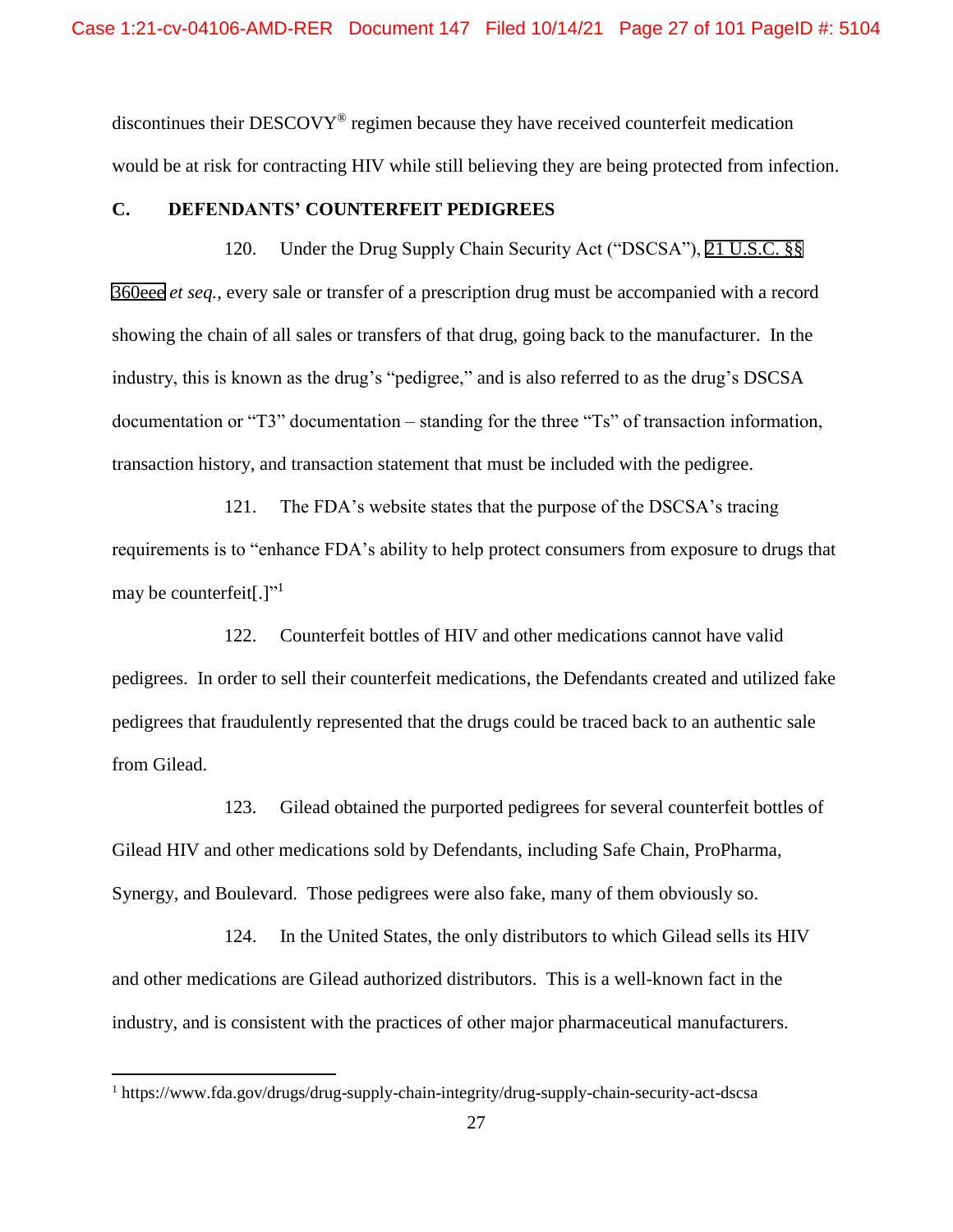Gilead has sixteen U.S. authorized distributors for HIV medications, and their names are publicly posted on Gilead's website. Defendants are aware that Gilead sells HIV medications only through those Gilead authorized distributors.

125. Many of the pedigrees for the counterfeits contained an immediately detectable falsehood: that Gilead had initially sold the medication to a distributor other than an authorized distributor. Other pedigrees for the counterfeits did list an authorized distributor as the first purchaser of the drug, and then claimed the drug was sold from there to one or more distributors before it was purchased by Safe Chain. Gilead's internal records confirm that Gilead had not sold the specific lots of the medication to the authorized distributor listed on the pedigree. Gilead also confirmed with the authorized distributors that the pedigrees were false.

126. While Gilead has only been able to recover a sample of the counterfeits that have been reported to it, as part of its investigation Gilead has received copies of pedigrees for thousands of bottles of Gilead HIV and other medications trafficked by the Defendants in this action. Those pedigrees are fake: they fraudulently list an initial sale made by Gilead that did not occur. Every one of those bottles is an illegitimate product and pursuant to the DSCSA must be quarantined and cannot lawfully be sold.

127. Every authentic bottle of HIV and other medications that Gilead sells comes with a pedigree that accurately discloses when and to whom Gilead sold that bottle. The pedigree is part of the product that Gilead sells. For Gilead, the pedigrees are anti-counterfeiting measures and also play other important internal quality-control functions. For the distributors, pharmacies, and patients that buy Gilead's HIV and other medications, authentic pedigrees that accurately disclose the original sale of the product are an important feature of Gilead's products that guarantee the medication's authenticity and safety. Bottles of Gilead medication that have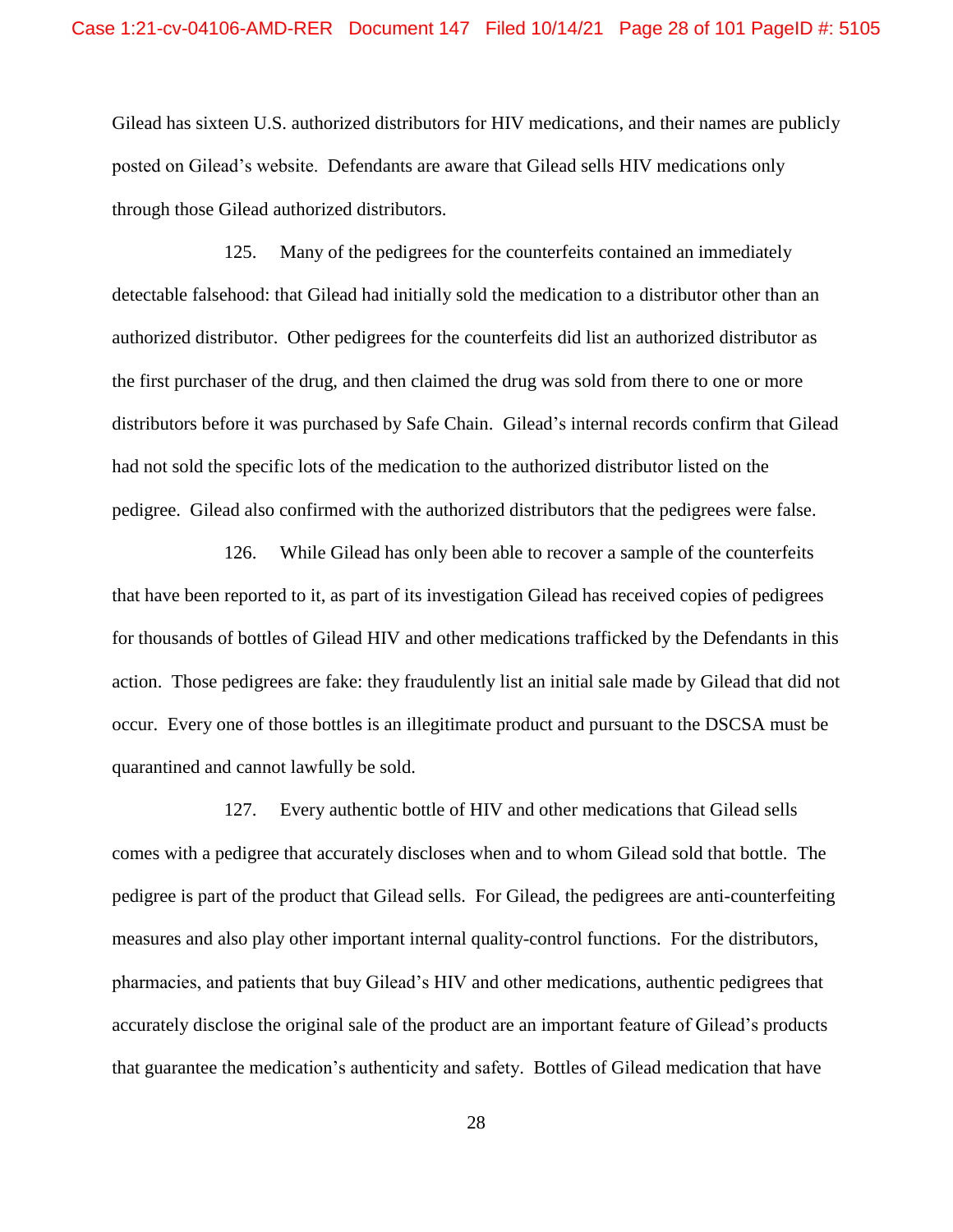fake or altered pedigrees, such as those that do not list Gilead's original, authentic sale of the medication, are materially different from authentic Gilead product as Gilead sells it in U.S. commerce.

# **D. SAFE CHAIN'S WILLFUL SALE OF COUNTERFEIT HIV MEDICATIONS AFTER BEING REPEATEDLY INFORMED IT WAS SELLING COUNTERFEITS**

128. Safe Chain holds itself out to be a legitimate pharmaceutical distributor, specializing in HIV medications among a few other areas. In reality, Safe Chain is a willful trafficker of counterfeit HIV and other medications, and has knowingly put an untold number of patients' health and lives at risk in order to make an illicit profit.

129. Over the past several months, Gilead received report after report of counterfeit Gilead HIV medications from pharmacies and customers, all of which Safe Chain had sold to the dispensing pharmacy. Gilead initially treated Safe Chain as an unwitting distributor of counterfeits, and attempted to work cooperatively with the company to address the problem. Legitimate distributors who learn they have sold counterfeits – let alone bottles of counterfeit HIV medications that actually contain a high-dose antipsychotic – will do everything they can to ensure they do not sell any more counterfeits, and assist the manufacturer in tracking down the source of the counterfeits. Safe Chain did the opposite.

130. In response to Gilead's communications, Safe Chain engaged in a campaign of delay and obfuscation, hiding its suppliers and refusing to provide Gilead with crucial information about the counterfeits. Meanwhile, Safe Chain continued to buy thousands of bottles of Gilead medication, all of them with fake pedigrees, from the same counterfeit suppliers, even after Safe Chain had been informed that these suppliers were selling counterfeit Gilead HIV medications.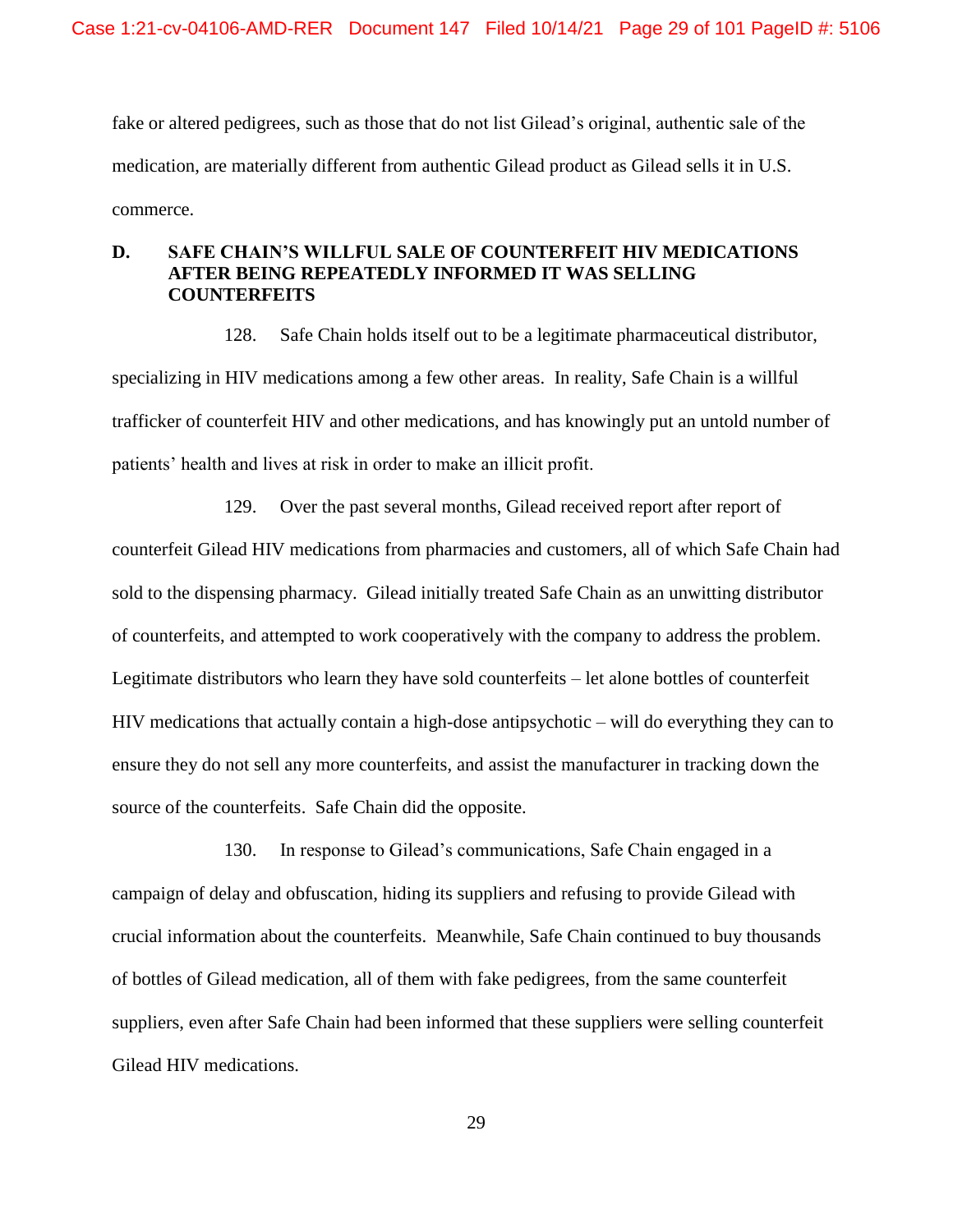# **1. Safe Chain Is Notified It Is Selling Counterfeits but Obstructs Gilead's Investigation and Continues Purchasing from Its Counterfeit Supplier**

131. In August 2020, White Cross Pharmacy, located in California, reported to Gilead and Safe Chain that a patient had returned a bottle of BIKTARVY<sup>®</sup> that had foreign medication inside. The pharmacy had purchased that counterfeit from Safe Chain. Knowing that the pharmacy had already reported the counterfeit to Gilead, Safe Chain's co-founder Charles Boyd wrote to Gilead to disclose White Cross Pharmacy's report. On September 11, 2020, Gilead asked Safe Chain to identify who had supplied this counterfeit to Safe Chain, but Safe Chain refused to do so.

132. In November 2020, Gilead again asked Safe Chain to provide the pedigree and identify the supplier from whom Safe Chain had purchased the counterfeit. Safe Chain refused, stating only that it had purchased the counterfeits from an "authorized trading partner." Gilead responded that was "wholly inadequate," noting that Gilead needed that information "to determine how this illegitimate product made its way into the supply chain."

133. Between August 2020 and early February 2021, Gilead asked Safe Chain on at least five different occasions to produce the pedigree for the counterfeit it sold to White Cross Pharmacy, but each time Safe Chain either refused or ignored the request.

134. In October 2020, Safe Chain received another report of counterfeit BIKTARVY<sup>®</sup> from a different pharmacy – Defendant The Medicine Shoppe in Maryland. The counterfeit BIKTARVY<sup>®</sup> bottle was actually filled with 300 mg tablets of SEROQUEL XR<sup>®</sup>. But this time, Safe Chain knew that the pharmacy had not immediately reported the counterfeit to Gilead. Hoping to avoid detection, Safe Chain tried to dissuade the pharmacy from reporting the incident. In an email to The Medicine Shoppe, Safe Chain's Director of Compliance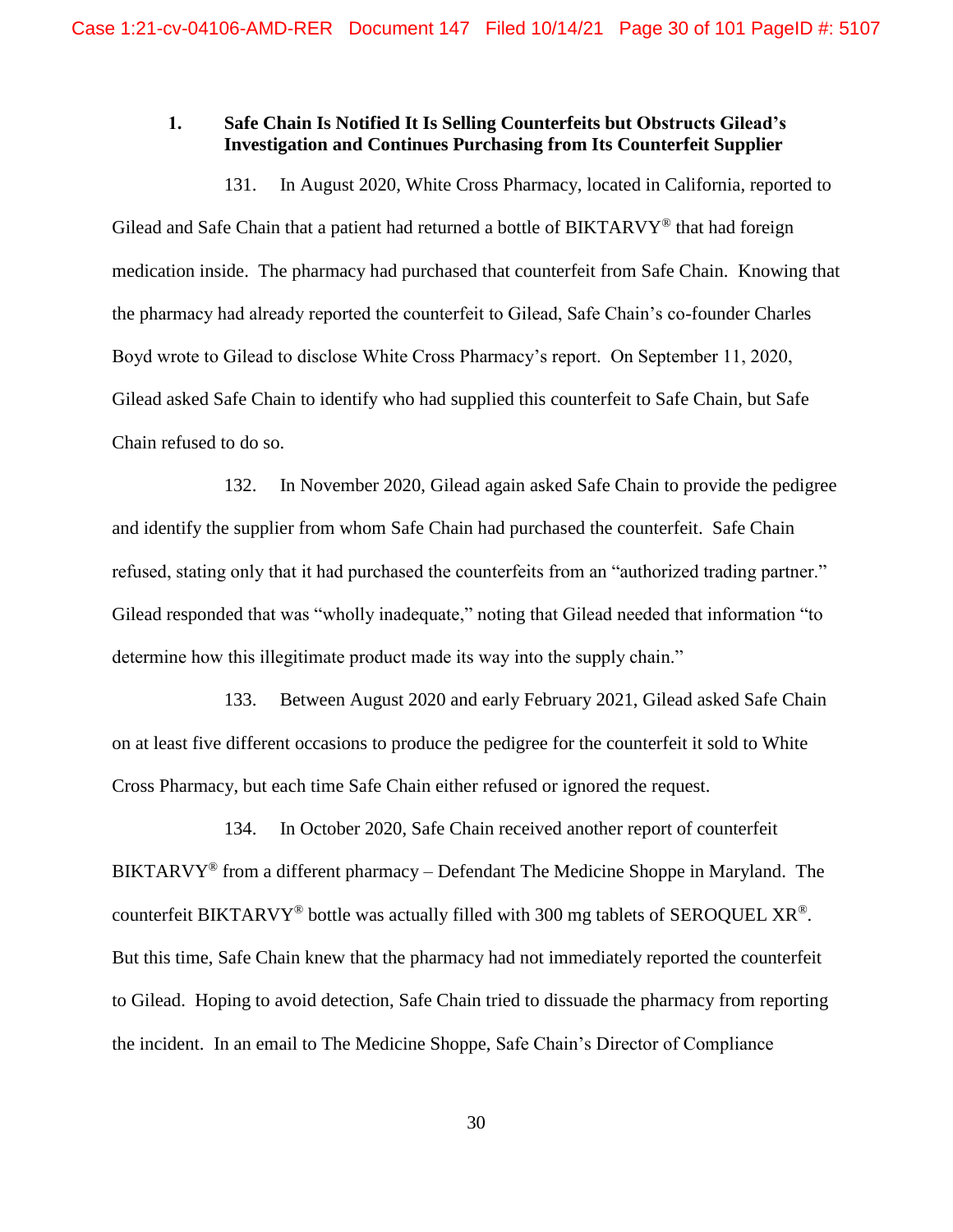suggested that instead of "contact<sup>[ing]</sup> Gilead," the pharmacy should "return<sup>[]</sup> it to us, and then let us send it back." Safe Chain never did report this counterfeit to Gilead.

135. Gilead only learned about this October 2020 counterfeit report because in February 2021, The Medicine Shoppe received from a patient *another* report of counterfeit BIKTARVY<sup>®</sup> that the pharmacy had purchased from Safe Chain. Gilead promptly interviewed The Medicine Shoppe. During that interview, the pharmacy disclosed its October 2020 counterfeit report to Safe Chain, stating that it had returned the counterfeit bottle to Safe Chain but heard nothing back.

136. When Gilead confronted Safe Chain about the October 2020 counterfeit report from The Medicine Shoppe, Safe Chain claimed it *had* reported that incident to Gilead, and that Gilead was at fault for not responding to Safe Chain's report. That claim was false. Gilead immediately demanded, and later repeated its demand, that Safe Chain substantiate its claim that it had reported the October 2020 incident. Safe Chain never provided any such corroboration, because it never made any such report to Gilead.

137. Each of the three known examples of counterfeit BIKTARVY<sup>®</sup> that were reported to Safe Chain between August 2020 and early February 2021 had been supplied to Safe Chain by Gentek LLC ("Gentek"), located in Stamford, Connecticut. During that period, Safe Chain worked to conceal the counterfeit reports from Gilead, and when Gilead learned about them, refused to provide pedigrees or identify its counterfeit supplier. During that same time period – from the time Safe Chain was first directly told that the Gilead medication it sourced from Gentek was counterfeit to the time Safe Chain revealed Gentek's identity to Gilead – **Safe Chain purchased over 8,000 bottles of Gilead HIV medications from Gentek for over \$20**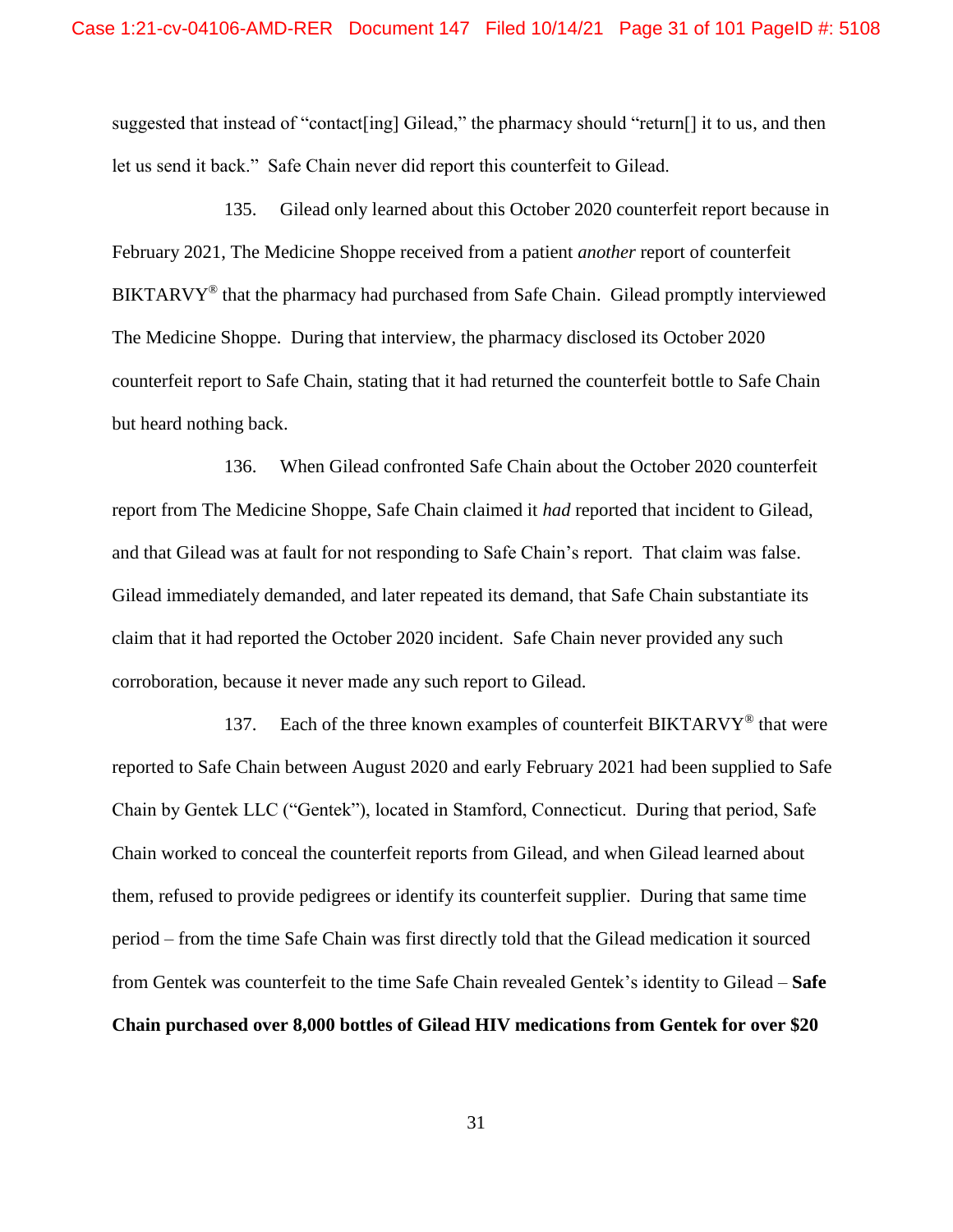**million, including over 3,000 bottles of BIKTARVY**®**, all while knowing that Gentek was selling dangerous counterfeits.**

#### **2. Safe Chain Provides Fake Pedigrees to Gilead**

138. Realizing that Gilead's counterfeit investigation was escalating and that it would not be possible to stonewall and obstruct the investigation indefinitely, on February 22, 2021, Safe Chain finally provided the pedigree for the counterfeit BIKTARVY<sup>®</sup> that White Cross Pharmacy had reported *six months* prior. Safe Chain also provided pedigrees – one from Safe Chain and one from its supplier – for the two counterfeit bottles of BIKTARVY<sup>®</sup> that were reported by The Medicine Shoppe. Each of the pedigrees indicated that Safe Chain had purchased the counterfeit from Gentek. Each pedigree also indicated that Gentek had purchased the counterfeit from Drogueria Betances, a Gilead authorized distributor located in Puerto Rico.

139. Gilead determined that those pedigrees were fake. Gilead did not sell the lot numbers listed on the pedigrees to Drogueria Betances. And Gilead confirmed with Drogueria Betances that Gentek was not one of its customers.

140. Gilead has learned that Safe Chain not only provided Gilead with fake pedigrees, but that Safe Chain altered those pedigrees by adding false information immediately before sending them to Gilead.

141. Gilead obtained from Safe Chain's customer, Defendant The Medicine Shoppe, the pedigree that Safe Chain sent to the Medicine Shoppe in the normal course of business  $-i.e.,$  at the time it sold the counterfeit bottle to the pharmacy. The pedigree that Safe Chain sent to its customer and the pedigree it sent to Gilead should, of course, be identical. They are not, as shown in the figure below: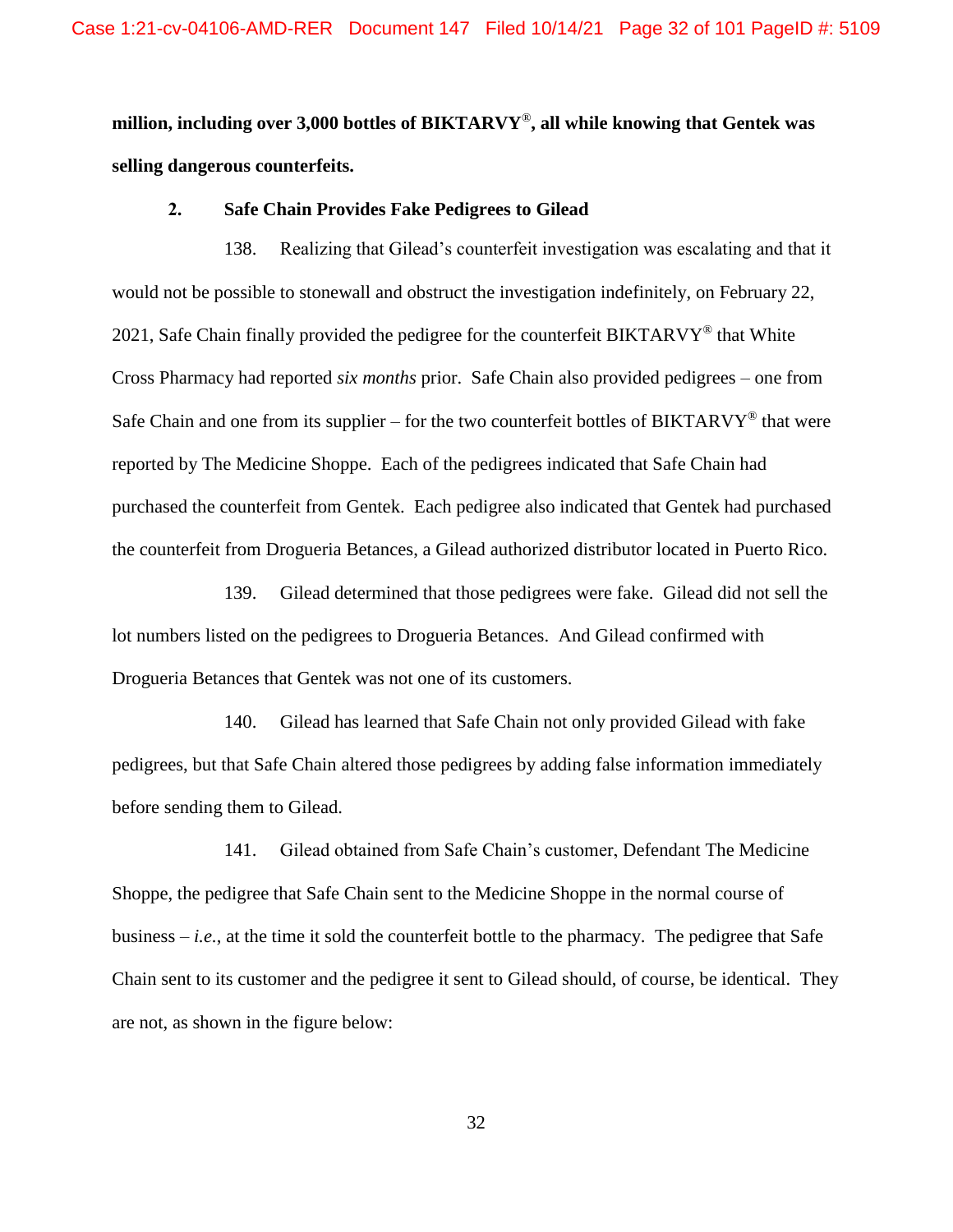#### **Pedigree that Safe Chain sent to pharmacy Pedigree that Safe Chain sent to Gilead**

SAFE CHAIN SOLUTIONS, LLC

Drug Supply Chain Security Act Document Doc# 00000019202

| (TI) Transaction Information                                                                              |                                                                           |                                                                          |                                                                                                                                                               |                     |
|-----------------------------------------------------------------------------------------------------------|---------------------------------------------------------------------------|--------------------------------------------------------------------------|---------------------------------------------------------------------------------------------------------------------------------------------------------------|---------------------|
| Drug Name, Strength, Dosage Form, Container Size:<br>BIKTARVY 30CT.<br>50/200/25 MG<br>NDC: 61958-2501-01 |                                                                           | 01l40811<br><b>Reference Number:</b><br>Invoice<br><b>Document Type:</b> |                                                                                                                                                               |                     |
| <b>Lot Number</b>                                                                                         | Quantity                                                                  | Unique Serial #                                                          | <b>Reference Date:</b>                                                                                                                                        | 01/08/21            |
| 6400505A                                                                                                  | 3                                                                         |                                                                          |                                                                                                                                                               |                     |
| <b>CDGXBA</b>                                                                                             | ī                                                                         |                                                                          |                                                                                                                                                               |                     |
| <b>CCZCFA</b>                                                                                             | 1                                                                         |                                                                          |                                                                                                                                                               |                     |
| (TH) Transaction History<br>Manufacturer's Name:<br>Manufacturer's information:                           | <b>GILFAD SCIENCES</b>                                                    |                                                                          |                                                                                                                                                               |                     |
| SOLD TO:                                                                                                  |                                                                           | Phone: 203-274-3527                                                      | <b>SHIPPED TO:</b>                                                                                                                                            | Phone: 203-274-3527 |
| Name:<br><b>GENTEK LLC</b>                                                                                |                                                                           |                                                                          | <b>GENTEK LLC</b><br>Name:                                                                                                                                    |                     |
| Address: 45 CEDAR ST UNIT 3                                                                               |                                                                           |                                                                          | Address: 45 CEDAR ST UNIT 3                                                                                                                                   |                     |
| Date Purchased & Ref:                                                                                     | STAMFORD CT 06902                                                         |                                                                          | STAMFORD CT 06902<br>Date Received & Ref:                                                                                                                     |                     |
|                                                                                                           |                                                                           |                                                                          |                                                                                                                                                               |                     |
| <b>SOLD TO:</b><br>Name:<br>Address: 822 CHESAPEAKE DR<br>Date Purchased & Ref:                           | <b>SAFE CHAIN SOLUTIONS, LLC</b><br><b>CAMBRIDGE MD 21613</b><br>01/07/21 | PO#01211389                                                              | <b>SHIPPED TO:</b><br><b>SAFE CHAIN SOLUTIONS</b><br>Name:<br><b>Address: 822 CHESAPEAKE DR</b><br><b>CAMBRIDGE MD 21613</b><br>Date Received & Ref: 01/08/21 | RC#016349           |
| <b>SOLD TO:</b><br>Name:<br>Address: 10313 GEORGIA AVENUE #101                                            | <b>MEDICINE SHOPPE #1802</b><br>SILVER SPRING MD 20902                    |                                                                          | <b>SHIPPED TO:</b><br><b>MEDICINE SHOPPE #1802</b><br>Name:<br>Address: 10313 GEORGIA AVENUE #101<br><b>SILVER SPRING MD 20902</b>                            |                     |
| Date Purchased & Ref:                                                                                     | 01/08/21                                                                  | 01S36758001                                                              | Date Received & Ref: 01/08/21                                                                                                                                 | 01S36758001         |
| <b>SOLD TO:</b><br>Name:<br><b>Address:</b>                                                               |                                                                           |                                                                          | <b>SHIPPED TO:</b><br>Name:<br>Address:                                                                                                                       |                     |
| Date Purchased & Ref:                                                                                     |                                                                           |                                                                          | Date Received & Ref:                                                                                                                                          |                     |
| SOLD TO:<br>Name:<br><b>Address:</b>                                                                      |                                                                           |                                                                          | <b>SHIPPED TO:</b><br>Name:<br>Address:                                                                                                                       |                     |
| Date Purchased & Ref :                                                                                    |                                                                           |                                                                          | Date Received & Ref -                                                                                                                                         |                     |

SAFE CHAIN SOLUTIONS, LLC

Drug Supply Chain Security Act Document Doc# 00000019202

| (TI) Transaction Information                                |                                                   |                                                                                                    |                                                   |                     |
|-------------------------------------------------------------|---------------------------------------------------|----------------------------------------------------------------------------------------------------|---------------------------------------------------|---------------------|
| <b>BIKTARVY 30CT.</b><br>50/200/25 MG<br>NDC: 61958-2501-01 | Drug Name, Strength, Dosage Form, Container Size: |                                                                                                    | <b>Reference Number:</b><br><b>Document Type:</b> | 01l40811<br>Invoice |
| <b>Lot Number</b>                                           | Quantity                                          | <b>Unique Serial #</b>                                                                             | <b>Reference Date:</b>                            | 01/08/21            |
| 6400505A                                                    | 3                                                 |                                                                                                    |                                                   |                     |
| <b>CDGXBA</b>                                               |                                                   |                                                                                                    |                                                   |                     |
| <b>CCZCFA</b>                                               |                                                   |                                                                                                    |                                                   |                     |
| (TH) Transaction History                                    |                                                   |                                                                                                    |                                                   |                     |
| <b>Manufacturer's Name:</b>                                 |                                                   | <b>GILEAD SCIENCES, INC.</b><br>Manufacturer's information: 1800 WHEELER AVENUE LA VERNE, CA 91750 |                                                   |                     |
| <b>SOLD TO:</b>                                             |                                                   |                                                                                                    | <b>SHIPPED TO:</b>                                |                     |

| Manufacturer's information: 1800 WHEELER AVENUE LA VERNE.CA 91750                                                                           |                                                                                                                                     |  |  |
|---------------------------------------------------------------------------------------------------------------------------------------------|-------------------------------------------------------------------------------------------------------------------------------------|--|--|
| <b>SOLD TO:</b>                                                                                                                             | <b>SHIPPED TO:</b>                                                                                                                  |  |  |
| Name:                                                                                                                                       | <b>DROGUERIA BETANCES</b>                                                                                                           |  |  |
| <b>DROGUERIA BETANCES</b>                                                                                                                   | Name:                                                                                                                               |  |  |
| <b>Address: LUIS MUNOZ MARIN AVE</b>                                                                                                        | Address: LUIS MUNOZ MARIN AVE                                                                                                       |  |  |
| CAGUAS PR 00725                                                                                                                             | CAGUAS PR 00725                                                                                                                     |  |  |
| Date Purchased & Ref: 10/05/20                                                                                                              | Date Received & Ref: 10/05/20                                                                                                       |  |  |
| 85160                                                                                                                                       | 85160                                                                                                                               |  |  |
| SOLD TO:<br>Name:<br><b>GENTEK LLC</b><br><b>Address: 45 CEDAR ST UNIT 3</b><br>STAMFORD CT 06902<br>Date Purchased & Ref: 10/06/20<br>2719 | <b>SHIPPED TO:</b><br>Name: GENTEK LLC<br>Address: 45 CEDAR ST UNIT 3<br>STAMFORD CT 06902<br>Date Received & Ref: 10/06/20<br>2719 |  |  |
| SOLD TO:                                                                                                                                    | <b>SHIPPED TO:</b>                                                                                                                  |  |  |
| Name: SAFE CHAIN SOLUTIONS, LLC                                                                                                             | Name: SAFE CHAIN SOLUTIONS                                                                                                          |  |  |
| <b>Address: 822 CHESAPEAKE DR</b>                                                                                                           | Address: 822 CHESAPEAKE DR                                                                                                          |  |  |
| <b>CAMBRIDGE MD 21613</b>                                                                                                                   | <b>CAMBRIDGE MD 21613</b>                                                                                                           |  |  |
| Date Purchased & Ref: 01/07/21                                                                                                              | Date Received & Ref: 01/08/21                                                                                                       |  |  |
| PO#01211389                                                                                                                                 | RC#016349                                                                                                                           |  |  |
| SOLD TO:                                                                                                                                    | <b>SHIPPED TO:</b>                                                                                                                  |  |  |
| Name:                                                                                                                                       | <b>MEDICINE SHOPPE #1802</b>                                                                                                        |  |  |
| <b>MEDICINE SHOPPE #1802</b>                                                                                                                | Name:                                                                                                                               |  |  |
| Address: 10313 GEORGIA AVENUE #101                                                                                                          | Address: 10313 GEORGIA AVENUE #101                                                                                                  |  |  |
| SILVER SPRING MD 20902                                                                                                                      | SILVER SPRING MD 20902                                                                                                              |  |  |
| Date Purchased & Ref: 01/08/21                                                                                                              | Date Received & Ref: 01/08/21                                                                                                       |  |  |
| 01S36758001                                                                                                                                 | 01S36758001                                                                                                                         |  |  |
| <b>SOLD TO:</b>                                                                                                                             | <b>SHIPPED TO:</b>                                                                                                                  |  |  |
| Name:                                                                                                                                       | Name:                                                                                                                               |  |  |
| Address:                                                                                                                                    | Address:                                                                                                                            |  |  |
| Date Purchased & Ref:                                                                                                                       | Date Received & Ref:                                                                                                                |  |  |

142. The pedigree that Safe Chain originally sent to The Medicine Shoppe

listed an initial sale directly from Gilead to Gentek – an obvious red flag, because Gentek is not a Gilead authorized distributor. That original pedigree also omitted basic details, such as Gilead's address and the date and reference number for the supposed initial sale from Gilead to Gentek.

143. But the pedigree that Safe Chain later sent to Gilead had an additional transaction added to the sales chain: a purported initial sale from Gilead to Drogueria Betances, the Gilead authorized distributor. Moreover, the information missing on the original pedigrees – Gilead's address, date of initial sale, and reference number for initial sale – are now filled in (fraudulently, because those initial sales never happened). In other words, the original pedigrees, which were immediately recognizable as fake, had been altered to include information that was also fake, but was harder to recognize as such.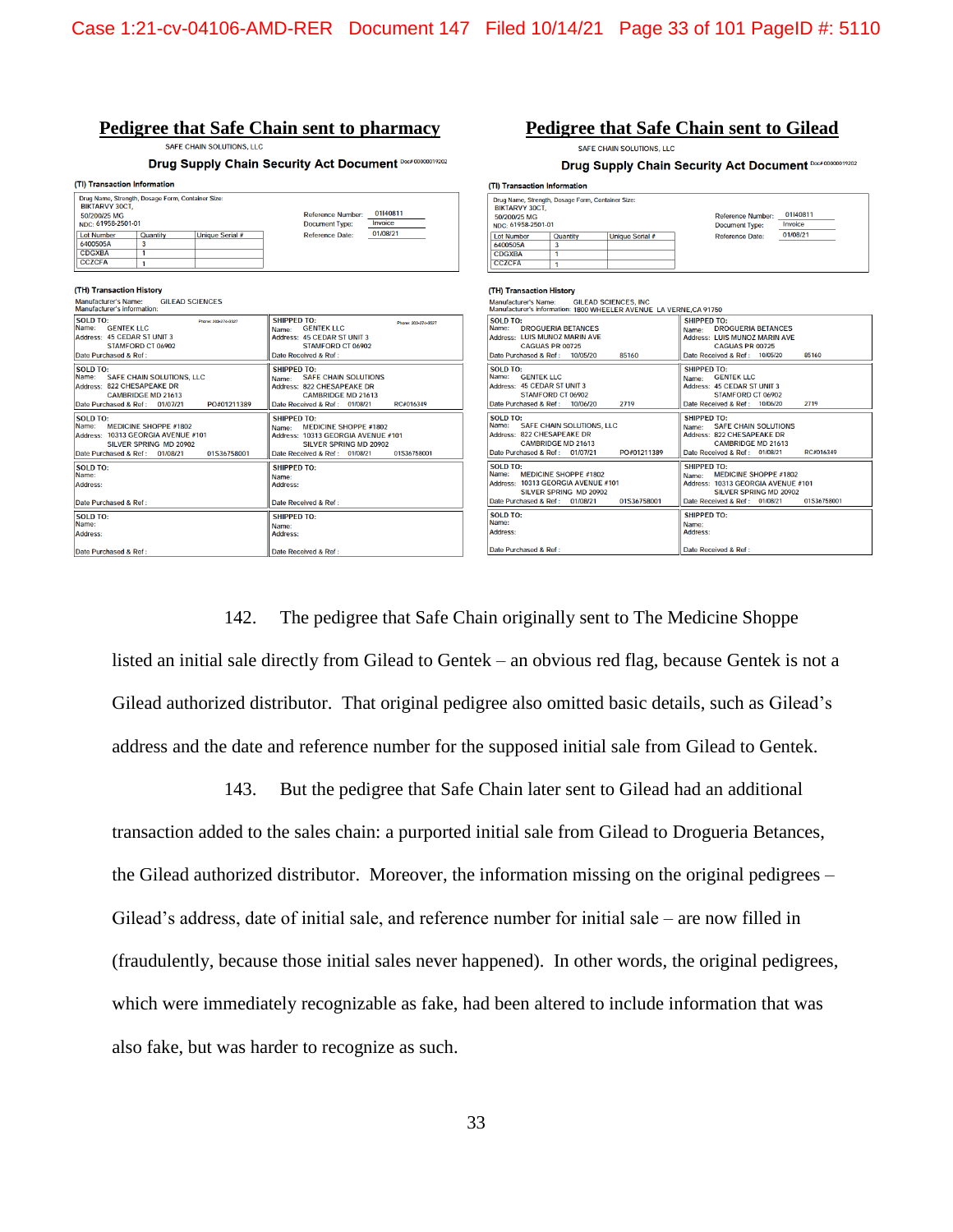144. Safe Chain sent both sets of pedigrees as PDF files that contain metadata showing the date they were created. Safe Chain created the pedigree it sent to The Medicine Shoppe on January 8, 2021, the day it sold the bottles to the pharmacy, as would be expected. But Safe Chain created the altered pedigree on February 19, 2021 – meaning the altered pedigree was created outside the normal course of business, just days before Safe Chain sent it to Gilead.

# **3. Safe Chain's Willful Purchases of Counterfeits from Defendant Boulevard**

145. On October 5, 2020, Safe Chain contacted Gilead with a cryptic request to verify the expiration date on a bottle of BIKTARVY<sup>®</sup>. Gilead responded by asking Safe Chain why it was inquiring about the product and requesting more information and photographs of the bottle. Safe Chain did not provide photographs or otherwise explain what had prompted the inquiry, but it did send a purported pedigree document for the bottle. The pedigree in question claimed an initial sale of BIKTARVY® from Gilead to a "drug co-op," and then to Defendant Boulevard, and then to Safe Chain. Gilead responded on October 9, 2020 that the transaction history was incorrect, and that the drugs on the pedigree "should be treated as an illegitimate product and quarantined and should be reported to the FDA." Safe Chain did not respond to Gilead's e-mail.

146. In March 2021, Gilead received two new complaints from pharmacies – one in New York City and the other in Washington D.C. – about counterfeit bottles of BIKTARVY® and DESCOVY® that the pharmacies had purchased from Safe Chain. The pharmacy in Washington D.C. provided the pedigree for the counterfeit bottle of DESCOVY®, which indicated that Safe Chain had purchased it from Defendant Boulevard. Gilead and its outside lab tested both bottles and confirmed they were counterfeit.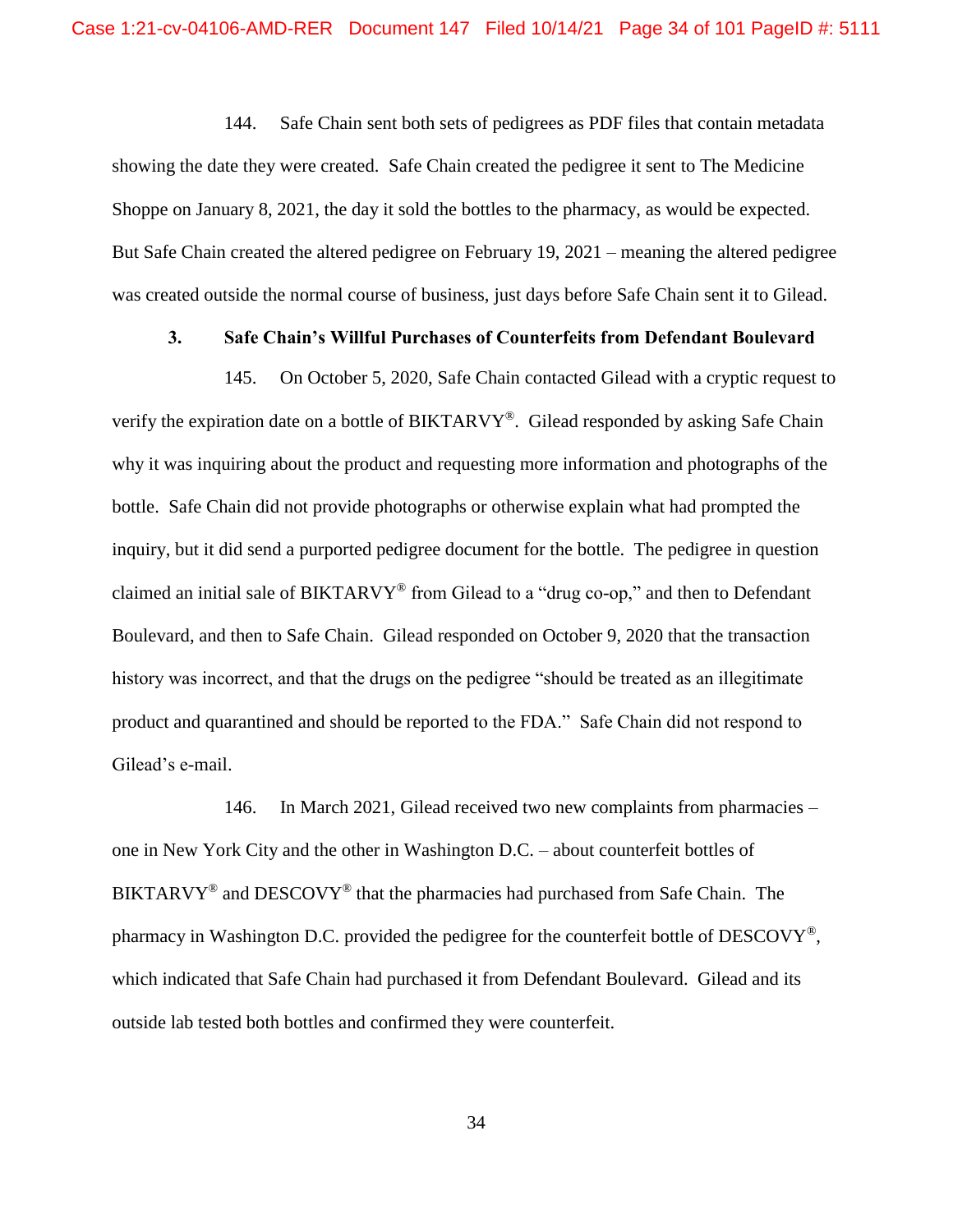147. On March 23, 2021, Gilead, through outside counsel, wrote to Safe Chain's counsel detailing the two new complaints. Gilead demanded that Safe Chain quarantine all Gilead product in its inventory and provide all documentation, including pedigrees, of all Gilead-branded medication it had purchased since 2020.

148. Safe Chain responded on March 26, 2021. Safe Chain refused to quarantine its Gilead product in inventory or to provide documentation for all its purchases of Gilead product. Instead, Safe Chain attempted to blame the counterfeiting on Gentek, and claimed that it had ceased all purchases from Gentek.

149. On March 29, 2021, Safe Chain wrote again to disclose that the same day it sent its previous letter, it received a report from a pharmacy customer in Washington D.C. that it had purchased two counterfeit bottles of BIKTARVY®, each with different lot numbers, from Safe Chain. Safe Chain stated it was sending samples of those counterfeits to Gilead, and attached their pedigrees, which showed Safe Chain acquired one of the counterfeits from Boulevard.

150. The pedigrees showed that Safe Chain purchased these two counterfeits from Boulevard months *after* Gilead informed Safe Chain that Boulevard was using fake pedigrees to sell illegitimate Gilead medication and instructed Safe Chain to quarantine medication from Boulevard and report it to the FDA. Instead, Safe Chain continued buying from Boulevard and subsequently sold dangerous counterfeits supplied by Boulevard to pharmacies, where they were dispensed to unsuspecting patients, placing the patients' health and lives at risk.

#### **4. Safe Chain's Willful Sales of Counterfeits from Rapid's Tex**

151. As alleged above, on March 29, 2021, Safe Chain informed Gilead of two additional counterfeit reports from a pharmacy, one bottle of which Safe Chain purchased from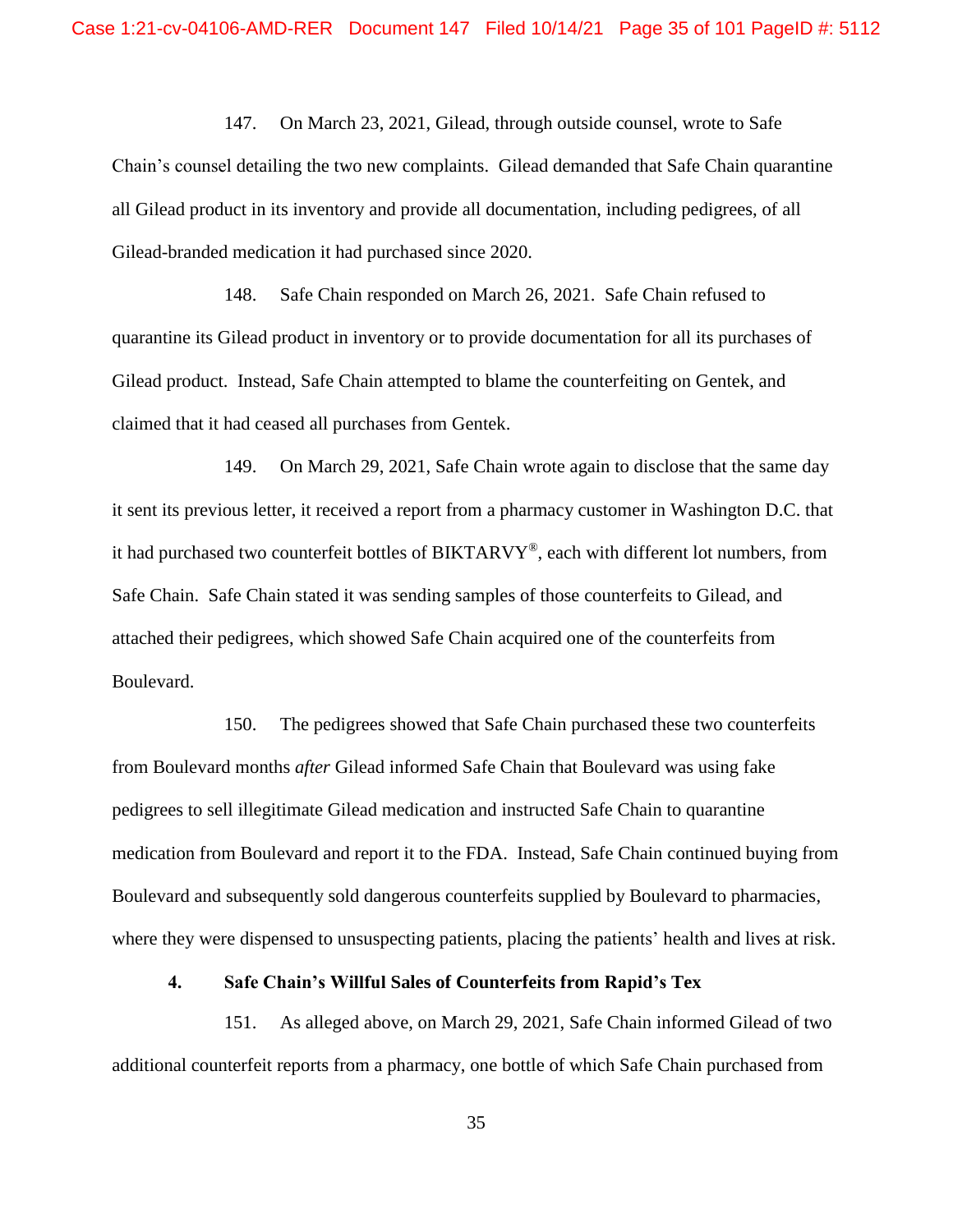Boulevard. Safe Chain purchased the other counterfeit from a Texas distributor, Mr. Unlimited LLC ("Mr. Unlimited") who in turn had purchased it from another Texas distributor, Defendant Rapid's Tex Wholesales Corp. ("Rapid's Tex").

152. Safe Chain's March 29 letter was the first time Gilead learned that Safe Chain was buying counterfeits from Mr. Unlimited and Rapid's Tex. Safe Chain had sold that particular counterfeit to a Washington D.C. pharmacy on March 22, and the pharmacy reported it as counterfeit on March 26. But Safe Chain knew it was buying counterfeits from Mr. Unlimited and Rapid's Tex well before that.

153. On or before March 9, 2021, Safe Chain received what it identified as counterfeit bottles of BIKTARVY® from Mr. Unlimited, which had purchased them from Rapid's Tex. Safe Chain never reported those counterfeits to Gilead, nor did it quarantine them as required by the DSCSA. Instead, Safe Chain returned the bottles to Rapid's Tex for a refund. Safe Chain's co-conspirator, Defendant Brosius of Worldwide Pharma, explained in an email:

> There are 3 LOTS of Biktarvy from Gilead that have proven to be bad/counterfeit. . . . our legal counsel told us we could not take/receive these lots of Biktarvy. There were 3 units on the prior invoice. Gilead and the California BOP [*i.e.*, Board of Pharmacy] have deemed those 3 lots as 'bad.' We explained to Rapid's Tex and they understood. thanks.

Rapid's Tex responded by announcing "we will be shipping out today another order."

154. Receiving counterfeit Gilead medication from Rapid's Tex did not deter Safe Chain and Worldwide Pharma from continuing to buy several hundred more bottles of purported Gilead medication, all with fraudulent pedigrees and at too-good-to-be true pricing, through these entities.

155. Rapid's Tex's next shipments contained more counterfeit BIKTARVY® with new lot numbers – the confirmed counterfeit  $BIKTARYY^*$  that Safe Chain reported to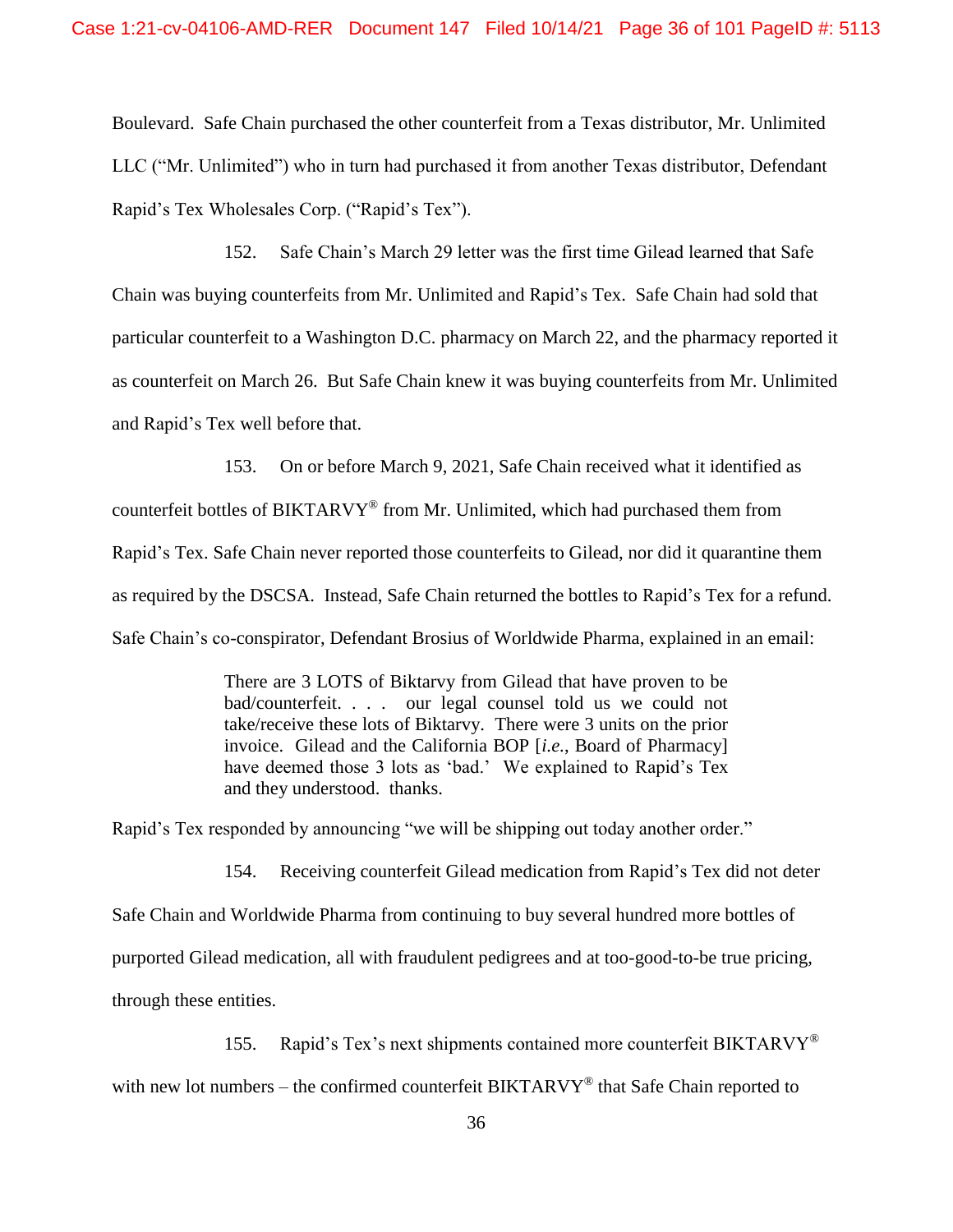Gilead on March 29, plus two more tested and confirmed counterfeits that were reported by a different pharmacy the following month. These confirmed counterfeits are the ones that were reported to the dispensing pharmacy and to Safe Chain, and which Safe Chain chose to report to Gilead. There are almost certainly many other counterfeits that were never reported to Gilead.

# **5. Safe Chain Continues Its Counterfeiting, and Attempts Another Blatant Lie to Cover It Up**

156. As the reports of Safe Chain's sales of counterfeits to pharmacies continued to come in, Safe Chain eventually promised Gilead that it had stopped purchasing from the counterfeit suppliers that Gilead knew about: Gentek, Boulevard, and Mr. Unlimited / Rapid's Tex. But Safe Chain did not agree to stop buying and selling Gilead HIV medications from illegitimate suppliers. Instead, Safe Chain came up with another scheme to cover its tracks and throw off Gilead's investigation.

157. On an April 20, 2021 call between Gilead's counsel and Safe Chain's counsel, Safe Chain stated that it had a new source for Gilead products that was buying directly from Cesar Castillo LLC ("Cesar Castillo"), a Gilead authorized distributor. Gilead asked Safe Chain to produce pedigrees for those purchases, but Safe Chain did not do so.

158. On May 3, 2021, Gilead served subpoenas on Safe Chain, Boulevard, and Mr. Unlimited as part of an ongoing lawsuit in Florida federal court concerning fraudulent diversion of Gilead HIV medications (the "Florida Action"). The following day, Safe Chain's counsel memorialized in a letter Safe Chain's earlier representation that it now had a legitimate source for Gilead product:

> Safe Chain has begun making purchases of Gilead-branded products from a supplier who sourced them from Cesar Castillo (Gilead's authorized distributor). As I mentioned, **Safe Chain has contacted Cesar Castillo to verify that this supplier is not only a customer of Cesar Castillo, but also that their account number on file with Cesar Castillo matches the**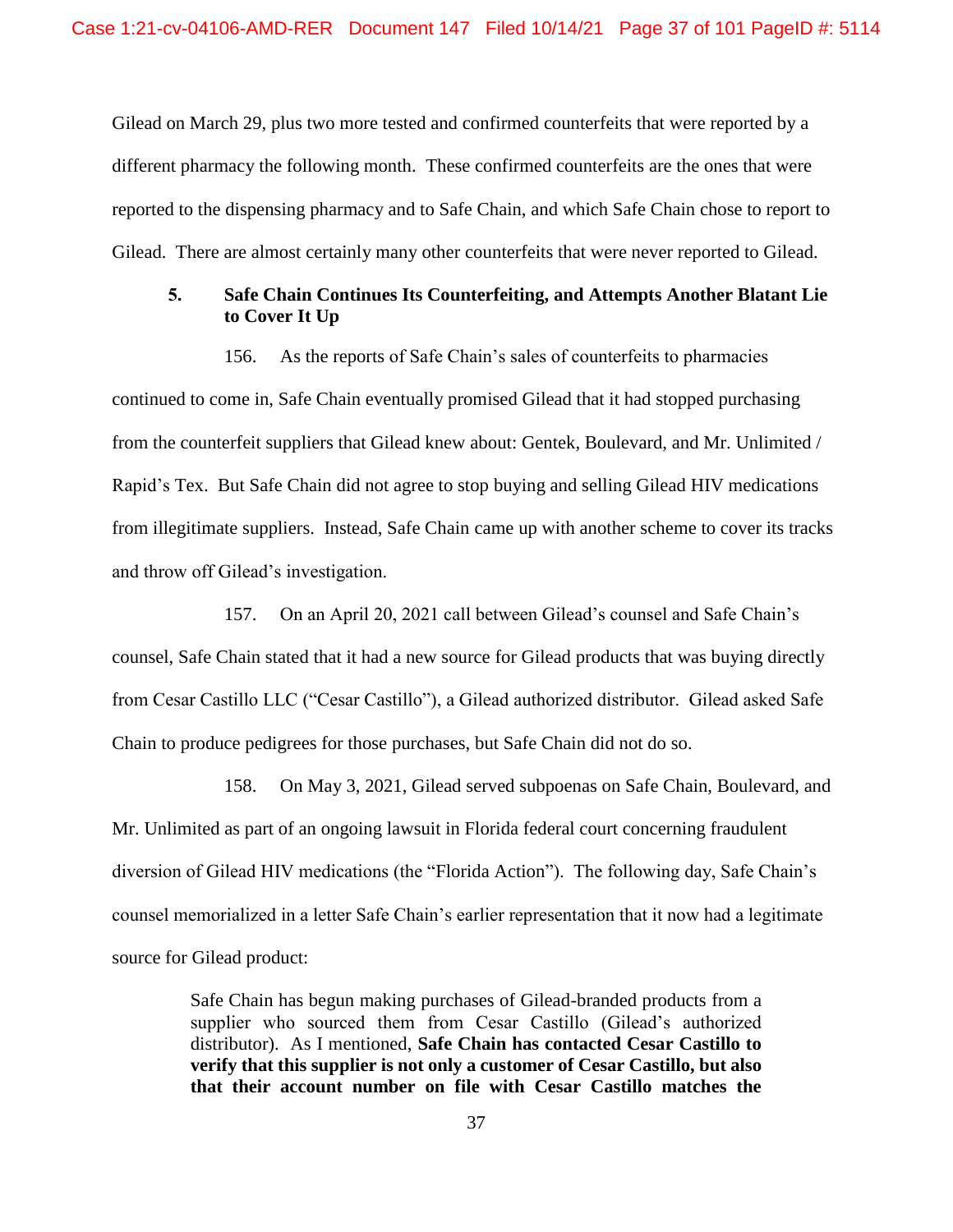**account number that was listed on the Cesar Castillo invoices provided by the supplier to Safe Chain substantiating the supplier's purchase of Gilead products from Cesar Castillo**. Safe Chain is willing to provide the list of lot numbers and expiration dates for the products which Safe Chain had purchased from the supplier who sourced them from Cesar Castillo, along with the T3 reports, **provided Gilead agrees to meet the conditions below**.

(emphasis added). The "conditions" that Safe Chain demanded were untenable. They included

"**[w]ithdrawal of the Subpoena served on May 3, 2021**," and the following:

Please provide an **acknowledgement that Safe Chain has not falsified any of the T3 Reports** previously provided to Gilead (as had been previously insinuated) **and provide a release to Safe Chain regarding its sales of Gilead-branded medications**. . . . if [Gilead] would like Safe Chain to continue voluntarily producing additional information to Gilead, it will need this protection in place. This is perhaps the most important requirement."

(emphasis added).

159. Gilead, of course, did not agree to falsely "acknowledge" that Safe Chain never falsified a pedigree (in fact, Safe Chain had falsified pedigrees), to withdraw the subpoena, or to give a blanket release of all its legal claims against Safe Chain. And so Safe Chain kept the identity of its new supplier secret.

160. On May 28, 2021, Defendant The Medicine Shoppe, the pharmacy customer who had received multiple counterfeits from Safe Chain, provided Gilead copies of its communications with Safe Chain, including pedigrees. Among the documents were four pedigrees for Gilead HIV medications, including BIKTARVY®, that The Medicine Shoppe received from Safe Chain on April 19, 2021. Consistent with Safe Chain's representations to Gilead, the pedigrees did show an initial sale to Cesar Castillo, the authorized Gilead distributor. The pedigree also identified Safe Chain's new mystery supplier: Defendant Synergy Group Wholesalers LLC ("Synergy"). The pedigrees purport to show that Synergy purchased the Gilead HIV medications from Cesar Castillo and immediately sold them to Safe Chain.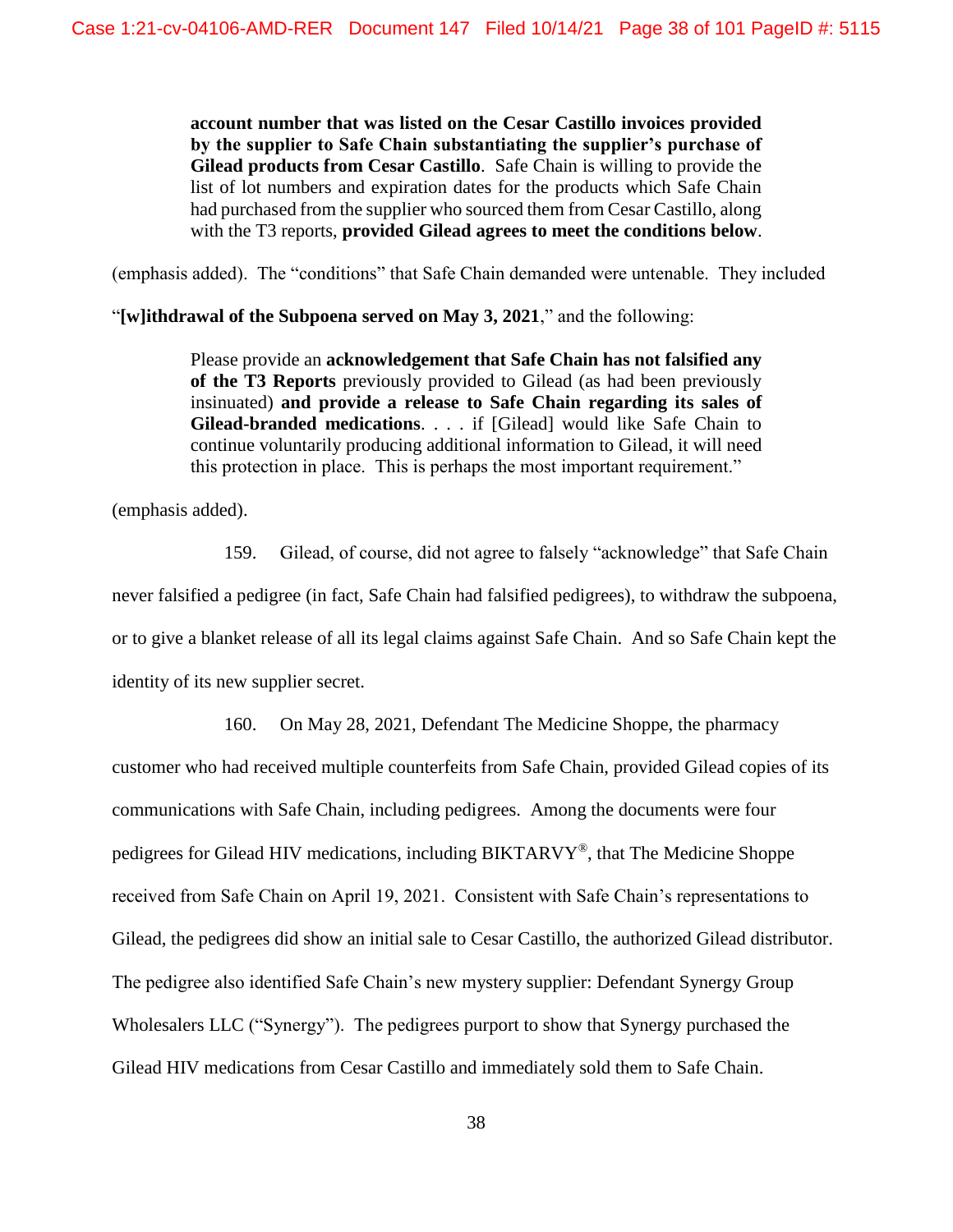161. Gilead's subsequent investigation revealed that those pedigrees are fraudulent, and that Safe Chain's claim that it had verified the purchases from Cesar Castillo was a lie. Gilead never sold the lot numbers listed on the pedigrees to Cesar Castillo. Cesar Castillo has never sold Gilead products (or any other products) to Synergy, has never heard of either Synergy or Safe Chain, and was never contacted by Safe Chain. In fact, Cesar Castillo has never sold a Gilead product to another distributor, period: it sells only to pharmacies and to medical facilities like hospitals and clinics.

162. Gilead's investigation has further revealed that Synergy is a sketchy, flyby-night operation in the same mold as Safe Chain's other counterfeit suppliers. Synergy received its pharmacy distribution license in September 2020, just months before it starting selling to Safe Chain. It is not licensed to sell drugs across state lines to Safe Chain's warehouses, and it is not registered with the FDA. It has no website or Internet presence.

163. The Medicine Shoppe's files included an additional pedigree concerning purchases of nearly 100 bottles of Gilead HIV medications, including BIKTARVY®, from Safe Chain in early March 2021. The pedigree states that Synergy purchased the drugs directly from Gilead. That is false. Synergy is not an authorized distributor, and it has never bought directly from Gilead.

164. Safe Chain's flagrant lies – lying about having a "new" distributor who was purchasing directly from a Gilead authorized distributor, and lying about having directly verified those purchases with the authorized distributor – were intended to stymie Gilead's investigation and to conceal Safe Chain's continued purchase and sale of dangerous counterfeit Gilead HIV and other medications.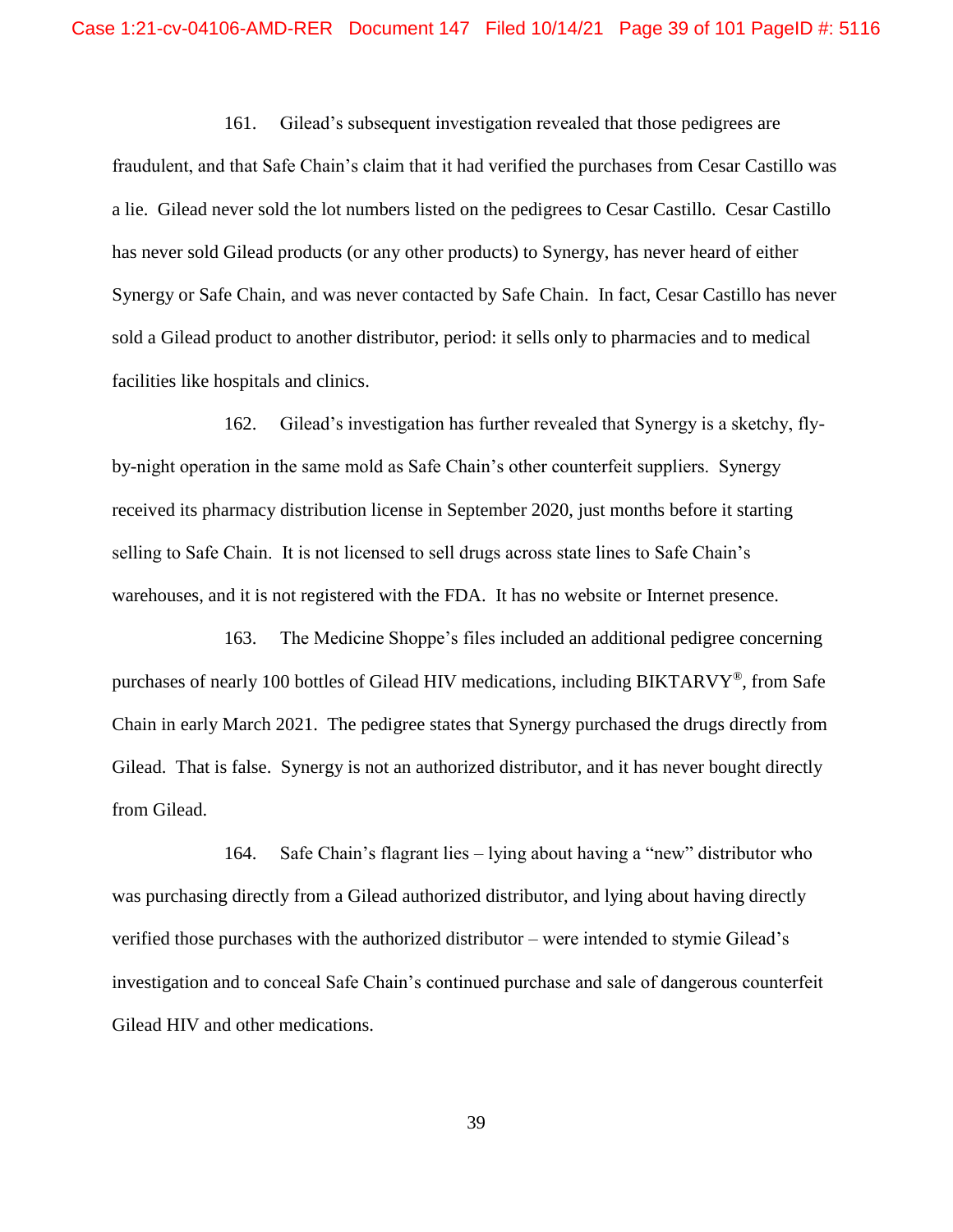## **E. ADDITIONAL EVIDENCE OF SAFE CHAIN'S WILLFULNESS**

#### **1. Safe Chain Purchased and Sold the Counterfeits at an Impossible Discount**

165. Gilead sells to all its U.S. authorized distributors at a list price known as the wholesale acquisition cost, or WAC. But Safe Chain purchased and sold supposed Gilead medication from its counterfeit suppliers at prices well below WAC – meaning the drugs somehow became less expensive *after* Gilead sold them and they passed through various distributors' hands.

166. In fact, Safe Chain and Worldwide Pharma actively advertised to pharmacies that their sales prices were below WAC. Safe Chain and Worldwide Pharma knew that was an impossible discount for authentic, legitimately sold Gilead medication.

### **2. Safe Chain Purchased Gilead Medication with Obviously Fake Pedigrees**

167. The pedigrees that Safe Chain received from its counterfeit suppliers were riddled with errors and anomalies, including stating the same drug was delivered to multiple recipients in different states, all on the same day; indicating that a drug was sold before the upstream distributor even received it; and leaving multiple required fields on the pedigrees blank. At minimum, these errors and inconsistencies were suspect, triggering Safe Chain's obligation under the DSCSA to conduct an investigation. Instead, Safe Chain sold the counterfeits to pharmacies.

# **3. Safe Chain Knew It Was Buying from Fly-by-Night, Unlicensed, and Unauthorized Counterfeit Suppliers**

168. All of Safe Chain's known counterfeit suppliers – Gentek, Boulevard, Rapid's Tex, and Synergy – are shady, fly-by-night counterfeiters who only recently opened their doors and lacked proper licensure and registration to sell prescription drugs across state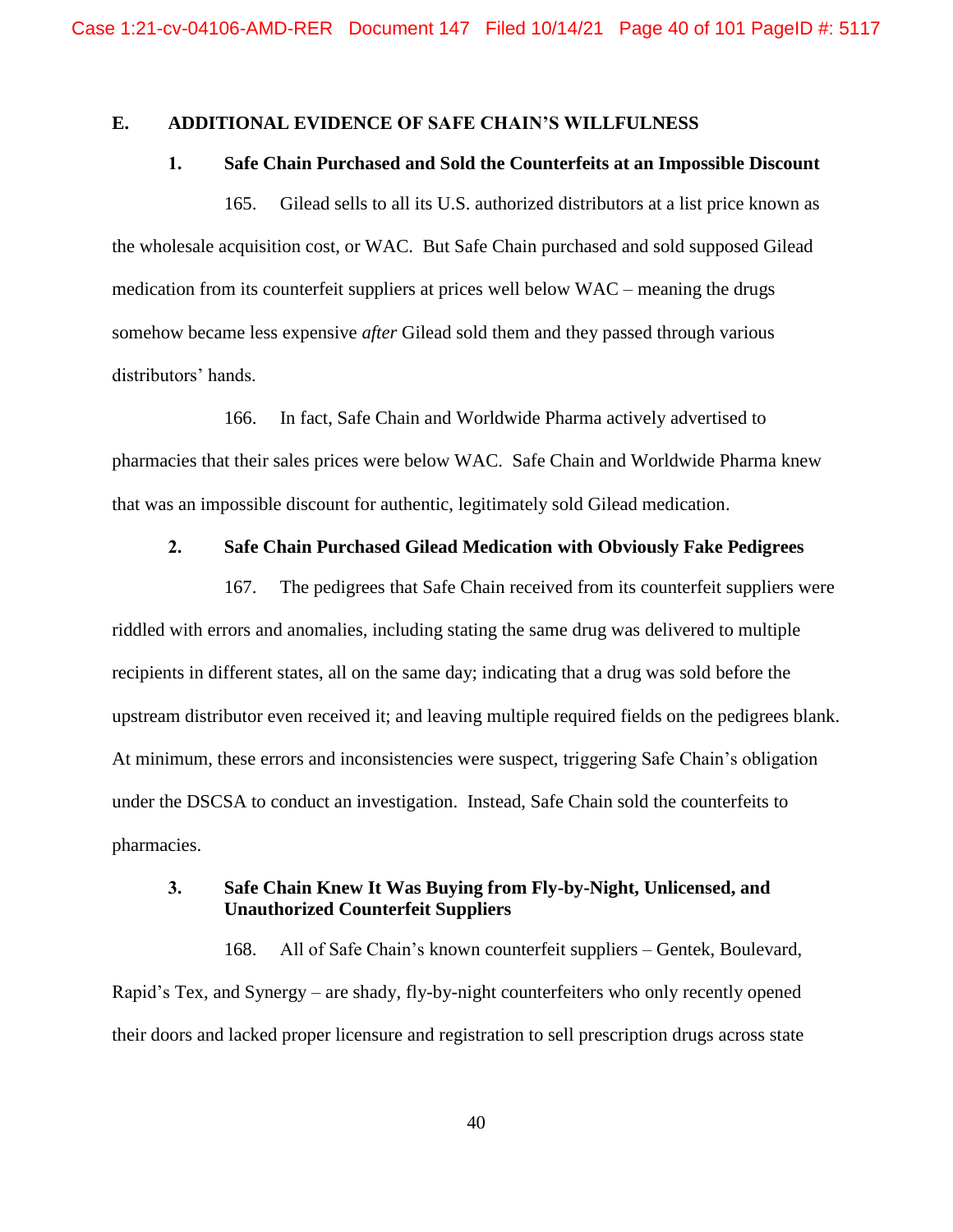lines. None of them has a website or an Internet presence. None of them are "authorized" suppliers under the DSCSA, and none of them can lawfully sell prescription medications.

169. None of the four counterfeit suppliers is registered with the FDA or has met its annual reporting requirements to the FDA. Moreover, none of them is licensed to sell pharmaceuticals in Utah or Maryland, where they shipped the counterfeit drugs to Safe Chain.

170. Checking to see whether a distributor is properly licensed and registered can be done by entering the distributor's name into the FDA's public online national database of pharmaceutical distributors, which takes seconds.

171. Every time Safe Chain sold a drug that it purchased from one of these counterfeit suppliers, Safe Chain affirmatively certified on its pedigree that it "received the product from a person that is authorized as required under the Drug Supply Chain Security Act." Every one of those certifications was knowingly false. Safe Chain communicated with Defendant Adam Brosius about the counterfeit nature of Defendant Synergy's inventory of purported Gilead medications, and strategized with him about how to obtain counterfeit medications from Defendant Boulevard.

#### **a. Boulevard**

172. Defendant Boulevard is not licensed as a pharmaceutical distributor. Boulevard is licensed as a retail pharmacy. All of its sales of prescription drugs to an out-ofstate distributor like Safe Chain are illegitimate on their face.

173. Boulevard's owner and principal, Defendant Shukurov, owns another pharmacy that is involved in a massive prescription drug fraud scheme that is the subject of a federal prosecution, and Shukurov is an unindicted co-conspirator in that scheme.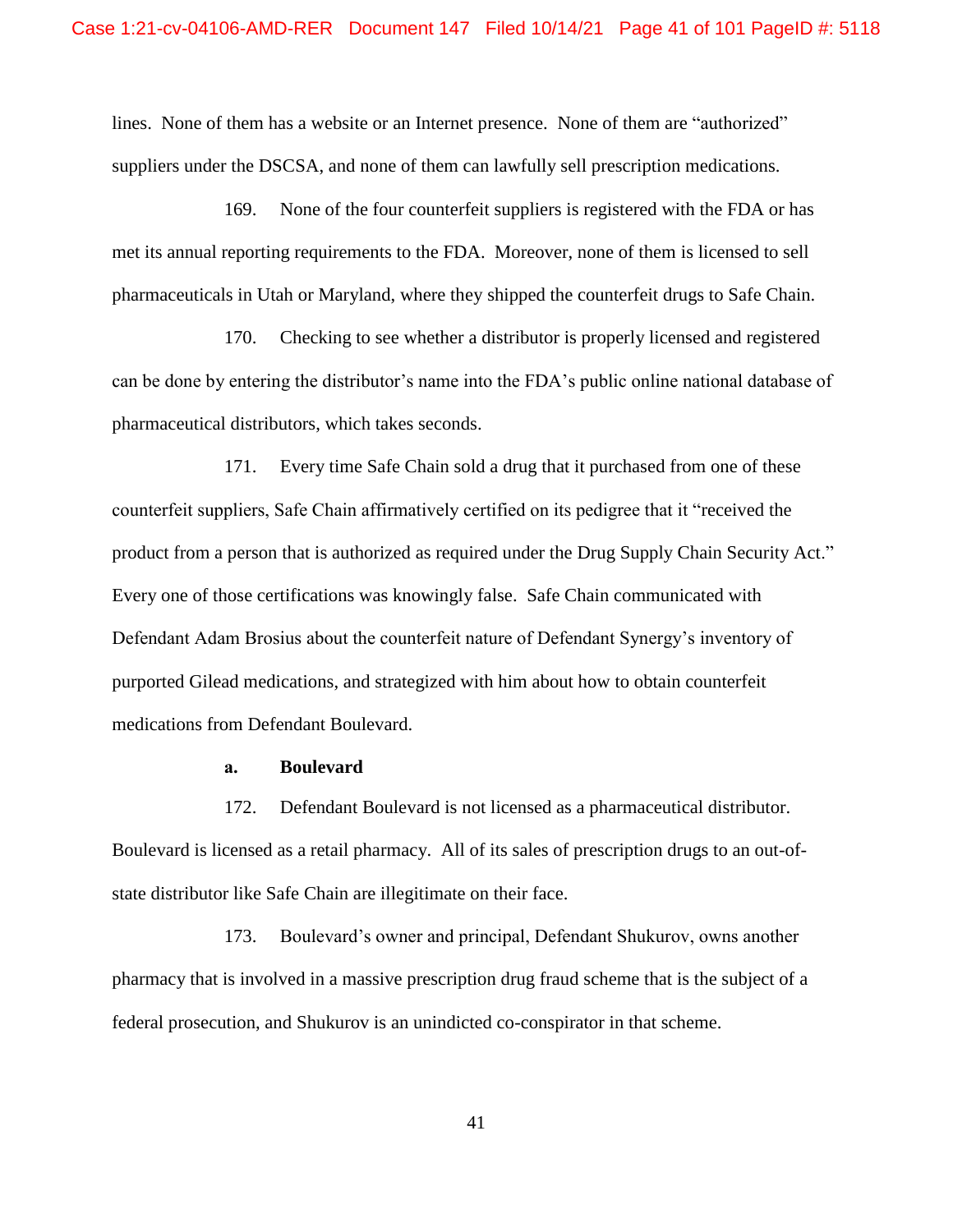174. After its counterfeiting came to light, Boulevard abandoned its small

offices in a condominium building in Queens and stopped answering its phones.

## **b. Gentek**

175. Defendant Gentek was run out of its principal's home on a lot zoned for

residential use in Stamford, Connecticut.

176. When a pharmacy reported to Safe Chain that it had sold the pharmacy a

counterfeit bottle of Gilead HIV medication with a foreign drug inside one of its counterfeits,

Defendant Charles Boyd, Safe Chain's co-founder and CEO, emailed Gentek's principal to ask

for a refund. Charles Boyd emphasized that he was seeking a refund only for "this one bottle."

The supplier's response email was as follows, with the all-caps and punctuation errors in the

original:

# GOOD MORNING WILL CREDIT SAFE CHAIN FOR THE PRODUCT. PLEASE GO AHEAD AND DESTROY THE PRODUCT .THATS A MIXED BATCH ERROR ON OUR AD.

SORRY FOR ANY INCONVENIENCE.

# **Edel Reyes PESIDENT**

The abbreviation "AD" stands for "authorized distributor." The typo "PESIDENT" appears in the signature block of every email Gentek sent to Safe Chain.

177. That was the entirety of the "explanation" Safe Chain's supplier provided

for the counterfeit Gilead HIV medication. That "explanation" was nonsensical and betrayed

Gentek's startling misunderstanding of how pharmaceutical distribution works. Gilead sells to

its authorized distributors filled, sealed, ready-to-dispense bottles of Gilead medication.

Authorized distributors do not open or repackage those bottles. To claim that a counterfeit bottle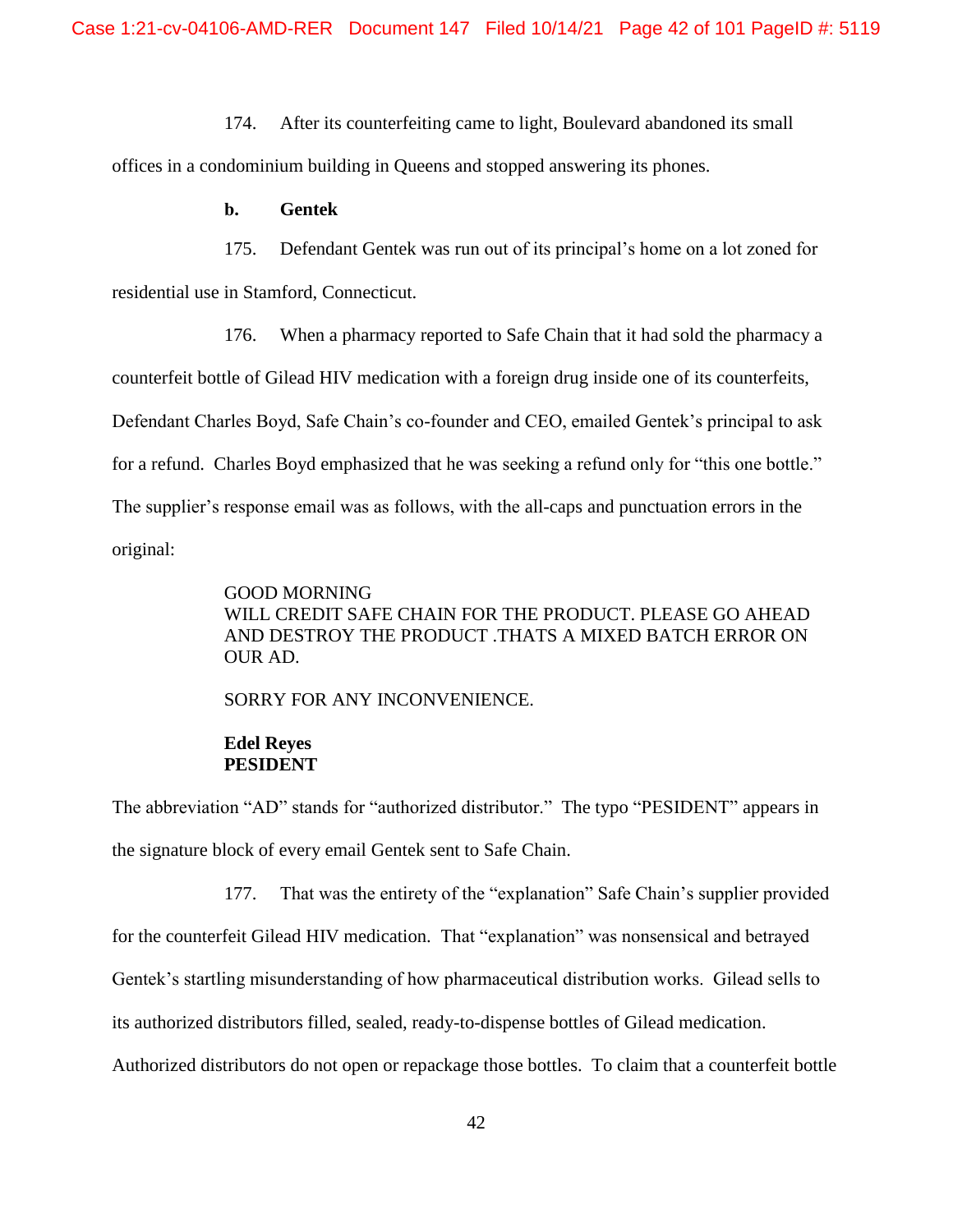containing the wrong medication is the result of an authorized distributor's "mixed batch error" is an obvious and deeply concerning misrepresentation.

178. Despite knowing that Gentek's explanation was clearly false, Safe Chain did not object. Instead, Charles Boyd of Safe Chain wrote back cheerily to inquire about his refund: "Thanks! Please let me know how you would like to handle the credit."

# **c. Rapid's Tex**

179. In order to facilitate its purchase of counterfeits from Defendant Rapid's Tex, Safe Chain and Worldwide Pharma conspired to identify and bribe what they called a "passthrough" wholesaler: Mr. Unlimited.

180. Unlike Rapid's Tex, Mr. Unlimited is an "authorized" distributor under the DSCSA: it has been licensed in Texas as a drug distributor since 2009, maintains a current registration and files annual reports with the FDA, and has an out-of-state pharmaceutical distributor's license in Utah. Under the pass-through scam, Rapid's Tex nominally sold to Mr. Unlimited, who immediately forwarded the supposed Gilead medications to Safe Chain. Rapid's Tex and Mr. Unlimited then papered the "pass-through" transaction by creating, after the fact, invoices, purchase orders, and pedigrees claiming that Mr. Unlimited purchased from Rapid's Tex and sold to Safe Chain.

181. The purpose of the pass-through scam was to use Mr. Unlimited's licensure to "whitewash" the pedigrees. It allowed Safe Chain to claim it was buying directly from a legitimate supplier (Mr. Unlimited) when in fact it was sourcing fake Gilead medications from the unlicensed, fly-by-night counterfeiter Rapid's Tex. For its participation in the scheme, Mr. Unlimited was paid an up to \$1500 kickback per order. Safe Chain listed that kickback as a separate line item on its purchase orders as "PASS THROUGH FEE."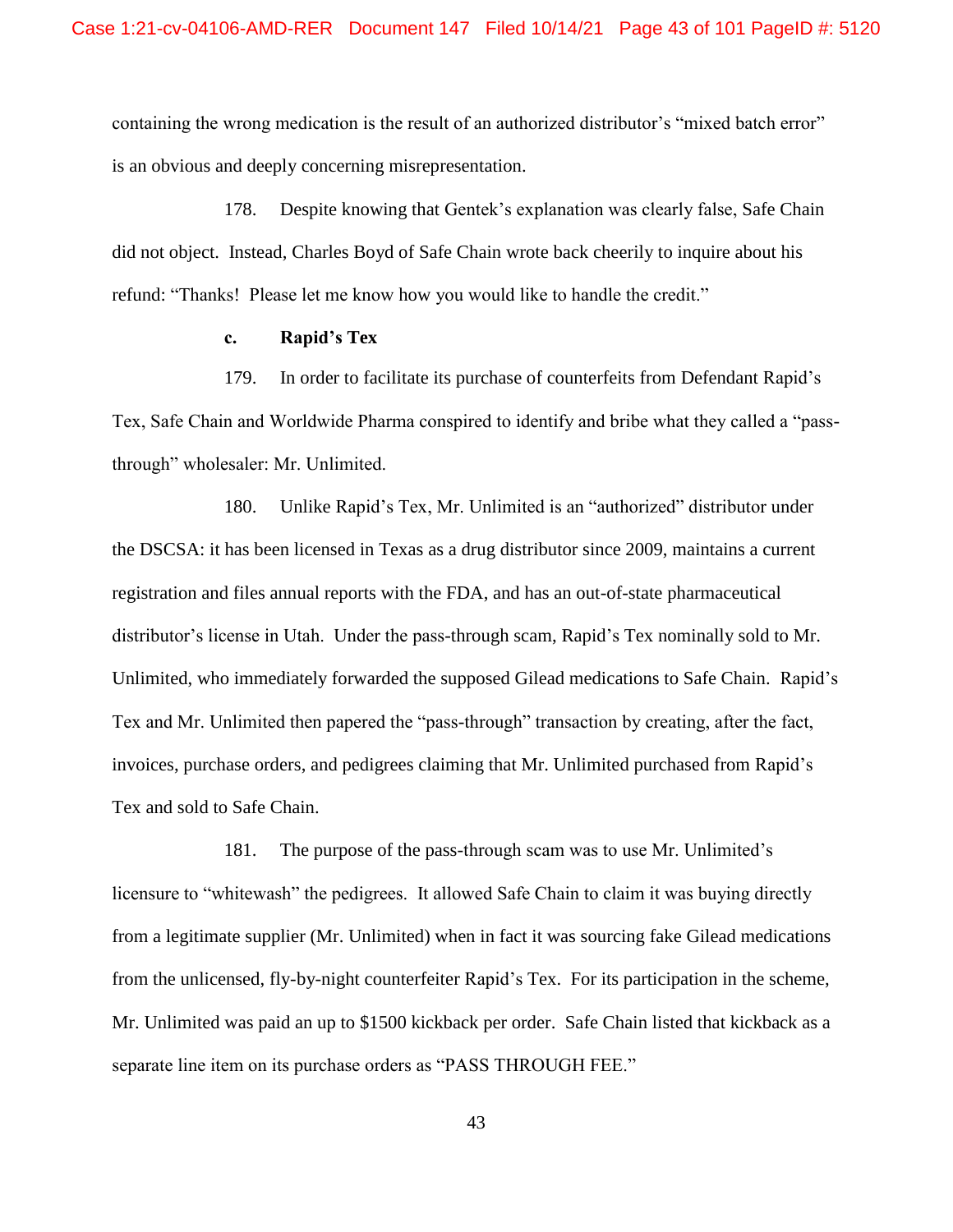182. Safe Chain's upper management orchestrated the pass-through scam with Brosius and Worldwide Pharma. Safe Chain, Worldwide Pharma, Mr. Unlimited, and Rapid's Tex are all on numerous emails concerning the pass-through scam. When complications arose with the scam, Mr. Unlimited told a Safe Chain employee that he "spoke with Safe Chain's owner," and instructed Safe Chain's representative to get the details from Worldwide Pharma.

183. Safe Chain's "pass through" scam had one shortcoming: the pedigrees it received from Mr. Unlimited still listed the unlicensed counterfeiter Rapid's Tex as an upstream supplier. When the patient complaints continued to roll in and Gilead's investigation intensified, Safe Chain began to create new fraudulent pedigrees that simply erased Rapid's Tex from the chain of sale completely. For example, in March 2021 Safe Chain sold several dozen bottles of BIKTARVY<sup>®</sup> to The Medicine Shoppe. As with several other orders, Safe Chain had ordered those bottles directly from Rapid's Tex and caused it to be "passed through" Mr. Unlimited. And yet Safe Chain's pedigree for the sale to The Medicine Shoppe fraudulently indicated that Gilead had sold the drugs directly to Mr. Unlimited, with no mention of Rapid's Tex whatsoever.

184. All of the pedigrees that Mr. Unlimited generated for Safe Chain as part of the pass-through scam stated that Mr. Unlimited received the drugs from Rapid's Tex. The fraudulent pedigrees claiming that Gilead sold directly to Mr. Unlimited were created by Safe Chain itself, out of whole cloth.

#### **4. Worldwide Pharma's Willful Counterfeiting**

185. Worldwide Pharma advertises itself as a marketing "sales engine" that connects pharmaceutical distributors with independent pharmacies. Worldwide Pharma is founded, owned, and operated by Brosius, who at all relevant times was and remains under federal indictment for health care fraud. Worldwide Pharma and Brosius conspired with Safe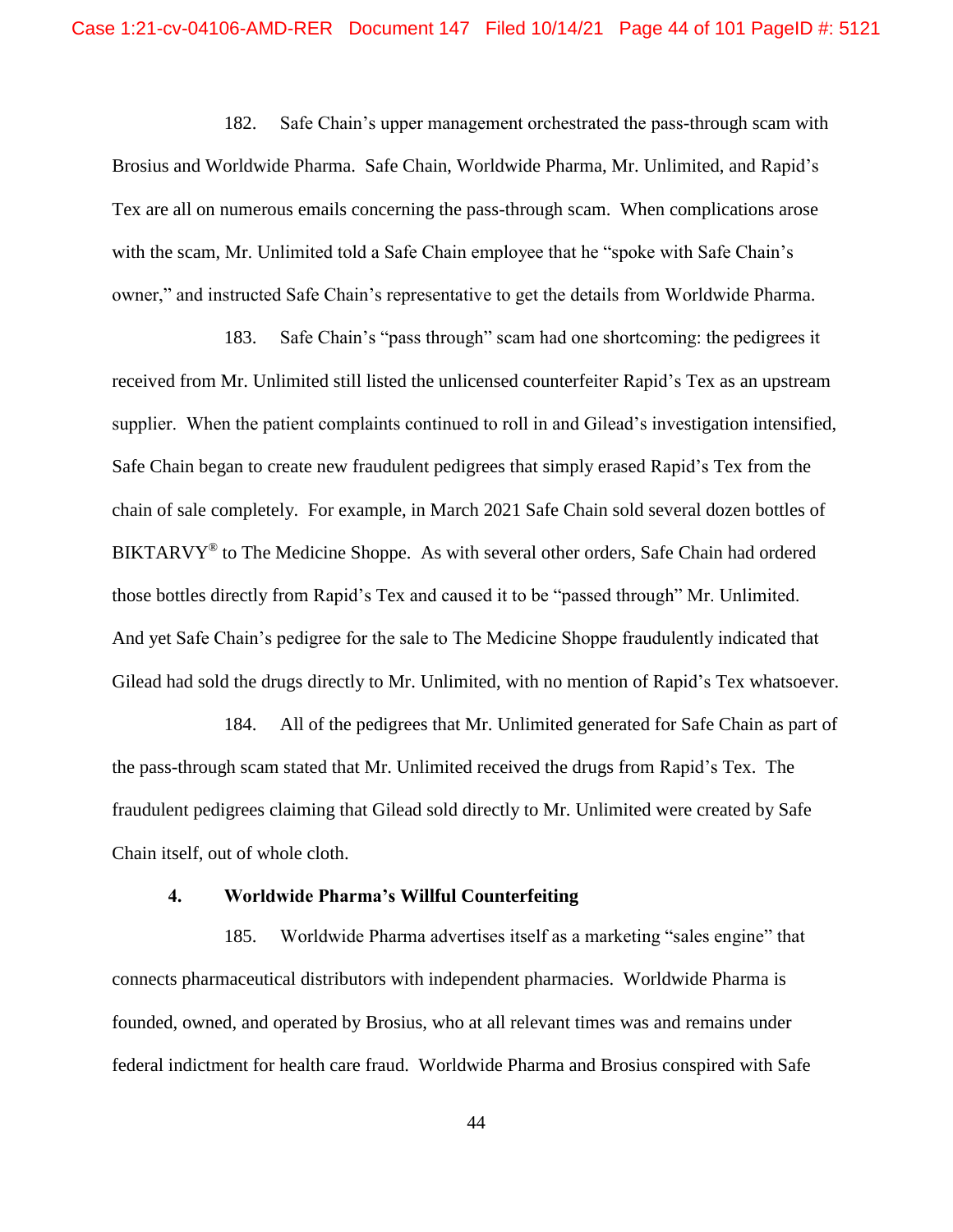Chain to traffic the counterfeits. Worldwide Pharma and Brosius both worked directly with counterfeit suppliers and with unwitting customers, as well as operated behind the scenes to coordinate and assist Safe Chain in its willful purchase and sale of counterfeit Gilead HIV and other medications.

186. Worldwide Pharma and Brosius were copied on Safe Chain's purchases of counterfeit Gilead HIV and other medications from Safe Chain's counterfeit suppliers. Worldwide Pharma and Brosius marketed Safe Chain's products – which, unbeknownst to the customers, were counterfeits – to pharmacies, and convinced pharmacies to buy the counterfeits from Safe Chain. Worldwide Pharma and Brosius also interfaced directly with pharmacies during the purchasing process, sending Safe Chain's invoices and pedigrees directly to pharmacy customers, including pharmacy customers located in New York.

187. Brosius was previously the chairman of the board of an independent pharmacy, and was tasked with bringing the pharmacy into compliance with federal law and regulations. Instead, Brosius used his position to run a vast, \$35-million health care fraud scheme through the pharmacy.

188. According to the indictment, Brosius caused his former pharmacy to send fake "test" claims to various insurers in order to pinpoint which precise ingredients in particular compounded medications would result in the largest insurance payoff for the pharmacy. Brosius then created preprinted prescription pads that listed a handful of high-value compound medications that could be prescribed by checking a box. Brosius then caused a company he owned, Pharma Sales Group, Inc. (a predecessor to Worldwide Pharma) to hire marketers to recruit physicians who used virtual or remote-consultation platforms. These physicians used Brosius's check-box prescription pads to prescribe unnecessary medications to patients, many of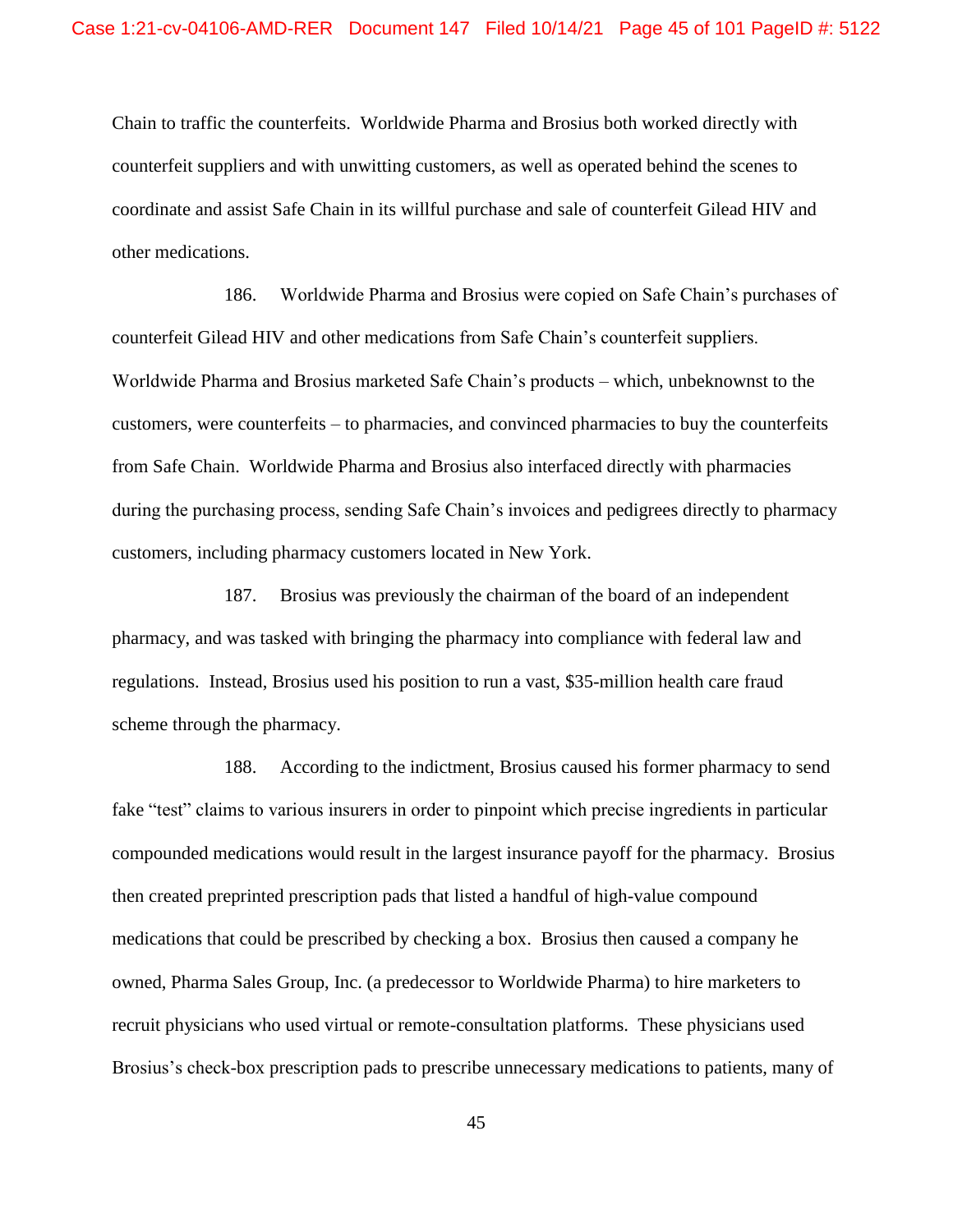whom they never examined, and then sent the prescriptions to Brosius's pharmacy to get filled. To prevent patients from objecting or returning the medication, Brosius caused the pharmacy to waive the patients' co-insurance, and caused money orders to be forged in the amount of the copays submitted to the pharmacy. Brosius caused the pharmacy to pay a percentage of the insurance reimbursements to his wholly owned company.

189. Brosius was indicted on four counts of health care fraud and conspiracy to commit health care fraud, and payment of kickbacks in connection with a federal health care program, and conspiracy to violate the anti-kickback statute on or about July 10, 2020.

190. Prior to the indictments, Brosius's pharmacy hired external counsel to conduct an internal investigation, which ended with Brosius being instructed to resign from the board. Immediately after being drummed out of his pharmacy, Brosius founded Worldwide Pharma. Brosius is listed as the company's registered agent and president on the corporate registration, and lists the company's business purpose as "consulting services for pharmaceutical dispensing."

#### **5. The Boulevard Defendants' Willful Counterfeiting**

191. Boulevard sold multiple confirmed counterfeits to Safe Chain, and many additional bottles of Gilead HIV medications with fraudulent pedigrees that listed initial sales from Gilead that did not occur. Boulevard of course knew that it had not purchased the counterfeits from the legitimate sources it fraudulently listed on the fake pedigrees.

192. On May 3, 2020, Gilead served Boulevard with a federal subpoena in connection with an ongoing litigation in the Southern District of Florida that involves illegally diverted bottles of Gilead HIV medications with false pedigrees, including large quantities of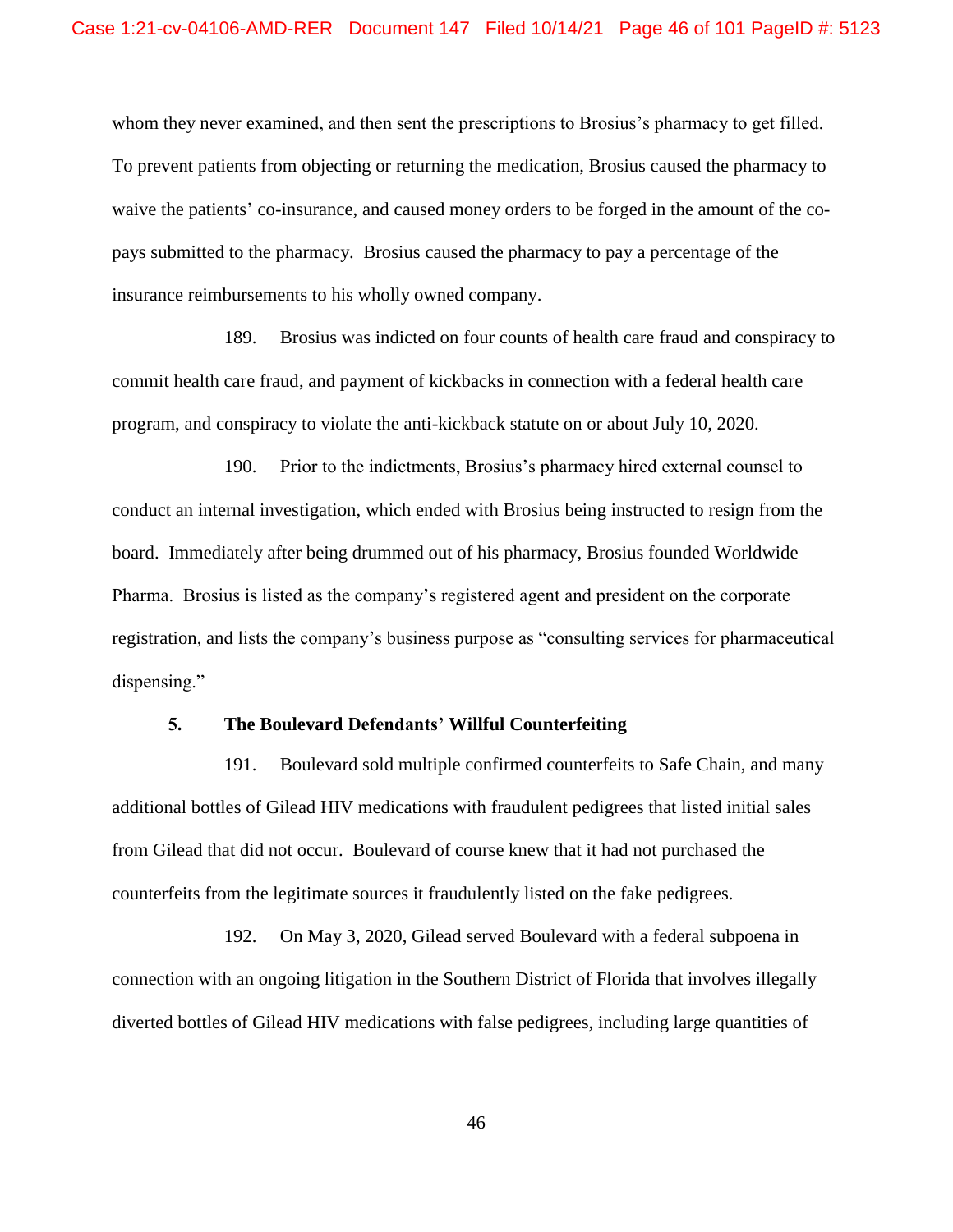medication purchased back from patients. Boulevard was duly served and received the subpoena, but chose not to respond in any way.

# **F. THE JULY 26, 2021 SEIZURE**

193. On July 23, 2021, this Court issued an *ex parte* seizure order permitting seizures at Safe Chain's headquarters and satellite distribution center, and, with Boulevard having abandoned its offices, at the residence of Shukurov.

194. At the seizure at the two Safe Chain locations, Gilead recovered over a thousand bottles of purported Gilead product from Safe Chain's shelves. While Gilead's review of the products and documentation seized is ongoing as of the date of this filing, Gilead has confirmed that in addition to counterfeit bottles of BIKTARVY® and DESCOVY®, Gilead seized from Safe Chain counterfeits of seven additional Gilead medications: TRUVADA®,  $\rm GENVOYA^{\circledast}, \rm ATRIPLA^{\circledast}, \rm SOVALDI^{\circledast}, \rm STRIBILD^{\circledast}, \rm VOSEVI^{\circledast},$  and  $\rm RANEXA^{\circledast}.$ 

195. The purported Gilead medication seized from Safe Chain showed obvious signs of tampering. Some of the bottles had obviously fake caps:

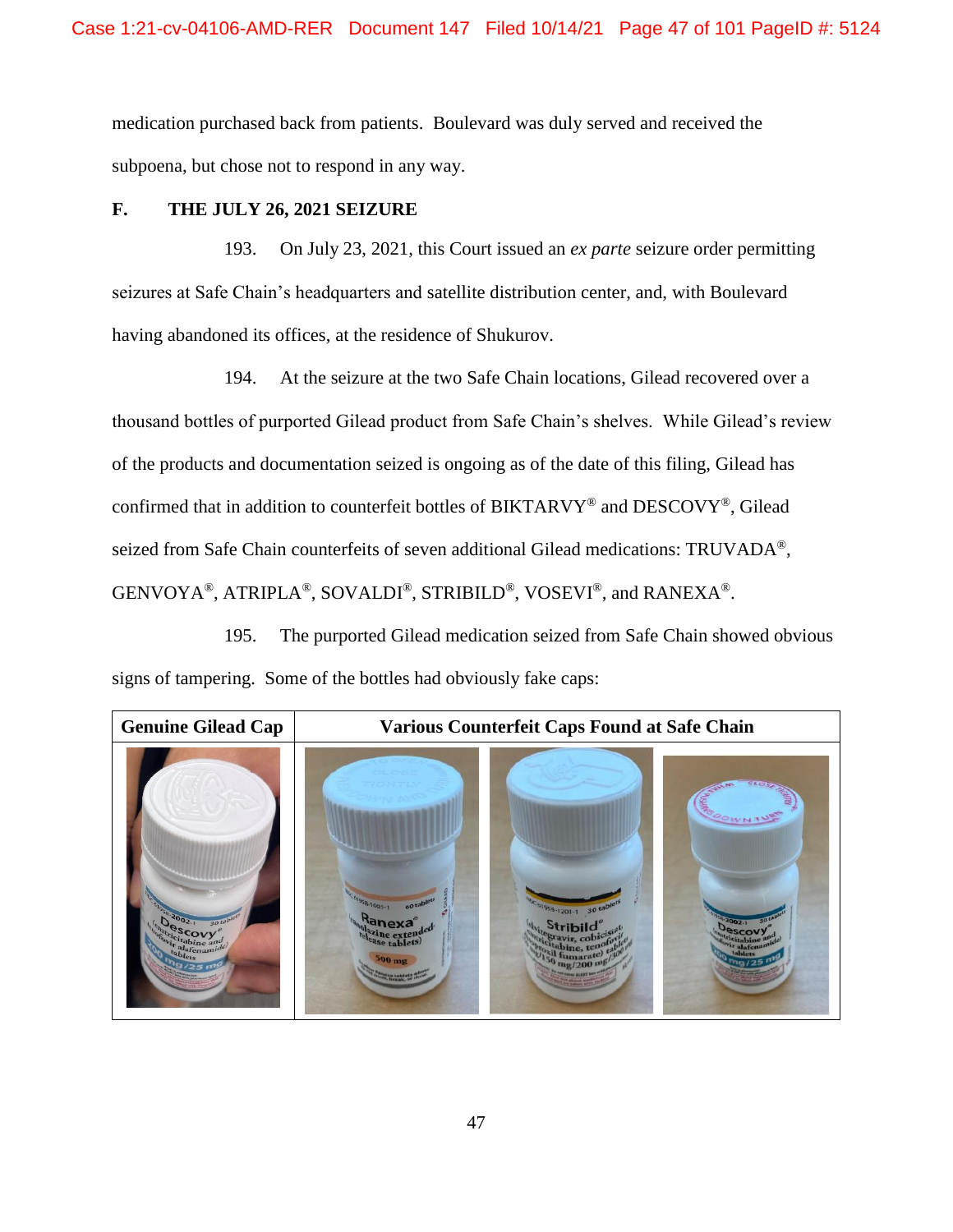196. A large number of purported Gilead bottles seized from Safe Chain were missing the FDA-mandated Instructions for Use that are affixed to the outside of every authentic bottle (often referred to as the "outsert"). Many other purported Gilead bottles showed clear signs that Instructions for Use had been re-glued to the bottles – and often the wrong Instructions for Use. Some of the Instructions for Use attached to the bottles of purported Gilead medication were counterfeits printed by the counterfeiters, identifiable by, among other things, spelling errors in the documents.

197. The pedigrees for the purported Gilead product in Safe Chain's inventory were fake and fraudulent.

198. At the seizure at his residence, Shukurov confirmed that he was the owner and principal of Boulevard on paper, but stated that a man paid him \$5,000 a month to "sign some papers" and open businesses in Shukurov's name, including Boulevard. Shukurov claimed to have no other involvement in Boulevard's business. Shukurov identified Abdullaev as the individual who paid him to sign the papers founding Boulevard, and Gilead seized a notebook in which Shukurov had recorded Abdullaev's name, phone number, and license plate number. Bank records collected during the seizure and in subsequent discovery confirmed that Shukurov received regular payments of \$5,000 or \$10,000 from Boulevard. The bank records showed that Shukurov signed all of Boulevard's checks, including payments to pharmacies and distributors, as well as Boulevard's payments to Shukurov himself.

### **1. Khaim's and Abdullaev's Willful Counterfeiting**

199. Records that Gilead recovered during the July 26, 2021 seizure show that Khaim was Boulevard's primary point of contact with Safe Chain including in connection with Boulevard's sale and delivery of counterfeit Gilead medications with fake pedigrees. Khaim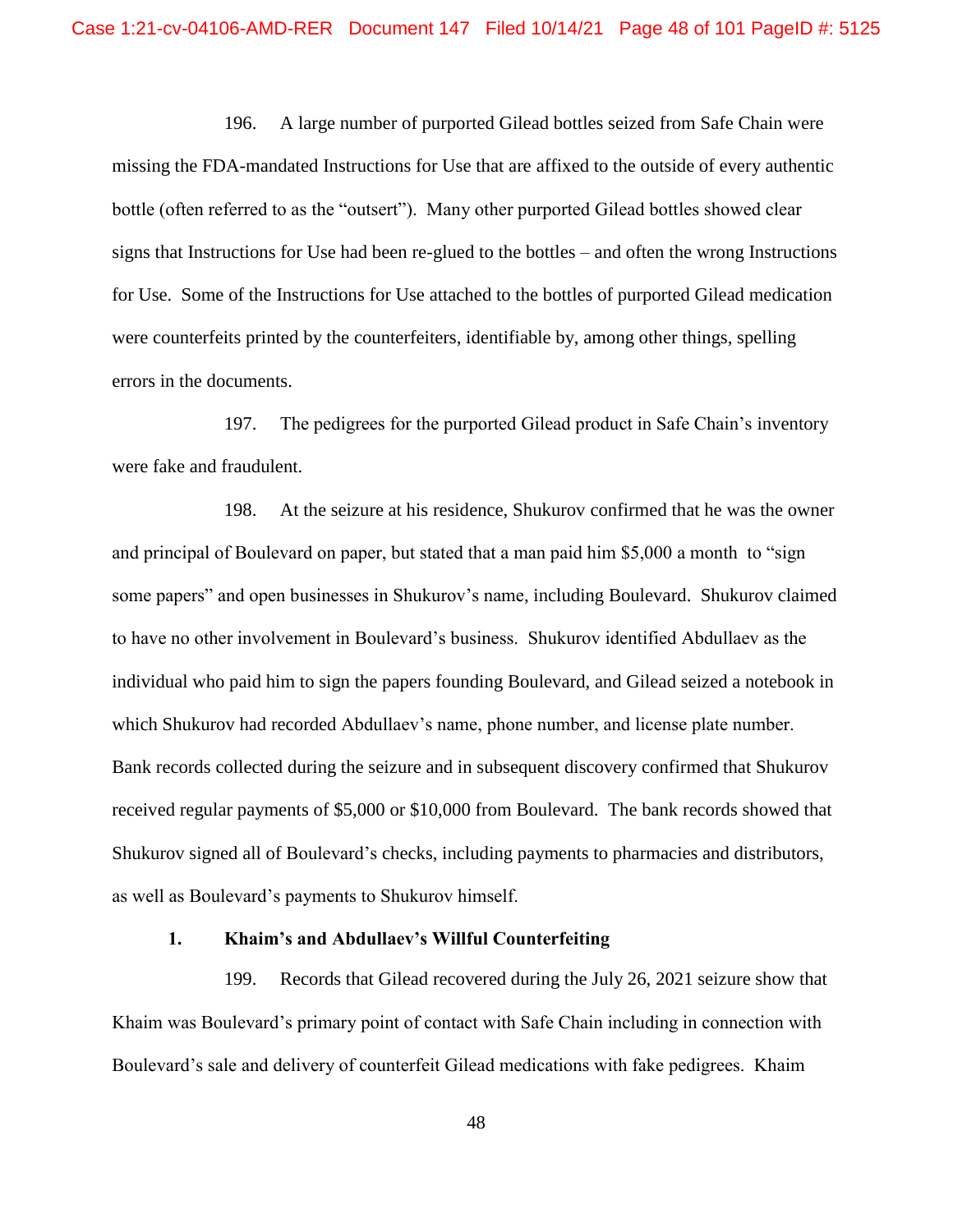directly communicated about the counterfeits with, for example, Charles Boyd and Brosius. Khaim's name was saved in Charles Boyd's phone as "Peter Boulevard."

200. Khaim and his brother, Arkaidy Khaimov, are currently under indictment for running a multi-million-dollar pharmaceutical fraud scheme. The indictment states that the Khaim brothers bribed the nominal owners of several pharmacies – including one nominally owned by Shukurov – to allow them to use those pharmacies to fill fake prescriptions for expensive cancer-related medication. Khaim and his brother then pushed those fake prescriptions through for insurance reimbursement by using emergency override procedures established for the COVID-19 pandemic.

201. Khaim's sale of counterfeit HIV medication through Boulevard, again using Shukorov as a false proxy, is a similarly structured scheme – but this time, Khaim put the lives of countless HIV patients at risk with fake drugs.

202. Khaim was indicted on December 18, 2020. Safe Chain was aware of, and discussed a press release concerning, Khaim's indictment no later than January 2021. And yet Khaim continued to sell, and Safe Chain continued to buy, counterfeit Gilead medication in at least February and March 2021.

203. Khaim arranged for the purported Gilead drugs to be hand-delivered to Safe Chain by his "driver." Khaim emphasized to Charles Boyd that these hand deliveries were "the best way" to send the counterfeits. Below is a picture from Safe Chain's files of a delivery of purported Gilead product that Khaim had hand-delivered to Safe Chain on behalf of Boulevard: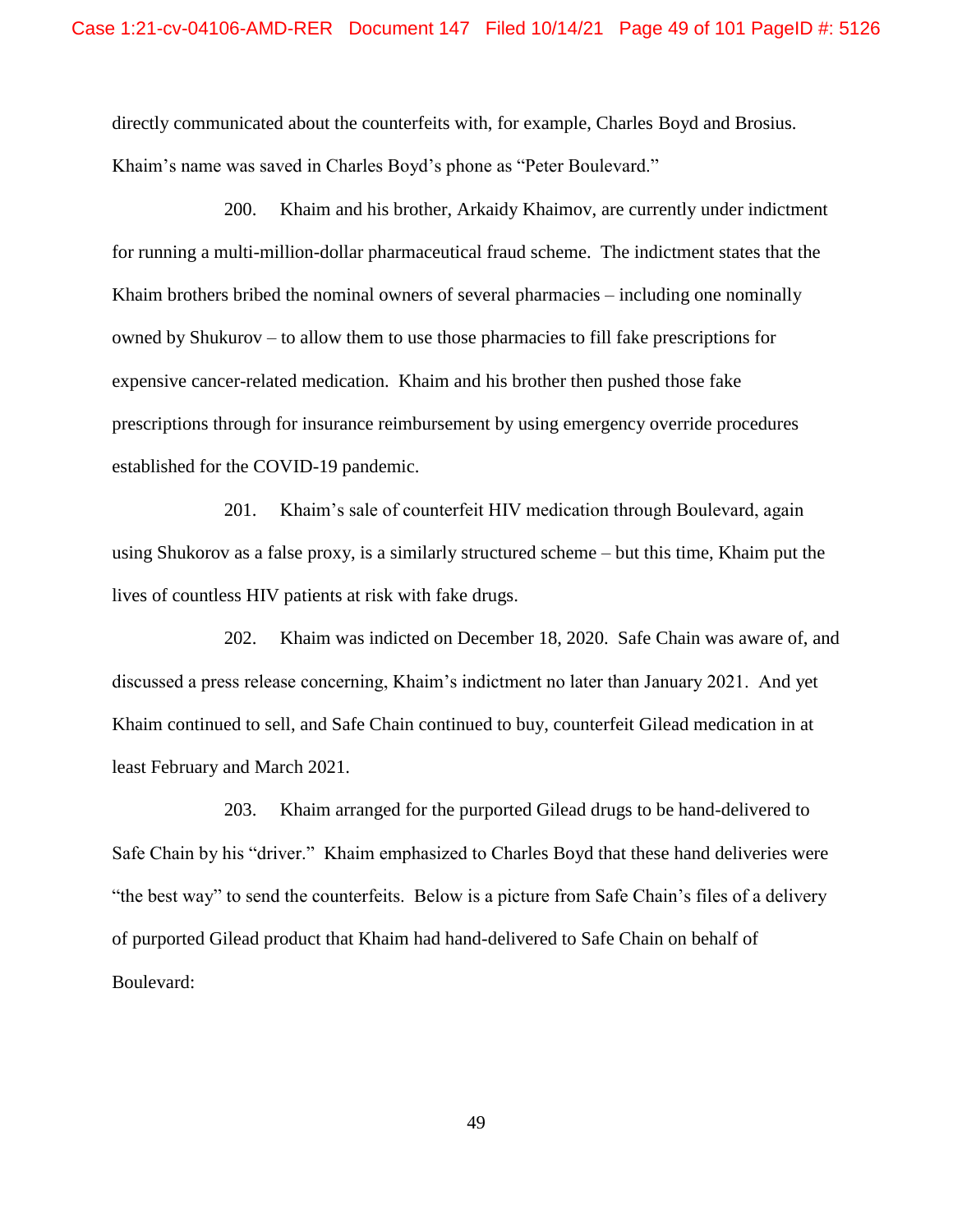

204. Brosius wrote to Charles Boyd that this jumbled mess of obviously illegitimate product was "silly" – but Safe Chain and Worldwide Pharma continued to buy millions of dollars' worth of purported Gilead medication from Khaim and Boulevard.

205. Safe Chain's communications with Khaim and Boulevard make clear that Safe Chain knew Boulevard was providing fake pedigrees for Gilead products. At one point, Safe Chain asked if Boulevard had invoices or upstream pedigrees proving that the drugs came from the sources listed on Boulevard's pedigrees. Using a generic gmail email address, Boulevard offered instead only vague empty assurances: "No I do not. But it's 100 percent np [*i.e.*, no problem]. You ll have no problems its all accurate."

206. In several instances, Safe Chain purchased medication from Boulevard, and then sold that medication to pharmacies, without having received any pedigrees from Boulevard at all. For example, in August 2020 Brosius wrote to Charles Boyd and others that pharmacies were demanding the missing pedigrees, but Boulevard was unwilling to provide them until Safe Chain paid its outstanding debt of over \$1 million. Brosius concluded his email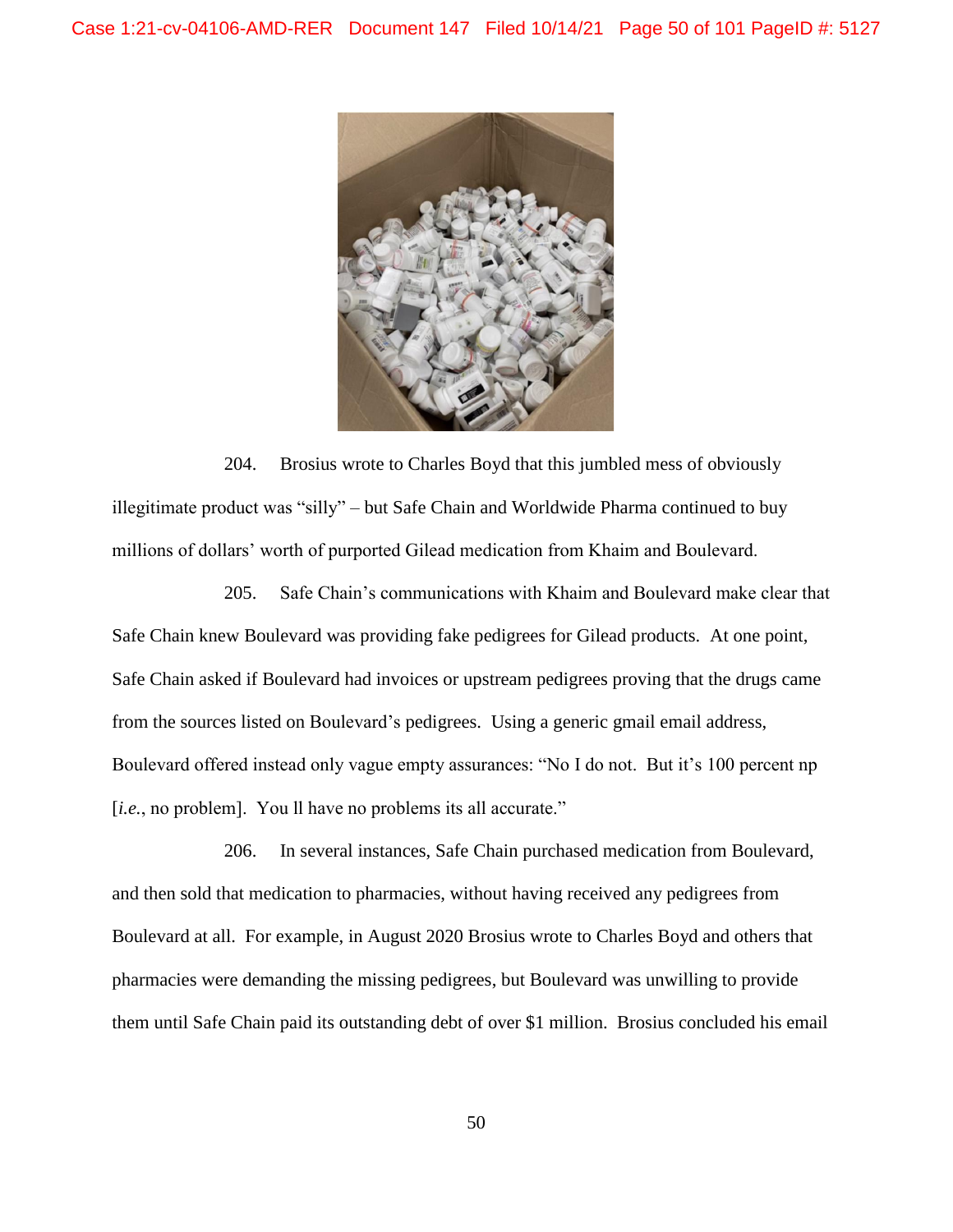by writing, "HELP!" Charles Boyd responded that he had spoken with Khaim and come up with a solution to the problem.

207. Abdullaev bribed Shukurov to open Boulevard in Shukurov's name in order to conceal Abdullaev's and Khaim's involvement in Boulevard's criminal counterfeiting. Abdullaev is currently residing in a house owned by a limited-liability corporation that is owned by members of the Khaim / Khaimov family, and is currently deeded to Arkadiy Khaimov, Defendant Peter Khaim's brother and his co-defendant in the pending pharmaceutical fraud criminal action.

# **2. Synergy's Willful Counterfeiting**

208. Documents obtained from the Safe Chain seizure show that Synergy engaged in an elaborate ruse in connection with its sale of Gilead products.

209. As alleged above, in May 2021, Safe Chain claimed it had a new supplier for Gilead products which purchased Gilead-branded medicines directly from Cesar Castillo LLC, a Gilead authorized distributor. Safe Chain further claimed it had verified this to be true directly with Cesar Castillo, including by verifying its new supplier's account number with Cesar Castillo. Safe Chain refused to disclose the identity of this new supplier unless Gilead met certain unreasonable "conditions," but Gilead's investigation identified the new supplier as Synergy.

210. Emails seized from Safe Chain show that in April 2020, Patrick Boyd of Safe Chain wrote to Defendant Vega of Synergy, asking for written confirmation that Synergy had purchased Gilead products from Cesar Castillo. In response, Vega forwarded Boyd's email to one "Bary Sanchez" at the email "bary.sanchez@cesarcastilloinc.co" requesting this verification. "Mr. Sanchez" replied with the below email: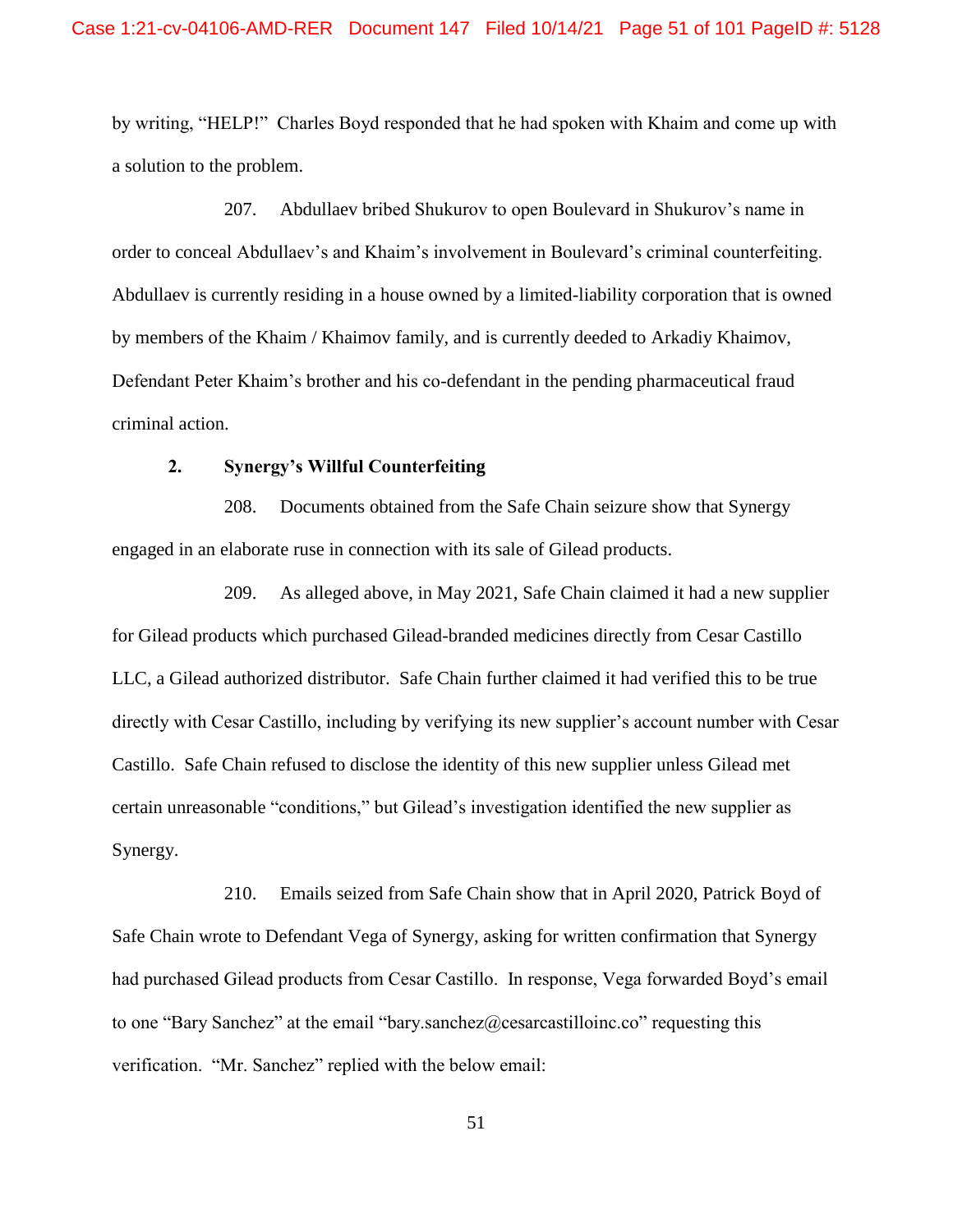From: Bary Sanchez <bary.sanchez@cesarcastilloinc.co> Sent: Tuesday, April 20, 2021 5:00 PM To: Carlos Vega <carlos@synergygroupwholesaler.com>; Pat Boyd <PatB@Safechain.com> Subject: Re: Invoice and T3 discrepancies to correct Hi Carlos / Pat Acct number is 585720797. Bary Sanchez Account Executive Cesar Castillo Inc Carr. #1 Km 21.1 Sector La Muda Guaynabo, PR 00971 Direct: 787-247-1527 Email: Bary.Sanchez@CesarCastilloInc.co

211. The above email is a sham. The signature block shows the name and

address of a real Cesar Castillo employee. The email address, however, is a spoof. Cesar

Castillo's website is www.cesarcastillo.com, and its employees have @cesarcastillo.com email

addresses. The fraudulent email above uses a @cesarcastilloinc.co email address.

212. According to public records, that sham domain name was registered just a

week before the fraudulent "Cesar Castillo" email above was sent:

```
Domain Name: cesarcastilloinc.co
Registry Domain ID: D024076EEAFD5420A951CB98F5A7E4531-NSR
Registrar WHOIS Server: whois.domain.com
Registrar URL: www.domain.com
Updated Date: 2021-04-13T01:53:13Z
Creation Date: 2021-04-13T01:53:11Z
Registry Expiry Date: 2022-04-13T01:53:11Z
Registrar: Domain.com, LLC
Registrar IANA ID: 886
```
213. Shortly before the fraudulent "Cesar Castillo" email was sent, Safe

Chain's Director of Compliance had emailed Safe Chain's co-owners Charles and Patrick Boyd noting that Synergy was using a fake email address for a purported contact at Cesar Castillo, Bary Sanchez, on its pedigrees: "this email is incorrect, from the company webpage their emails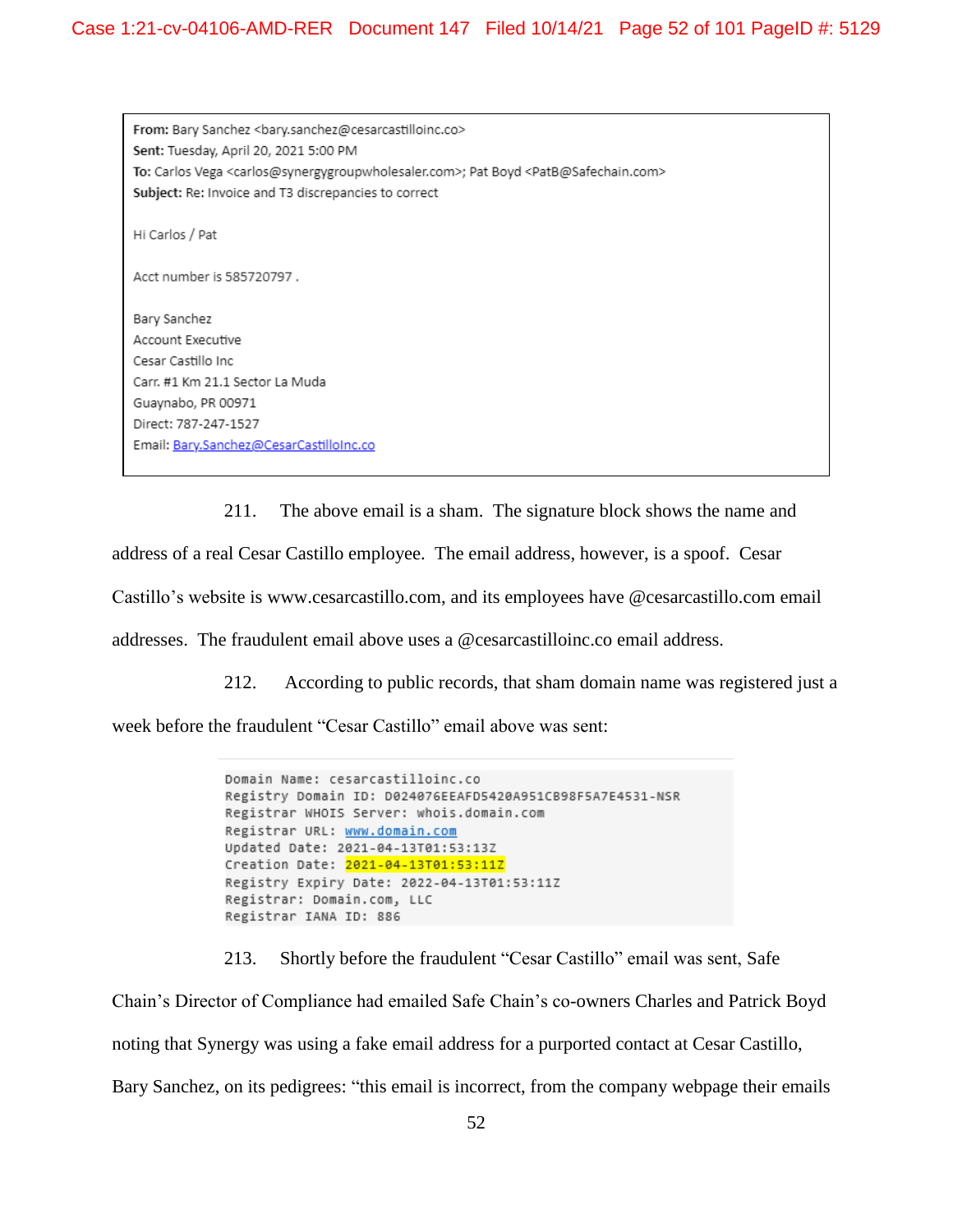end with 'cesarcastillo.com' not the 'cesarcastilloinc.com' as listed on the Pedigree." She also included a link to www.cesarcastillo.com to show that was the distributors' actual website.

214. Patrick Boyd privately responded to Charles Boyd by saying of the Director of Compliance that "[s]he has ever [sic] reason to be skeptical," but that she needed to tone down her language.

215. When the "Cesar Castillo" email from "Mr. Sanchez" came in a couple of weeks later, Patrick Boyd immediately responded, "Thanks for your help with this Bary."

216. This was not the first time Synergy had used a fake supplier email address to pretend it purchased from a legitimate source. Several weeks earlier, on March 3, 2021, Safe Chain's compliance specialist had reached out to an upstream distributor concerning a non-Gilead product Safe Chain had purchased from Synergy. Safe Chain's compliance specialist noted that Synergy's pedigree had listed facially false contact information for the upstream distributor: "The contact Jefferey Anderson, his phone was in different area code then [*sic*] where you are located and he is using a Gmail account instead of a company account."

217. The distributor confirmed to Safe Chain that Synergy's pedigree was fraudulent: "These products were not purchased from us. We did employ someone named Jeffrey Anderson however he is no longer with the company. We have no existing relationship with Synergy Group Wholesalers so any Transaction History that they give you with our information is incorrect. We appreciate you bringing this to our attention and will submit a report with the FDA." Safe Chain's compliance director immediately forwarded that response to Defendant Patrick Boyd, who in turn forwarded it to Defendant Adam Brosius with the following note: "potential problem." But Safe Chain continued to purchase purported Gilead products from Synergy, knowing full well Synergy's business was illicit.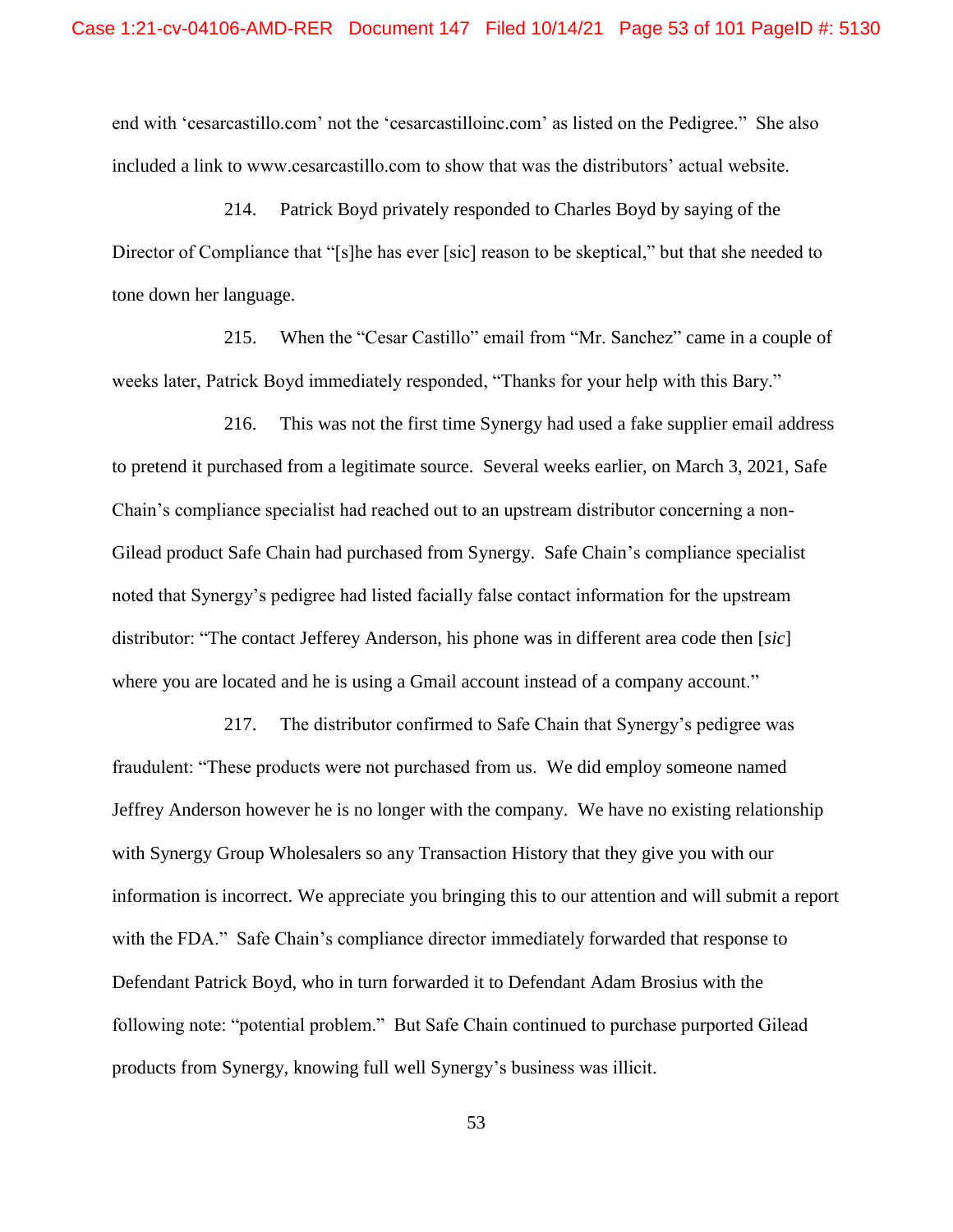218. All of the pedigrees for all of the Gilead-branded medications that Synergy sold to Safe Chain are falsified and fraudulent.

### **3. ProPharma's Willful Counterfeiting**

219. In July 2021, Gilead learned from a pharmacy that ProPharma had sold a potentially dangerous counterfeit bottle of BIKTARVY®, which contained the wrong drug.

220. The pharmacy discovered the counterfeit because the patient, who had taken BIKTARVY® for years, felt ill after ingesting the counterfeit, and reported it to his physician. Gilead retrieved and tested the bottle and confirmed it to be counterfeit.

221. The reporting pharmacy provided the pedigree for the counterfeit, which indicated that ProPharma had purchased the counterfeit from a distributor named Defendant Omom Pharmaceuticals, Inc. ("Omom"), which claimed to have purchased it from a Gilead authorized distributor. That pedigree was fake: the claimed initial sale from Gilead to the authorized distributor never occurred.

222. The reporting pharmacy also provided Gilead with dozens of additional pedigrees for purported Gilead products it had purchased from ProPharma. Those pedigrees were also fake and listed transactions that had never occurred. The vast majority of the pedigrees indicated that ProPharma purchased the purported Gilead drugs from Omom.

223. Separately, two pharmacies and a pharmacy trade association contacted Gilead to report that they had received fake pedigrees for Gilead medications from ProPharma. Most of those pedigrees indicated the drugs had come from Omom.

224. For each and every sale of purported Gilead product that it purchased from Omom, ProPharma knowingly lied on the pedigrees it sent to its customers by falsely certifying that it purchased the drugs from an "authorized" trading partner under the DSCSA.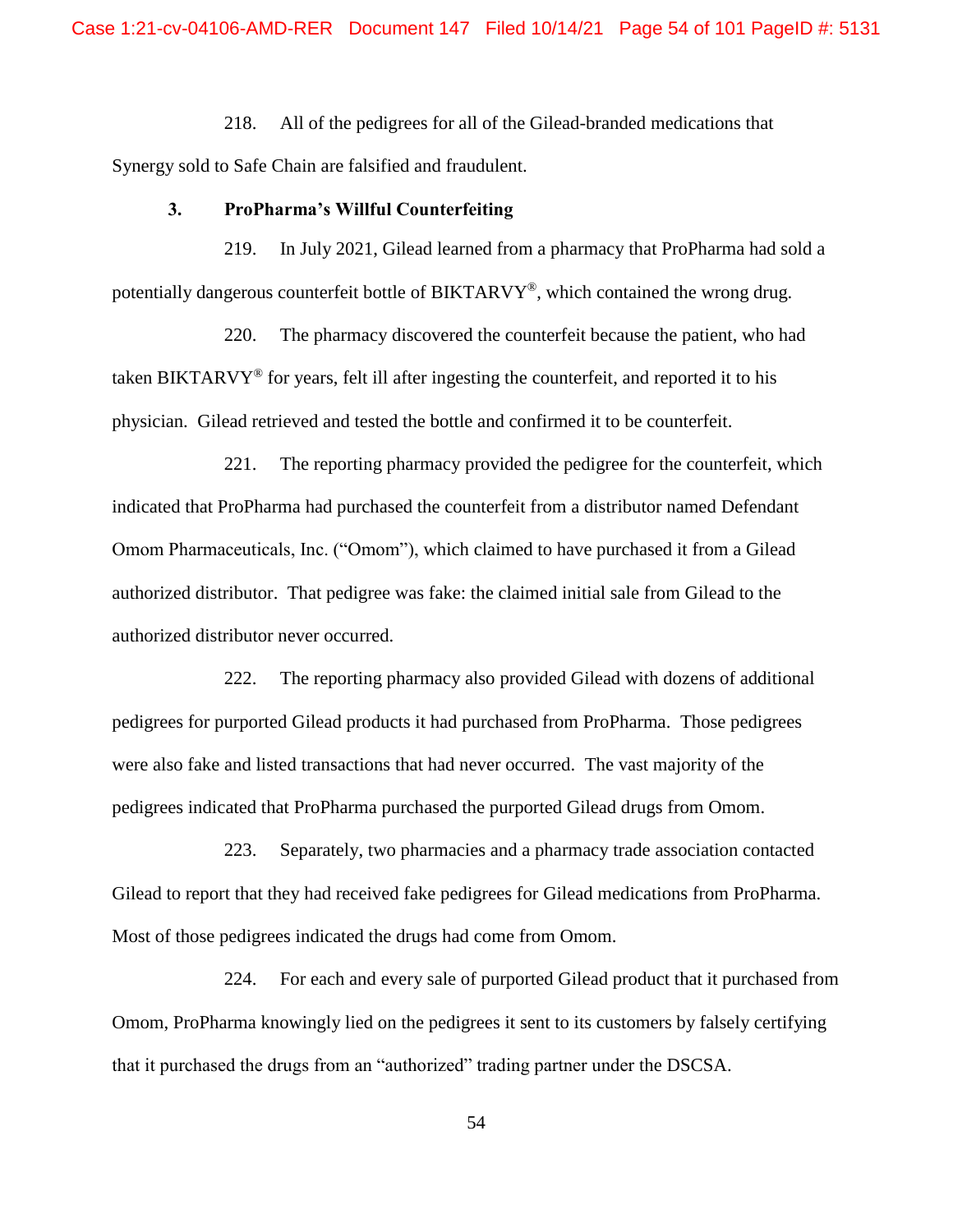225. Although Omom has licensure in North Carolina, and ProPharma has a distribution center in North Carolina, pedigrees show that Omom unlawfully delivered counterfeit medications to ProPharma in Colorado, where Omom does not have licensure to sell across state lines.

226. Safe Chain has also purchased purported Gilead products from Omom. Safe Chain orchestrated a "pass-through" scam for its purchases from Omom. Although Safe Chain's internal records reflect that it purchased the counterfeits directly from Omom, Safe Chain recruited and bribed a properly licensed distributor to make straw "purchases" from Omom and then immediately "sell" those medications to Safe Chain. This allowed Safe Chain to pretend it was purchasing Gilead products from a legitimate source when in fact it was sourcing counterfeits directly from the unlicensed counterfeiter.

227. Safe Chain's "pass-through" distributor for its purchases from Omom was Professional Medical Warehouse ("PMW"). ProPharma also used PMW as a pass-through for some of its purchases from Omom.

228. Shortly after the July 26, 2021 seizure at Safe Chain's premises, Omom abandoned its offices. Omom's principals used fake names when corresponding with Safe Chain, and as a result, Gilead's investigators have been unable to locate Omom or its principals.

229. As alleged below, Gilead conducted a seizure of ProPharma's premises on August 26, 2021. At the seizure, Gilead seized over 17,000 bottles of purported Gilead-branded HIV medication. All of the bottles had counterfeit pedigrees and many had counterfeit outserts.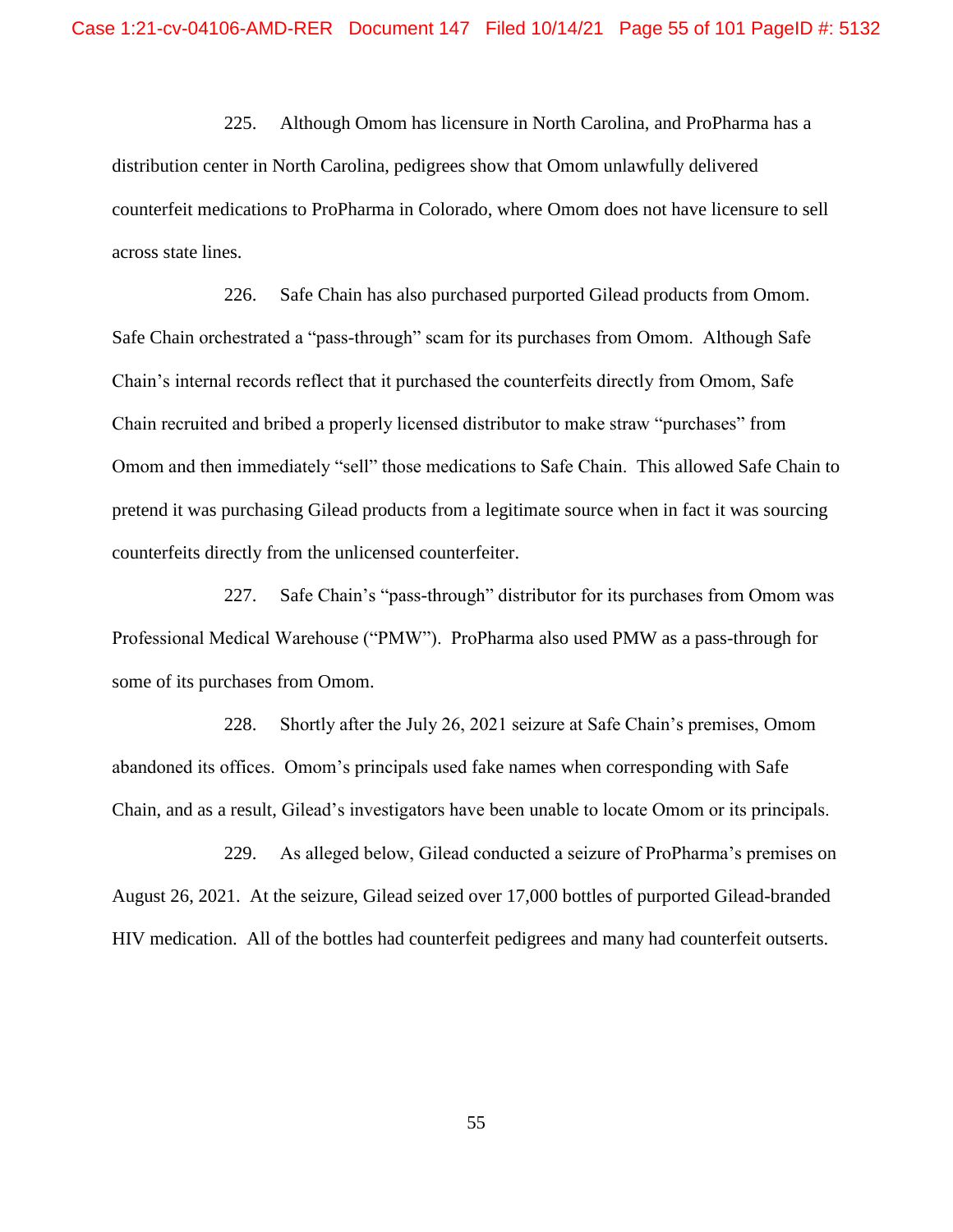# **4. The Pharmacy Defendants' Willful Counterfeiting**

230. Each of the Pharmacy Defendants purchased over ninety-five bottles (and in some cases, hundreds) of purported Gilead medication, all of them with fake pedigrees, from Safe Chain.

231. Each of the Pharmacy Defendants received pedigrees from Safe Chain for purported Gilead medication that were manifestly falsified because, among other things, they listed an initial sale from Gilead not to an authorized distributor, but rather to a fly-by-night counterfeiter.

232. Despite knowing these pedigrees to be false, the Pharmacy Defendants continued to buy counterfeits from Safe Chain.

233. Gilead warned each of the Pharmacy Defendants in writing that Safe Chain was selling counterfeit Gilead-branded products with falsified pedigrees. Despite that warning, the Pharmacy Defendants continued buying counterfeits from Safe Chain.

234. After executing the Seizure Order at Safe Chain's premises, Gilead sent warning letters and served subpoenas to Safe Chain's pharmacy customers, including the Pharmacy Defendants. The Pharmacy Defendants ignored this warning as well, and ignored Gilead's duly served subpoenas.

235. Each of the Pharmacy Defendants' purchase and sale of counterfeit Gilead products with fake pedigrees was knowing and willful, or, at minimum and in the alternative, willfully blind.

#### **G. THE AUGUST 23, 2021 SEIZURES**

236. On August 20, 2021, this Court issued an *ex parte* seizure order permitting seizures at Pro Pharma's headquarters and satellite distribution center, at the residences of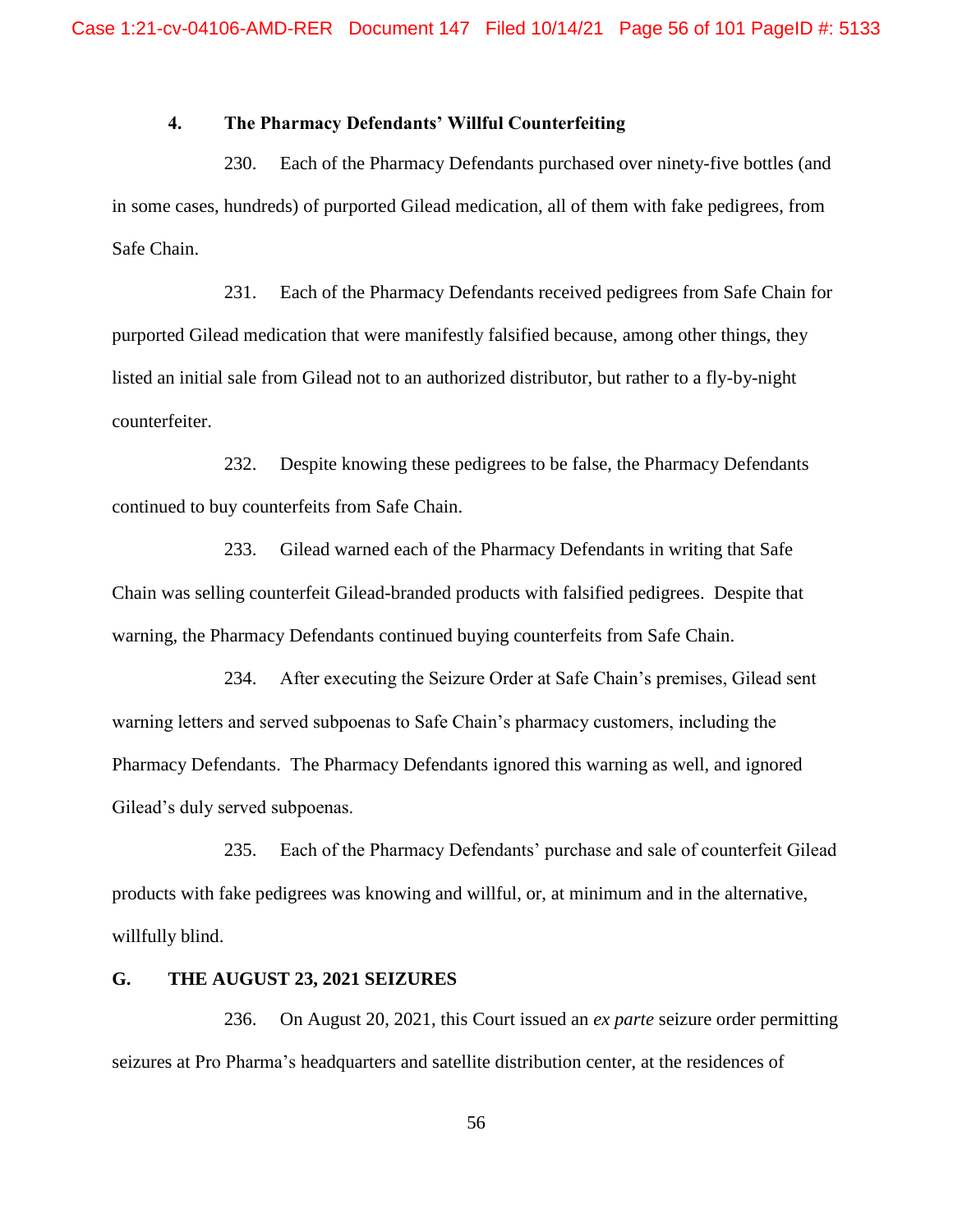Boulevard principals Khaim and Abdullaev, and at the residence of Synergy principal Vega. The seizures were conducted on August 23, 2021. Thousands of bottles of counterfeit Gilead HIV medications, with falsified pedigree and counterfeit outserts, were seized from the ProPharma Defendants. Records of ProPharma's trafficking in counterfeits were also seized. Records of Boulevard and Synergy counterfeit trafficking were seized at the residences of the Boulevard principals and Vega, respectively. However, Khaim and Vega concealed evidence and refused to cooperate with the seizure order.

# **H. DEFENDANTS' COUNTERFEITING RING**

 $\overline{a}$ 

237. Seized documents and information obtained through third-party discovery have revealed that the known suppliers and distributors of counterfeit Gilead HIV medication are not the disparate actors they appeared to be. Rather, the counterfeits are being sold through an organized counterfeiting ring: a large-scale, transnational enterprise comprised of numerous individual and entities working in concert to sell counterfeit Gilead-branded HIV medications into the United States supply chain. The evidence shows that this counterfeiting ring is organized and orchestrated by three ringleaders: Defendants Ralhan, Rosell, and Mannava, the "Leader Defendants."<sup>2</sup>

238. The Leader Defendants move the counterfeits through the various fly-bynight (and ultimately expendable) corporations referred to as the "Supplier Defendants." But most pharmacies are reluctant to buy directly from shady, newly formed, sometimes unlicensed suppliers such as the Supplier Defendants. For this reason, the counterfeiting ring needs to work through pharmaceutical distributors (the "Distributor Defendants"), who have the licensure and

<sup>&</sup>lt;sup>2</sup> A list of the Defendants and the Defendant Groups by which they are referred is attached hereto as Appendix A.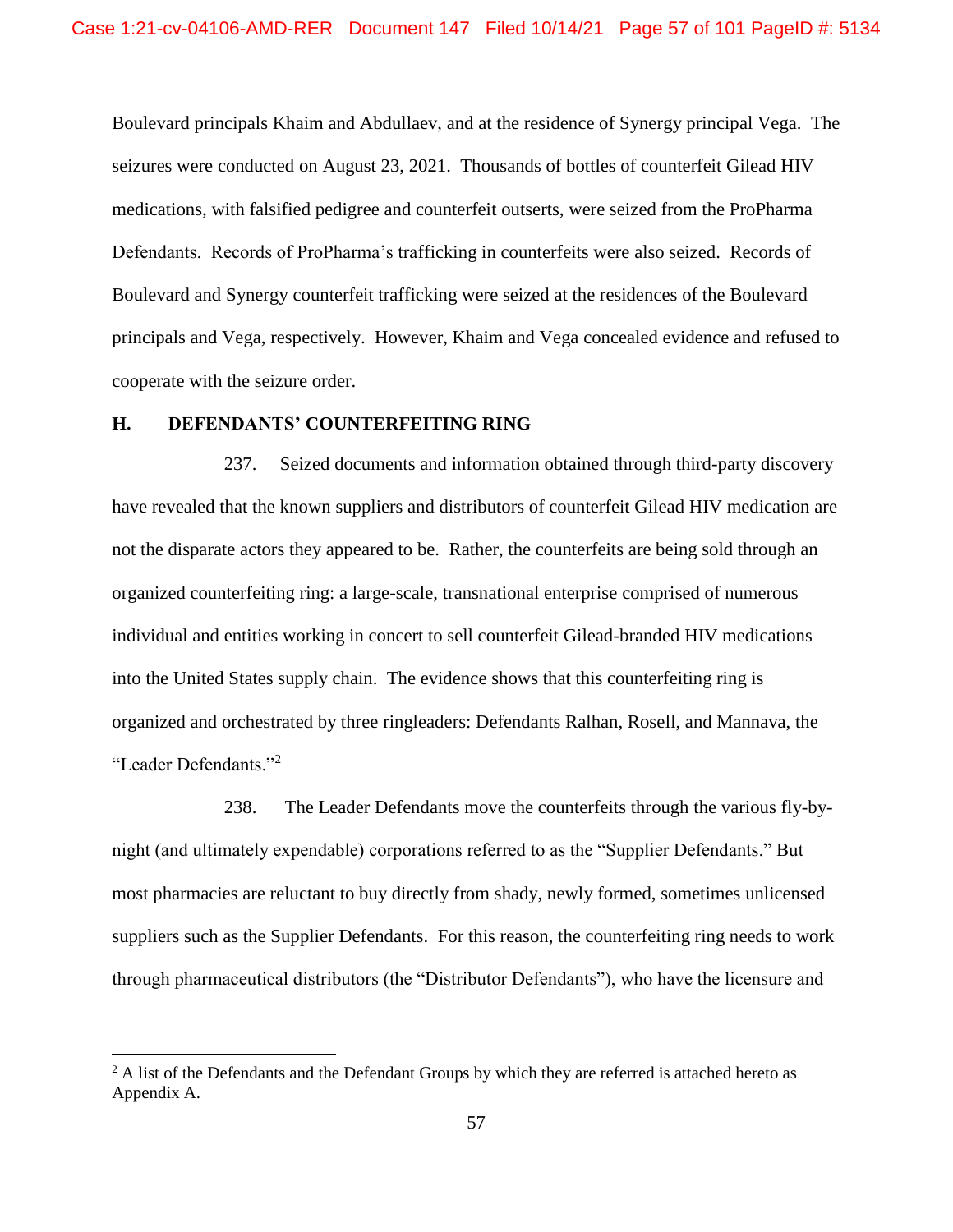the established business presence to attract pharmacy customers. To lure in the pharmacies, the Leader Defendants brought in their own dedicated sales force, the "Marketer Defendants," to advertise the counterfeits to pharmacies and generate sales.

239. The Leader Defendants introduce the Supplier Defendants to the Distributor Defendants; the Supplier Defendants sell the counterfeits to Distributor Defendants; the Distributor Defendants sell the counterfeits to the pharmacy customers drummed up by the Marketer Defendants; and the Leader Defendants collect a large cut of the profits (and share it with the Marketer Defendants). The proceeds of the operation are concealed and laundered by being moved through various shell entities (the "Asset Holder Defendants") organized and controlled by the Leader Defendants and/or the Supplier Defendants. All these Defendants knowingly work in concert to sell counterfeits, falsify business records, and launder money.

# **1. The Leader Defendants (Ralhan, Rosell, And Mannava) Orchestrate the Purchasing, Sale, and Advertising of the Counterfeits**

240. The Leader Defendants, Ralhan, Rosell, and Mannava, are responsible for pushing tens of thousands of bottles of counterfeit Gilead-branded medications with fake pedigrees through the U.S. pharmaceutical distribution chain. These three individuals organized and managed a host of disparate fly-by-night counterfeiters, including at a minimum Supplier Defendants Gentek, Omom, Invicta, and Pharma Pac, and, as discovery will show, the other Supplier Defendants as well.

241. The Leader Defendants negotiated the pricing and sale of those fly-bynight wholesalers' counterfeit Gilead-branded medications to at least four licensed gray-market distributors: Distributor Defendants Safe Chain and ProPharma, and newly added Defendants Scripts and PrimeRx. After establishing these counterfeit pipelines to the licensed distributors, the Leader Defendants went on to organize the advertising and sale of those counterfeits to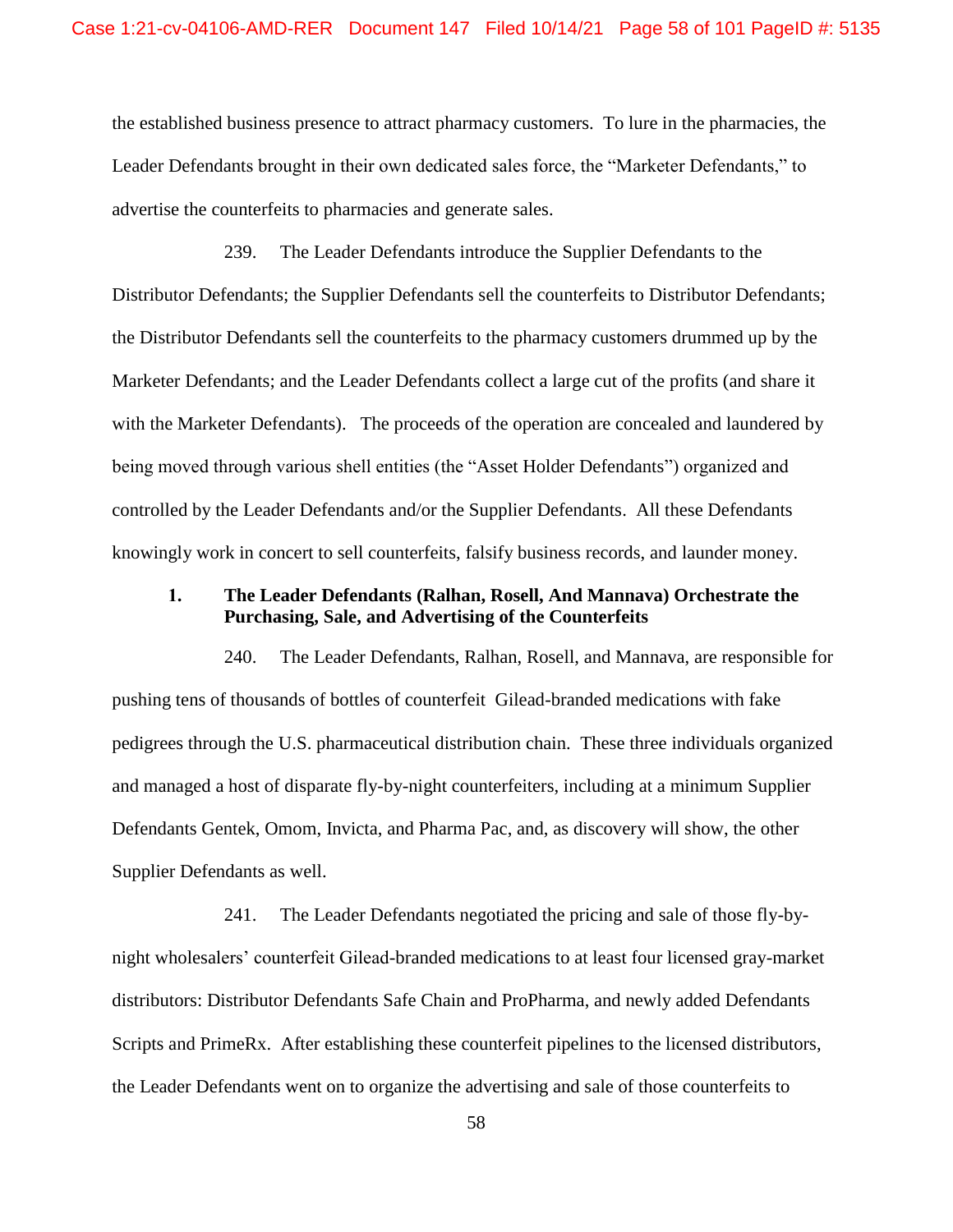pharmacies, supervising a sales force and sometimes directly selling to pharmacies on the distributors' behalf.

### **a. Druhv Ralhan and His Shell Company, D&K Healthcare**

242. When Safe Chain first entered the business of buying and selling purported Gilead HIV medication in May 2020, it did so through Defendant Druhv Ralhan (who sometimes went by "Drew"). Ralhan first connected Safe Chain with the fly-by-night counterfeiter Boulevard, and over the course of weeks quickly built up Safe Chain's brand-new HIV business to include various purported Gilead-branded medications. Ralhan managed Safe Chain's relationship with Boulevard, relaying orders and occasionally making direct use of Boulevard 9229 LLC's sales email address, 9229sales@gmail.com. The purported Gileadbranded medications that Ralhan marketed and sold were counterfeit and were accompanied by false pedigrees that misrepresented the origin and chain of custody of the medications.

243. In the ensuing months, Ralhan introduced Safe Chain to new fly-by-night sources of counterfeit Gilead medication: at minimum, Supplier Defendants Gentek and Omom. Ralhan once again and directly negotiated the pricing of the purported Gilead HIV medications that Safe Chain purchased from those counterfeiters. Ralhan also handled issues with Safe Chain's pricing and payments for purported Gilead products sold by the Supplier Defendants.

244. Ralhan also conspired with Distributer Defendant ProPharma. He was introduced to Alex Reyes, a ProPharma employee, in early 2021 by his co-ringleader, Defendant Paul Rosell. In his phone, Reyes saved Ralhan's name as "Dhruv (HIV MEDS)." Ralhan had Reyes sign a non-disclosure agreement ("NDA") prior to their discussion of ProPharma's potential sale of Gilead HIV medication through Ralhan and his colleagues. Ralhan signed that non-disclosure agreement on behalf of Defendant D&K Healthcare, a shell company that he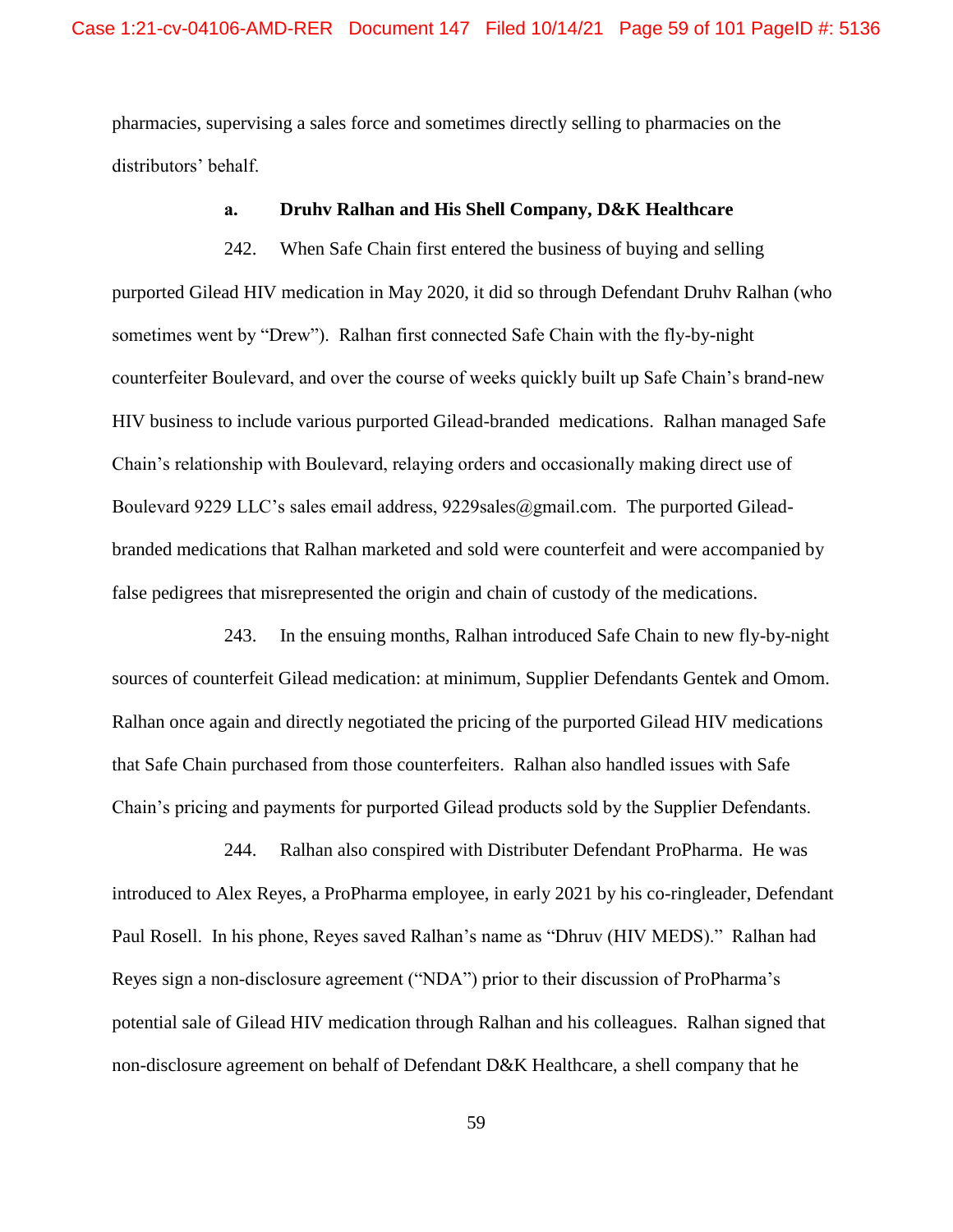wholly owns. In email correspondence, Ralhan explained that "we" – meaning at minimum himself and Rosell – "have our own custom software that produces our Pedigree," and discussed "executing a contract with the" distributors who would be providing the HIV medication. Ralhan specified that the "contract will be from my 'broker' side."

245. After the deal was struck with ProPharma and Ralhan had established the pipeline for counterfeit HIV medications to ProPharma, Ralhan supervised and resolved disputes among the sales force that was selling the counterfeits to pharmacies on ProPharma's behalf. He also submitted some orders directly. The Gilead-branded medications that Ralhan marketed were counterfeits, bearing falsified pedigrees, falsified instructions for use, and in some cases, containing fake pills.

#### **b. Paul Rosell and His Shell Company, Med-Connect**

246. In October 2020, Rosell recruited Distributor Defendant ProPharma into the counterfeiting operation that he and the other Leader Defendants led. Rosell disclosed that he was already selling huge volumes of purported Gilead medication (i.e., the counterfeits) through ProPharma's "two major competitors: Safechain and Scripps [sic]. Safechain is moving about \$5M a week and Scripps [sic] is around \$8M a week." Rosell's proposal to ProPharma was that his team would handle both the sourcing of the product – initially, through Supplier Defendant Gentek – and the sales to ProPharma's customers. All ProPharma had to do was wait for Rosell's team to generate orders from pharmacies, and then ship the counterfeits and collect payment. As Rosell emphasized in his pitch: "Propharma does not have to provide a sales force." One of ProPharma's board members responded, "Sounds like a great opportunity to expand and grow with the help of established relationships from Paul and his people."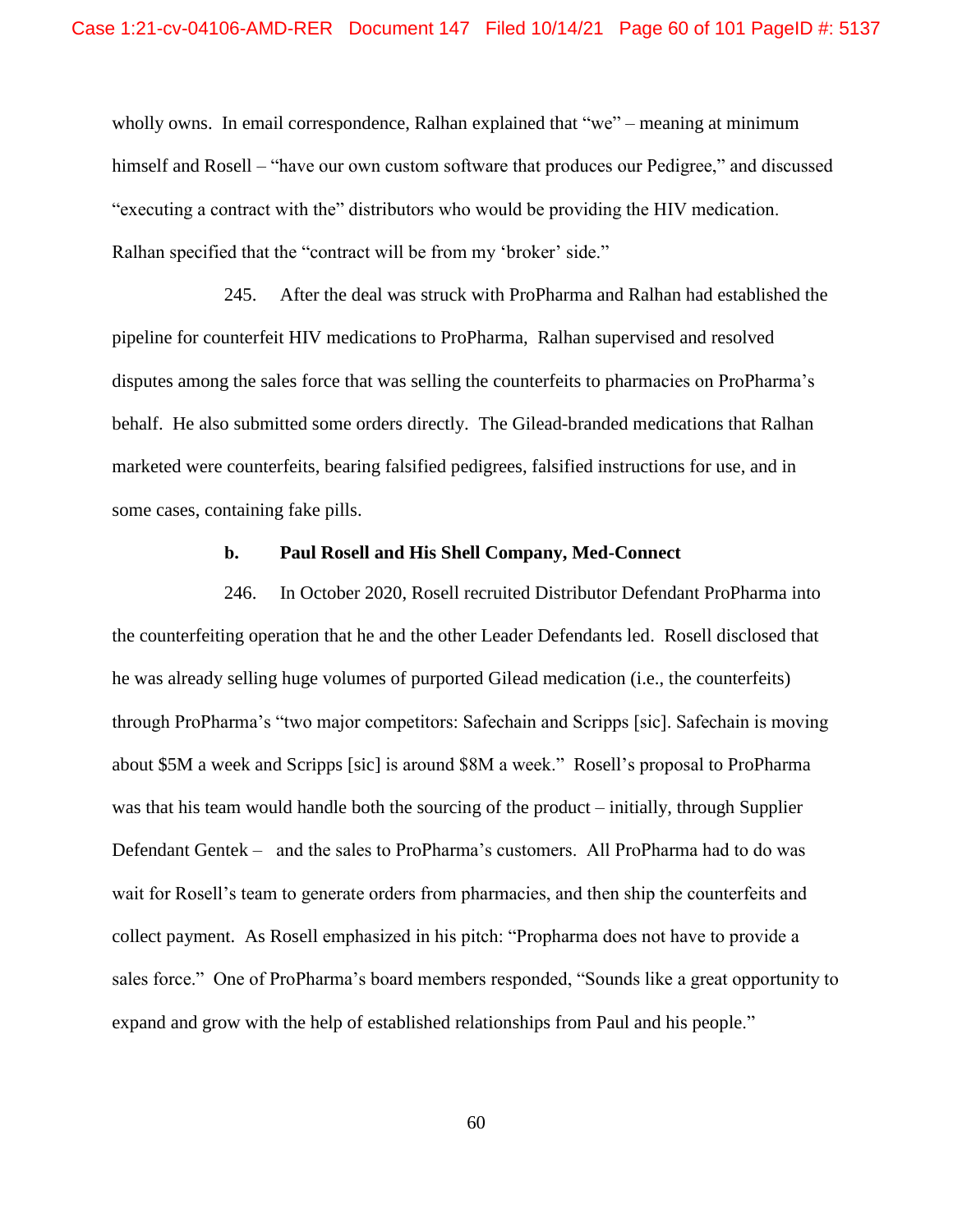247. Pursuant to Rosell's plan, ProPharma began purchasing counterfeit Gilead medication from Distributor Defendant Omom in February 2021. In April 2021, Reyes announced that ProPharma's kickbacks from the sales of the counterfeits would now be made "to Paul [Rosell]'s company," Med-Connect. Reyes explained that ProPharma would pay Med-Connect, and then Rosell "will be in charge of disbursements to the teams." Reyes said Rosell's company was the preferred entity to receive payments because "Paul seems to know both sides."

248. Pursuant to Rosell's plan, ProPharma trafficked more than 17,000 bottles of purported Gilead-branded HIV medication to U.S. pharmacies. These medications were counterfeits, bearing falsified pedigrees, falsified instructions for use, and in some cases, containing fake pills.

## **c. Venkata Srinivas Mannava and his Shell Company, DSP Consulting, Inc.**

249. As with his co-Leader Defendants, Mannava's primary role in the conspiracy was to introduce and manage the relationships between the fly-by-night Supplier Defendants and the Distributor Defendants. Mannava is a former pharmacist and a convicted pharmaceutical fraudster who lost his pharmacist's license and was barred from participating in federal healthcare plans after being convicted for participating in a criminal scheme to fraudulently bill insurance for "expensive HIV and cancer medication" that were neither requested by patients nor actually dispensed. Mannava was also convicted of forging prescriptions for oxycodone, the narcotic at the center of America's opioid addiction epidemic.

250. As one of the ringleaders of the counterfeiting scheme, Mannava used the pseudonyms "Srini K." and "Vas Manna," both of which incorporate elements of his full name: Venkata Srinivas Mannava. Through a combination of public-records searches and documents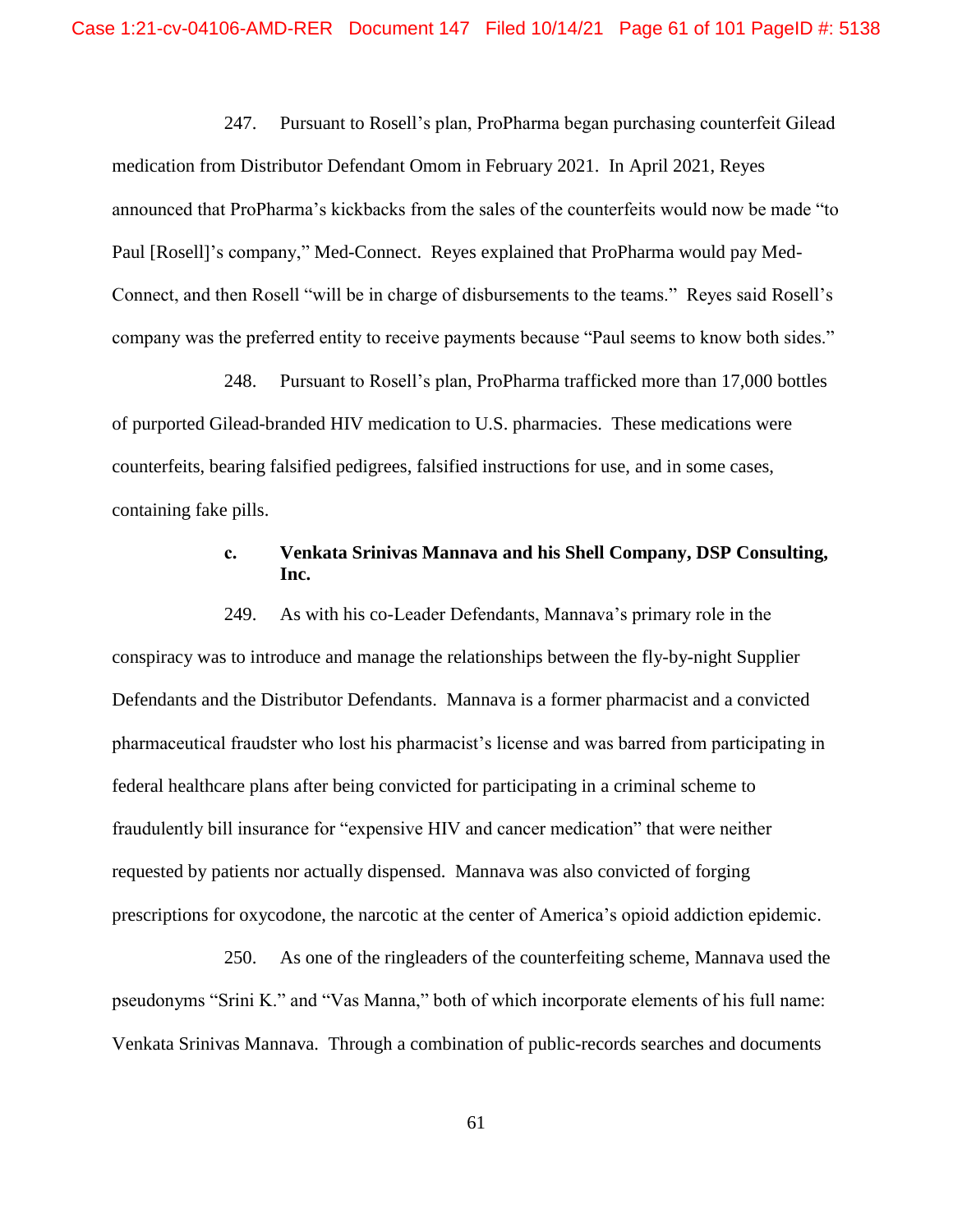obtained from the ProPharma seizure, Gilead's investigators were able to definitively identify both of these alternate personas as, in fact, Mannava.

251. Using his "Srini K" persona, Mannava interfaced directly with ProPharma to set up Defendant Pharma Pac, yet another counterfeit Supplier Defendant, as a ProPharma vendor. Mannava also actively managed ProPharma's relationship with at least three counterfeit suppliers – Omom, Invicta, and PharmaPac – addressing issues such as payments, missing invoices, maintaining a steady supply, and pricing.

252. Mannava also used a shell company he founded in March 2021, Defendant DSP, to receive funds for the counterfeits and distribute kickbacks to his co-conspirators. DSP received kickback payments directly from the counterfeit suppliers as well.

253. Mannava also worked on the sales side of the counterfeiting operation. Using his "Vas Manna" persona (often shortened to "Vas M"), Mannava worked directly as a sales representative, using a ProPharma email address and selling purported HIV medication directly to pharmacies. As "Vas Manna," Mannava also worked directly with co-ringleader Ralhan to add new retail pharmacies to the stable of customers for the counterfeits.

# **2. The Marketer Defendants: Defendants Zangari, Massana, Panagiotopoulos, And Streamlinerx Sell The Counterfeits On Behalf Of The Distributor Defendants**

254. The Leader Defendants not only provided the Distributor Defendants access to a stable of counterfeit suppliers, but they also provided the sales force to sell those counterfeits to pharmacies. The heads of the sales force were referred to as "the Canadian Boys": Defendants Mike Zangari, Riccardo Massana, and John Panagiotopoulos, all of whom live in Canada (together, the "Marketer Defendants"). The Marketer Defendants were responsible for managing the sales force that advertised and sold counterfeits to pharmacies on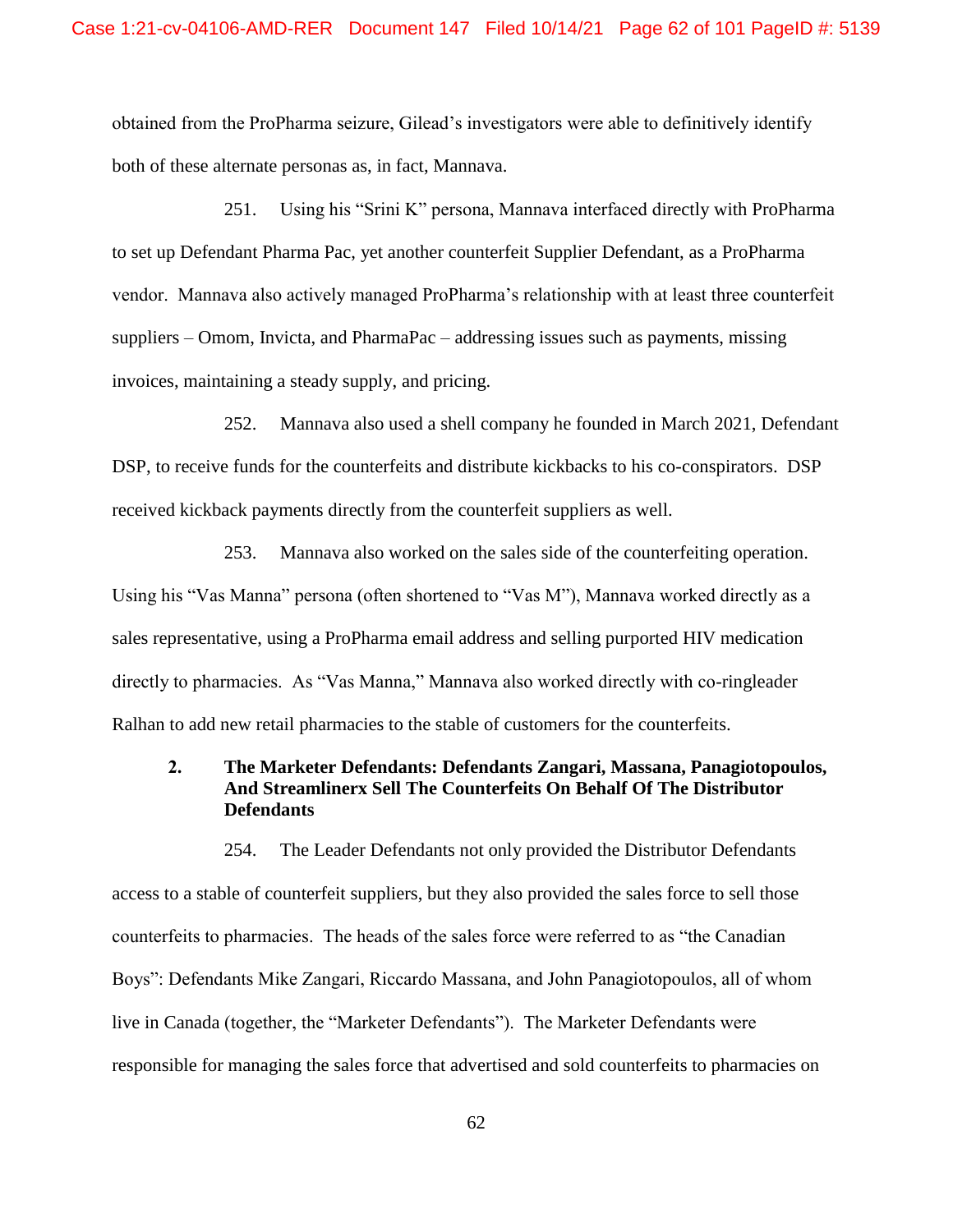behalf of, at minimum, Distributor Defendants Safe Chain, ProPharma, and Scripts. The Marketer Defendants were organized and operated under the direction of the Leader Defendants.

255. In February 2021, when ProPharma first joined the counterfeiting scheme, all three of the Marketer Defendants were on an initial kick-off call with Leader Defendants Ralhan and Rosell, as well as a follow-up email chain with the subject line "ProPharma – HIV introduction." All three of the Marketer Defendants managed ProPharma's sales of the counterfeits by receiving emails through the distribution group RXorders@propharmausa.com. Each of the Marketer Defendants sold purported Gilead products to pharmacies on ProPharma's behalf. These medications were counterfeits, bearing falsified pedigrees, falsified instructions for use, and in some cases, containing fake pills.

256. Defendants Zangari and Panagiotopoulos were also responsible for selling counterfeits on behalf of Safe Chain. Along with Leader Defendant Ralhan, Zangari and Panagiotopoulos shared an email address, brands@pharmasales.com, through which they submitted pharmacy orders to Safe Chain. Zangari, Panagiotopoulos, and Ralhan split the kickback for Safe Chain's sales of counterfeits among the three of them.

257. The Marketer Defendants utilized a shell company, Defendant StreamlineRx, in connection with their counterfeit sales. StreamlineRx was formed in February 2020, and according to its corporate filings its principal is Defendant Pavan Matripragada. StreamlineRx's website was registered by D&K Healthcare, the shell company owned by Leader Defendant Ralhan. Streamline advertises itself as a reimbursement manager for pharmacies that boasts it has "proprietary billing methods" that allow pharmacies to "circumvent PBMs" – i.e., the Pharmacy Benefit Managers that set reimbursement rates for insurance plans. Defendants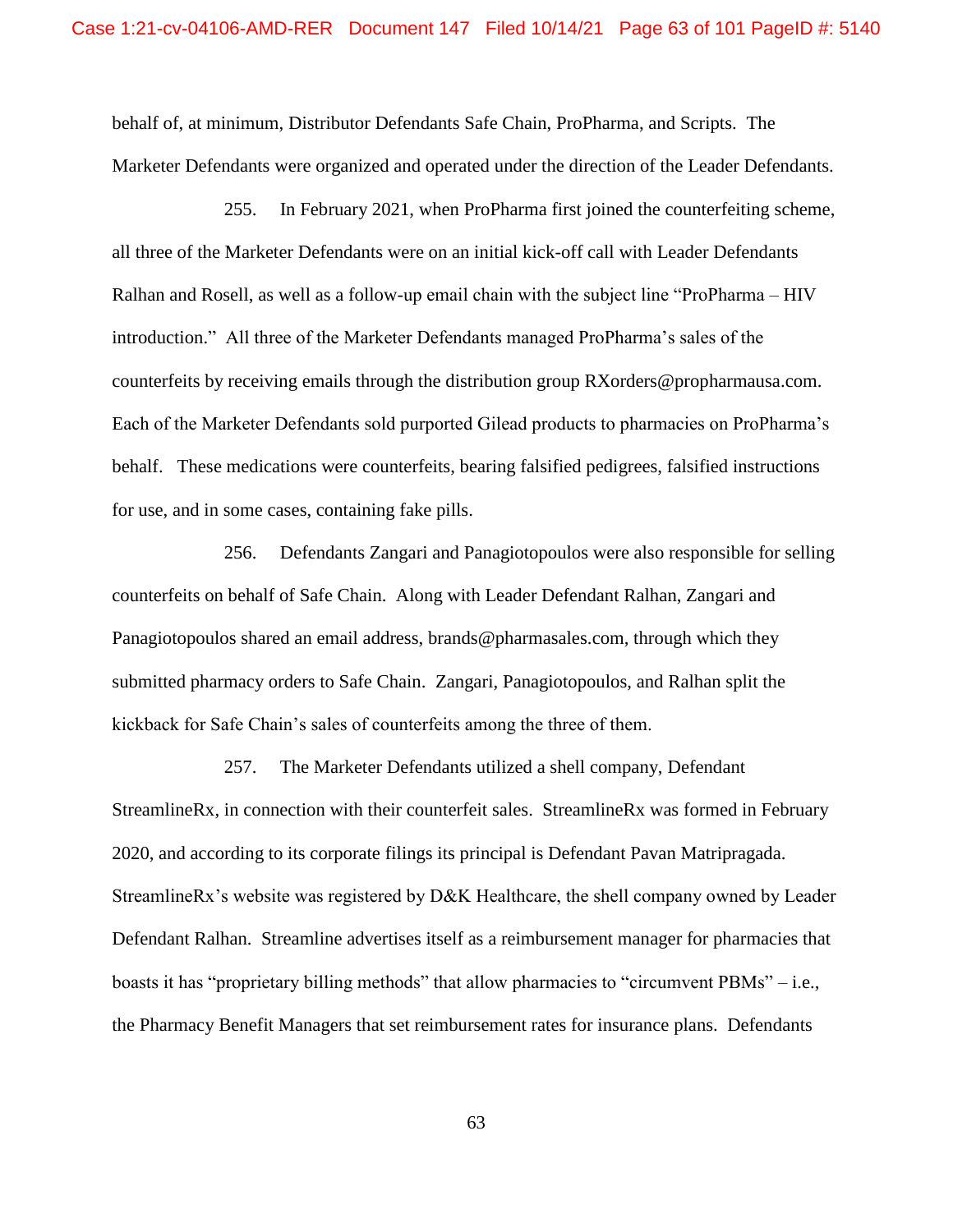Zangari and Ralhan submitted invoices to Safe Chain and requested payment for purported Gilead products through StreamlineRx, using an @streamlinerx.net email address.

# **3. The Supplier Defendants: Fly-By-Night Counterfeiters Who Partnered With The Ringleader Defendants To Sell To The Distributor Defendants**

258. Through the seizures it has conducted to date, Gilead has identified multiple different fly-by-night counterfeit suppliers who sold purported Gilead medications with fake pedigrees, falsified instructions for use, and in some cases, fake pills: Supplier Defendants Boulevard, Synergy, Gentek, Omom, Rapid's Tex, Invicta, and PharmaPac. All of these Supplier Defendants sold large quantities of purported Gilead products with fake pedigrees to the Distributor Defendants. Documents seized from Safe Chain and ProPharma demonstrate that Gentek, Omom, Invicta, and PharmaPac were part of the counterfeiting ring organized by the Leader Defendants.

259. Evidence indicates, and discovery will confirm, that all of the Supplier Defendants were part of the counterfeiting ring. Each of the Supplier Defendants followed a distinct pattern, emerging sequentially to sell purported Gilead HIV medication to the Distributor Defendants in a compressed time period, at prices that were conspicuously inconsistent with legitimate Gilead products.

260. The Supplier Defendants also used identical templates for their product lists and DSCSA pedigree documentation. These templates often even share a common typographical error, missing the final "s" in "Gilead Sciences." For example, Defendants Gentek, Omom, PharmaPac, and RXWholesale LLC utilized DSCA pedigree documentation sharing a common template for DSCSA pedigree document. In addition, multiple of the Supplier Defendants used the same Product List template that appear to have been generated by the same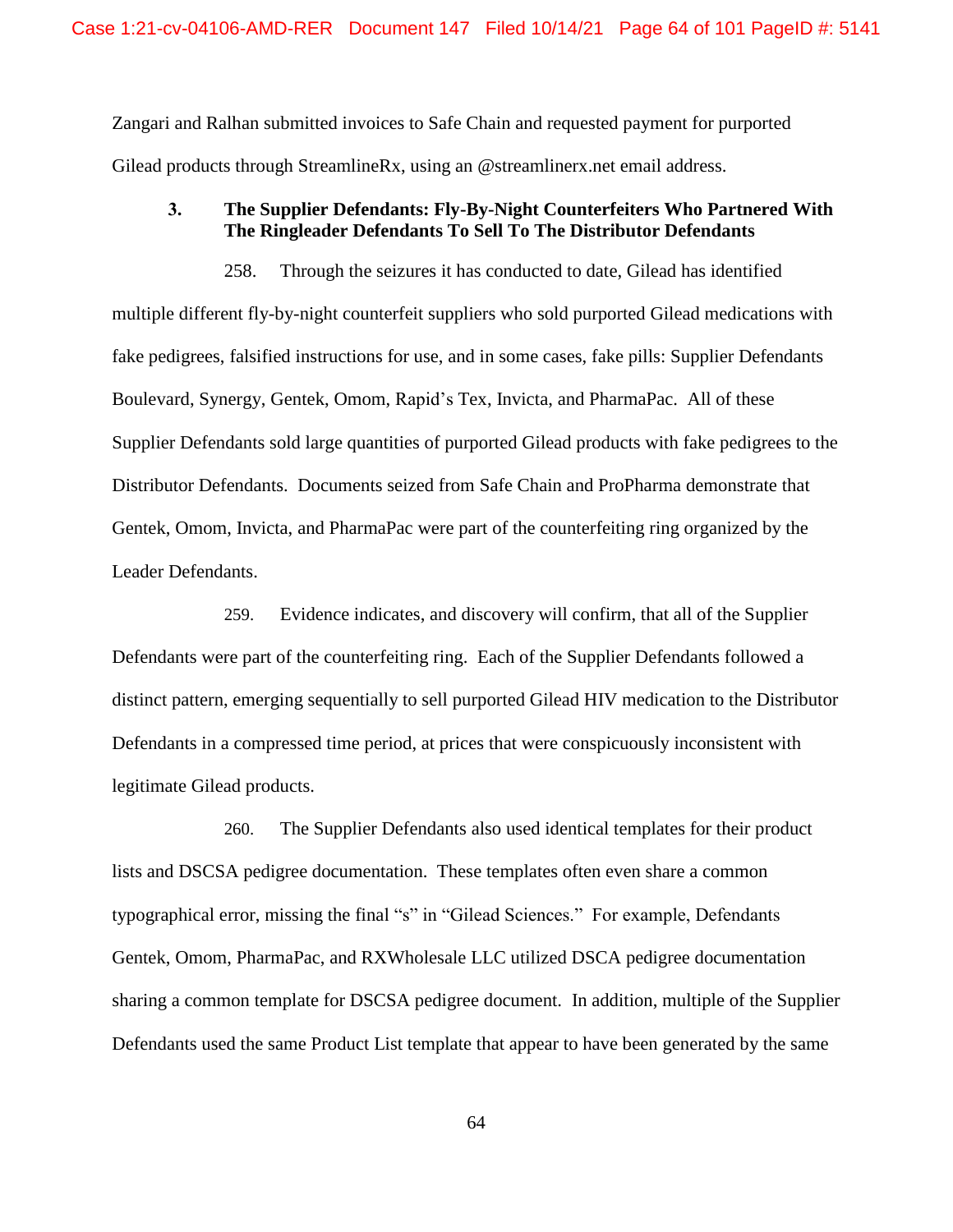individual. For example, Omom, Invicta, and Rapid's Tex all used the sample product list templates, and the metadata for all three documents indicate that they share a common author.

#### **a. Boulevard's Alter Ego: MFK Management d/b/a Boulevard 9229**

261. As alleged above, Boulevard 9229 LLC ("Boulevard") sold thousands of counterfeit Gilead-branded products to Safe Chain, all bearing falsified pedigrees. Gilead now knows that Boulevard's principal-in-fact, Peter Khaim, also controlled newly added Defendant MFK Management, which lists both "Boulevard 9229" and "9229 Boulevard" as assumed names. At Boulevard's request, Safe Chain began sending its payments to Boulevard to bank accounts owned by "MFK Management LLC d/b/a 9229 Boulevard LLC." Safe Chain wired approximately \$10 million to MFK Management as payment for Boulevard's counterfeits.

# **b. Synergy's Co-Conspirators: Julio Martin Gonzales, Cesar Castillo, and DNS Distributor.**

262. As alleged above, Defendants Synergy and Carlos Vega sold thousands of counterfeit Gilead-branded products to Safe Chain, all bearing falsified pedigrees. Vega has asserted that Synergy purchased the counterfeits from two recently formed shell corporations: Defendants Cesar Castillo and DNS Distributor. Synergy's bank records confirm that Synergy paid those two entities most of the proceeds of its counterfeiting. However, bank records show that Cesar Castillo and DNS Distributor immediately used that money to purchase jewelry and other expensive goods that can be converted to cash. Cesar Castillo and DNS Distributor are shell entities used to launder the proceeds of Synergy's counterfeiting.

263. As alleged above, Defendant Cesar Castillo is a recently-formed Colorado shell company, so-named to intentionally defraud customers into believing that Synergy sourced its counterfeits from the "real" Cesar Castillo, a Gilead-authorized distributor in Puerto Rico. Vega controls Defendants Cesar Castillo and DNS Distributor.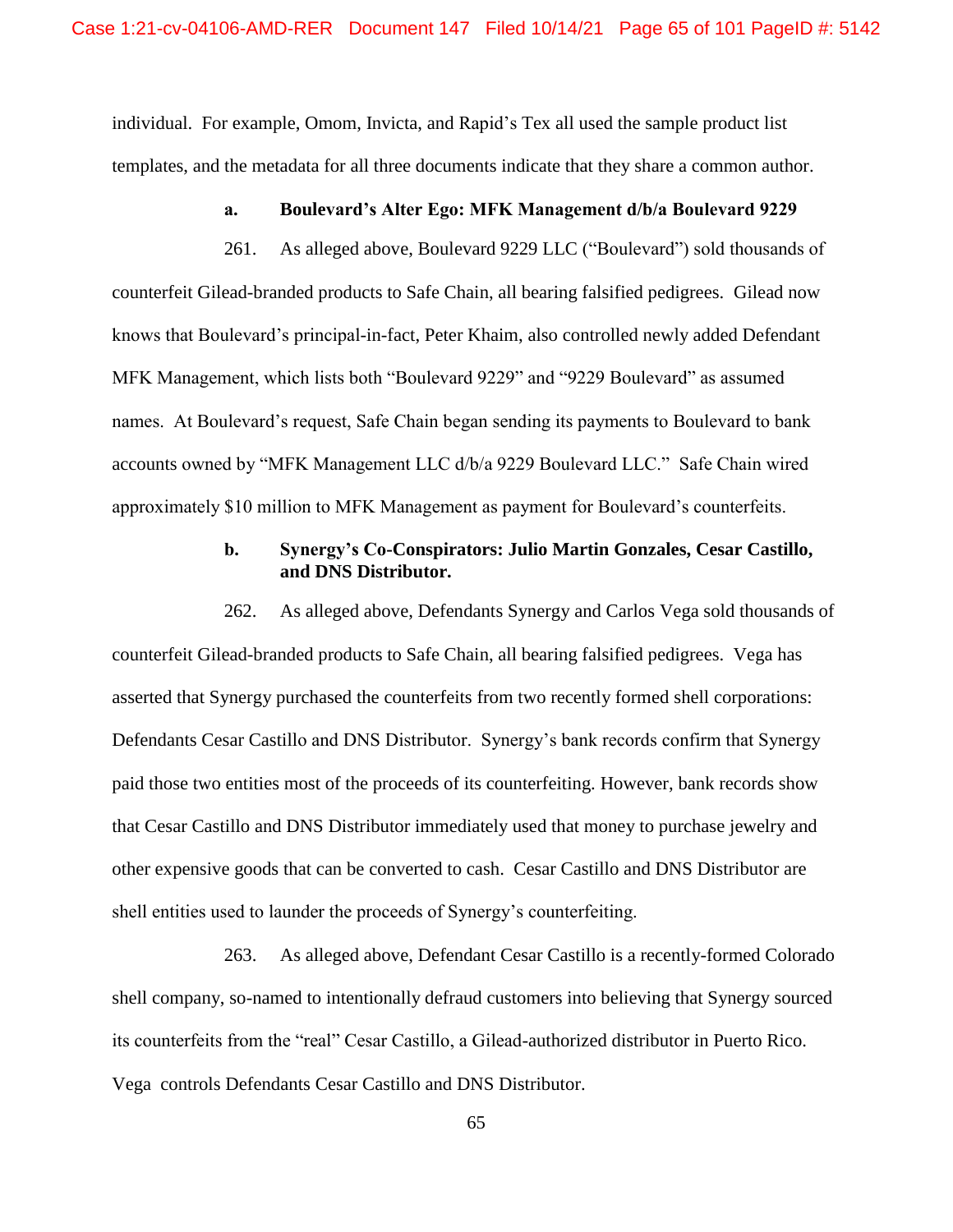264. Defendant Julio Martin Gonzalez is the named principal of Cesar Castillo and DNS Distributor. Vega has stated that Martin Gonzalez is actively involved in Synergy's business. Taking Vega at his word, Martin Gonzalez therefore knowingly participated and conspired to participate in Synergy's counterfeit trafficking operation.

### **c. Gentek and Its Principal, Edel Reyes**

265. Gentek is a fly-by-night counterfeiter that worked with the Leader Defendants to sell counterfeits to multiple Distributor Defendants. As alleged above, Gentek sold thousands of bottles of purported Gilead medication to Safe Chain. Some of Gentek's counterfeits had Seroquel XL, the powerful antipsychotic, inside the sealed bottle instead of Gilead medication. Gilead has confirmed that all of Gentek's pedigrees for purported Gilead product are fraudulent.

266. Gentek is owned by Defendant Edel Reyes, who registered the company at his home address. Gentek opened its doors just months before it started selling counterfeits to Safe Chain, and abandoned its offices before Gilead's investigators visited them. Seized documents show that Reyes actively marketed and sold counterfeits through Gentek.

### **d. Rapid's Tex and Its Principal, John Santos**

267. Rapid's Tex is a fly-by-night counterfeiter that worked with the Leader Defendants to sell counterfeits to multiple Distributor Defendants. As alleged above, Rapid's Tex sold thousands of bottles of purported Gilead medication to Safe Chain. Gilead has confirmed that every pedigree for every Gilead product sold by Rapid's Tex is fraudulent.

268. Rapid's Tex is owned and operated by Defendant John Santos. It is licensed only in its home state of Texas and therefore cannot lawfully sell across state lines. To sell to Safe Chain, Rapid's Tex participated in a "pass-through" scam whereby it fulfilled Safe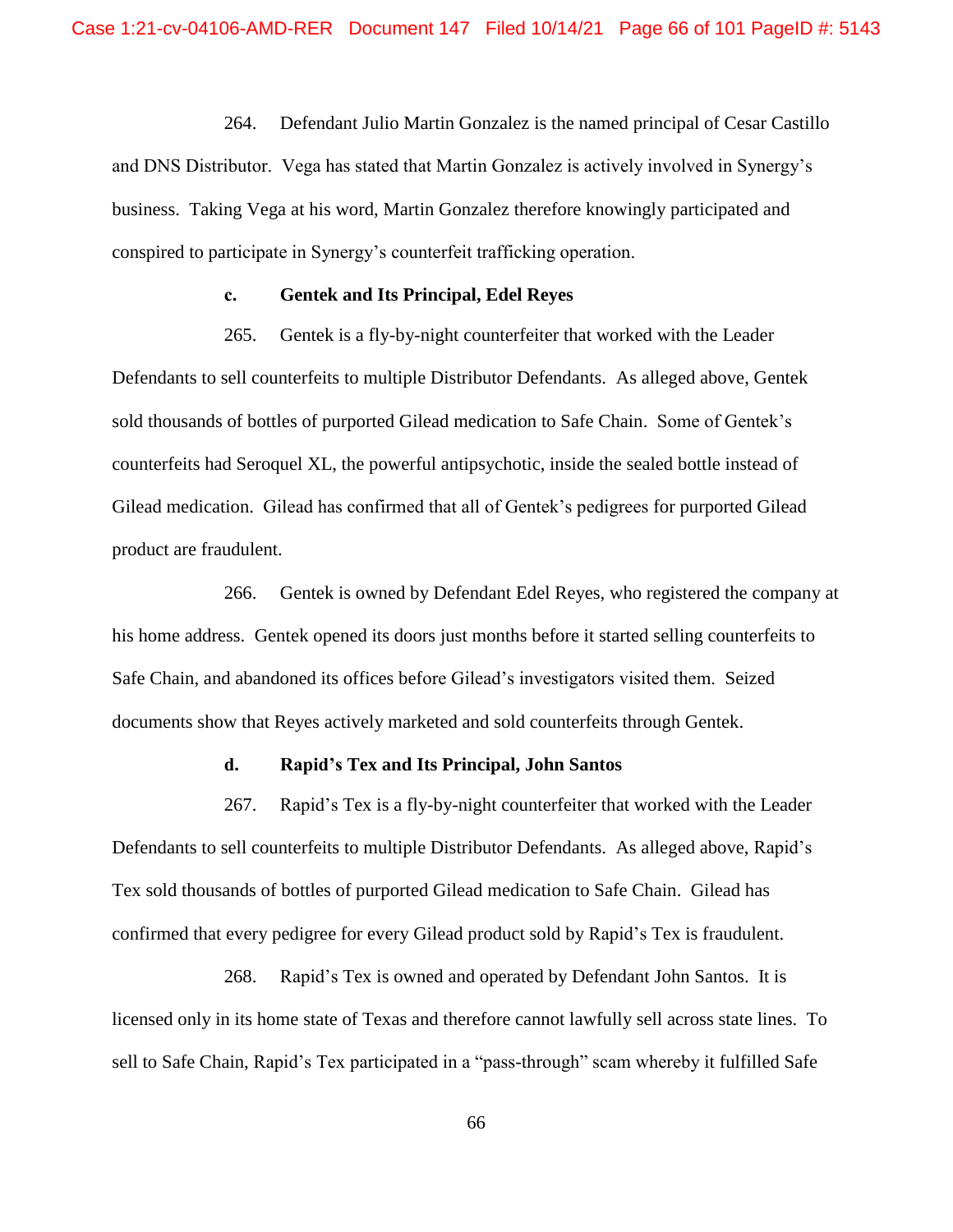Chain's orders by selling the counterfeits on paper to a different, licensed distributor, which then immediately sold them to Safe Chain.

269. Safe Chain itself declared in writing that multiple bottles of Gilead medication sold by Rapid's Tex were "bad/counterfeit," noting that they had "experienced them [i.e., the counterfeits] with another" distributor, and so Safe Chain "could not receive/take" those bottles. Santos, Rapid's Tex's owner, was copied on that email. His response to being told that he had sold counterfeit HIV medication was merely to say "we will be shipping out today another order."

# **e. Omom and Its Principals, Gustavo Fernandez, Luis D. Gonzales Herrero, and Jordan Rodriguez Mato**

270. Omom is another fly-by-night Supplier Defendant whose sales to multiple Distributor Defendants was orchestrated by the Leader Defendants. Gilead received and tested a counterfeit bottle of BIKTARVY® that Omom had sold to ProPharma, which sold it to a pharmacy. That counterfeit bottle had the wrong pills inside, and a patient reported being sickened by the counterfeit medication. Gilead now knows that Omom sold a total of over 18,000 bottles of purported Gilead medication to both ProPharma and Safe Chain, valued at over \$52 million. Gilead has confirmed every Omom pedigree for these purported Gilead medications to be fraudulent. Omom abandoned its offices after learning that Gilead was pursuing the sellers of counterfeits.

271. Omom's principals used fake names to sell counterfeits. In its corporate filings, Omom lists as its principals Defendants Gustavo Fernandez, Luis D. Herrero-Gonzales, and Jordan Rodriguez Mato. As discovery will confirm, these Defendants knowingly participated in Omom's counterfeiting activities.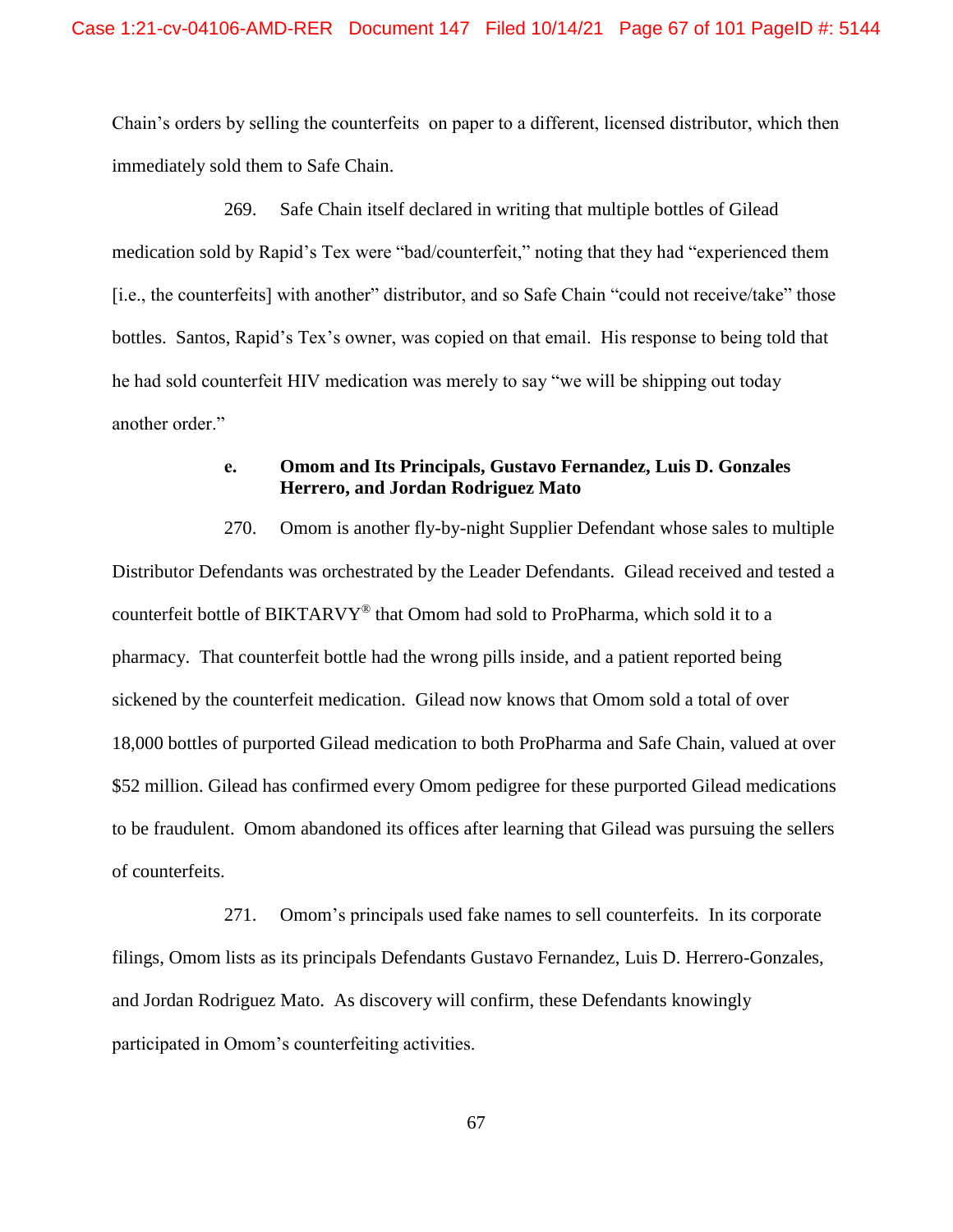# **f. Invicta and Its Principal, Jorge Caba**

272. In late May 2021, Invicta became the latest in the stable of Supplier Defendants that the Leader Defendants used to sell to ProPharma purported Gilead medication with fraudulent pedigrees. From late May 2021 to the date of Gilead's seizure against ProPharma in August, Invicta sold 3,987 bottles of Gilead medication worth approximately \$11.8 million. Gilead has confirmed that the pedigrees for every bottle sold by Invicta are fake: those pedigrees all claim that Invicta purchased from Smith Drug Company, a Gilead-authorized distributor, which has never sold anything to Invicta.

273. As with the other counterfeit suppliers, ProPharma's relationship with Invicta was managed by the Leader Defendants, with sales arranged by the Marketer Defendants. Safe Chain also took steps to add Invicta as a supplier in June 2021, but appears not to have completed that process before this Court enjoined Safe Chain from selling Gilead products.

# **g. Pharma Pac and Its Principal, Jorge Caba**

274. Newly added defendant Pharma Pac is the final counterfeit distributor that the Leader Defendants introduced to ProPharma. ProPharma began purchasing purported Gilead medication from Pharma Pac on August 4, 2021, just weeks before Gilead executed the seizure at ProPharma's offices on August 23. During that short period, Pharma Pac sold over 1,000 bottles of purported Gilead medication to ProPharma, valued at over \$3 million. Gilead has confirmed that every pedigree for every purported bottle of Gilead product sold by Pharma Pac is fraudulent – they all list a purported first sale from Gilead to an authorized distributor, but Gilead never made those sales to that authorized distributor.

275. Pharma Pac's relationship with ProPharma was managed primarily by Leader Defendant Mannava, using his "Srini K" persona. For example, Srini K. sent ProPharma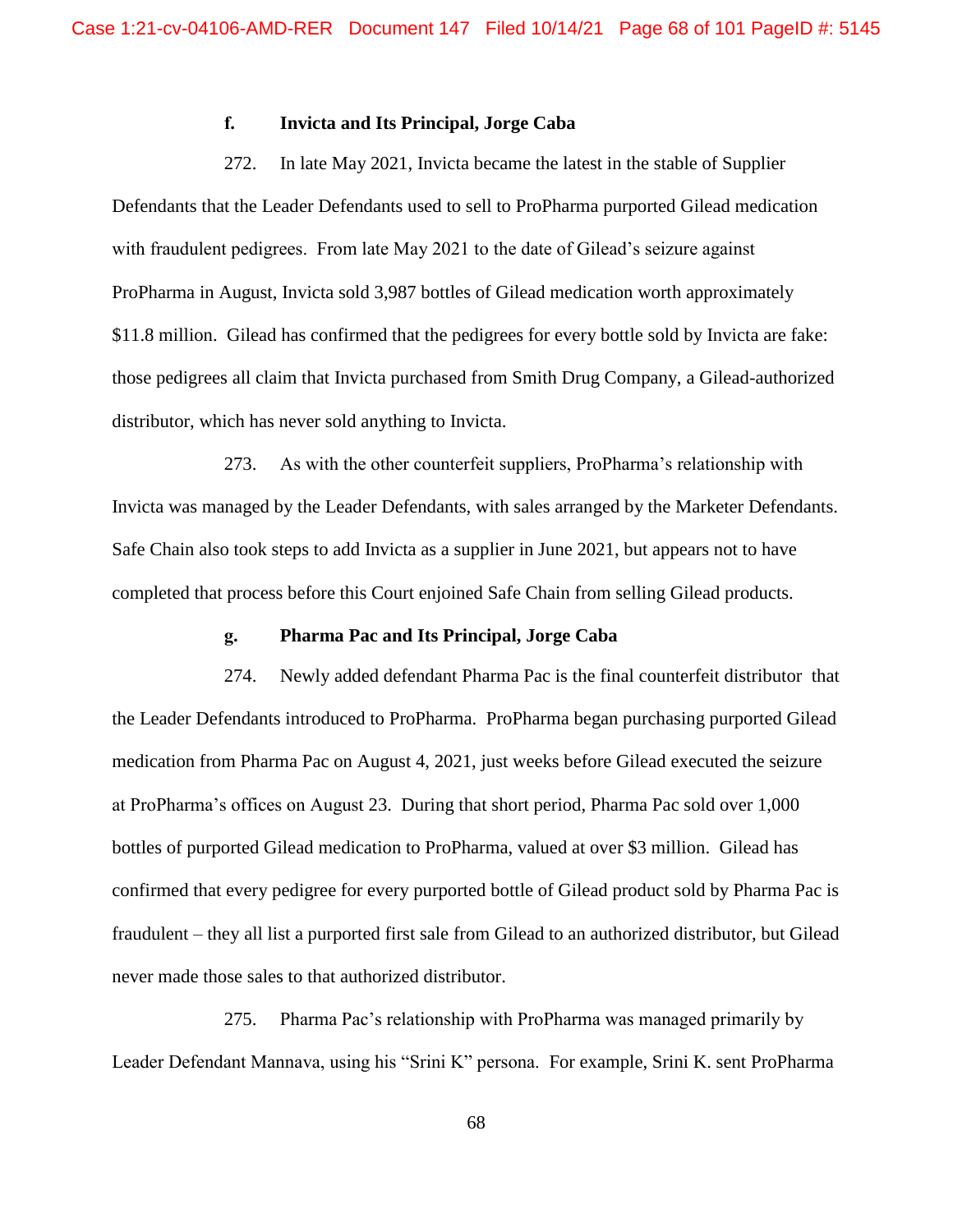a "new account application" to set up Pharma Pac as a vendor and supplied ProPharma with a Pharma Pac invoice for purported Gilead medication.

276. Pharma Pac is a fly-by-night counterfeiter that has stolen the identity of an established pharmaceutical repackaging company. There is a legitimate business named Pharma Pac, a licensed pharmaceutical repackaging company, which was founded in 1984. The "Pharma Pac" that sold counterfeits to ProPharma was founded in January 2021, by its owner and principal, Defendant Angel Toral. As part of its attempts to pass itself off as its legitimate namesake, Defendant Pharma Pac fraudulently utilizes the legitimate Pharma Pac's business address on its corporate filings, and even copied the legitimate Pharma Pac's logo on its pedigrees and invoices.

### **h. RxWholesale and Its Principals, Charles Bree and Gabriel Betesh**

277. RxWholesale is a fly-by-night pharmaceutical distributor that was founded by Defendant Charles Bree in February 2021, and which received a New Jersey wholesale drug license in late March 2021. RxWholesale lists a business address in Brick, New Jersey – but in a familiar pattern, that office was abandoned by the time Gilead's investigators visited it.

278. Gilead has confirmed from numerous independent sources that RxWholesale is selling purported Gilead medication with fake pedigrees. For example, AmerisourceBergen ("ABC"), a Gilead-authorized distributor, provided Gilead a copy of a confirmed fake pedigree that falsely claimed RxWholesale had purchased BIKTARVY® from ABC and sold it to Distributor Defendant Scripts. Separately, in June 2021 a pharmacy that was directly solicited by RxWholesale asked to see the pedigrees in advance, saw that the pedigrees (falsely) listed ABC as the source of over 500 bottles of Gilead-branded medicines, and shared that pedigree with Gilead's counsel. And Gilead seized from Safe Chain a copy of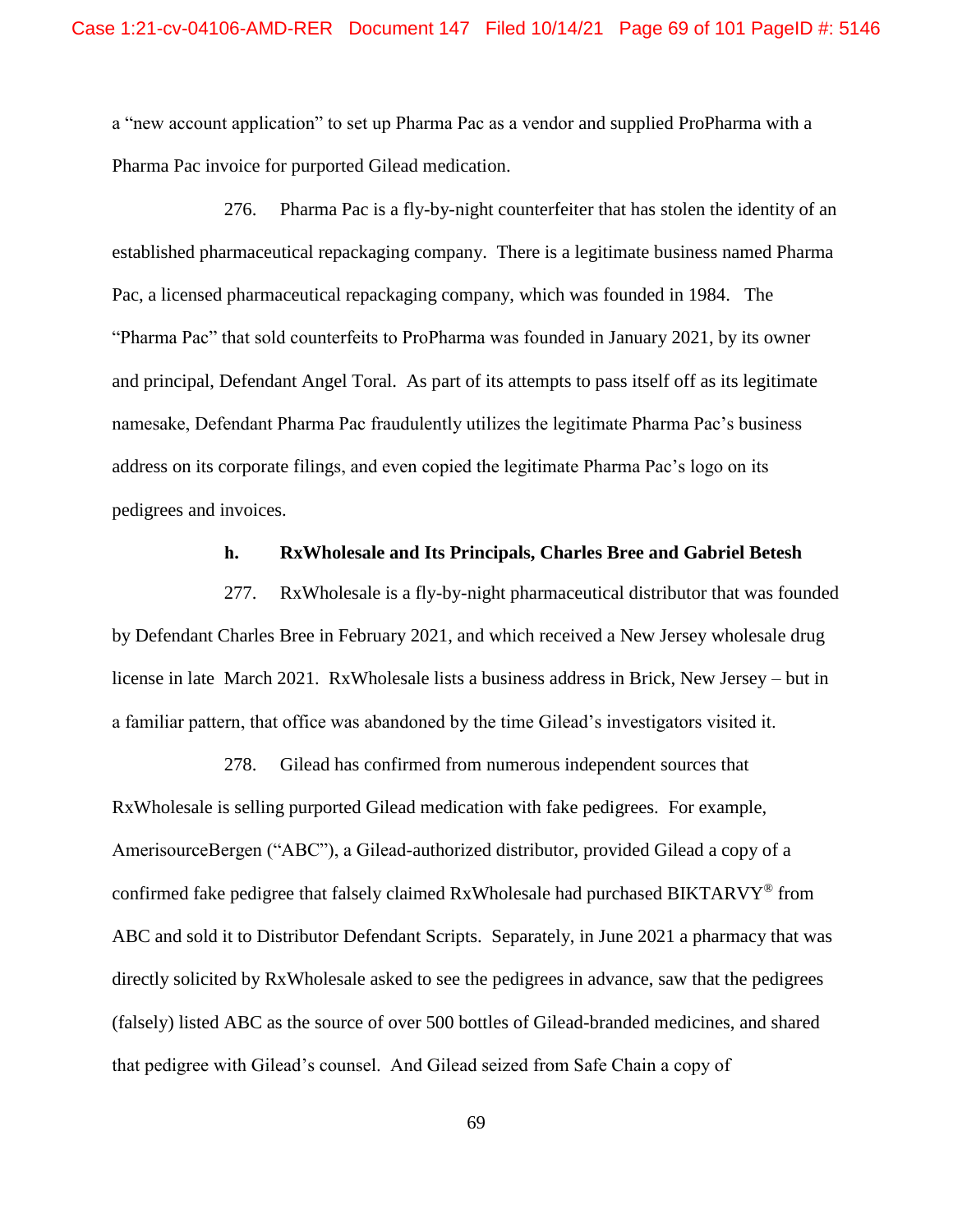RxWholesale's application to become a Safe Chain vendor, completed just before the seizure was executed in July 2021. RxWholesale provided a sample pedigree with its application that once again falsely listed ABC as its source, and which listed the wrong address for Gilead as the manufacturer. Defendant Betesh signed the application form as RxWholesale's President.

279. In an unrelated lawsuit filed in New York Supreme Court, a creditor with a security interest in RxWholesale's inventory has alleged that RxWholesale and Scripts conspired to hide millions of dollars' worth of BIKTARVY®, out of state and out of the reach of the New York City Marshal. The creditor attached to its Complaint a copy of an invoice showing that in July 2021 alone, RxWholesale sold nearly a thousand bottles of purported Gilead products to Scripts, all at too-good-to-be-true prices.

## **i. CM Pharma and Its Principals, Robert and Jeffrey Gafna**

280. CM Pharma is an Alabama drug distribution company owned and operated by Defendants Robert and Jeffrey Gafna. CM Pharma is licensed to distribute pharmaceuticals only in Alabama, making it unlawful for CM Pharma to ship across state lines.

281. In April 2021, CM Pharma sold 100 bottles of purported BIKTARVY<sup>®</sup> to Safe Chain. Safe Chain complained that CM Pharma failed to provide pedigrees for the BIKTARVY®, noting, "The man I spoke with Jeff [Gafna] kind of gave me some run around like answer about why we haven't received them... seemed really odd." On April 16, 2021, CM Pharma finally sent Safe Chain pedigrees that all claimed that Gilead sold the product directly to Invicta, one of the fly-by-night Supplier Defendants, which then sold the product to CM Pharma. Those pedigrees are fraudulent: Gilead never sold any products to Invicta.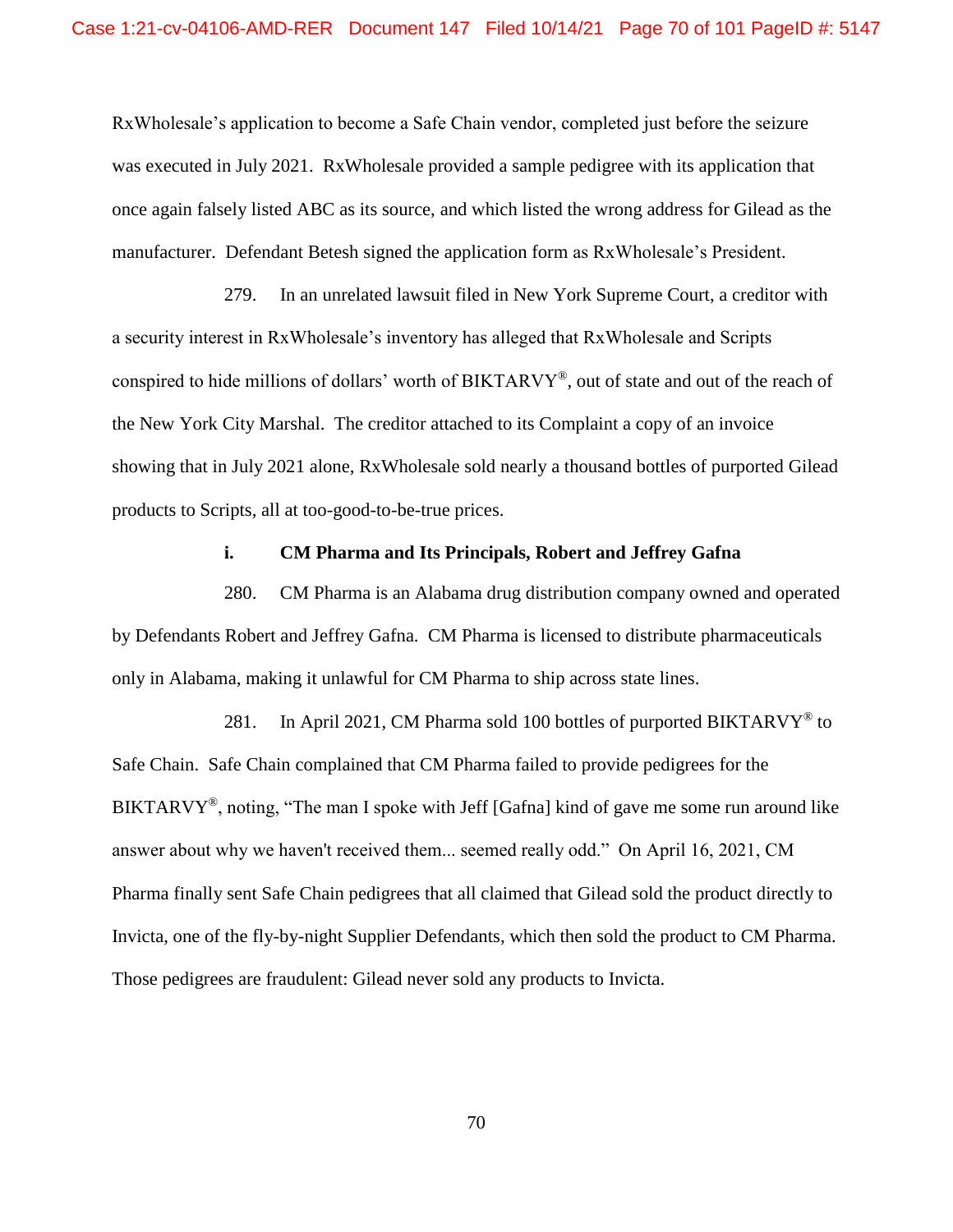# **4. The Asset Holder Defendants: Co-Conspirators Who Received Payments For The Counterfeits**

282. The Leader Defendants and the Supplier Defendants acting in concert with them used a series of closely controlled shell entities to conceal and launder the proceeds of their sales of counterfeits, and/or to convert these proceeds into cash as payment to the source of the counterfeits. These entities, referred to as the "Asset Holder Defendants," are described below.

### **a. JM Smith**

283. Defendant JM Smith is a shell company registered in New Jersey, with Defendant Carlos Hernandez listed as its owner and principal. JM Smith was founded in May 2021, around the same time that the fly-by-night Supplier Defendant Invicta started selling counterfeit Gilead medication to ProPharma. In June and July 2021, Invicta routinely wired the profits of its counterfeiting to JM Smith in several transactions ranging between \$100,000 to \$400,000, totaling approximately \$1.3 million. As alleged above, Invicta is part of the counterfeiting ring organized by the Leader Defendants.

284. In an increasingly familiar pattern for counterfeiters working with the Leader Defendants, JM Smith is an illegitimate shell company blatantly attempting to steal the identity of a real authorized distributor. One of Gilead's seventeen authorized distributors for its HIV medications is Smith Drug Company, which is a subsidiary of JM Smith Corp., a privately held South Carolina corporation that has been in business since the 1920s. The New Jersey shell company, Defendant JM Smith Distributor Corp., has no connection with the real JM Smith Corp. Rather, the shell company is intended to give the appearance of legitimacy to Invicta's counterfeits, which were accompanied by fraudulent pedigrees claiming that the medications came from Smith Drug Company. Indeed, one ProPharma customer insisted on returning purported Gilead medication after calling the real JM Smith to verify one of those fraudulent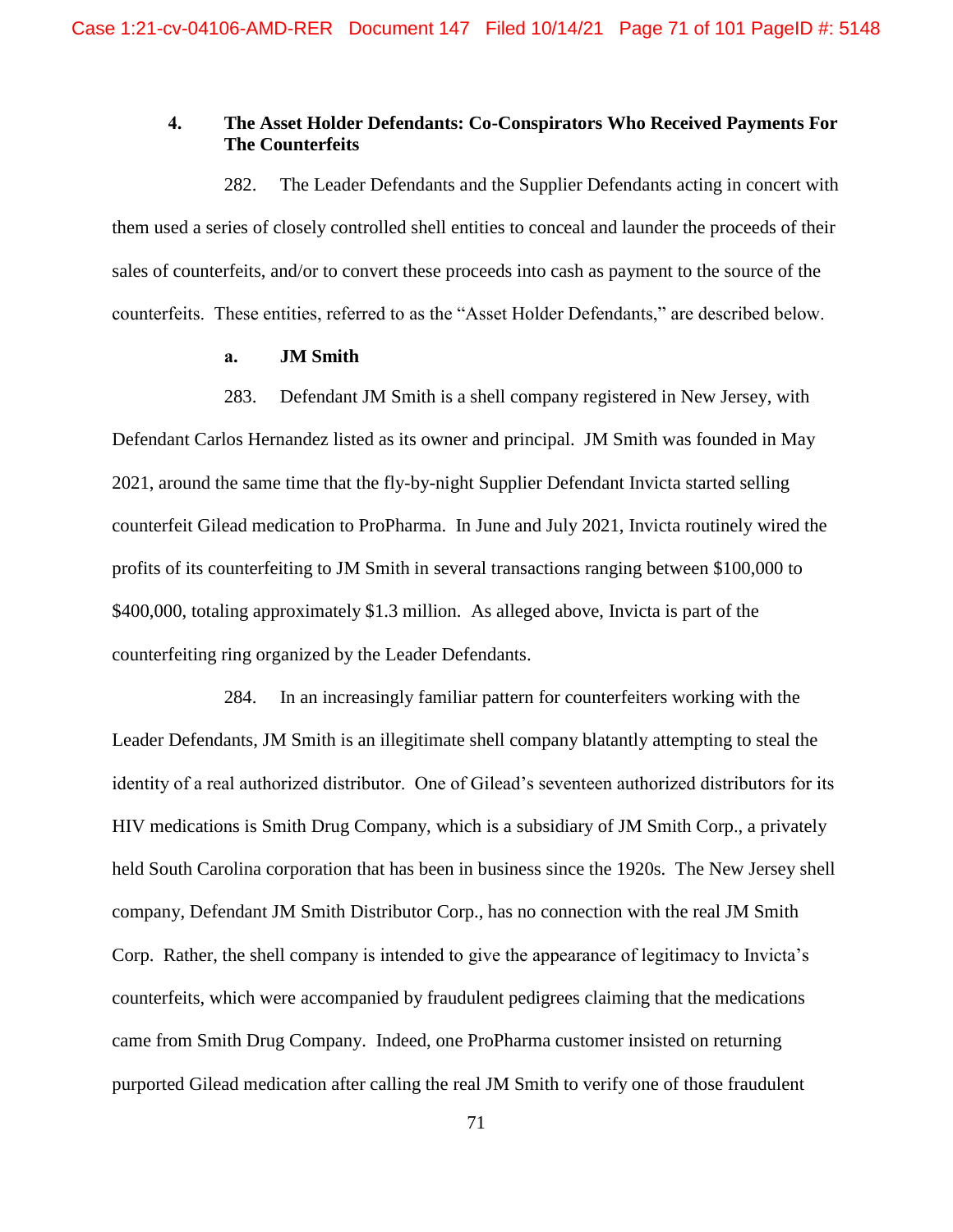pedigrees, which confirmed that JM Smith was not "a part of the supply chain as documented on the pedigree received."

# **b. Titan, Tidy Garages, and Their Principal, Gabriel Delgado Ramirez**

285. Defendants Titan and Tidy Garages are two Florida limited-liability corporations with no pharmaceutical licensure and no known or apparent connections to the pharmaceutical industry. Titan was founded by Defendant Gabriel Delgado Ramirez on August 31, 2020. A few days later, Ramirez filed for reinstatement of Tidy Garages, which had been founded years earlier by a third party and had gone inactive. When he reinstated Tidy Garages, Ramirez listed himself as the new agent and manager.

286. On June 21, 2021, Ramirez opened a Chase bank account for Titan. Over the ensuing five weeks, the counterfeit Supplier Defendant Omom deposited over \$2 million into Titan Distribution's newly opened account in several installments. As alleged above, Omom is part of the counterfeiting ring organized by the Leader Defendants. Those deposits from Omom constituted the vast majority of Titan's receipts during that period. In that same time period, Omom also deposited \$62,845.50 to Tidy Garages in multiple transactions. Each deposit from Omom to Titan and Tidy Garages referenced an invoice number.

287. In total, from June 21 to July 30, 2021, Omom deposited \$2.19 million into the Titan and Tidy Garages accounts. During that same period, Omom received approximately \$3 million in payments for the counterfeits it sold to Safe Chain. The money deposited with Titan and Tidy Garages thus represents the great majority of Omom's counterfeiting revenues during that time period.

288. Omom's only business is selling counterfeits, and Titan appears to have opened its bank account for the express purpose of receiving millions of dollars from Omom.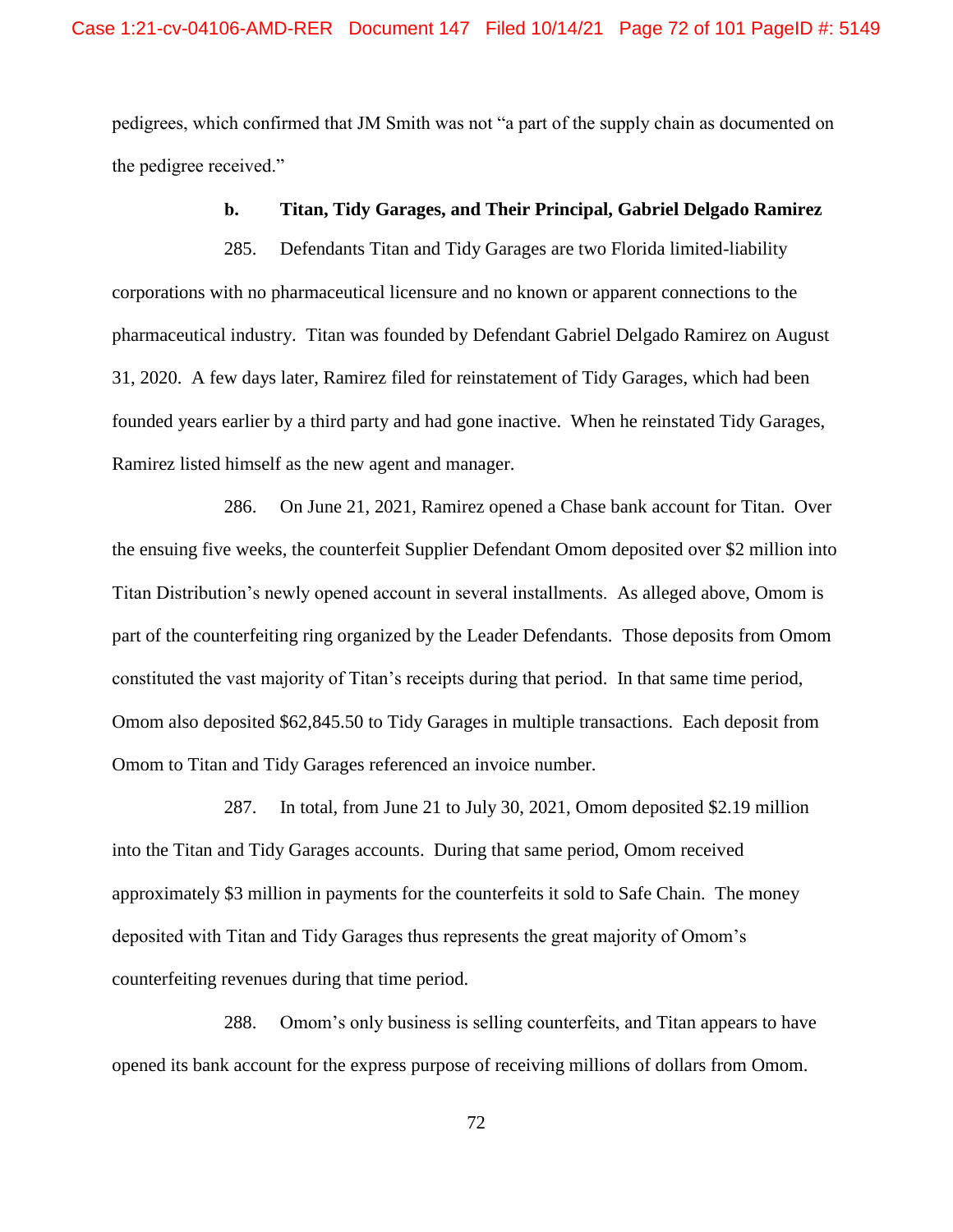Titan, Tidy Garages, and Ramirez are part of the counterfeiting conspiracy. As discovery will confirm, they are either receiving payment for the counterfeits Omom sold, or are helping disguise and distribute Omom's revenues to the party that is receiving the ultimate payment.

### **c. Silverline Pharma, ASB Wholesale, and Their Principal, Alberto Alonso Diaz**

289. Defendants Silverline Pharma and ASB Wholesale are both Florida limited-liability corporations founded by Defendant Alberto Alonso Diaz on the same day, March 12, 2021.

290. As alleged above, Defendant Titan received approximately \$2 million from the fly-by-night counterfeiter Omom. Shortly thereafter, Titan wrote two checks: one to Defendant ASB Wholesale for \$287,053, and another to Silverline Pharma for \$212,297. Both payments referenced an invoice number in the memo line.

291. Just as the evidence shows that Titan received proceeds of Omom's counterfeiting as payment for, or to facilitate payment for, Omom's purchase of the counterfeits, Titan's immediate payment of those counterfeiting proceeds to Silverline Pharma and ASB Wholesale evidences that they, too, are co-conspirators which are either receiving or distributing payment for the counterfeits.

#### **d. Make It Happen Marketing and Its Principal, Quan Hernandez**

292. Make It Happen Marketing is a New York Corporation that was formed on June 22, 2016 by Defendant Quan Hernandez. Make It Happen Marketing's corporate filings list no principal place of business or any corporate officers, and the company has been past due to file its corporate statement with New York State since at least June 2018. Despite its apparent inactivity, between February 18 and March 30, 2021, Make It Happen Marketing received a series of sixteen checks for tens of thousands of dollars each from Boulevard Defendant MFK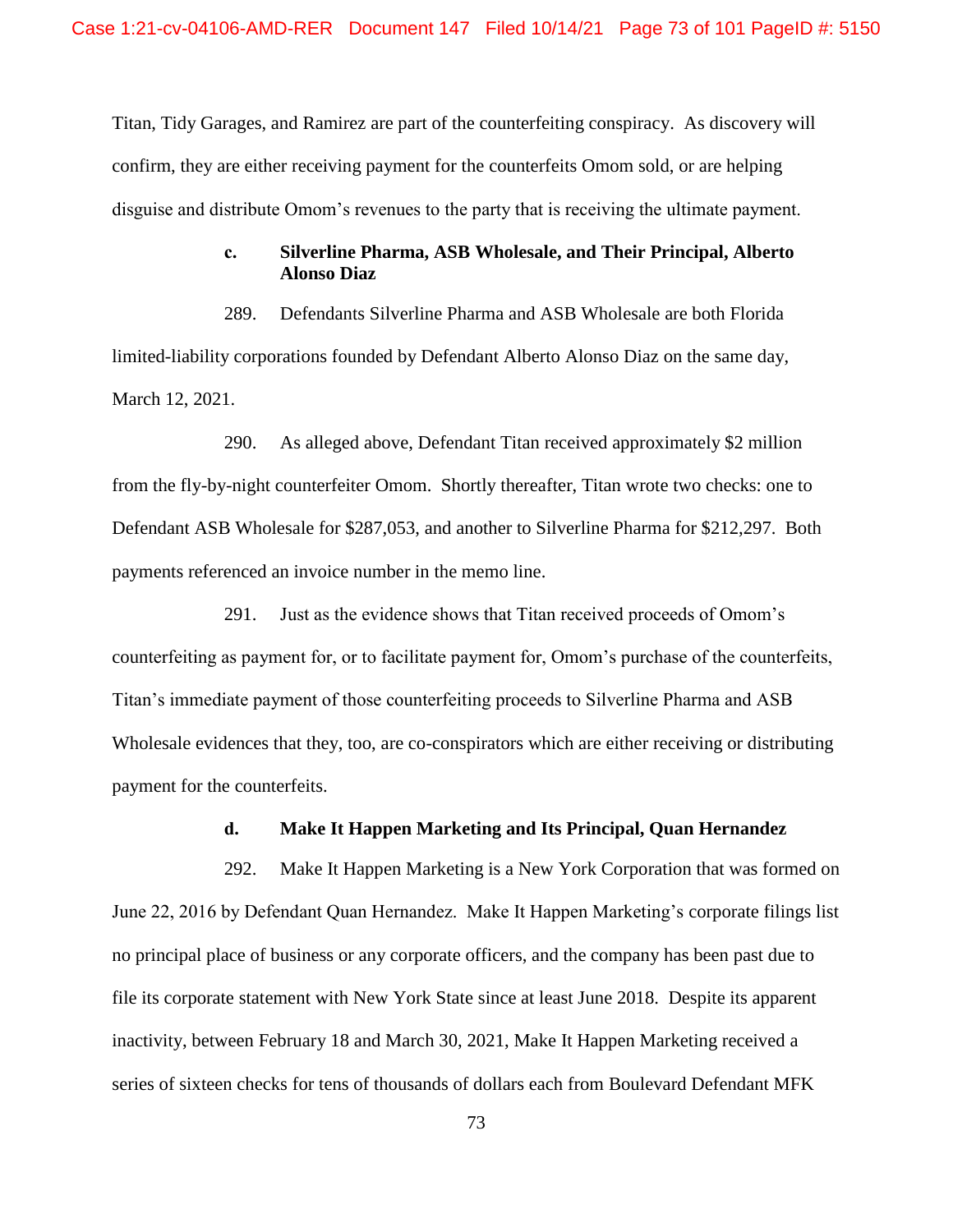Marketing d/b/a Boulevard 9229, totaling over \$1.1 million during the six-week span. During that same period, Boulevard was receiving millions of dollars of payments from Safe Chain, into the same MFK Marketing d/b/a Boulevard 9229 account, for its sale of counterfeit Gilead HIV medication.

293. An attorney named Rina Esterov filed Make it Happen Marketing's certificate of incorporation, and the same attorney also filed the certificate of incorporation for Instacare Pharmacy, an entity that appears in the falsified Boulevard 9229 pedigrees as an intermediary distributor of the counterfeits. .

294. Boulevard is a fly-by-night counterfeiter with no business other than the selling of counterfeit medications. Boulevard's transferring over a million dollars' worth of its counterfeiting proceeds to Make It Happen Marketing indicates that the latter is part of the counterfeiting enterprise, and either received payment for supplying the counterfeits, or is helping disguise and distribute Boulevard's revenues to the party which is receiving the ultimate payment.

# **5. The New Distributor Defendants: Scripts, USDV Pharma, And Their Principals**

#### **a. Scripts and Its Principal, Steven Diamantstein**

295. Defendant Scripts is a pharmaceutical distributor located in Brooklyn, owned and operated by Defendant Steven Diamantstein. Like Distributor Defendants Safe Chain and ProPharma, Scripts is a properly licensed distributor that operates in the gray market, selling discounted prescription drugs outside of authorized distribution channels. And like the other Distributor Defendants, Scripts conspired with the Leader Defendants to willfully sell counterfeit Gilead HIV medication to United States pharmacies.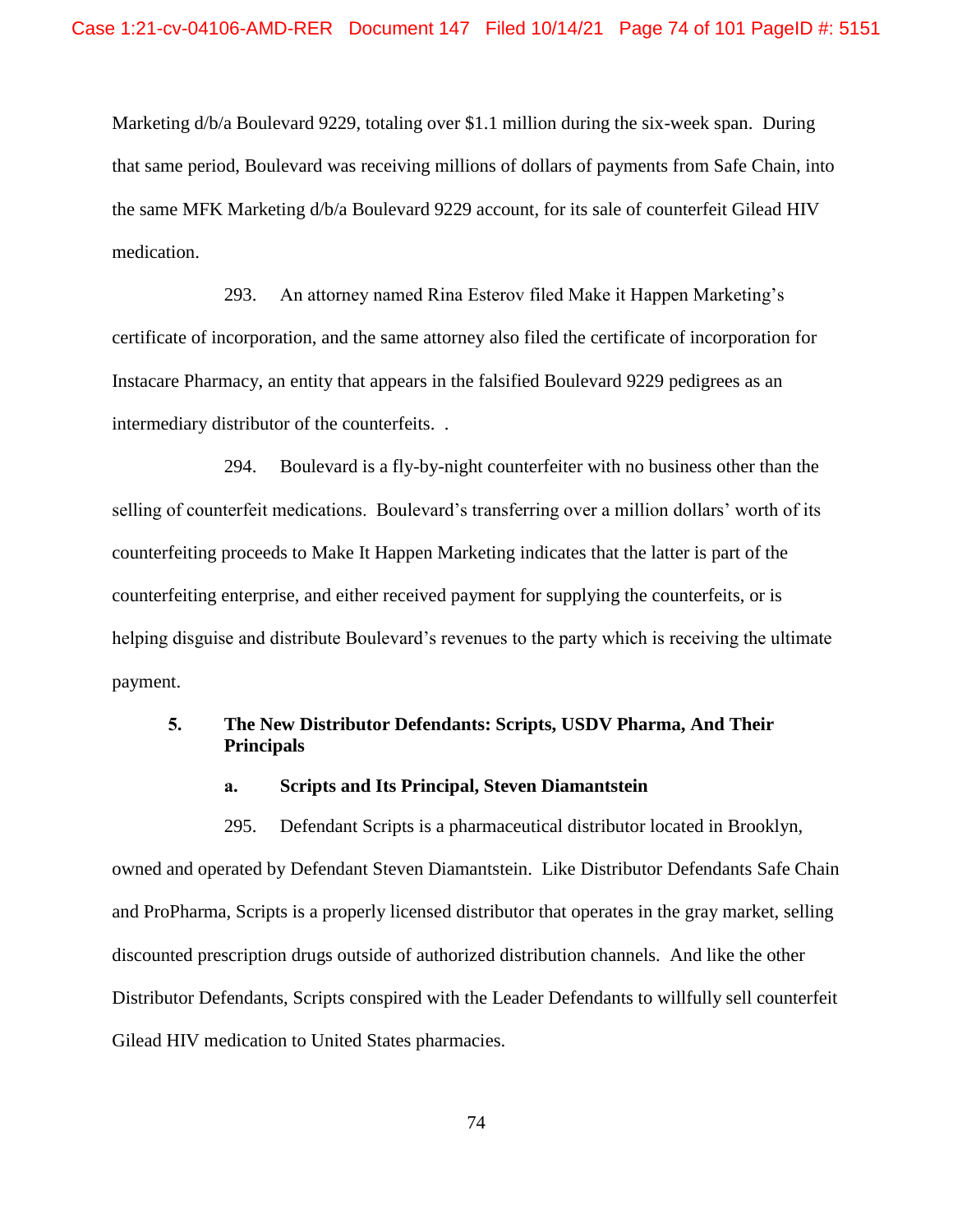296. In January 2020 and again in March 2021, Gilead learned of complaints that Scripts had sold counterfeit Gilead medication to a pharmacy, which subsequently dispensed it to a patient. Both of those counterfeit bottles of Gilead medication contained antipsychotic medication: one had high-dose Seroquel XL, and another had generic aripiprazole, another antipsychotic medicine in the same class as Seroquel. And both counterfeit bottles showed signs of tampering. In April 2021, Gilead engaged in a series of correspondence and meetings with Scripts' counsel about its sale of counterfeit Gilead medication. Scripts refused to provide the documents and information Gilead requested about the counterfeits, although it did say it would stop purchasing from Supplier Defendant Gentek, which sold Scripts the counterfeits.

297. In late July 2021, Gilead separately received a communication from ABC, one of its authorized distributors, forwarding a fraudulent pedigree for Gilead medication that Scripts had sent to a pharmacy in Texas. The pedigree claimed that Gilead had sold the bottles of BIKTARVY® to ABC, which had sold them to Defendant RxWholesale, which had sold them to Scripts. ABC confirmed that the purported sale from ABC to RxWholesale was false and never occurred.

298. From information collected at the seizures, Gilead now knows that Scripts is a co-conspirator in the counterfeiting ring, and worked with the Leader and Marketer Defendants to sell large quantities of counterfeit Gilead HIV medication from numerous illicit suppliers, not only Gentek. As alleged above, the Leader Defendants told ProPharma in March 2021 that they were selling "\$8M a week" in HIV medication through Scripts. Potter Decl. 172. Gilead has also received copies of advertising emails that the Marketer Defendants' sales force sent out on Scripts' behalf. In one instance, a pharmacy responded to a sales pitch the Marketer Defendants made on behalf of ProPharma by writing, "what happened to Scripts Wholesale?"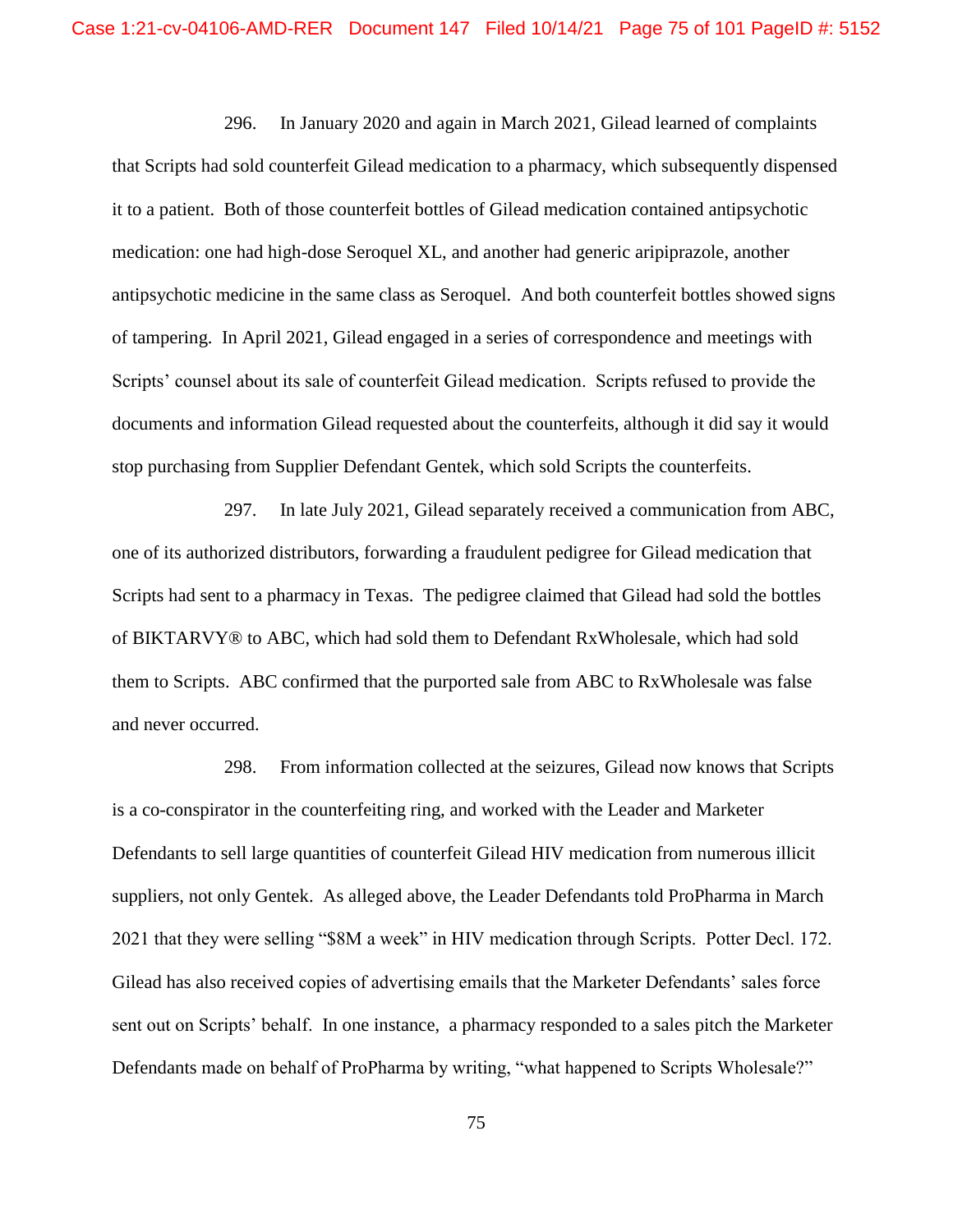#### **b. USDV Pharma and Its Principal, Jeff Beetley**

299. USDV Pharma is a pharmaceutical wholesaler that was founded in April 2021 and received its New York drug wholesaler license on August 7, 2021. USDV Pharma was incorporated by Defendant Steven Diamantstein, the owner of Defendant Scripts, and it is located in the same building as Scripts: Scripts occupies the third floor of the building, and USDV occupies the second floor. The Diamanstein family owns the entire building.

300. On LinkedIn, Defendant Jeff Beetley holds himself out as the CEO of USDV Pharma. Beetley is also a Scripts employee whose job duties included selling Scripts' purported Gilead HIV mediation. For example, when ABC provided Gilead a copy of Scripts' fake pedigree in late July 2021, it provided the corresponding invoice that listed Beetley as the Scripts employee responsible for the sale.

301. USDV Pharma (1) has the same owner as Scripts; (2) is located directly downstairs from Scripts in the same family-owned building; (3) employs as its CEO a Scripts employee who recently sold purported Gilead medication with fake pedigrees; and (4) was founded just as Scripts' sale of counterfeit Gilead medication was taking off. As discovery will confirm, USDV Pharma is involved in Scripts' counterfeiting operation.

#### **6. Medicine Shoppe, PrimeRX, and Their Principal, Sekar Venkatesh**

#### **a. Medicine Shoppe**

302. Defendant Medicine Shoppe – *i.e.*, Maryland Pharmacies Inc. d/b/a Medicine Shoppe 1802 – is a single franchisee of a national pharmacy chain, owned and operated by Defendant Sekar Venkatesh. It is a modestly sized retail pharmacy in a strip mall in suburban Silver Spring, Maryland. As alleged above, Gilead tested and confirmed to be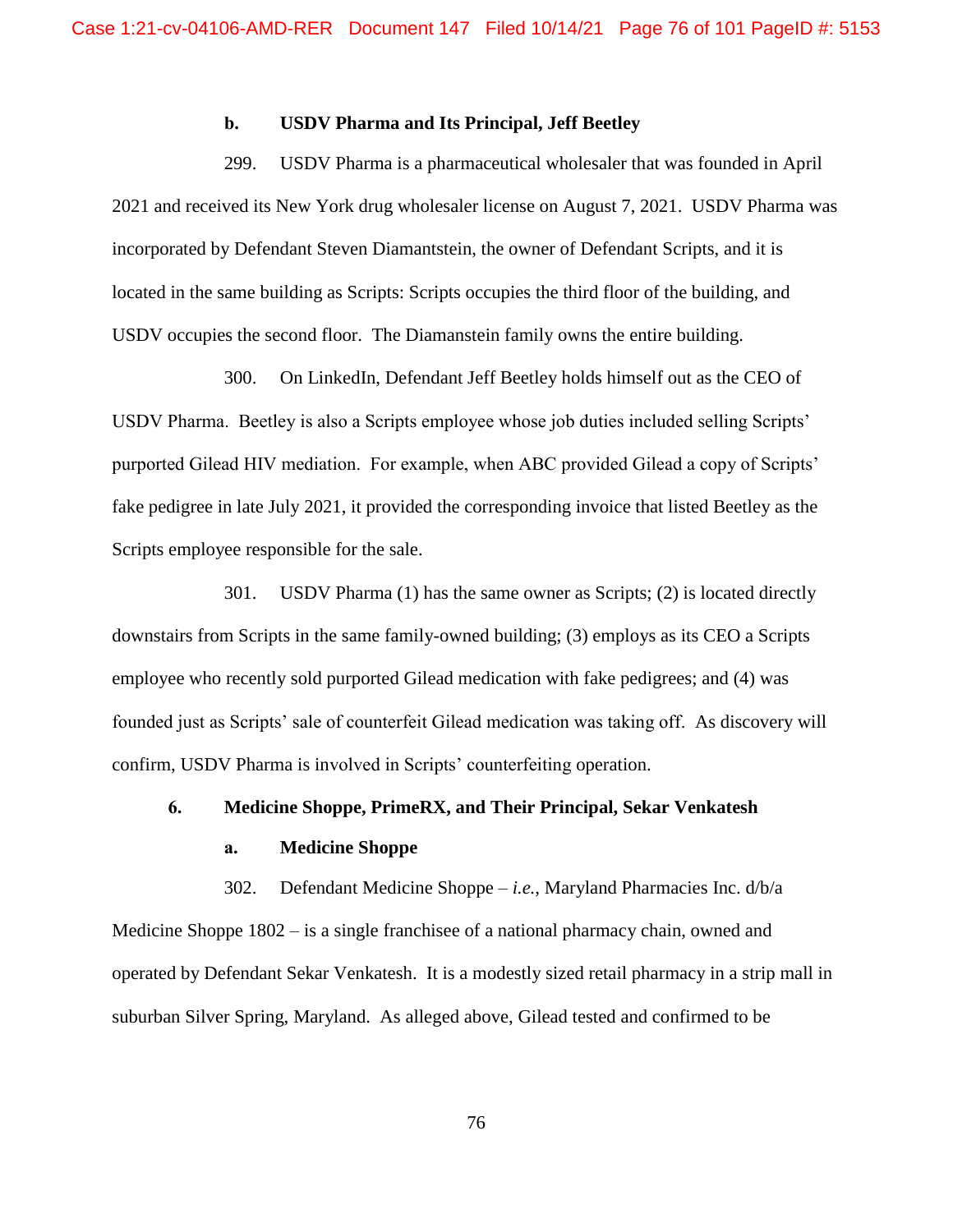counterfeit two bottles of Gilead medications that the Medicine Shoppe had purchased from Safe Chain and then dispensed to patients – one in October 2020, one in February 2021.

303. At the time of these incidents, Gilead treated Medicine Shoppe as a victim. Recently discovered evidence shows that the opposite is true: Medicine Shoppe is a willful largescale counterfeiter. Despite having twice been informed it purchased from Safe Chain dangerous counterfeit HIV medication – including a bottle that contained high-dose Seroquel, the potent antipsychotic – Medicine Shoppe continued making massive purchases of purported Gilead HIV medication from Safe Chain.

304. In total, Medicine Shoppe purchased over 1,300 bottles of purported Gilead medication from Safe Chain, paying Safe Chain \$3.8 million. All of those bottles had fake pedigrees, and Medicine Shoppe purchased the vast majority of them after it knew Safe Chain was selling counterfeit Gilead HIV medication with foreign medication inside. The Medicine Shoppe continued buying large volumes of counterfeit Gilead medication from Safe Chain until Gilead executed the July 23, 2021 seizure at Safe Chain's premises.

305. Losing Safe Chain as a supplier did not stop Medicine Shoppe's attempts to buy counterfeits: it simply went straight to Safe Chain's counterfeit suppliers. When Gilead executed the second round of seizures on August 26, 2021, its investigators seized a cell phone from Defendant Peter Khaim, the New York-based principal of the counterfeit supplier Boulevard. On Khaim's phone was a text chain with Defendant Venkatesh, Medicine Shoppe's owner, directly negotiating the purchase of very large quantities of purported Gilead medications: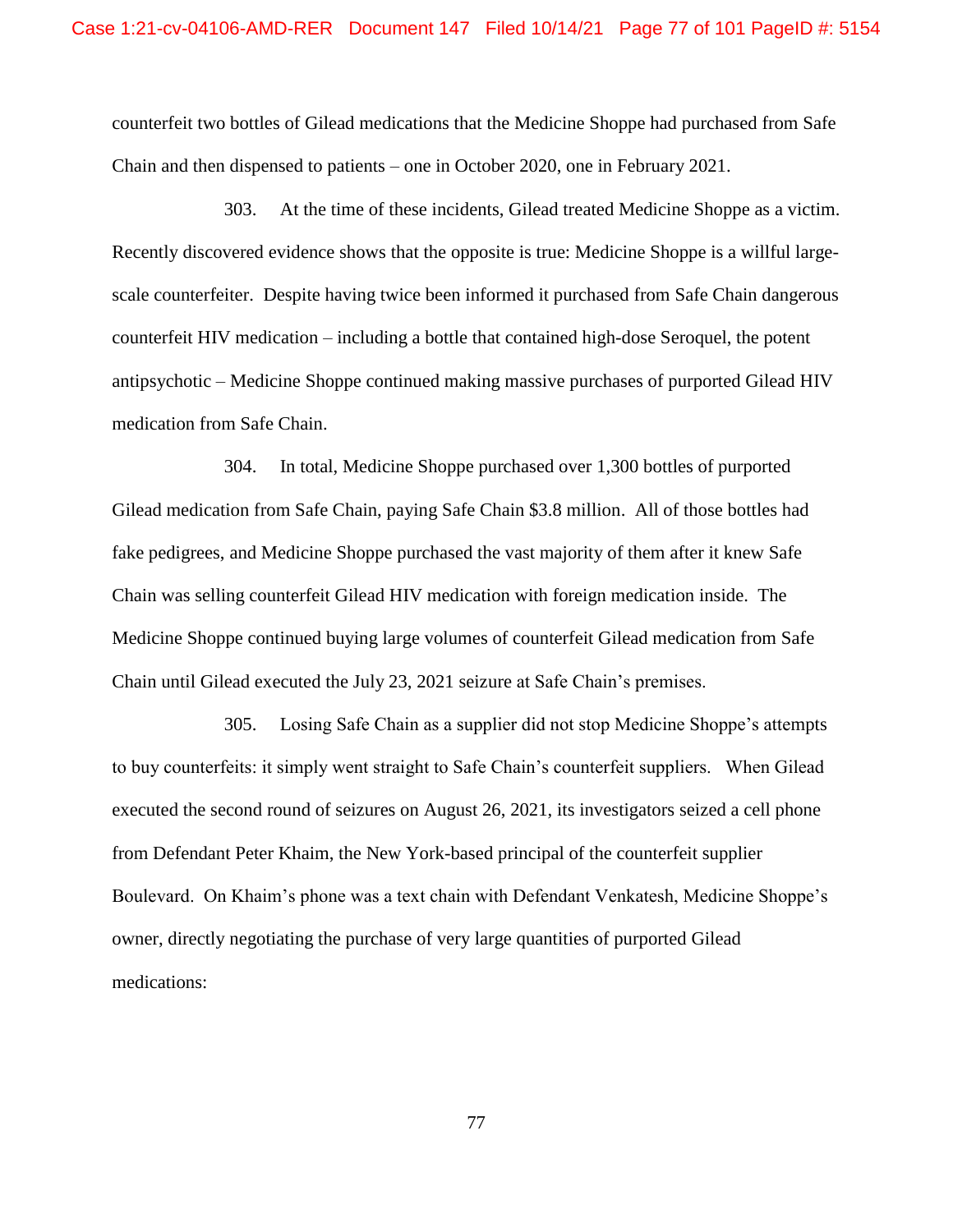|                                                        | Triumeg 75 1800 Tivicay. 75. 900 Dyscovy. 300 600 Biktary 200.<br>1800 Truvada 50, 500 |                                                 |  |
|--------------------------------------------------------|----------------------------------------------------------------------------------------|-------------------------------------------------|--|
|                                                        |                                                                                        | (646) 247-1380 Peter Khaim 8/12/2021 2:33:39 PM |  |
| Descovy agreed                                         |                                                                                        |                                                 |  |
| (410) 908-2814 Sekar 8/12/2021 2:38:00 PM              |                                                                                        |                                                 |  |
| Triumeg 75 1000 Tivicay 75 600 Biktary 200 1200 Thanks |                                                                                        |                                                 |  |
| (410) 908-2814 Sekar 8/12/2021 2:40:29 PM              |                                                                                        |                                                 |  |

306. This text chain lists the medication, the number of bottles, and the proposed price: for example, Khaim offers BIKTARVY®, 200 bottles, for \$1800 each – a discount of approximately 45% off WAC – and Venkatesh pushes for a substantially lower price of \$1200. At these prices and quantities, Venkatesh clearly knew the prescription medication he was haggling over was not authentic, lawfully acquired Gilead medication.

307. The sheer volume of Medicine Shoppe's purchases from Safe Chain, and the similarly huge quantities Venkatesh was seeking to purchase directly from Khaim, indicate that not all of these counterfeits were being dispensed to patients through the Medicine Shoppe. Rather, as discovery will confirm, Venkatesh was selling most of his stock of counterfeit Gilead medication through his pharmaceutical distribution company, PrimeRx.

#### **b. PrimeRx**

308. As Gilead has learned, Venkatesh owns not just Defendant Medicine Shoppe, but also a pharmaceutical distribution company, Defendant PrimeRx. PrimeRx is registered as a pharmaceutical wholesaler with the FDA and holds licenses in a handful of states, including New York. PrimeRx lists its business address as the exact same address and suite number in Silver Springs, Maryland as Defendant Medicine Shoppe.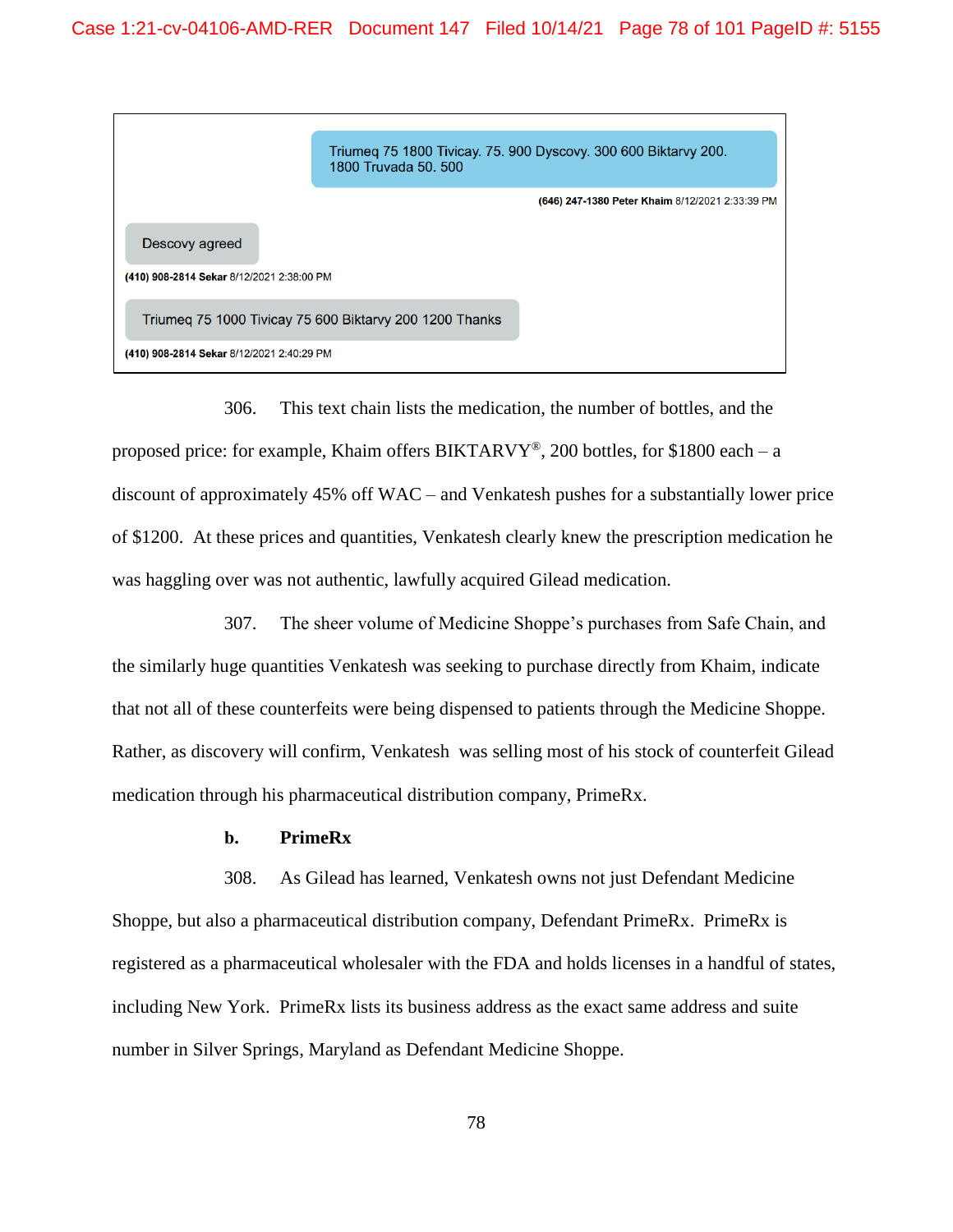309. PrimeRx has done business with Defendant ProPharma. In March 2021,

PrimeRx filled out onboarding paperwork with ProPharma that stated it was a "secondary wholesale drug distributor" and listed its ProPharma "rep" as "Drew" – *i.e.*, Leader Defendant Dhruv Ralhan. Although it listed itself as a wholesaler, PrimeRx does not appear to have made any sales to ProPharma – rather, PrimeRx used ProPharma to purchase even more counterfeit Gilead HIV medication. PrimeRx purchased hundreds of bottles of purported Gilead medication from ProPharma, all with fake pedigrees. In making those counterfeit purchases from ProPharma, PrimeRx worked directly with Leader Defendant Mannava. As discovery will confirm, PrimeRx subsequently re-sold those counterfeits, as well as additional counterfeits it received from Medicine Shoppe, to pharmacies throughout the United States.

#### **CLAIMS FOR RELIEF**

### **FIRST CLAIM FOR RELIEF FEDERAL TRADEMARK INFRINGEMENT (15 U.S.C. § 1114(1)(a))**

310. Gilead realleges and incorporates by reference paragraphs 1 through 309 of this Complaint as if fully set forth herein.

311. In violation of 15 U.S.C. § 1114(1)(a), Defendants, independently and in conspiracy with one another, used in commerce, without Gilead's consent, either a reproduction, counterfeit, copy or colorable imitation of the Gilead Marks and the Gilead Trade Dress in connection with the sale, offering for sale, distribution, or advertising of counterfeit Gilead products; in connection with the sale, offering for sale, distribution, or advertising of Gilead products with altered and/or falsified pedigrees that are materially different from authentic Gilead products authorized for sale by Gilead in the United States and that are not subject to and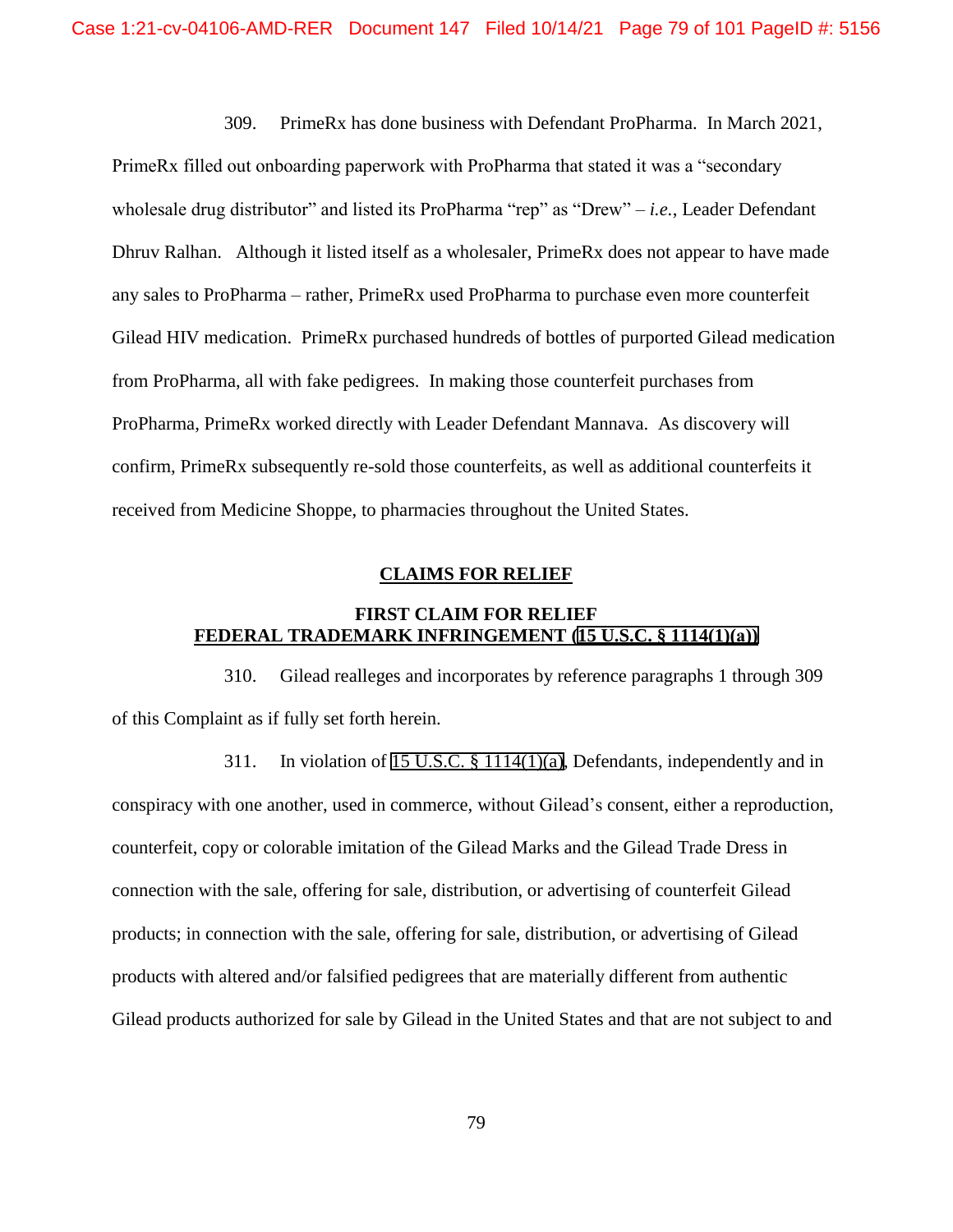subvert Gilead's quality-control measures; and in connection with which such use that is likely to cause confusion, or to cause mistake, or to deceive.

312. Defendants' actions constitute willful infringement of Gilead's exclusive rights in the Gilead Marks and Trade Dress.

313. Defendants are directly, contributorily, and vicariously liable for their infringement.

314. As a direct and proximate result of Defendants' conduct, Gilead has suffered irreparable harm to the valuable Gilead Marks and Trade Dress and their reputation in the industry. Unless Defendants are restrained from further infringement of the Gilead Marks and Trade Dress, Gilead will continue to be irreparably harmed.

315. Gilead has no adequate remedy at law that will compensate for the continued and irreparable harm it will suffer if Defendants' acts are allowed to continue.

316. As a direct and proximate result of Defendants' conduct, Gilead has suffered damages to the valuable Gilead Marks and Trade Dress and other damages in an amount to be proved at trial.

# **SECOND CLAIM FOR RELIEF FEDERAL TRADEMARK INFRINGEMENT (15 U.S.C. § 1114(1)(b))**

317. Gilead realleges and incorporates by reference paragraphs 1 through 309 of this Complaint as if fully set forth herein.

318. In violation of 15 U.S.C. § 1114(1)(b), Defendants, independently and in conspiracy with one another, reproduced, counterfeited, copied, or colorably imitated the registered Gilead Marks and Trade Dress belonging to Gilead and applied such reproduction, counterfeit, copy or colorable imitation to labels, signs, prints, packages, wrappers, receptacles, or advertisements intended to be used in commerce upon or in connection with the offering for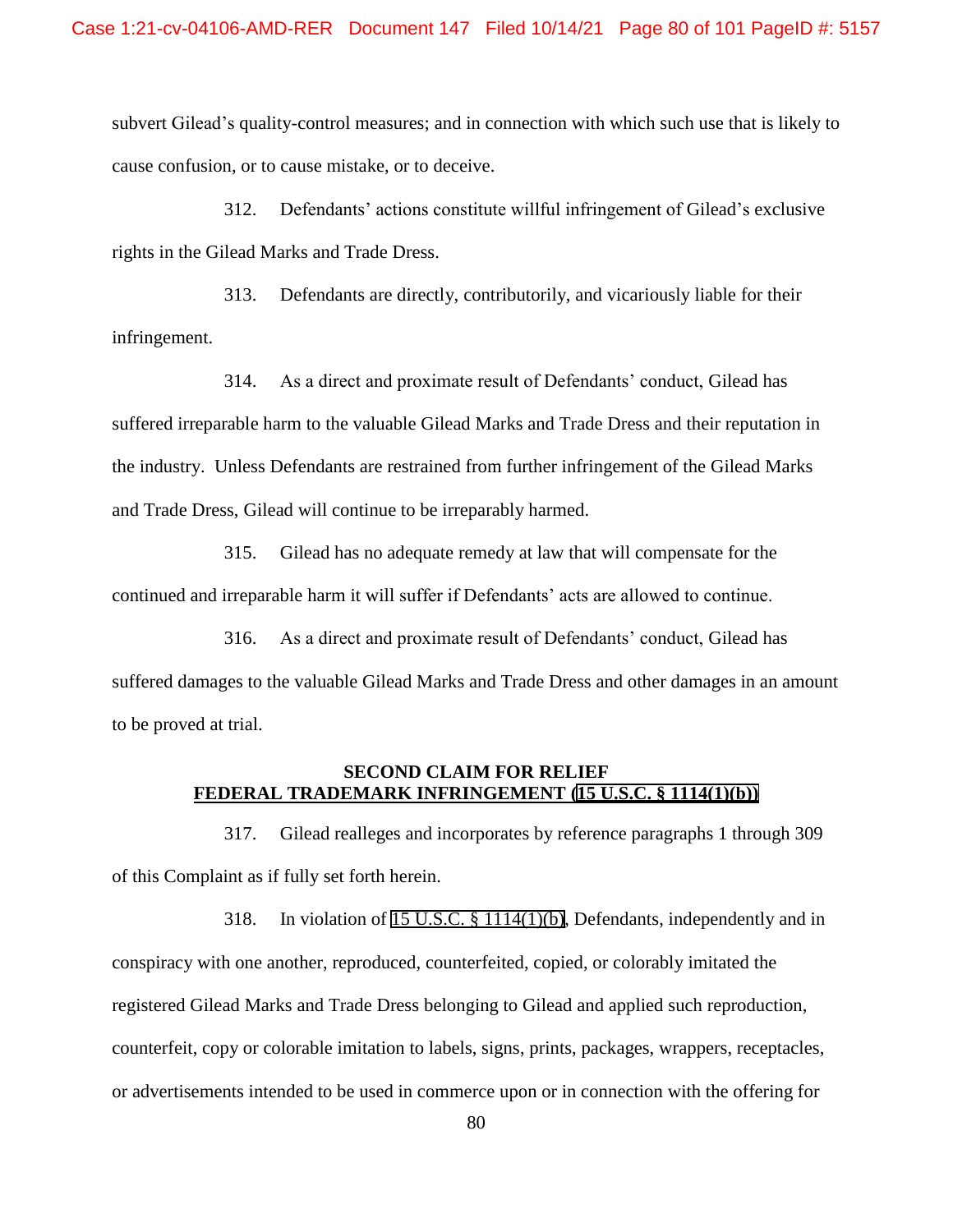sale, distribution or advertising of counterfeit Gilead products; in connection with the sale, offering for sale, distribution, or advertising of Gilead products with altered and/or falsified pedigrees that are materially different from authentic Gilead products authorized for sale by Gilead in the United States and that are not subject to and subvert Gilead's quality-control measures; and in connection with such use that is likely to cause confusion, to cause mistake, or to deceive.

319. For example, and without limitation, the Defendants used counterfeit, reproduced, copied, or colorably imitated Gilead Marks on the labels of the counterfeit bottles of Gilead HIV medications they purchased, advertised, and sold, as well as on altered and/or falsified pedigrees for bottles of Gilead HIV medications.

320. Defendants' actions constitute willful infringement of Gilead's exclusive rights in the Gilead Marks and Trade Dress.

321. Defendants are directly, contributorily, and vicariously liable for their infringement.

322. As a direct and proximate result of Defendants' conduct, Gilead has suffered irreparable harm to the valuable Gilead Marks and Trade Dress and their reputation in the industry. Unless Defendants are restrained from further infringement of the Gilead Marks and Trade Dress, Gilead will continue to be irreparably harmed.

323. Gilead has no adequate remedy at law that will compensate for the continued and irreparable harm it will suffer if Defendants' acts are allowed to continue.

324. As a direct and proximate result of Defendants' conduct, Gilead has suffered damages to the valuable Gilead Marks and Trade Dress and other damages in an amount to be proved at trial.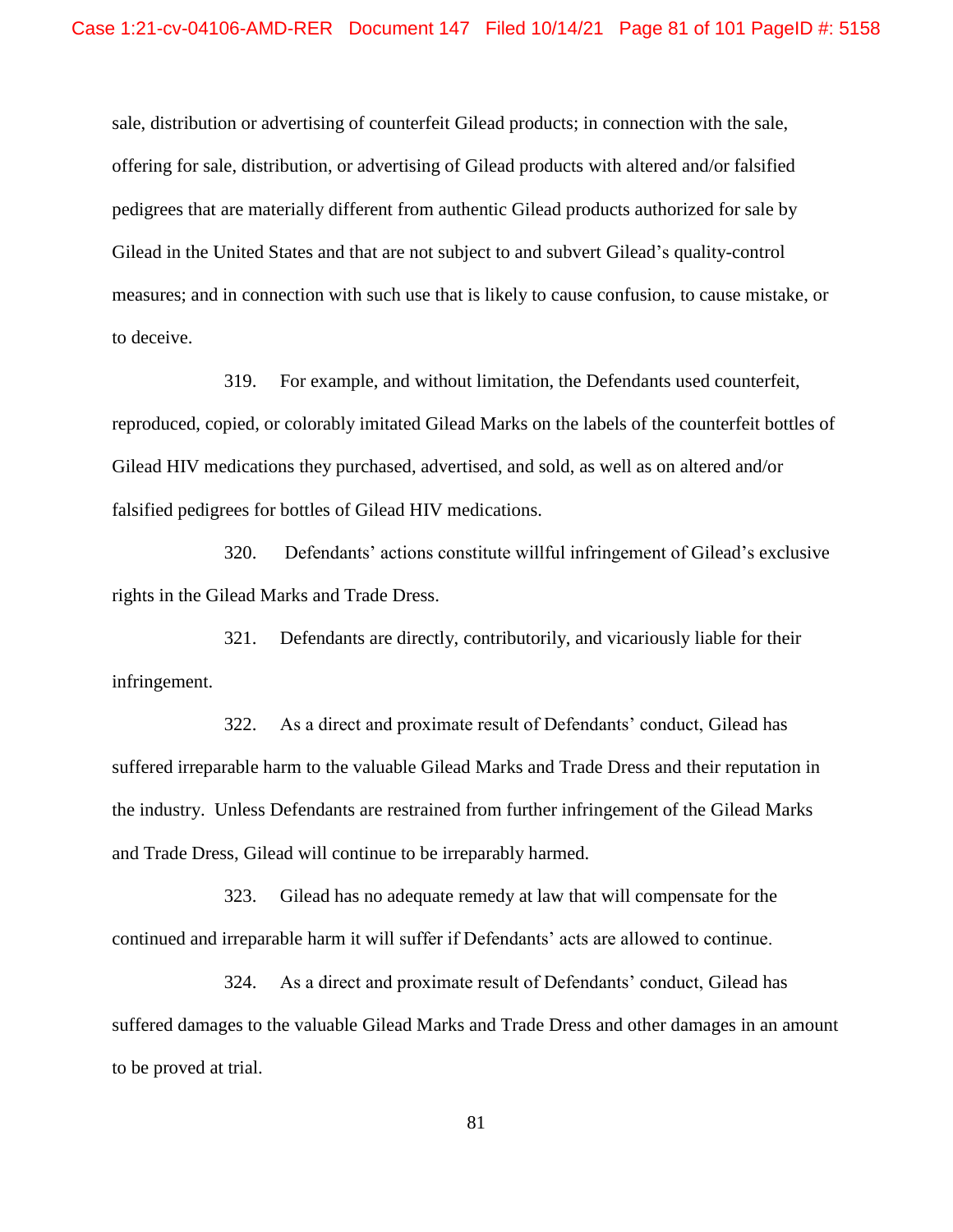#### **THIRD CLAIM FOR RELIEF FALSE DESCRIPTION AND DESIGNATION OF ORIGIN IN COMMERCE**

325. Gilead realleges and incorporates by reference paragraphs 1 through 309 of this Complaint as if fully set forth herein.

326. In violation of 15 U.S.C. § 1125(a)(1)(A), Defendants, independently and in conspiracy with one another, in connection with the counterfeit Gilead medication, and in connection with Gilead products with altered and/or falsified pedigrees that are materially different from authentic Gilead products authorized for sale by Gilead in the United States, and/or that are not subject to and subvert Gilead's quality-control measures, used in commerce a slogan, trade dress, word, term, name, symbol, or device, or any combination thereof, or a false designation of origin, false or misleading description of fact, or false or misleading representation of fact, which was or is likely to cause confusion or to cause mistake, or to deceive as to an affiliation, connection, or association with Gilead.

327. Defendants' actions constitute willful infringement of Gilead's exclusive rights in the Gilead Marks and Trade Dress.

328. Defendants are directly, contributorily, and vicariously liable for their infringement.

329. As a direct and proximate result of Defendants' conduct, Gilead has suffered irreparable harm to the valuable Gilead Marks and Trade Dress and their reputation in the industry. Unless Defendants are restrained from further infringement of the Gilead Marks and Trade Dress, Gilead will continue to be irreparably harmed.

330. Gilead has no adequate remedy at law that will compensate for the continued and irreparable harm it will suffer if Defendants' acts are allowed to continue.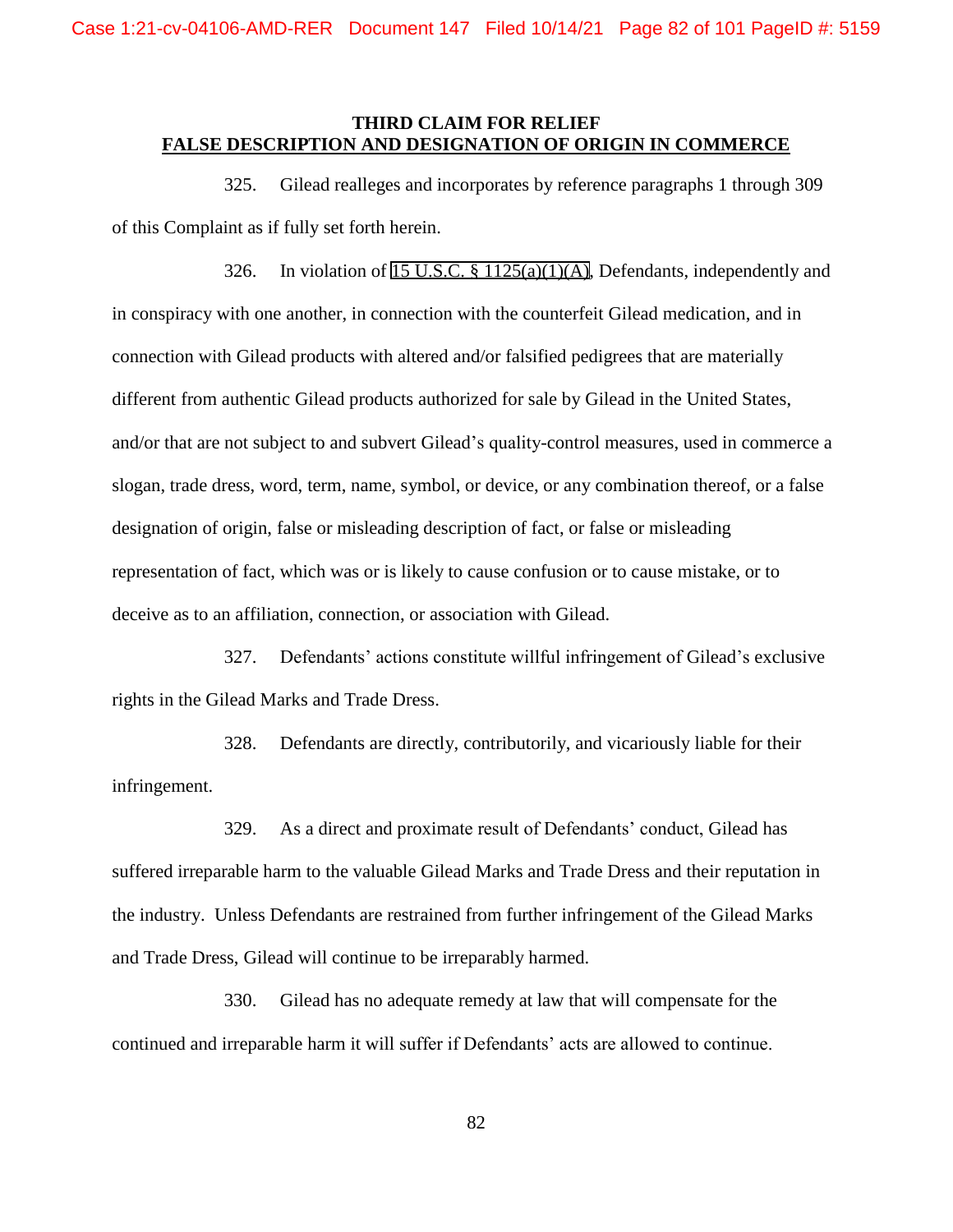331. As a direct and proximate result of Defendants' conduct, Gilead has suffered damages to the valuable Gilead Marks and Trade Dress and other damages in an amount to be proved at trial.

## **FOURTH CLAIM FOR RELIEF FEDERAL FALSE ADVERTISING**

332. Gilead realleges and incorporates by reference paragraphs 1 through 309 of this Complaint as if fully set forth herein.

333. In violation of 15 U.S.C. § 1125(a)(1)(B), Defendants, independently and in conspiracy with one another, in connection with the sale of counterfeit Gilead medication, and in connection with the sale of Gilead products with altered and/or falsified pedigrees that are materially different from authentic Gilead products authorized for sale by Gilead in the United States and that are not subject to and subvert Gilead's quality-control measures, used a slogan, trade dress, word, term, name, symbol, or device, or any combination thereof, or a false designation of origin, false or misleading description of fact, or false or misleading representation of fact, which in commercial advertising or promotion, misrepresents the nature, characteristics, and qualities of the counterfeit Gilead medication.

334. Defendants advertised, marketed, and promoted the counterfeit Gilead products, and the materially different Gilead products with altered and/or falsified pedigrees, to the public, and/or to specific segments of the public, using the Gilead Marks and Trade Dress, as well as other intellectual property belonging to Gilead.

335. Defendants' actions constitute willful infringement of Gilead's exclusive rights in the Gilead Marks and Trade Dress.

336. Defendants are directly, contributorily, and vicariously liable for their infringement.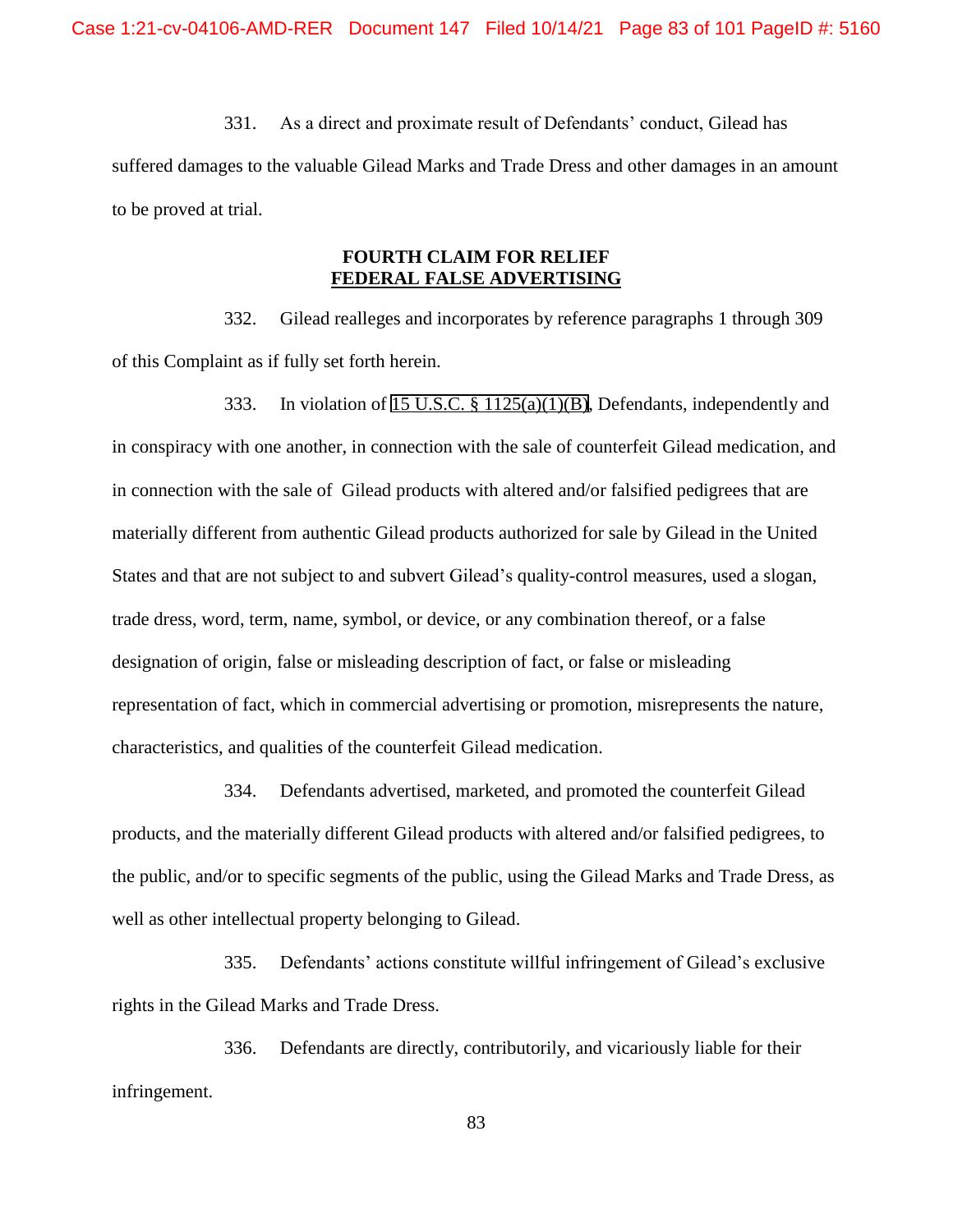337. As a direct and proximate result of Defendants' conduct, Gilead has suffered irreparable harm to the valuable Gilead Marks and Trade Dress and their reputation in the industry. Unless Defendants' conduct is restrained, Gilead will continue to be irreparably harmed.

338. Gilead has no adequate remedy at law that will compensate for the continued and irreparable harm it will suffer if Defendants' acts are allowed to continue.

339. As a direct and proximate result of Defendants' conduct, Gilead has suffered damages to the valuable Gilead Marks and Trade Dress and other damages in an amount to be proved at trial.

## **FIFTH CLAIM FOR RELIEF FEDERAL DILUTION OF MARK**

340. Gilead realleges and incorporates by reference paragraphs 1 through 309 of this Complaint as if fully set forth herein.

341. The Gilead Marks and Trade Dress are famous and distinctive within the meaning of 15 U.S.C. § 1125(c).

342. Defendants are selling and/or have sold counterfeit, altered, and/or falsified products bearing the Gilead Marks and Trade Dress after such trademarks and trade dress became famous.

343. By selling these products, Defendants, independently and in conspiracy with one another, have diluted and are diluting the distinctive quality of a mark or trade name owned by Gilead in violation of 15 U.S.C. § 1125(c).

344. Defendants' actions constitute willful infringement of Gilead's exclusive rights in the Gilead Marks and Trade Dress.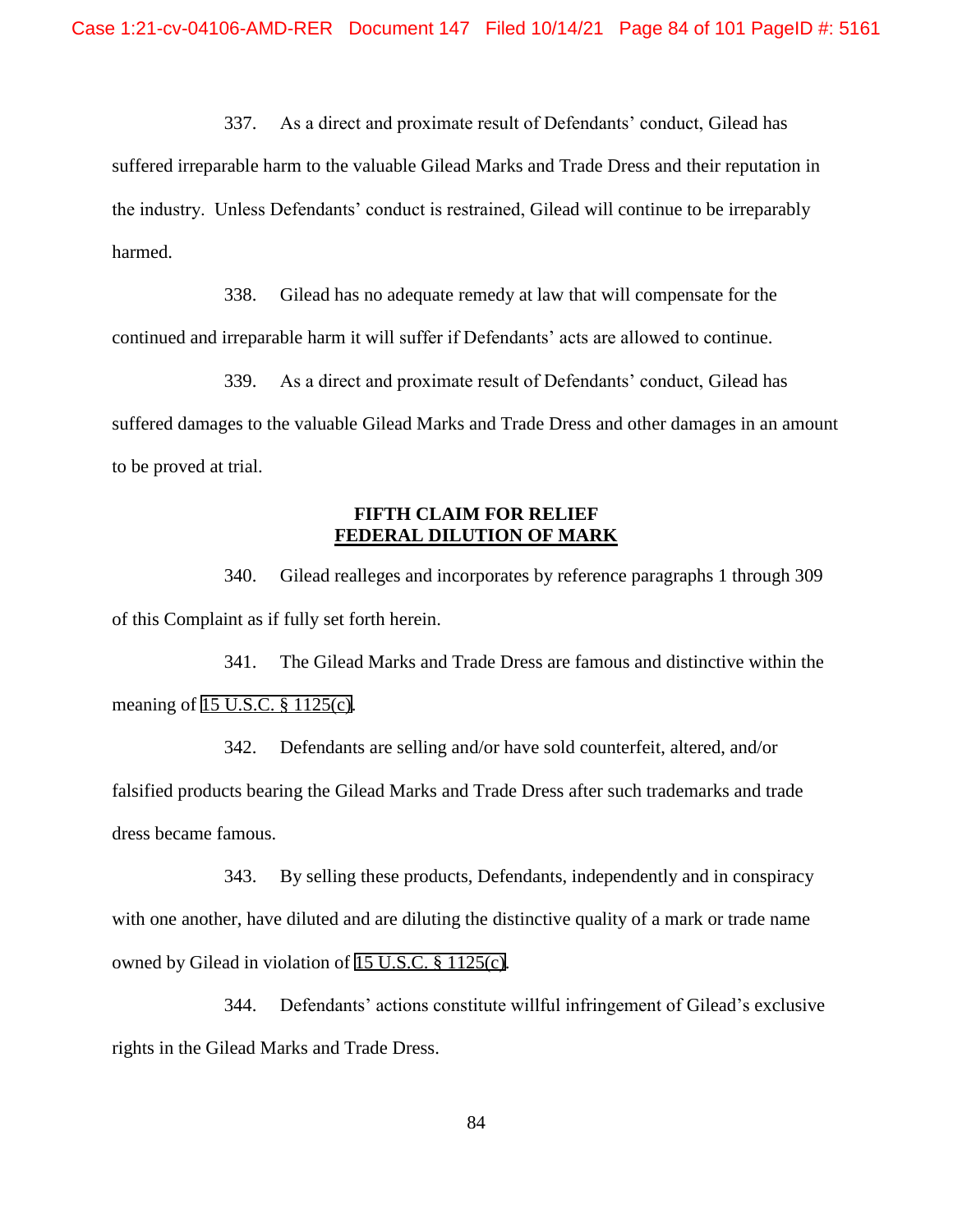345. Defendants are directly, contributorily, and vicariously liable for their infringement.

346. As a direct and proximate result of Defendants' conduct, Gilead has suffered irreparable harm to the valuable Gilead Marks and Trade Dress and their reputation in the industry. Unless Defendants' conduct is restrained, Gilead will continue to be irreparably harmed.

347. Gilead has no adequate remedy at law that will compensate for the continued and irreparable harm it will suffer if Defendants' acts are allowed to continue.

348. As a direct and proximate result of Defendants' conduct, Gilead has suffered damages to the valuable Gilead Marks and Trade Dress and other damages in an amount to be proved at trial.

# **SIXTH CLAIM FOR RELIEF NEW YORK DILUTION OF MARK AND INJURY TO BUSINESS REPUTATION**

349. Gilead realleges and incorporates by reference paragraphs 1 through 309 of this Complaint as if fully set forth herein.

350. All of the Gilead Marks and Trade Dress are individually distinctive under New York General Business Law § 360-1.

351. By selling counterfeit, altered, and/or falsified products bearing the Gilead Marks and Trade Dress, Defendants, independently and in conspiracy with one another, have injured and are continuing to injure Gilead's business reputation and/or have diluted and are continuing to dilute the distinctive quality of a mark or trade name owned by Gilead, in violation of New York General Business Law § 360-1.

352. As a direct and proximate result of Defendants' conduct, Gilead has suffered irreparable harm to the valuable Gilead Marks and Trade Dress and their reputation in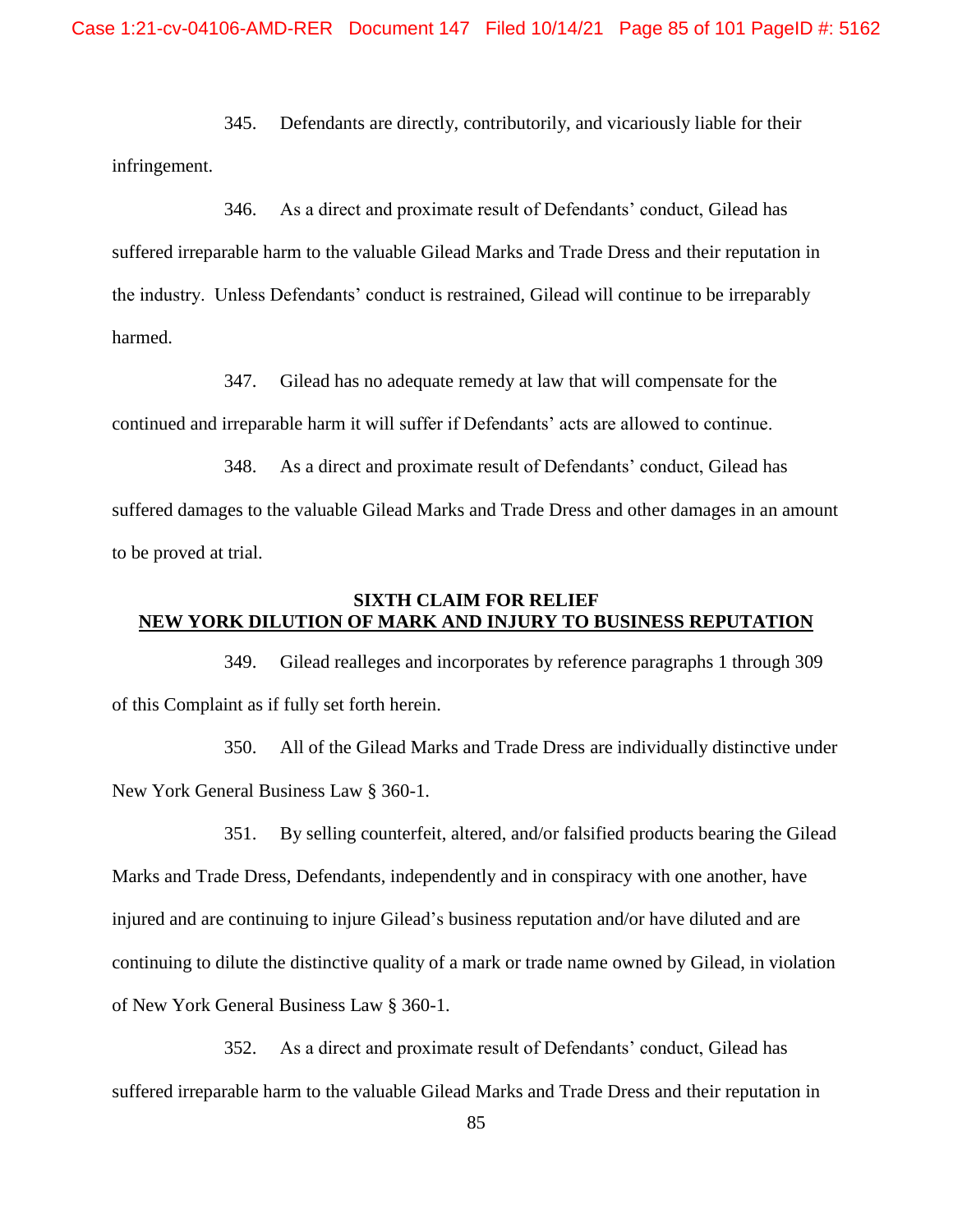the industry. Unless Defendants' conduct is restrained, Gilead will continue to be irreparably harmed.

353. Gilead has no adequate remedy at law that will compensate for the continued and irreparable harm it will suffer if Defendants' acts are allowed to continue.

354. As a direct and proximate result of Defendants' conduct, Gilead has suffered damages to the valuable Gilead Marks and Trade Dress and other damages in an amount to be proved at trial.

### **SEVENTH CLAIM FOR RELIEF NEW YORK DECEPTIVE BUSINESS PRACTICES**

355. Gilead realleges and incorporates by reference paragraphs 1 through 309 of this Complaint as if fully set forth herein.

356. In violation of New York General Business Law § 349, Defendants, independently and in conspiracy with one another, are selling, offering for sale, and/or distributing counterfeit, altered, and/or falsified products unlawfully bearing the Gilead Marks and Trade Dress.

357. As a direct and proximate result of Defendants' deceptive conduct, Gilead has suffered irreparable harm to the valuable Gilead Marks and Trade Dress and their reputation in the industry. Unless Defendants are restrained from further infringement of the Gilead Marks and Trade Dress, Gilead will continue to be irreparably harmed.

358. Gilead has no adequate remedy at law that will compensate for the continued and irreparable harm it will suffer if Defendants' acts are allowed to continue.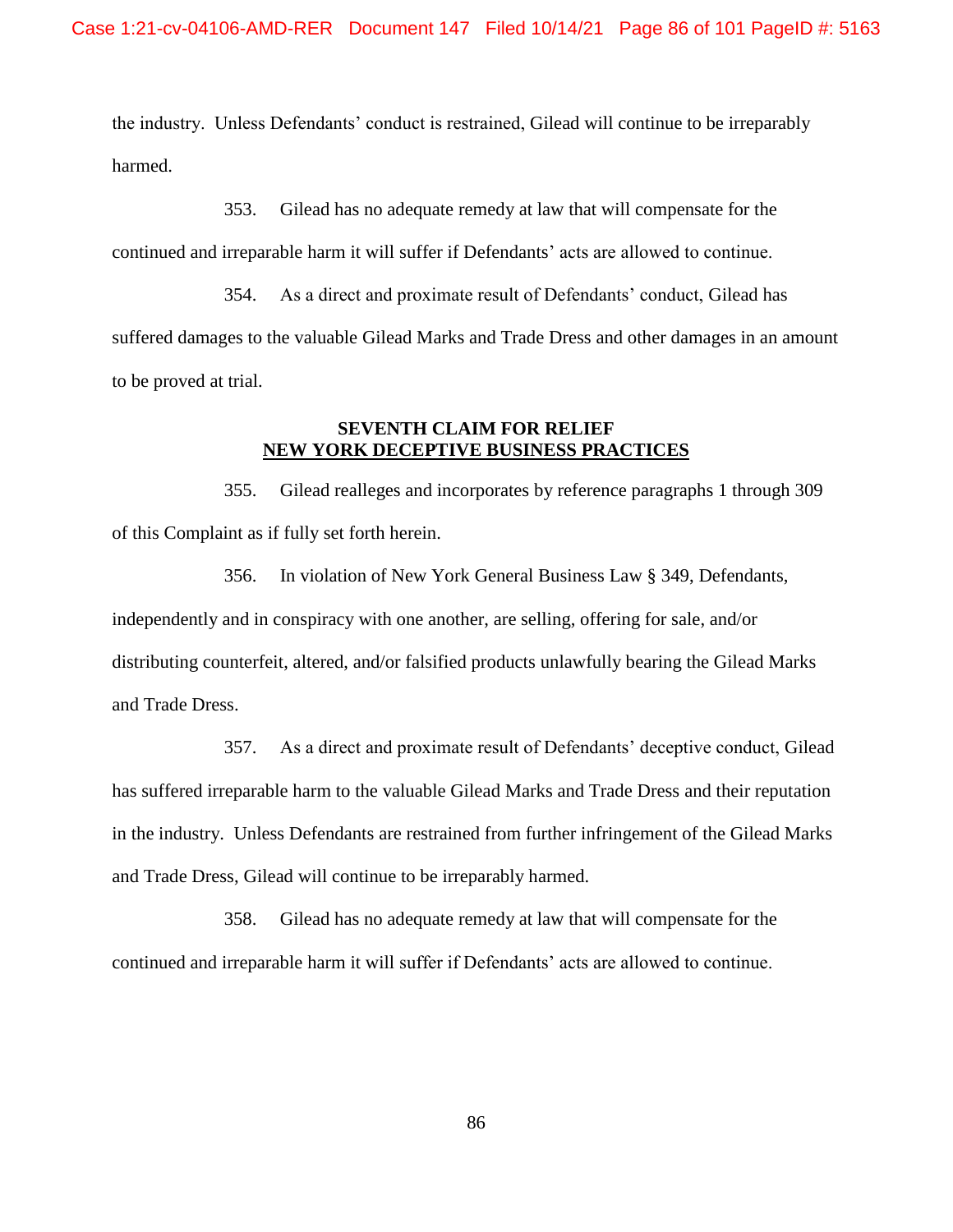#### **EIGHTH CLAIM FOR RELIEF COMMON-LAW UNFAIR COMPETITION**

359. Gilead realleges and incorporates by reference paragraphs 1 through 309 of this Complaint as if fully set forth herein.

360. In violation of the common law of the State of New York and elsewhere, Defendants, independently and in conspiracy with one another, have unfairly competed with Gilead by selling the counterfeit, altered, and/or falsified products.

361. As a direct and proximate result of Defendants' unfair competition, Gilead has suffered irreparable harm to the valuable Gilead Marks and Trade Dress and their reputation in the industry. Unless Defendants' conduct is restrained, Gilead will continue to be irreparably harmed.

362. Gilead has no adequate remedy at law that will compensate for the

continued and irreparable harm it will suffer if Defendants' acts are allowed to continue.

363. As a direct and proximate result of Defendants' unfair competition, Gilead has suffered damages to the valuable Gilead Marks and Trade Dress and other damages in an amount to be proved at trial.

#### **NINTH CLAIM FOR RELIEF COMMON-LAW UNJUST ENRICHMENT**

364. Gilead realleges and incorporates by reference paragraphs 1 through 309 of this Complaint as if fully set forth herein.

365. By selling the counterfeit, altered, and/or falsified products bearing Gilead's valuable trademarks independently and in conspiracy with one another, Defendants have been unjustly enriched at Gilead's expense in violation of the common law of New York and elsewhere.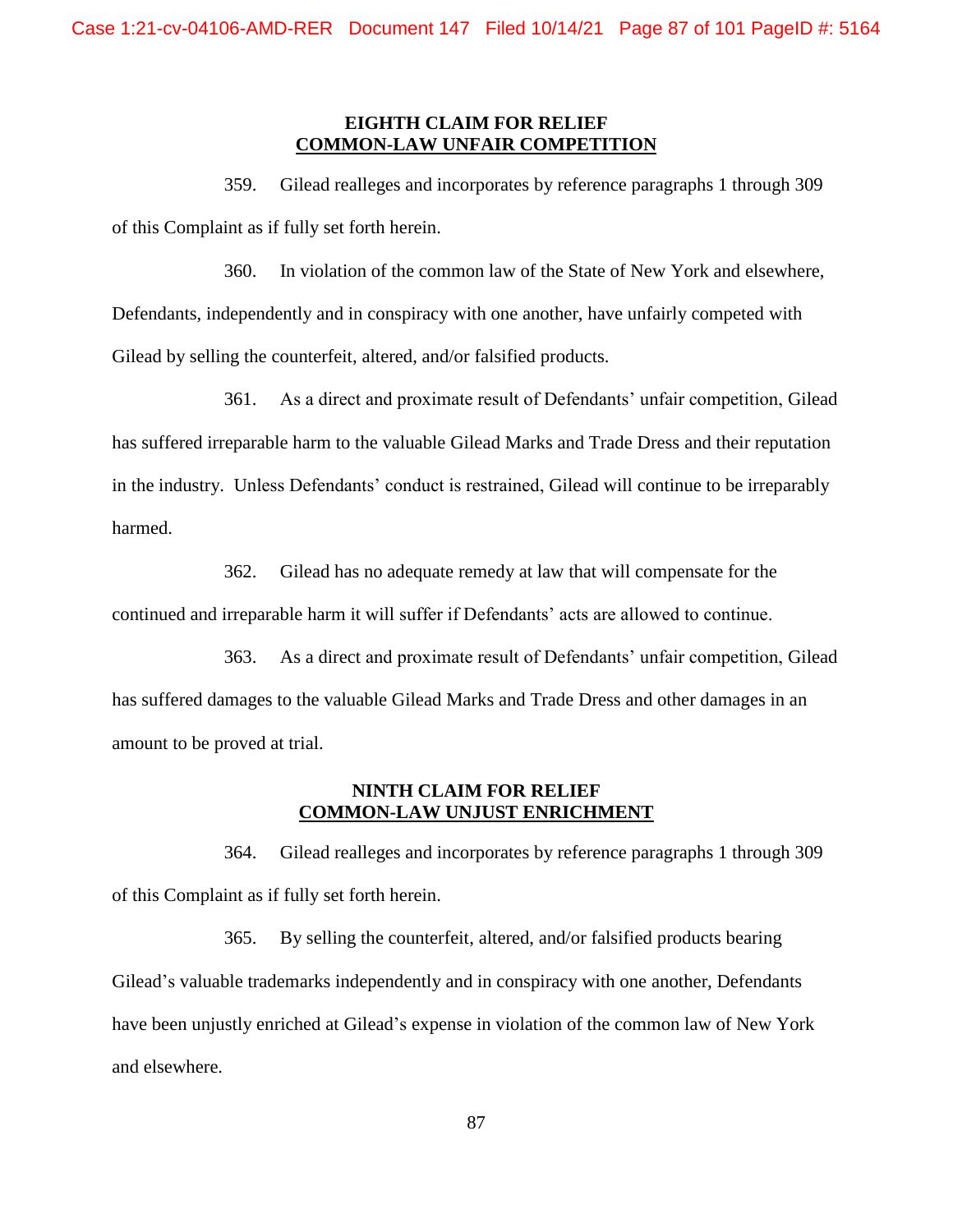366. Under principles of equity, Gilead is entitled to restitution and/or

disgorgement of Defendants' ill-gotten gains.

#### **TENTH CLAIM FOR RELIEF VIOLATION OF RICO, 18 U.S.C. § 1962(C)**

#### **(Against the Leader Defendants, the Supplier Defendants, the Marketer Defendants, and the Asset Holder Defendants)**

367. At all relevant times, Plaintiffs Gilead Sciences, Inc., Gilead Sciences Ireland UC, and Gilead Sciences, LLC were "persons" within the meaning of RICO, 18 U.S.C. §§ 1961(3) and 1964(c).

368. At all relevant times, the Leader Defendants, the Supplier Defendants, the Marketer Defendants, and the Asset Holder Defendants (as described above and listed in Appendix A) (collectively, the "RICO Defendants") were "persons" within the meaning of RICO, 18 U.S.C. §§ 1961(3) and 1962(c).

369. As alleged above, the Leader Defendants, Supplier Defendants, the Marketer Defendants, and Asset Holder Defendants are each comprised of natural persons and of corporate entities that they formed to carry out the counterfeiting activities described above. These corporate entities (listed in Appendix A) constituted an association-in-fact (the "Counterfeiting Enterprise") for the purpose of obtaining counterfeit Gilead-branded HIV medications; trafficking them to Distributor Defendants and pharmacies; distributing false and counterfeit pedigree documentation with the medications that misrepresented the chain of custody of the medications; and laundering the proceeds of the scheme through difficult-to-trace entities that used the proceeds to purchase gold bullion, expensive jewelry, luxury goods, and other items that could be easily converted to cash. This association-in-fact was a continuing and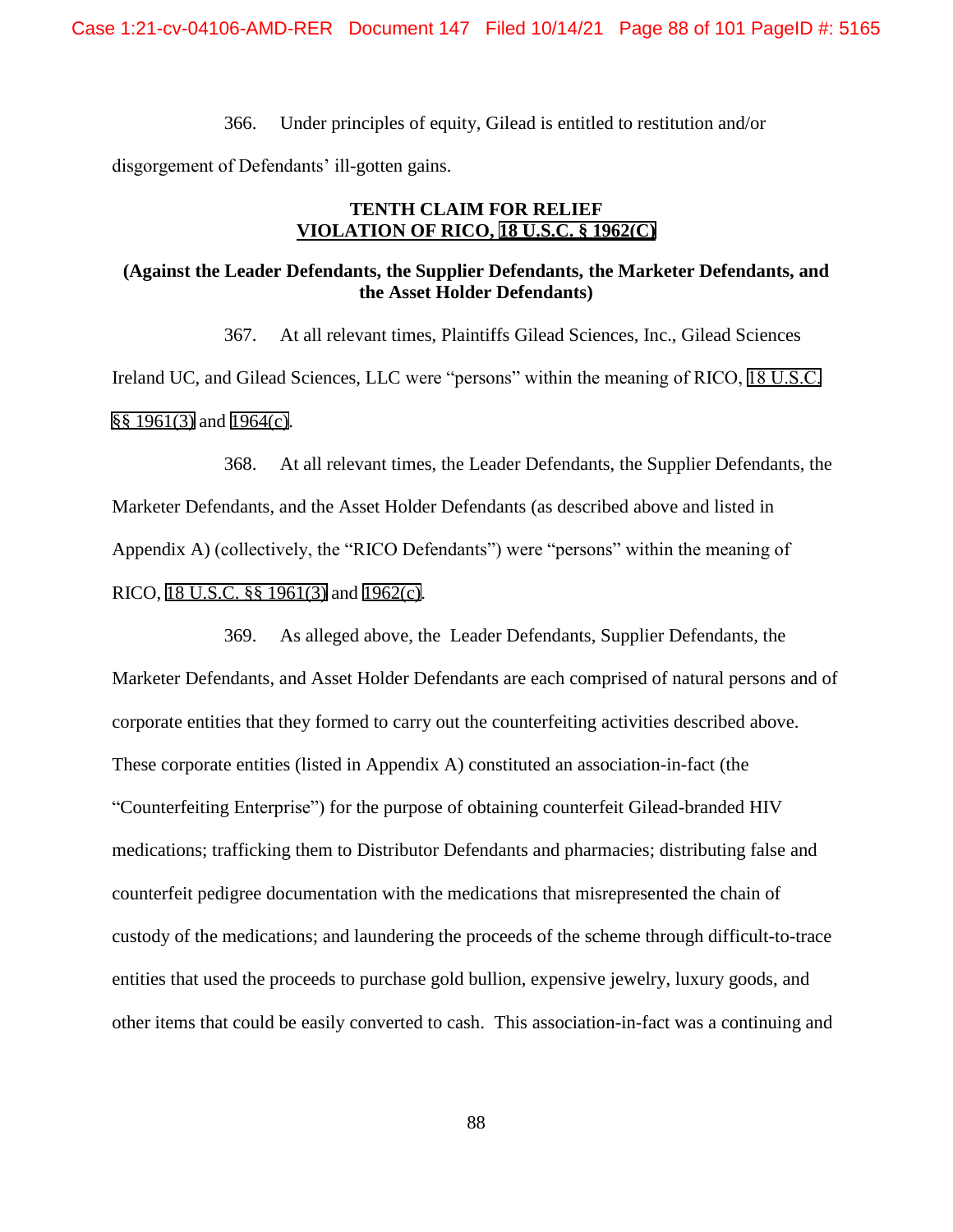cohesive unit with specific and assigned responsibilities and constituted an "enterprise" within the meaning of RICO, 18 U.S.C. § 1961(4).

370. Each RICO Defendant, by engaging in the acts set forth in above, including those set forth in paragraphs 240-294, participated in the operation and management of the enterprise. At all relevant times, this enterprise was engaged in, and its activities affected, interstate and foreign commerce, within the meaning of RICO, 18 U.S.C. § 1962(c).

371. Each RICO Defendant, by engaging in the acts set forth above, including those set forth in paragraphs 240-294, conducted or participated, directly or indirectly, in the conduct of the enterprise's affairs through a "pattern of racketeering activity" within the meaning of RICO, 18 U.S.C. § 1961(1) and (5), in violation of RICO, 18 U.S.C. § 1962(c).

372. The RICO Defendants, on numerous occasions, knowingly trafficked in counterfeit Gilead-branded HIV medication. Each unit of counterfeit medication constituted a separate violation of 18 U.S.C.  $\S$  2320(a)(1) and a separate act of racketeering.

373. The RICO Defendants, on numerous occasions, knowingly trafficked in Gilead-branded HIV medication bearing counterfeit labels, documentation, and packaging. Each such unit of counterfeit medication constituted a separate violation of 18 U.S.C. § 2320(a)(2) and a separate act of racketeering.

374. The RICO Defendants, on numerous occasions, and in furtherance of their scheme to defraud and to obtain money by means of false and fraudulent pretenses, knowingly caused to be sent and delivered across state lines by commercial interstate carrier shipments of Gilead-branded HIV medication accompanied by counterfeit pedigrees that fraudulently misrepresented the chain of custody of the medications. Each such shipment of counterfeit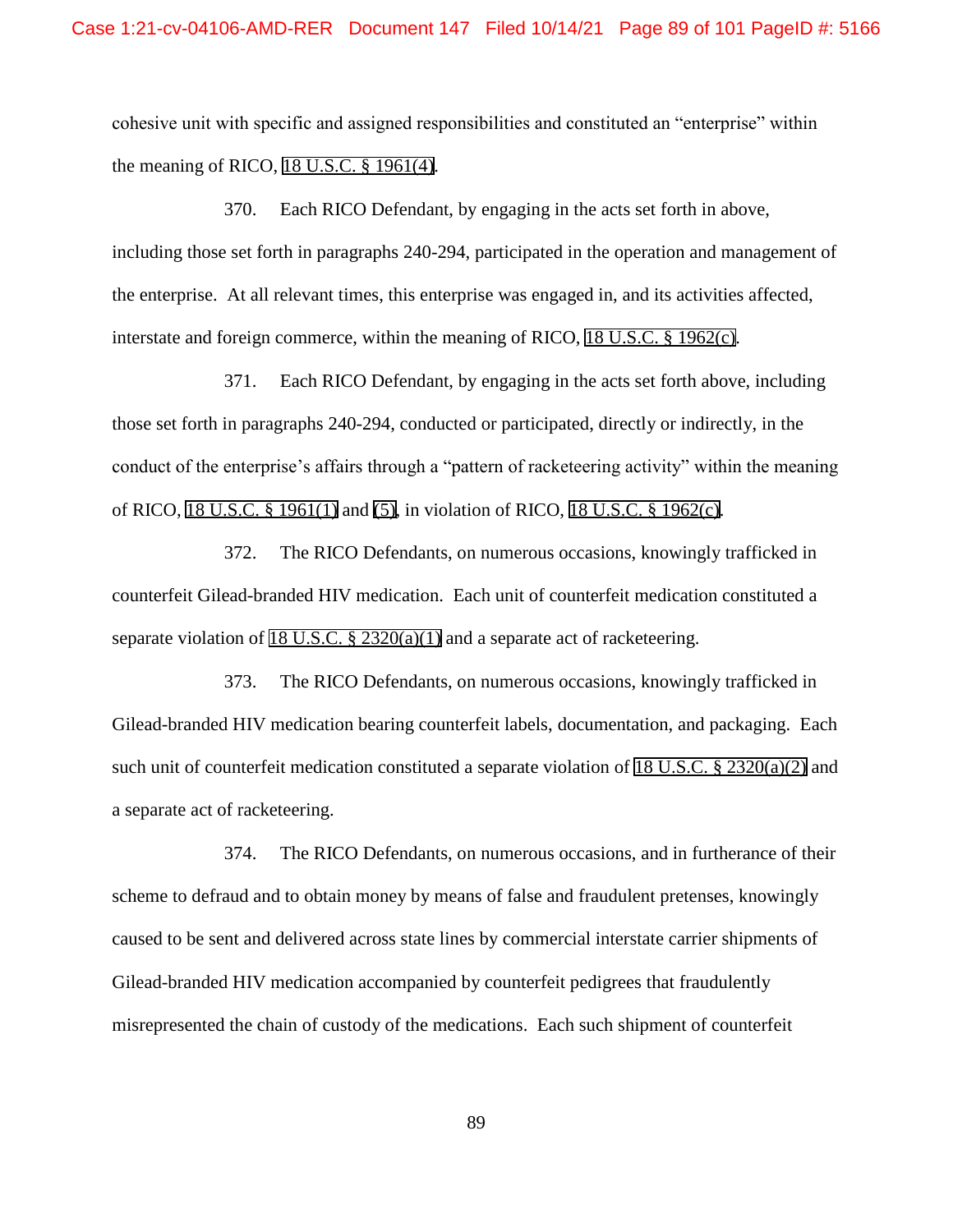medication, and each transmission of counterfeit pedigrees, constituted a separate violation of 18 U.S.C. § 1341 and a separate act of racketeering.

375. The RICO Defendants, on multiple occasions and in furtherance of their scheme to defraud and to obtain money by means of false and fraudulent pretenses, knowingly caused to be transmitted, by means of wire communication in interstate or foreign commerce, writings, signs, signals, pictures, and sounds, including false and counterfeit pedigrees, in violation of the federal wire fraud statute, 18 U.S.C. § 1343. Each counterfeit pedigree transmitted by wire constituted a separate violation of 18 U.S.C. § 1343 and a separate act of racketeering. The RICO Defendants' use of interstate wire communications to continually upload, transmit, and receive data, information, and communications in furtherance of their counterfeiting business, including text messages, mobile phone calls, and emails, was also integral to the scheme and the operation and maintenance of the enterprise.

376. Each RICO Defendant committed and/or aided and abetted the commission of two or more of these racketeering acts in violation of 18 U.S.C. §§ 2, 1341, 1343, and/or 2320. The RICO Defendants' racketeering acts were multiple and repeated, comprising thousands of offenses.

377. These multiple racketeering acts were related and constituted a "pattern of racketeering activity" within the meaning of 18 U.S.C. § 1961(5). The acts alleged were related to each other by virtue of common participants; common victims (patients that depend on authentic Gilead-branded HIV medication, as well as Gilead itself); a common method of commission; and the common purpose and common result of trafficking counterfeit Gilead HIV medication, and of enriching the RICO Defendants while concealing their unlawful activities.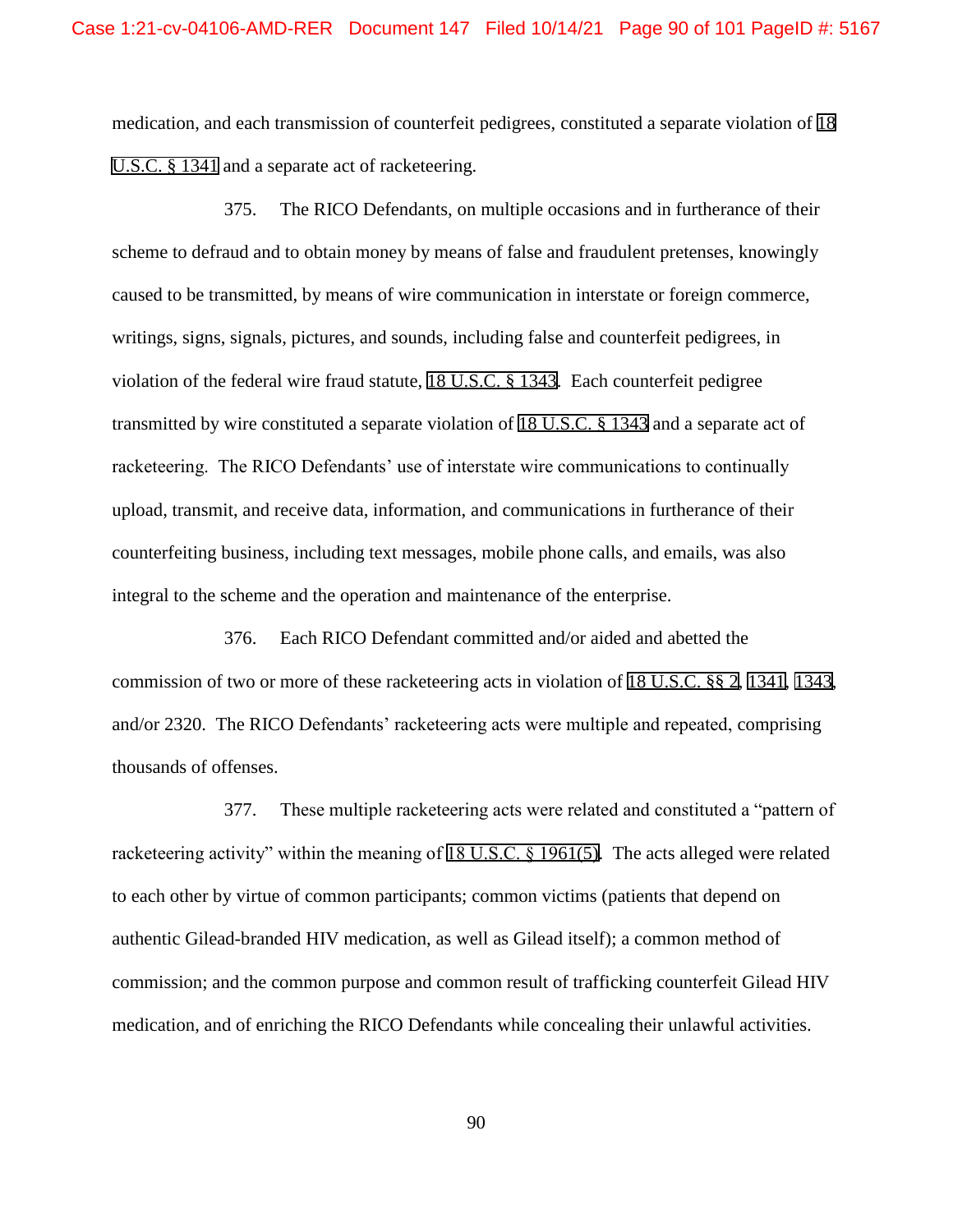378. Gilead was directly and proximately injured by the RICO Defendants'

pattern of racketeering activity because Defendants' trafficking in counterfeit Gilead-branded products displaced the sale of authentic products and caused Gilead to lose profits. Gilead was also was directly and proximately injured by Defendants' pattern of racketeering activity because the sale of counterfeit products bearing Gilead's trademarks and Gilead's name damages Gilead's reputation and goodwill.

379. As a result of their misconduct, the RICO Defendants are liable to Gilead for its injuries.

380. The full scope of the RICO Defendants' fraudulent enterprise is not known, and the RICO Defendants' demonstrated pattern of deceptiveness indicates they may have perpetuated their scheme through entities as yet unknown.

381. Pursuant to 18 U.S.C. § 1964(c), Gilead is entitled to recover threefold its damages plus costs and attorneys' fees.

# **ELEVENTH CLAIM FOR RELIEF CONSPIRACY TO VIOLATE RICO, 18 U.S.C. § 1962(D)**

### **(Against the Leader Defendants, the Supplier Defendants, the Marketer Defendants, and the Asset Holder Defendants)**

382. Gilead hereby repeats and re-alleges the allegations in paragraphs 1

through 309 above as if set forth fully herein.

383. At all relevant times, Plaintiffs Gilead Sciences, Inc., Gilead Sciences

Ireland UC, and Gilead Sciences, LLC were "persons" within the meaning of RICO, 18 U.S.C.

§§ 1961(3) and 1964(c).

384. At all relevant times, the RICO Defendants, defined in paragraph 368

above, were "persons" within the meaning of RICO, 18 U.S.C. §§ 1961(3) and 1962(c).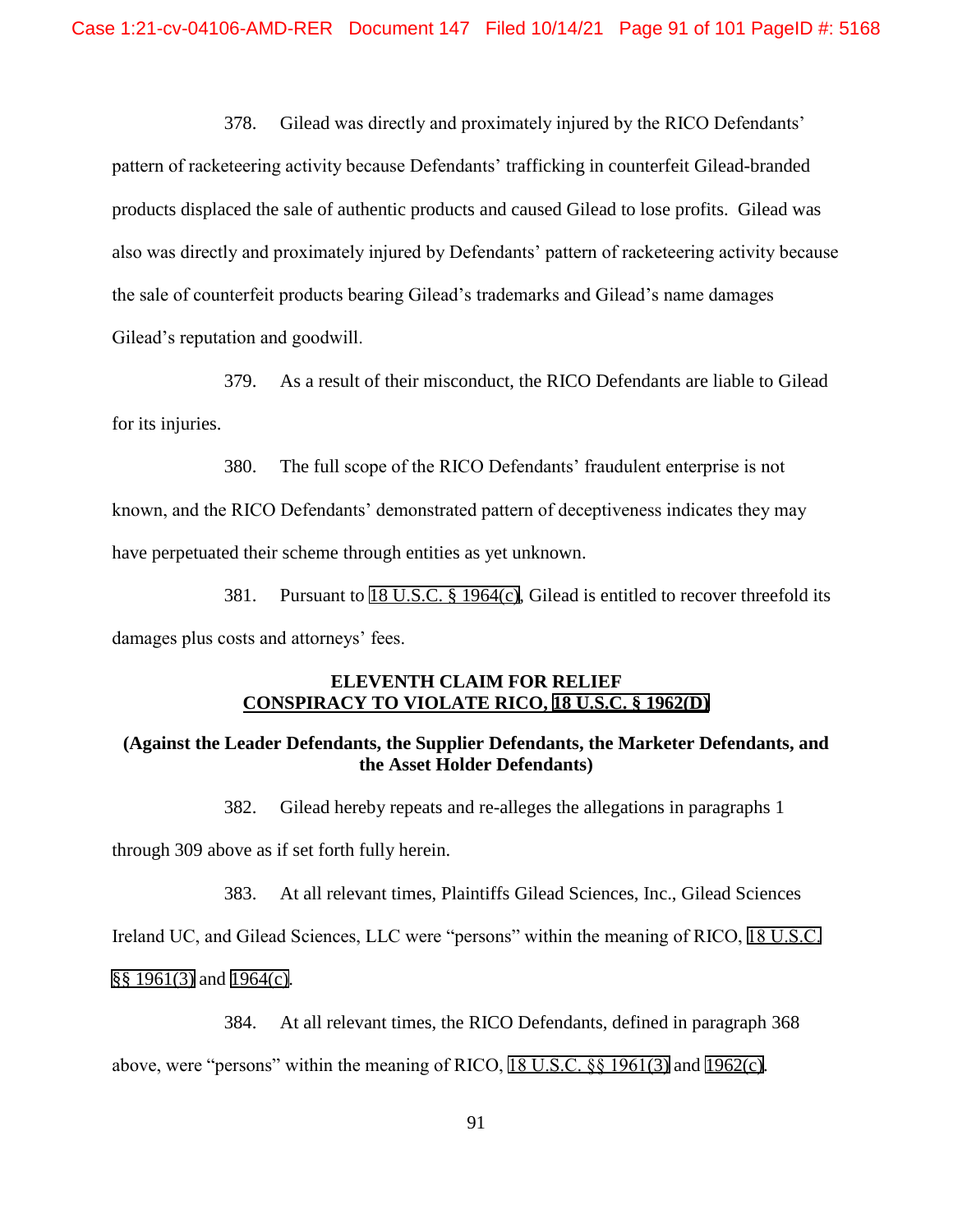385. Each RICO Defendant was associated with the Counterfeiting Enterprise described above, and agreed and conspired to violate 18 U.S.C. § 1962(c), that is, agreed to conduct and participate, directly and indirectly, in the conduct of the affairs of the enterprise through the pattern of racketeering activity described herein, in violation of 18 U.S.C. § 1962(d). Defendants committed and caused to be committed a series of overt acts in furtherance of the conspiracy and to affect the objects thereof, including but not limited to the acts set forth above in paragraphs 240-294.

386. The RICO Defendants' conspiracy depended upon, among other things, (a) obtaining counterfeit Gilead-branded HIV medication; (b) selling the counterfeit medication through the Supplier Defendants to the Distributor Defendants; (c) the creation of fraudulent and counterfeit pedigrees to accompany the sale of the counterfeits; (d) operating a sales force consisting of the Marketing Defendants to market and sell counterfeits to pharmacies in the names of the Distributor Defendants; (e) creating fraudulent and misleading entities (such as Cesar Castillo and JM Smith) and making numerous misrepresentations for the purpose of creating a false record of legitimacy; and (f) concealing and laundering the proceeds of the counterfeiting through the Asset Holder Defendants, who funneled these proceeds into products convertible to cash to pay suppliers and enrich the RICO Defendants.

387. Gilead was directly and proximately injured by the RICO Defendants' pattern of racketeering activity because Defendants' trafficking in counterfeit Gilead-branded products displaced the sale of authentic products and caused Gilead to lose profits. Gilead was also was directly and proximately injured by Defendants' pattern of racketeering activity because the sale of counterfeit products bearing Gilead's trademarks and Gilead's name damages Gilead's reputation and goodwill..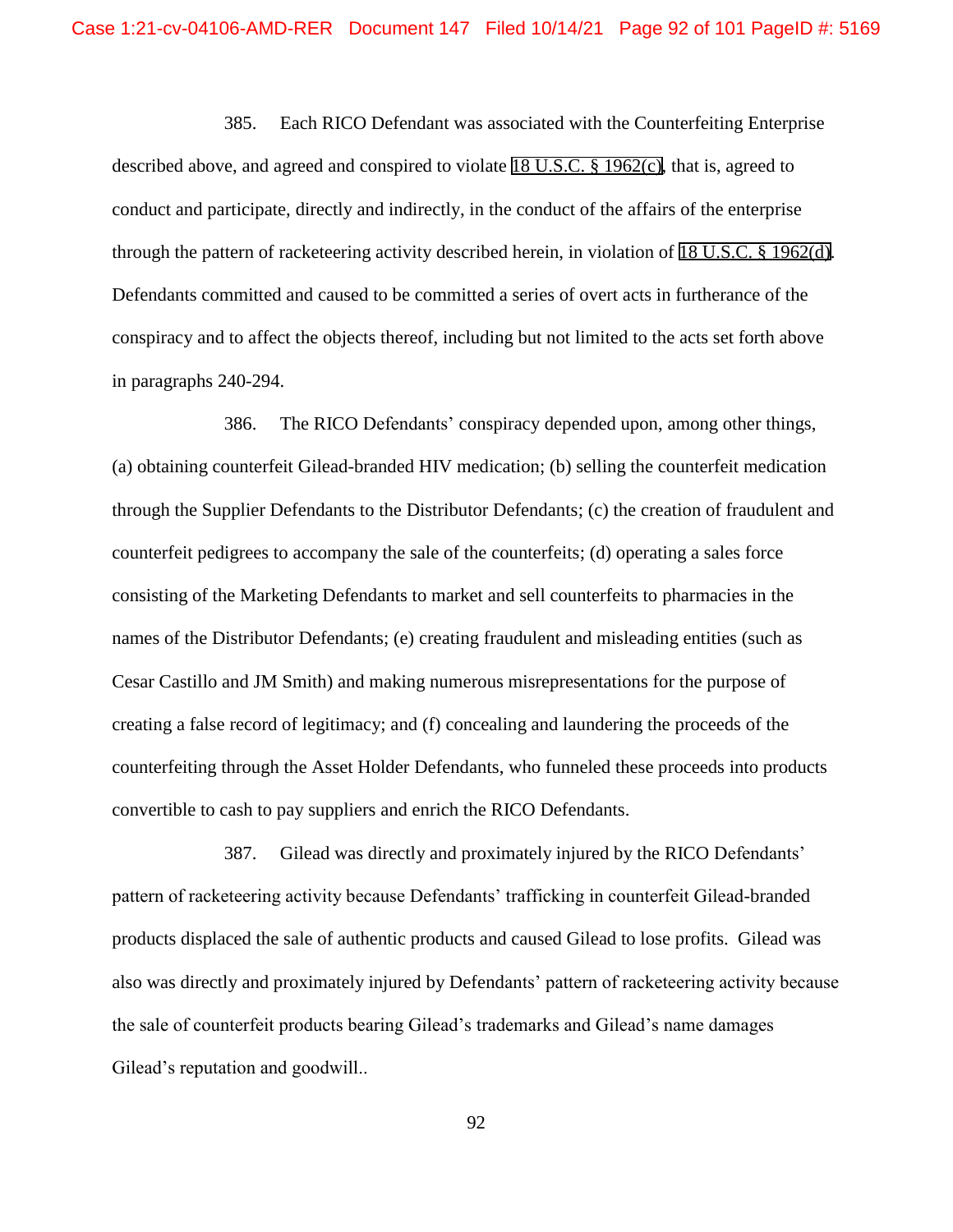388. As a result of their misconduct, the RICO Defendants are liable to Gilead

for its injuries.

389. The full scope of the RICO Defendants' fraudulent enterprise is not

known, and the RICO Defendants' demonstrated pattern of deceptiveness indicates they may

have perpetuated their scheme through entities as yet unknown.

390. Pursuant to 18 U.S.C. § 1964(c), Gilead is entitled to recover threefold its damages plus costs and attorneys' fees.

### **TWELFTH CLAIM FOR RELIEF CONSPIRACY TO VIOLATE LANHAM ACT**

# **(Against the Leader Defendants, the Supplier Defendants, the Marketer Defendants, and the Asset Holder Defendants)**

391. Gilead hereby repeats and re-alleges the allegations in paragraphs 1

through 309 above as if set forth fully herein.

392. Each of the Leader Defendants, the Supplier Defendants, the Marketer

Defendants, and the Asset Holder Defendants was associated with the Counterfeiting Enterprise described above, and agreed and conspired to violate the Lanham Act, that is, agreed to conduct and participate, directly and indirectly, in the purchase, sale, offering for sale, distribution, or advertising of counterfeit and/or infringing goods, including goods with fake pedigrees, in violation of 15 U.S.C. § 1114(1)(a), 15 U.S.C. § 1114(1)(b), 15 U.S.C. § 1125(a)(1)(B), and/or 15 U.S.C. § 1125(a)(1)(B). Defendants committed and caused to be committed a series of overt acts in furtherance of the conspiracy and to affect the objects thereof, including but not limited to the acts set forth above in paragraphs 240-294.

393. The Defendants' conspiracy depended upon, among other things, (a) obtaining counterfeit Gilead-branded HIV medication; (b) selling the counterfeit medication through the Supplier Defendants to the Distributor Defendants; (c) the creation of fraudulent and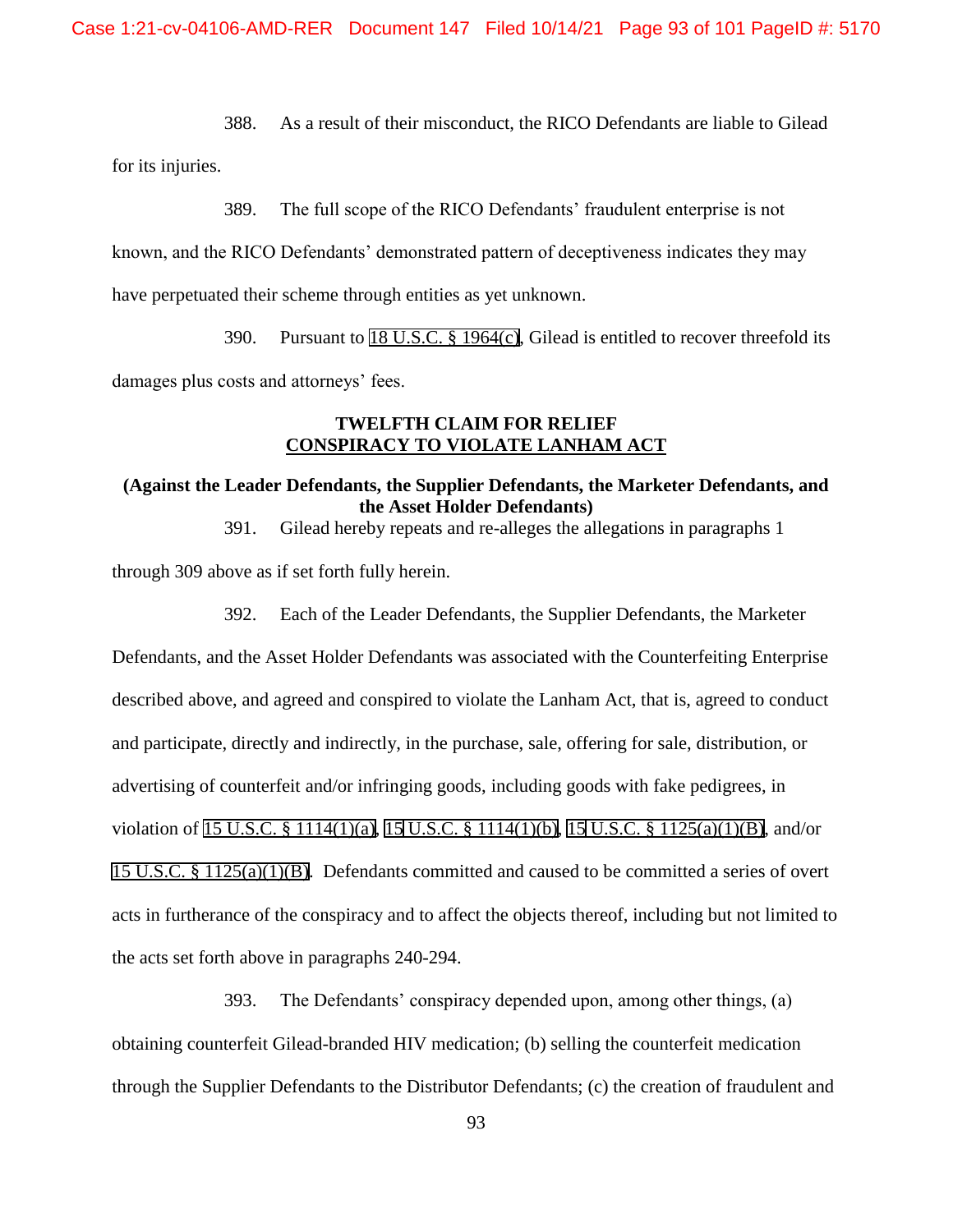counterfeit pedigrees to accompany the sale of the counterfeits; (d) operating a sales force consisting of the Marketing Defendants to market and sell counterfeits to pharmacies in the names of the Distributor Defendants; (e) creating fraudulent and misleading entities (such as Cesar Castillo and JM Smith) and making numerous misrepresentations for the purpose of creating a false record of legitimacy; and (f) concealing and laundering the proceeds of the counterfeiting through the Asset Holder Defendants, who funneled these proceeds to pay suppliers and enrich the co-conspirator Defendants.

394. As a result of their misconduct, the co-conspirator Defendants are liable to Gilead for its injuries.

395. The full scope of the Defendants' conspiracy is not known, and the coconspirator Defendants' demonstrated pattern of deceptiveness indicates they may have perpetuated their scheme through entities as yet unknown.

396. Defendants' actions constitute willful infringement of Gilead's exclusive rights in the Gilead Marks and Trade Dress.

397. Defendants are directly, contributorily, and vicariously liable for their infringement.

398. As a direct and proximate result of Defendants' conduct, Gilead has suffered irreparable harm to the valuable Gilead Marks and Trade Dress and their reputation in the industry. Unless Defendants are restrained from further infringement of the Gilead Marks and Trade Dress, Gilead will continue to be irreparably harmed.

399. Gilead has no adequate remedy at law that will compensate for the continued and irreparable harm it will suffer if Defendants' acts are allowed to continue.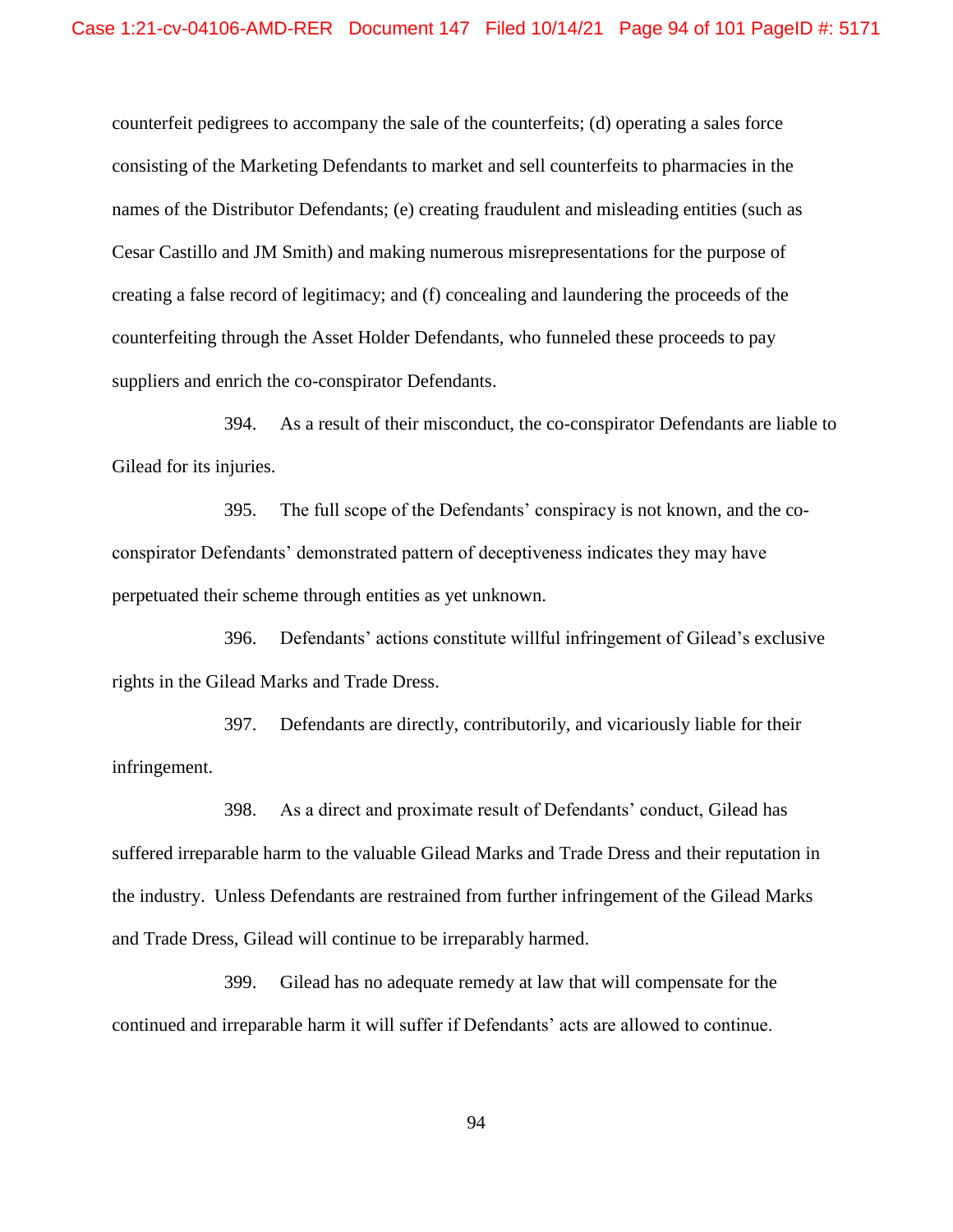400. As a direct and proximate result of Defendants' conduct, Gilead has

suffered damages to the valuable Gilead Marks and Trade Dress and other damages in an amount to be proved at trial.

#### **PRAYER FOR RELIEF**

WHEREFORE, Gilead demands judgment against Defendants as follows:

A. preliminarily and permanently enjoining, each and every one of the

Defendants and their subsidiaries, parents, affiliates, agents, servants, employees, members, directors, officers, and attorneys, and those persons in active concert or participation with them:

- (i) from selling any Gilead medication, whether genuine or counterfeit;
- (ii) from using any of the Gilead Marks and Trade Dress or any marks confusingly similar thereto in connection with the manufacture, sale, offer for sale, distribution, advertisement, or any other use of medication;
- (iii) from using any logo, trade name, or trademark confusingly similar to any of the Gilead Marks and Trade Dress, which may be calculated to falsely represent or which has the effect of falsely representing that the services or products of Defendants or of others are sponsored by, authorized by, or in any way associated with Gilead;
- (iv) from directly, contributorily, and vicariously infringing any of the Gilead Marks and Trade Dress;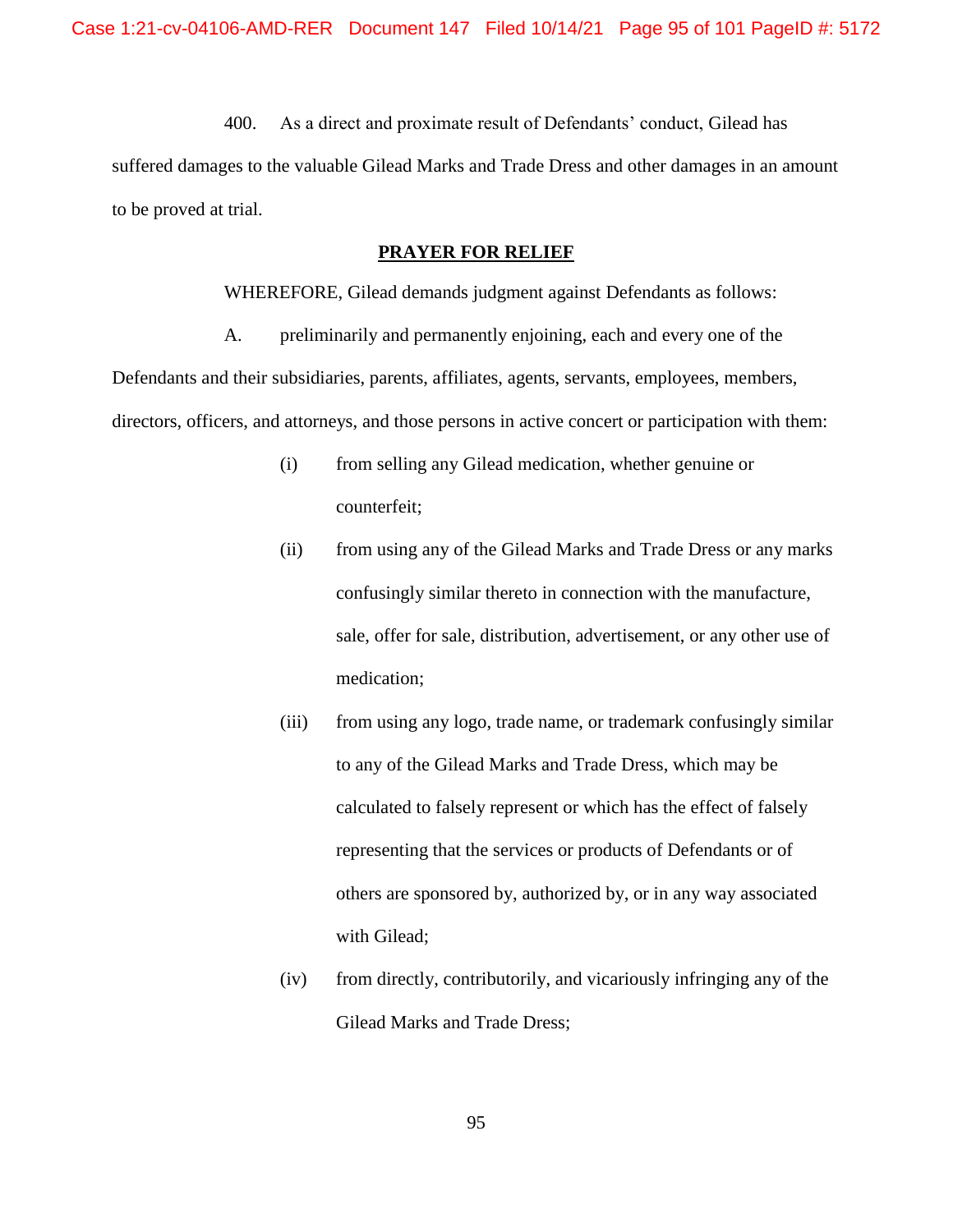- (v) from otherwise unfairly competing with Gilead in the manufacture, sale, offering for sale, distribution, advertisement, or any other use of Gilead medications;
- (vi) from falsely representing themselves as being connected with Gilead or sponsored by or associated with Gilead or engaging in any act which is likely to cause the trade, retailers, and/or members of the purchasing public to believe that Defendants, or any of them, are associated with Gilead;
- (vii) from using any reproduction, counterfeit, copy, or colorable imitation of any of the Gilead Marks and Trade Dress in connection with the publicity, promotion, sale, or advertising of medications;
- (viii) from affixing, applying, annexing or using in connection with the sale of any goods, a false description or representation including words or other symbols tending to falsely describe or represent such goods as being authentic Gilead medication and from offering such goods in commerce;
- (ix) from diluting the Gilead Marks and Trade Dress;
- (x) from destroying any records documenting the manufacture, sale, offer for sale, distribution, advertisement, or receipt of any product purporting to be Gilead medication; and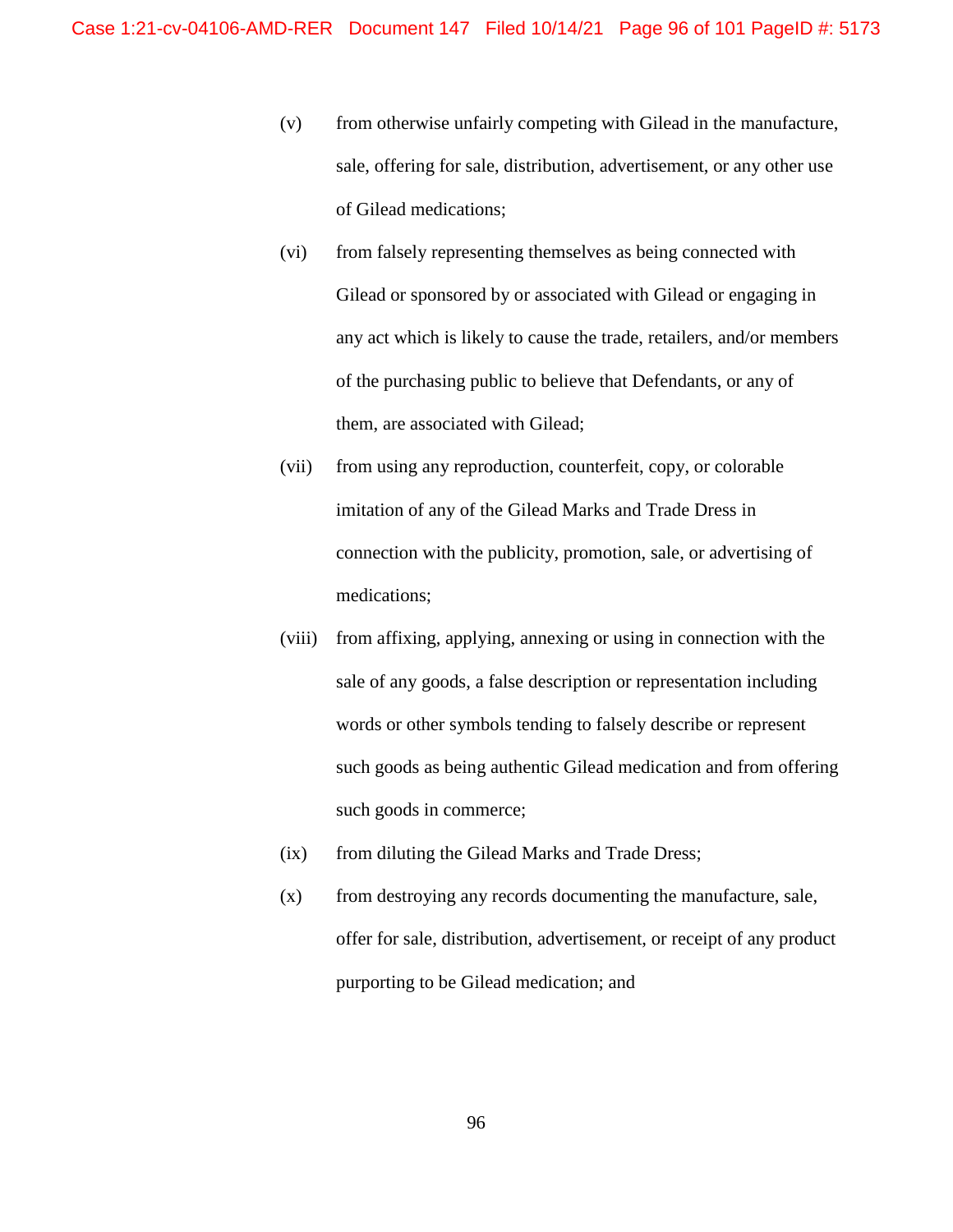(xi) from assisting, aiding, or abetting any other person or business entity in engaging in or performing any of the activities referred to in subparagraphs (i) through (x) above; and

B. ordering that, within fifteen days after the entry and service of a preliminary or permanent injunction, Defendants serve and file a written report under oath setting forth in detail the manner and form in which they have complied with the injunction; and

C. ordering that all infringing material be turned over, seized, impounded, and/or destroyed; and

D. awarding to Gilead punitive damages from each Defendant in an amount to be ascertained at trial, but in no event less than \$25 million; and

E. awarding to Gilead statutory, actual damages, or threefold damages in an amount to be ascertained at trial, and costs and attorney's fees; and

F. awarding to Gilead an accounting, and an award of: (i) all ill-gotten profits from Defendants' manufacture, sale, and/or distribution of the counterfeit medication; (ii) Gilead's lost profits; and (iii) Gilead's remedial costs; and

G. awarding to Gilead pre-judgment and post-judgment interest; and

H. awarding such other and further relief to Gilead as may be just, proper,

and equitable.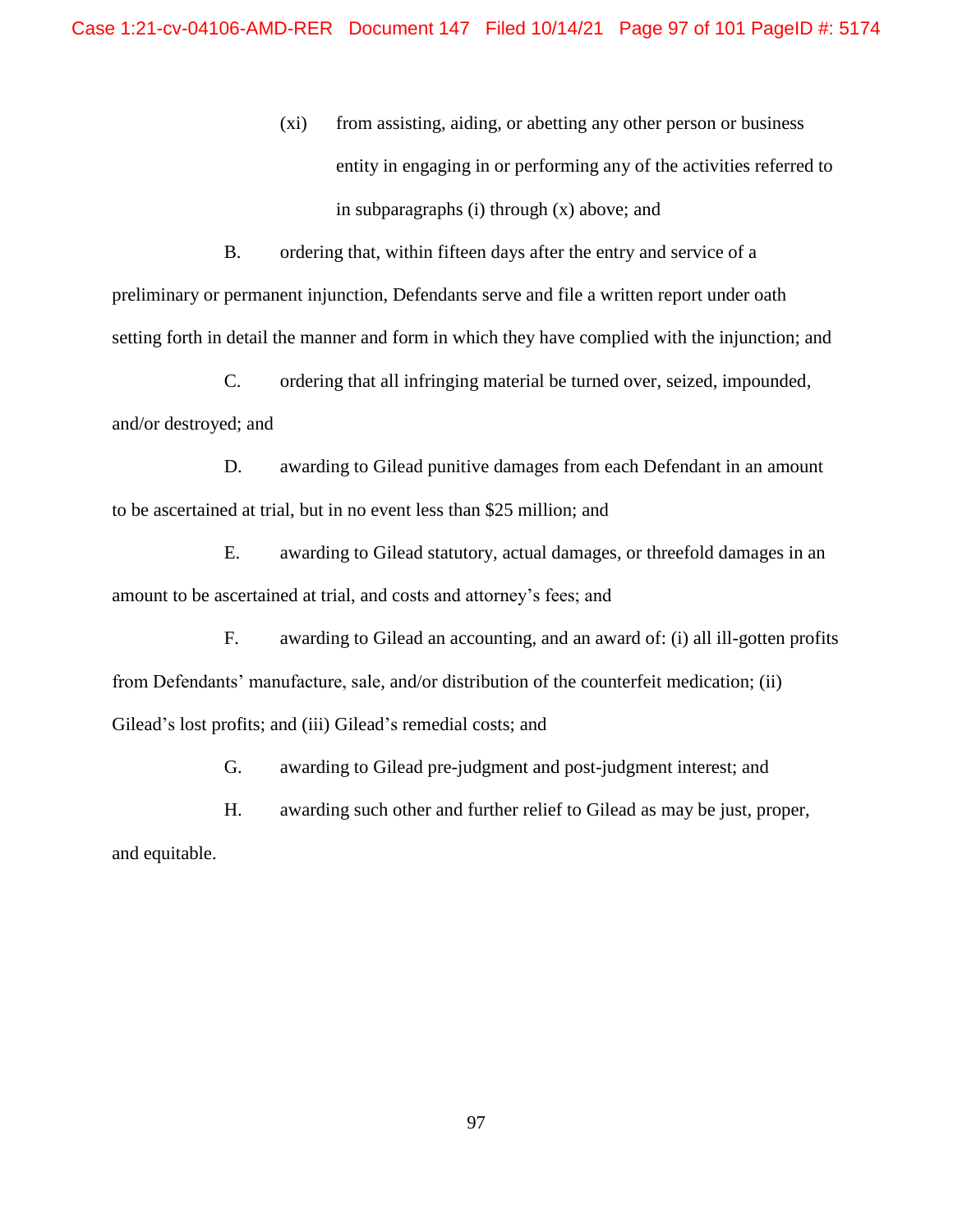Dated: New York, New York October 14, 2021

#### PATTERSON BELKNAP WEBB & TYLER LLP

 $By:$ 

Geoffrey Potter Aron Fischer Timothy A. Waters Thomas P. Kurland Joshua R. Stein 1133 Avenue of the Americas New York, NY 10036-6710 T: 212-336-2000 F: 212-336-2222 E: gpotter@pbwt.com afischer@pbwt.com twaters@pbwt.com

 tkurland@pbwt.com jstein@pbwt.com

*Attorneys for Plaintiffs Gilead Sciences, Inc., Gilead Sciences Ireland UC, and Gilead Sciences, LLC*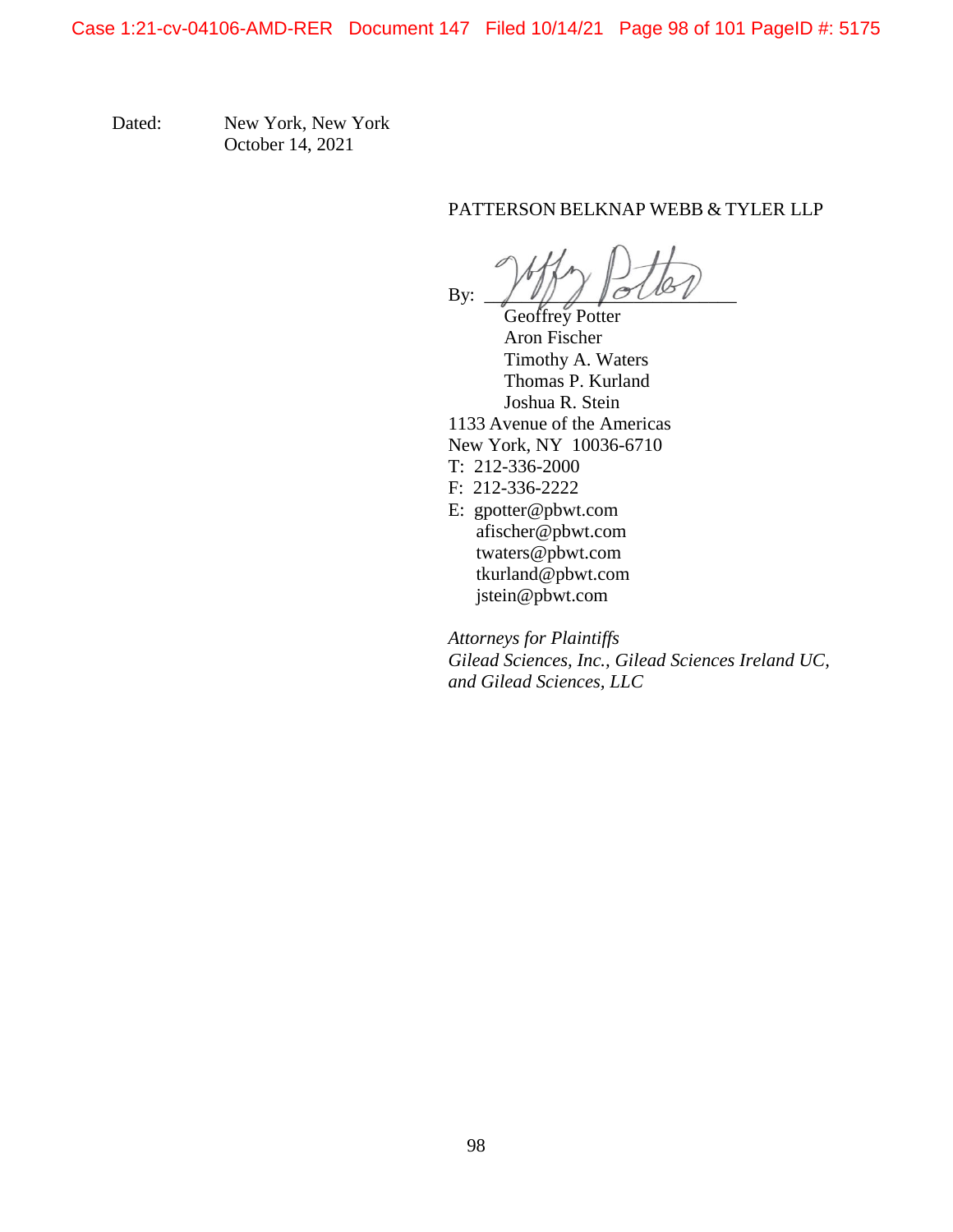| <b>Defendant</b>                      | <b>Defendant Group</b>      | <b>Role in Scheme</b>         |
|---------------------------------------|-----------------------------|-------------------------------|
| <b>Safe Chain Defendants</b>          |                             |                               |
| <b>Safe Chain Solutions LLC</b>       | Safe Chain Defendants       | Distributor Defendant         |
| Patrick Boyd                          | Safe Chain Defendants       | Distributor Defendant         |
| <b>Charles Boyd</b>                   | Safe Chain Defendants       | <b>Distributor Defendant</b>  |
| Worldwide Pharma Defendants           |                             |                               |
| Worldwide Pharma Sales Group,         | Worldwide Pharma Defendants | <b>Distributor Defendant</b>  |
| Inc. d/b/a Pharmasales.com            |                             |                               |
| Adam S. Brosius                       | Worldwide Pharma Defendants | Distributor Defendant         |
| <b>Boulevard Defendants</b>           |                             |                               |
| Boulevard 9229 LLC                    | <b>Boulevard Defendants</b> | <b>Supplier Defendant</b>     |
| <b>Ishbay Shukurov</b>                | <b>Boulevard Defendants</b> | <b>Supplier Defendant</b>     |
| Peter Khaim                           | <b>Boulevard Defendants</b> | <b>Supplier Defendant</b>     |
| Zafar Abdullaev                       | <b>Boulevard Defendants</b> | <b>Supplier Defendant</b>     |
| MFK Management LLC d/b/a              | <b>Boulevard Defendants</b> | <b>Asset Holder Defendant</b> |
| Boulevard 9229 & 9229                 |                             |                               |
| Boulevard                             |                             |                               |
| ProPharma Defendants                  |                             |                               |
| ProPharma Distribution LLC            | ProPharma Defendants        | Distributor Defendant         |
| Peter Ellis                           | ProPharma Defendants        | Distributor Defendant         |
| <b>Synergy Defendants</b>             |                             |                               |
| <b>Synergy Group Wholesalers</b>      | <b>Synergy Defendants</b>   | <b>Supplier Defendant</b>     |
| <b>LLC</b>                            |                             |                               |
| Carlos Vega                           | <b>Synergy Defendants</b>   | <b>Supplier Defendant</b>     |
| <b>Cesar Castillo Wholesalers LLC</b> | <b>Synergy Defendants</b>   | <b>Asset Holder Defendant</b> |
| f/n/a Cesar Castillo LLC              |                             |                               |
| Julio Martin Gonzalez                 | <b>Synergy Defendants</b>   | <b>Supplier Defendant</b>     |
| <b>DNS Distributor LLC</b>            | <b>Synergy Defendants</b>   | <b>Asset Holder Defendant</b> |
| <b>Pharmacy Defendants</b>            |                             |                               |
| Island Chemists Inc. d/b/a            | <b>Pharmacy Defendants</b>  | <b>Pharmacy Defendant</b>     |
| Meadow Drugs & Surgical               |                             |                               |
| Randolph Mohabir                      | <b>Pharmacy Defendants</b>  | <b>Pharmacy Defendant</b>     |
| V.L.S. Pharmacy Inc.                  | <b>Pharmacy Defendants</b>  | <b>Pharmacy Defendant</b>     |
| Gopesh M. Patel                       | <b>Pharmacy Defendants</b>  | Pharmacy Defendant            |
| Lin Pharmacy Inc. d/b/a Makki         | <b>Pharmacy Defendants</b>  | <b>Pharmacy Defendant</b>     |
| Pharmacy                              |                             |                               |
| Samuel Yakubov                        | <b>Pharmacy Defendants</b>  | <b>Pharmacy Defendant</b>     |
| Monica A. Ngo                         | <b>Pharmacy Defendants</b>  | <b>Pharmacy Defendant</b>     |
| <b>Ascension Pharmacy Holdings I</b>  | <b>Pharmacy Defendants</b>  | Pharmacy Defendant            |
| LLC d/b/a Mermaid Rx and              |                             |                               |
| Ariel Pharmacy                        |                             |                               |

# **APPENDIX A: LIST OF DEFENDANTS**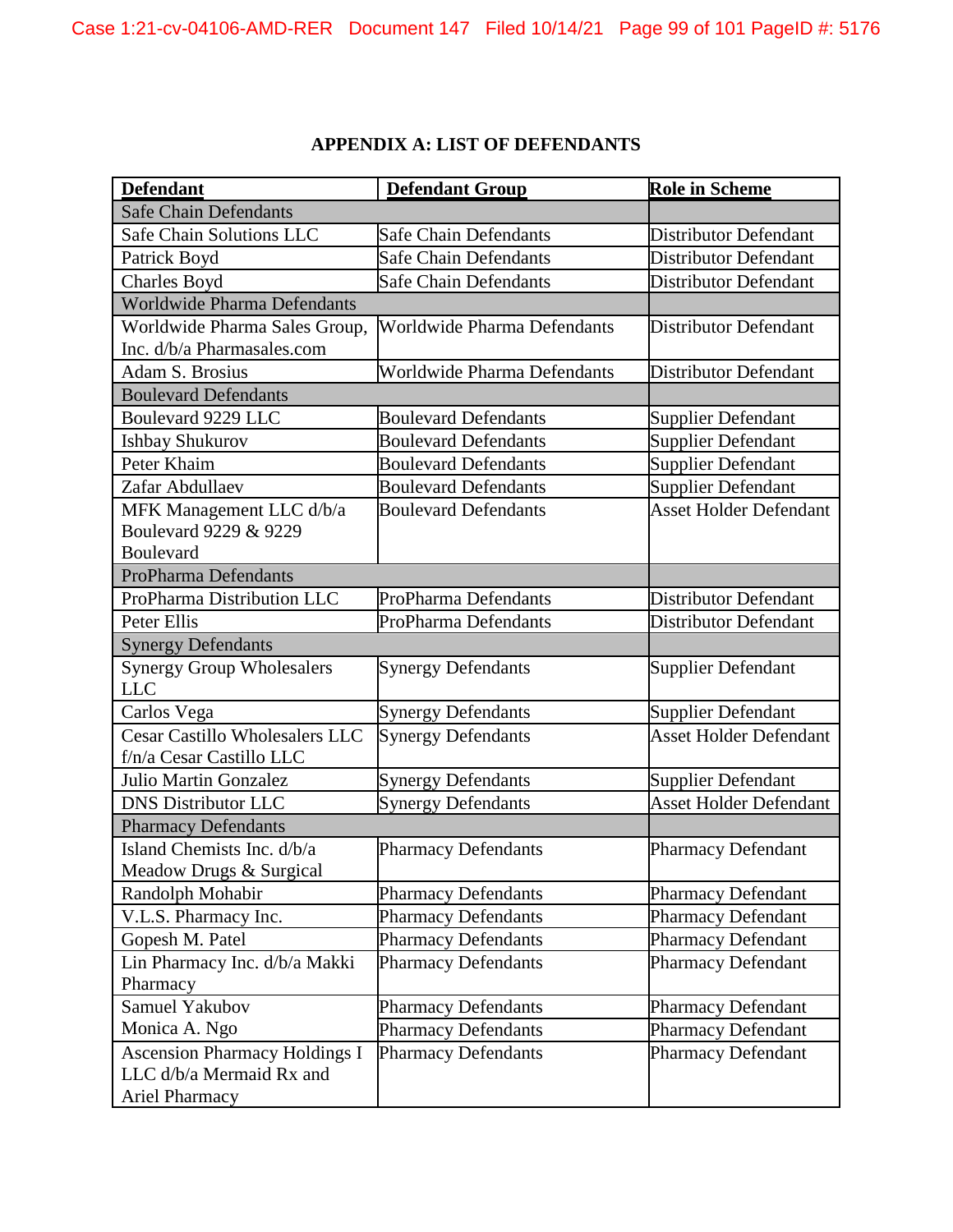| <b>Defendant</b>              | <b>Defendant Group</b>        | <b>Role in Scheme</b>     |  |  |
|-------------------------------|-------------------------------|---------------------------|--|--|
| Alex Gelbinovich              | <b>Pharmacy Defendants</b>    | Pharmacy Defendant        |  |  |
| <b>Leader Defendants</b>      |                               |                           |  |  |
| Med-Connect Enterprises, LLC  | <b>Leader Defendants</b>      | Leader Defendant          |  |  |
| Paul Rossell                  | <b>Leader Defendants</b>      | Leader Defendant          |  |  |
| D&K Healthcare Solutions LLC  | <b>Leader Defendants</b>      | Leader Defendant          |  |  |
| Dhruv Ralhan                  | <b>Leader Defendants</b>      | Leader Defendant          |  |  |
| DSP Consulting Inc.           | <b>Leader Defendants</b>      | Leader Defendant          |  |  |
| Srinivas Mannava              | <b>Leader Defendants</b>      | Leader Defendant          |  |  |
| <b>Marketer Defendants</b>    |                               |                           |  |  |
| <b>Streamline RX LLC</b>      | <b>Marketer Defendants</b>    | Marketer Defendant        |  |  |
| John Panagiotopoulos          | <b>Marketer Defendants</b>    | Marketer Defendant        |  |  |
| Mike Zangari                  | <b>Marketer Defendants</b>    | Marketer Defendant        |  |  |
| Riccardo Massana              | <b>Marketer Defendants</b>    | Marketer Defendant        |  |  |
| Pavan Mantripragada           | <b>Marketer Defendants</b>    | <b>Marketer Defendant</b> |  |  |
| <b>Omom Defendants</b>        |                               |                           |  |  |
| Omom Pharmaceuticals, Inc.    | <b>Omom Defendants</b>        | Supplier Defendant        |  |  |
| Luis D. Gonzalez Herrero      | <b>Omom Defendants</b>        | <b>Supplier Defendant</b> |  |  |
| Omom Wholesale Corp.          | <b>Omom Defendants</b>        | <b>Supplier Defendant</b> |  |  |
| <b>Gustavo Fernandez</b>      | <b>Omom Defendants</b>        | <b>Supplier Defendant</b> |  |  |
| Jordan Rodriguez Mato         | <b>Omom Defendants</b>        | Supplier Defendant        |  |  |
| <b>Invicta Defendants</b>     |                               |                           |  |  |
| Invicta Wholesale Supply LLC  | <b>Invicta Defendants</b>     | Supplier Defendant        |  |  |
| Jorge Caba                    | <b>Invicta Defendants</b>     | <b>Supplier Defendant</b> |  |  |
| <b>RXWholesale Defendants</b> |                               |                           |  |  |
| RXWholesale.com LLC           | <b>RXWholesale Defendants</b> | <b>Supplier Defendant</b> |  |  |
| <b>Gabriel Betesh</b>         | <b>RXWholesale Defendants</b> | <b>Supplier Defendant</b> |  |  |
| <b>Charles Bree</b>           | <b>RXWholesale Defendants</b> | <b>Supplier Defendant</b> |  |  |
| Daniel Gelbinovich            | <b>RXWholesale Defendants</b> | Supplier Defendant        |  |  |
| Pharma Pac Defendants         |                               |                           |  |  |
| Pharma Pac Wholesale Corp.    | Pharma Pac Defendants         | <b>Supplier Defendant</b> |  |  |
| <b>Angel Toral</b>            | Pharma Pac Defendants         | <b>Supplier Defendant</b> |  |  |
| <b>Gentek Defendants</b>      |                               |                           |  |  |
| Gentek LLC                    | <b>Gentek Defendants</b>      | <b>Supplier Defendant</b> |  |  |
| <b>Edel Reyes</b>             | <b>Gentek Defendants</b>      | Supplier Defendant        |  |  |
| Rapid's Tex Defendants        |                               |                           |  |  |
| Rapid's Tex Whole Sales Corp. | Rapid's Tex Defendants        | <b>Supplier Defendant</b> |  |  |
| <b>John Santos</b>            | Rapid's Tex Defendants        | Supplier Defendant        |  |  |
| <b>CM Pharma Defendants</b>   |                               |                           |  |  |
| <b>CM</b> Pharmaceutical LLC  | <b>CM Pharma Defendants</b>   | Supplier Defendant        |  |  |
| Jeffrey W. Gafnea             | <b>CM Pharma Defendants</b>   | <b>Supplier Defendant</b> |  |  |
| Robert W. Gafnea              | <b>CM Pharma Defendants</b>   | Supplier Defendant        |  |  |
| <b>Scripts Defendants</b>     |                               |                           |  |  |
| Scripts Wholesale Inc.        | <b>Scripts Defendants</b>     | Distributor Defendant     |  |  |